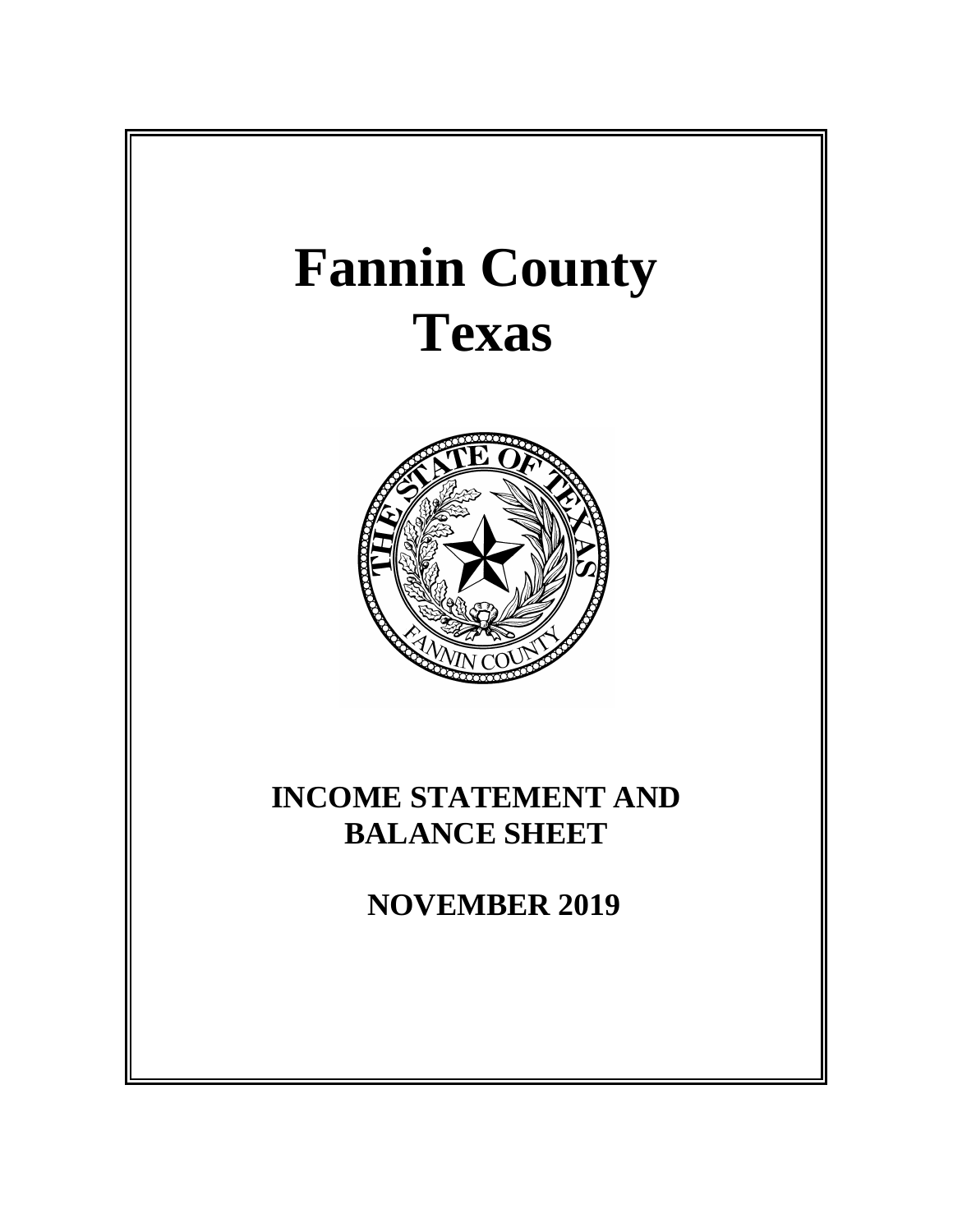| $12 - 03 - 2019$ | TIME: 08:26 AM - FOR MONTH ENDING 11-30-19                                            | INCOME STATEMENT |                     |                  | PAGE<br>- 1<br>PREPARER: 0004 |
|------------------|---------------------------------------------------------------------------------------|------------------|---------------------|------------------|-------------------------------|
|                  | FANNIN COUNTY<br>101 E. SAM RAYBURN DRIVE SUITE 303                                   |                  | BONHAM, TEXAS 75418 |                  |                               |
|                  |                                                                                       |                  |                     |                  |                               |
|                  | ***** INCOME ACCOUNTS *****                                                           |                  |                     |                  |                               |
|                  | 10-300-110 UNENCUMBERED FUND BALANCE                                                  |                  |                     | 0.00             |                               |
|                  |                                                                                       |                  |                     |                  |                               |
|                  | 10-310-110 CURRENT TAXES                                                              |                  |                     | 680,948.83       |                               |
|                  |                                                                                       |                  |                     |                  |                               |
|                  |                                                                                       |                  |                     |                  |                               |
|                  | 10-318-120 PAY N LIEU TAX/GRASSLAND                                                   |                  |                     | 1,143.00         |                               |
|                  | 10-318-121 PAY N LIEU TAX/UPPER TRINITY                                               |                  |                     | 11,286.17        |                               |
|                  | 10-318-122 TAX ABATEMENT/APPLICATION<br>10-318-130 COURT COSTS/ARREST FEES            |                  |                     | 17,300.00        |                               |
|                  | 10-318-132 ATTORNEYS & DOCTORS                                                        |                  |                     | 22,868.00        |                               |
|                  | 10-318-140 TAX ON MIXED DRINKS                                                        |                  |                     | 0.05<br>4,520.29 |                               |
|                  | 10-318-160 SALES TAX REVENUES                                                         |                  |                     | 183, 573. 30     |                               |
|                  |                                                                                       |                  |                     |                  |                               |
|                  | 10-319-420 JAIL PAY PHONE COMMISSION                                                  |                  |                     | 18,551.86        |                               |
|                  | 10-319-429 SCHOLARSHIP FUNDS                                                          |                  |                     | 0.00             |                               |
|                  | 10-319-551 ANNUAL PAYMENT                                                             |                  |                     | 0.00             |                               |
|                  | 10-319-552 MONTHLY MONITORING PAYMEN                                                  |                  |                     | 0.00             |                               |
|                  | 10-319-553 ADMINISTRATIVE FEE                                                         |                  |                     | 0.00             |                               |
|                  |                                                                                       |                  |                     |                  |                               |
|                  |                                                                                       |                  |                     |                  |                               |
|                  | 10-320-200 ALCOHLIC BEVERAGE LICENSE                                                  |                  |                     | 52.00            |                               |
|                  | 10-320-300 SEWAGE PERMITS/INSPECTIONS                                                 |                  |                     | 19,050.56        |                               |
|                  | 10-320-545 FOOD SERV.PERMITS/CLASSES<br>10-320-546 \$5 COUNTY FEE/FOOD HANDLERS CLASS |                  |                     | 0.00             |                               |
|                  |                                                                                       |                  |                     | 0.00             |                               |
|                  |                                                                                       |                  |                     |                  |                               |
|                  | 10-321-200 COMMISSIONS ON CAR REGIST                                                  |                  |                     | 15,040.20        |                               |
|                  | 10-321-250 COMMISSION ON CAR TITLES                                                   |                  |                     | 6,335.00         |                               |
|                  | 10-321-251 COMM.ON SALES TAX COLLECTIONS                                              |                  |                     | 0.00<br>136.24   |                               |
|                  | 10-321-252 TOLL COLLECTIONS                                                           |                  |                     |                  |                               |
|                  |                                                                                       |                  |                     |                  |                               |
|                  |                                                                                       |                  |                     |                  |                               |
|                  | 10-330-396 RIFLE RESISTANT BODY ARMOR 3439801                                         |                  |                     | 0.00             |                               |
|                  | 10-330-403 TEAM REDEVELOPMENT TRAINING                                                |                  |                     |                  |                               |
|                  |                                                                                       |                  |                     |                  |                               |
|                  |                                                                                       |                  |                     |                  |                               |
|                  | 10-340-135 FAMILY PROTECTION FEE                                                      |                  |                     | 420.82           |                               |
|                  | 10-340-400 COUNTY JUDGE FEES                                                          |                  |                     | 0.00             |                               |
|                  | 10-340-403 COUNTY CLERK FEES                                                          |                  |                     | 0.00             |                               |
|                  | 10-340-450 DISTRICT CLERK FEES                                                        |                  |                     | 10,917.73        |                               |
|                  | 10-340-455 J. P. #1 FEES                                                              |                  |                     | 0.00             |                               |
|                  | 10-340-456 J. P. #2 FEES<br>10-340-457 J. P. #3 FEES                                  |                  |                     | 2,349.40<br>0.00 |                               |
|                  | 10-340-475 DISTRICT ATTORNEY FEES                                                     |                  |                     | 9.72             |                               |
|                  | 10-340-480 BOND APPLICATION FEE                                                       |                  |                     | 0.00             |                               |
|                  | 10-340-484 ELECTION REIMBURSEMENTS                                                    |                  |                     | 0.00             |                               |
|                  | 10-340-551 CONSTABLE PCT. 1 FEES                                                      |                  |                     | 430.00           |                               |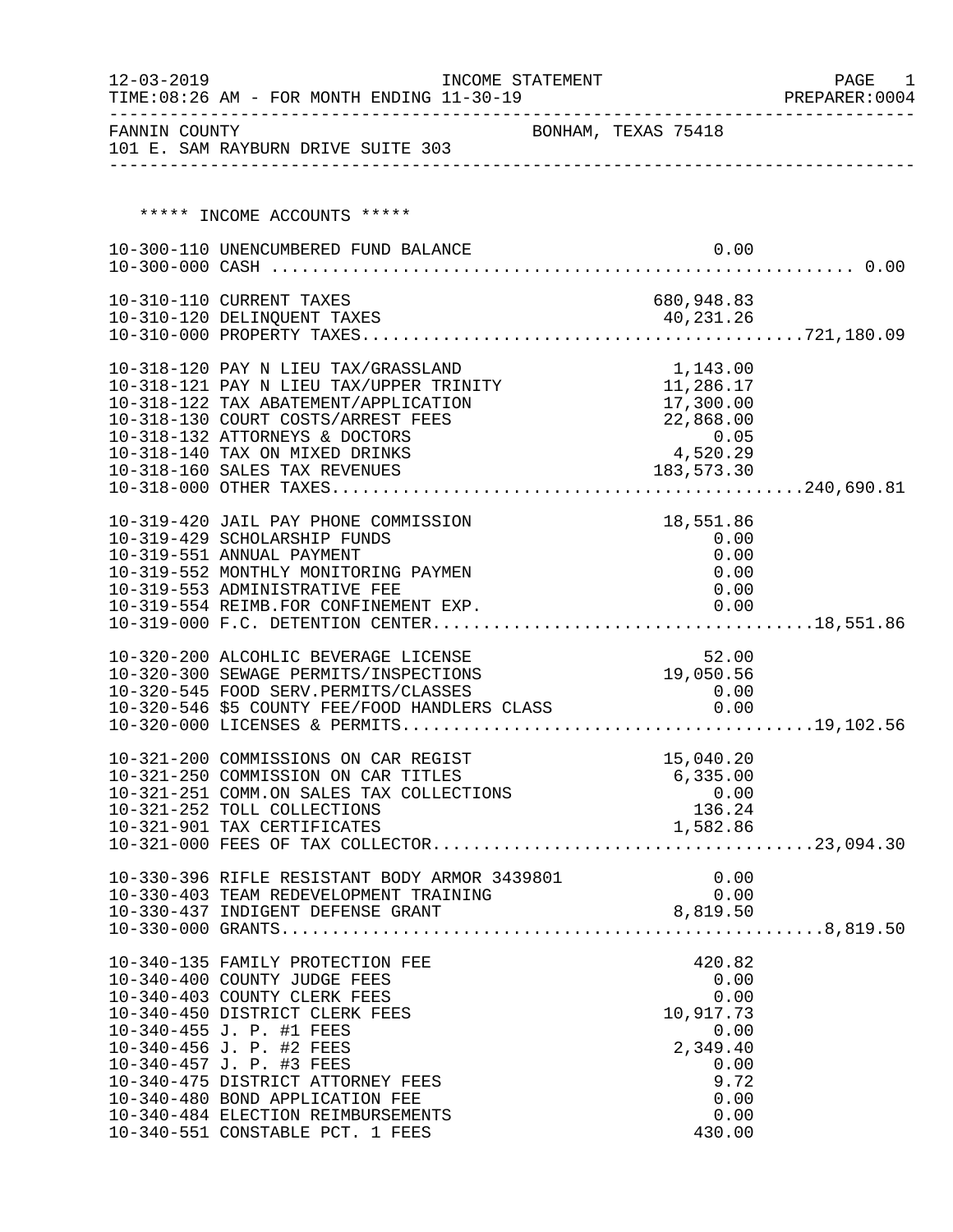| $12 - 03 - 2019$ | INCOME STATEMENT<br>TIME: 08:26 AM - FOR MONTH ENDING 11-30-19                                                                                                                                                                                                                                                                                                                                                                                                                                                                                                                                                                                                                                                                                                                                                                                                                                                                                                                                                                                                                                  | ------------------------------------                                                                                                                                                                                                                    | PAGE 2<br>PREPARER:0004 |
|------------------|-------------------------------------------------------------------------------------------------------------------------------------------------------------------------------------------------------------------------------------------------------------------------------------------------------------------------------------------------------------------------------------------------------------------------------------------------------------------------------------------------------------------------------------------------------------------------------------------------------------------------------------------------------------------------------------------------------------------------------------------------------------------------------------------------------------------------------------------------------------------------------------------------------------------------------------------------------------------------------------------------------------------------------------------------------------------------------------------------|---------------------------------------------------------------------------------------------------------------------------------------------------------------------------------------------------------------------------------------------------------|-------------------------|
| FANNIN COUNTY    | BONHAM, TEXAS 75418<br>101 E. SAM RAYBURN DRIVE SUITE 303                                                                                                                                                                                                                                                                                                                                                                                                                                                                                                                                                                                                                                                                                                                                                                                                                                                                                                                                                                                                                                       |                                                                                                                                                                                                                                                         |                         |
|                  | 10-340-552 CONSTABLE PCT. 2 FEES<br>10-340-553 CONSTABLE FOR ANY CONSTANT CONSTANT CONSTANT CONSIDER A REAL AND SUPERVISION FEES<br>10-340-573 BOND SUPERVISION FEES<br>10-340-600 D.C.6TH COURT OF APPEALS FEE<br>10-340-600 D.C.6TH COURT OF APPEALS FEE<br>10-240-601 C.C.6<br>10-340-654 FLOOD PLAIN FEES<br>10-340-655 BUILDING PERMITS<br>10-340-900 OTHER FEES                                                                                                                                                                                                                                                                                                                                                                                                                                                                                                                                                                                                                                                                                                                           | 1,080.00<br>140.00<br>$140.00$<br>1,811.41<br>14,764.12<br>302.66<br>0.00<br>0.00<br>1,155.45<br>0.00<br>0.00<br>0.00<br>0.00                                                                                                                           |                         |
|                  | 10-350-455 J. P. #1 FINES<br>10-350-456 J. P. #2 FINES<br>10-350-457 J. P. #3 FINES                                                                                                                                                                                                                                                                                                                                                                                                                                                                                                                                                                                                                                                                                                                                                                                                                                                                                                                                                                                                             | 0.00<br>336.00<br>0.00                                                                                                                                                                                                                                  |                         |
|                  | 10-352-100 10% COMM.ON SURETY BAIL BOND FEE                                                                                                                                                                                                                                                                                                                                                                                                                                                                                                                                                                                                                                                                                                                                                                                                                                                                                                                                                                                                                                                     | 229.50                                                                                                                                                                                                                                                  |                         |
|                  | 10-360-100 INTEREST EARNINGS<br>10-360-110 INTEREST EARNINGS BUSINESS MONEY FU 2,290.21                                                                                                                                                                                                                                                                                                                                                                                                                                                                                                                                                                                                                                                                                                                                                                                                                                                                                                                                                                                                         |                                                                                                                                                                                                                                                         |                         |
|                  | 10-364-162 SALE OF ASSETS LAND/BUILDING<br>10-364-163 SALE OF EQUIPMENT 20,605.79<br>10-364-000 SALE OF ASSETS LAND/BUILDING20,605.79                                                                                                                                                                                                                                                                                                                                                                                                                                                                                                                                                                                                                                                                                                                                                                                                                                                                                                                                                           | 0.00                                                                                                                                                                                                                                                    |                         |
|                  | 10-370-100 KFYN-RADIO TOWER RENT<br>10-370-112 TOBACCO SETTLEMENT<br>10-370-115 RENT- VERIZON TOWER<br>10-370-120 CONTRIBUTION IHC TRUST<br>10-370-125 IHC STATE REIMBURSEMENT<br>10-370-130 REFUNDS & MISCELLANEOUS<br>10-370-131 AUTOMOBILE INSURANCE LOSS PAYMENTS<br>10-370-132 PROPERTY INSURANCE LOSS PAYMENTS<br>10-370-135 HEALTH INS. SURPLUS DISTRIBUTION<br>10-370-139 STATE JUROR REIMB.FEE<br>10-370-143 D.A.SALARY REIMB.<br>10-370-144 CO. JUDGE COURT FEES SALARY REIMB.<br>10-370-147 UTILITIES REIMBURSEMENT<br>10-370-151 ASST. DA LONGEVITY PAY<br>10-370-152 HB 9 D.A. SUPPLEMENTAL FUNDS<br>10-370-162 COURT REPORTER SERVICE FEE<br>10-370-163 ADM.OF COURT JUSTICE 10% SB 1417<br>10-370-164 TIME PAYMENT FEE 40% SB 1417<br>10-370-166 JUDICIAL SUPP.FEE(60 CENTS)<br>10-370-167 JUROR REIMB.FEE<br>10-370-408 COUNTY WELLNESS PROGRAM<br>10-370-408 COUNII MILLINGS<br>10-370-410 CO CT AT LAW SUPPLEMENT<br>10-370-432 PROCEEDS OF SALE OF LIVESTOCK<br>10-370-453 REIMB.CEC ODYSSEY SAAS<br>10-370-509 CANDY MACHINE COMMISSION<br>10-370-510 DR. PEPPER COMMISSION | 400.00<br>$0.00$<br>2, 129.22<br>0.00<br>0.00<br>2,689.21<br>0.00<br>0.00<br>0.00<br>2,516.00<br>0.00<br>0.00<br>2,707.19<br>1,260.00<br>0.00<br>907.93<br>39.28<br>157.18<br>46.36<br>312.76<br>0.00<br>0.00<br>0.00<br>120.00<br>0.00<br>0.00<br>0.00 |                         |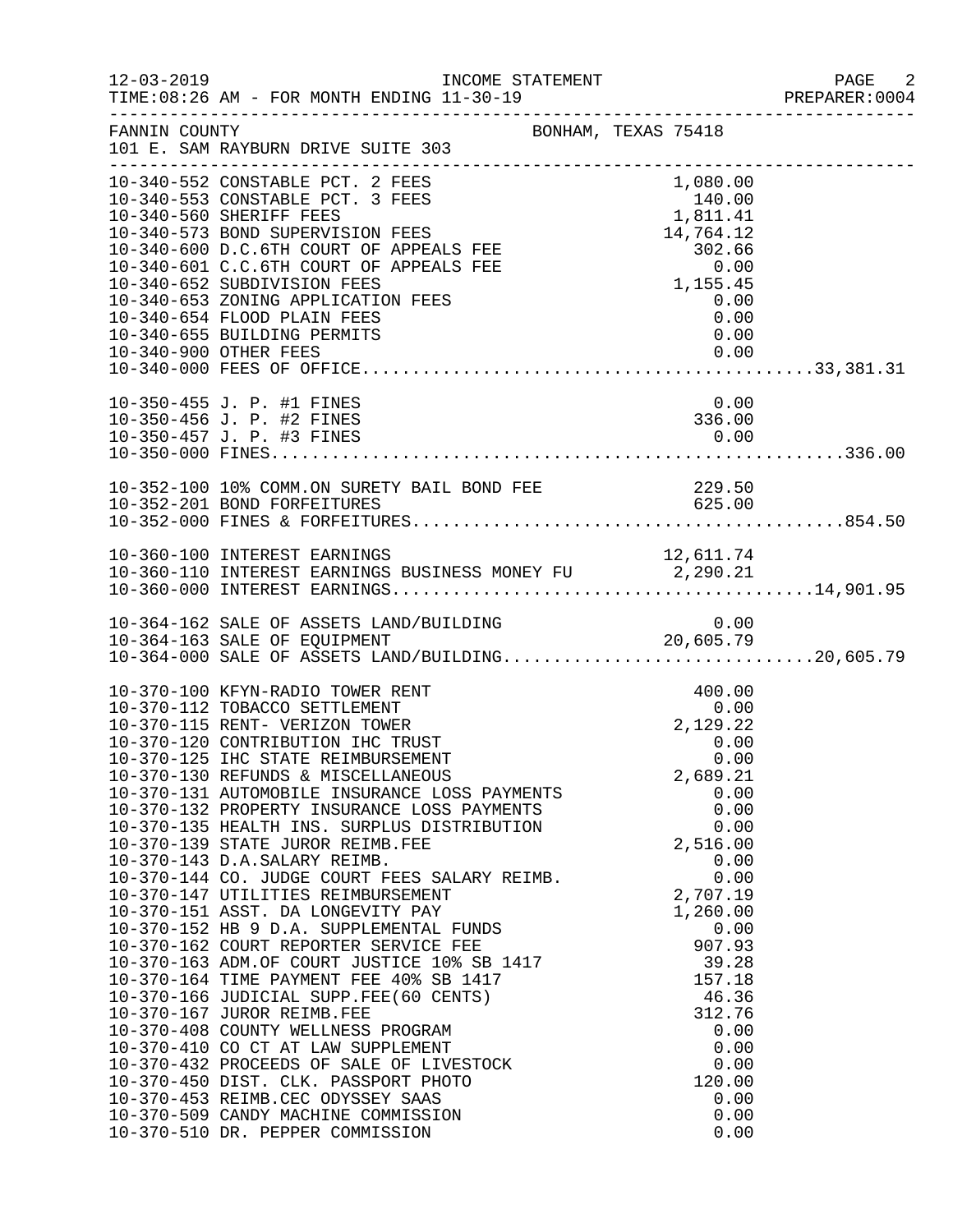| $12 - 03 - 2019$ | INCOME STATEMENT<br>TIME: 08:26 AM - FOR MONTH ENDING 11-30-19                                                            |                     |                          | PAGE 3<br>PREPARER: 0004<br>PREPARER<br>------------------------------- |
|------------------|---------------------------------------------------------------------------------------------------------------------------|---------------------|--------------------------|-------------------------------------------------------------------------|
| FANNIN COUNTY    | 101 E. SAM RAYBURN DRIVE SUITE 303                                                                                        | BONHAM, TEXAS 75418 |                          |                                                                         |
|                  | 10-370-553 DONATION CONST.3 RADIO EQUIP.<br>10-370-562 STATE REIMB.OFFENDER TRANSPORT<br>10-370-565 COCA-COLA COMMISSIONS |                     | 0.00<br>0.00<br>0.00     |                                                                         |
|                  | 11-300-111 BEGINNING CASH BALANCE                                                                                         |                     | 0.00                     |                                                                         |
|                  | 11-340-600 COUNTY CLERK FEES<br>11-340-650 DISTRICT CLERK FEES<br>11-340-651 JUSTICE OF PEACE FEES                        |                     | 0.00<br>442.31<br>192.96 |                                                                         |
|                  | 11-360-100 INTEREST EARNINGS                                                                                              |                     | 56.03                    |                                                                         |
|                  | 12-300-112 BEGINNING CASH BALANCE                                                                                         |                     | 0.00                     |                                                                         |
|                  | 12-360-100 INTEREST EARNINGS                                                                                              |                     | 1.69                     |                                                                         |
|                  | 12-370-134 CO.CLK.VITAL STAT.FEE                                                                                          |                     | 0.00                     |                                                                         |
|                  | 13-300-113 BEGINNING CASH BALANCE                                                                                         |                     | 0.00                     |                                                                         |
|                  | 13-345-113 SURETY BAIL BOND FEE                                                                                           |                     | 1,260.00                 |                                                                         |
|                  | 13-370-130 REFUNDS & MISCELLANEOUS<br>13-370-132 TEMPORARY BOND SECURITY                                                  |                     | 0.00<br>0.00             |                                                                         |
|                  | 14-300-114 BEGINNING CASH                                                                                                 |                     | 0.00                     |                                                                         |
|                  | 14-370-455 JP1 SECURITY FEE<br>14-370-456 JP2 SECURITY FEE<br>14-370-457 JP3 SECURITY FEE                                 |                     | 0.00<br>64.32<br>0.00    |                                                                         |
|                  | 16-300-116 BEGINNING CASH BALANCE                                                                                         |                     | 0.00                     |                                                                         |
|                  | 16-370-149 CO. JUDGE EXCESS SUPP.                                                                                         |                     | 0.00                     |                                                                         |
|                  | 17-300-117 BEGINNING CASH BALANCE                                                                                         |                     | 0.00                     |                                                                         |
|                  | 17-340-131 PROBATE JUDGES EDUCATION                                                                                       |                     | 0.00                     |                                                                         |
|                  | 17-370-130 REFUNDS & MISCELLANEOUS                                                                                        |                     | 0.00                     |                                                                         |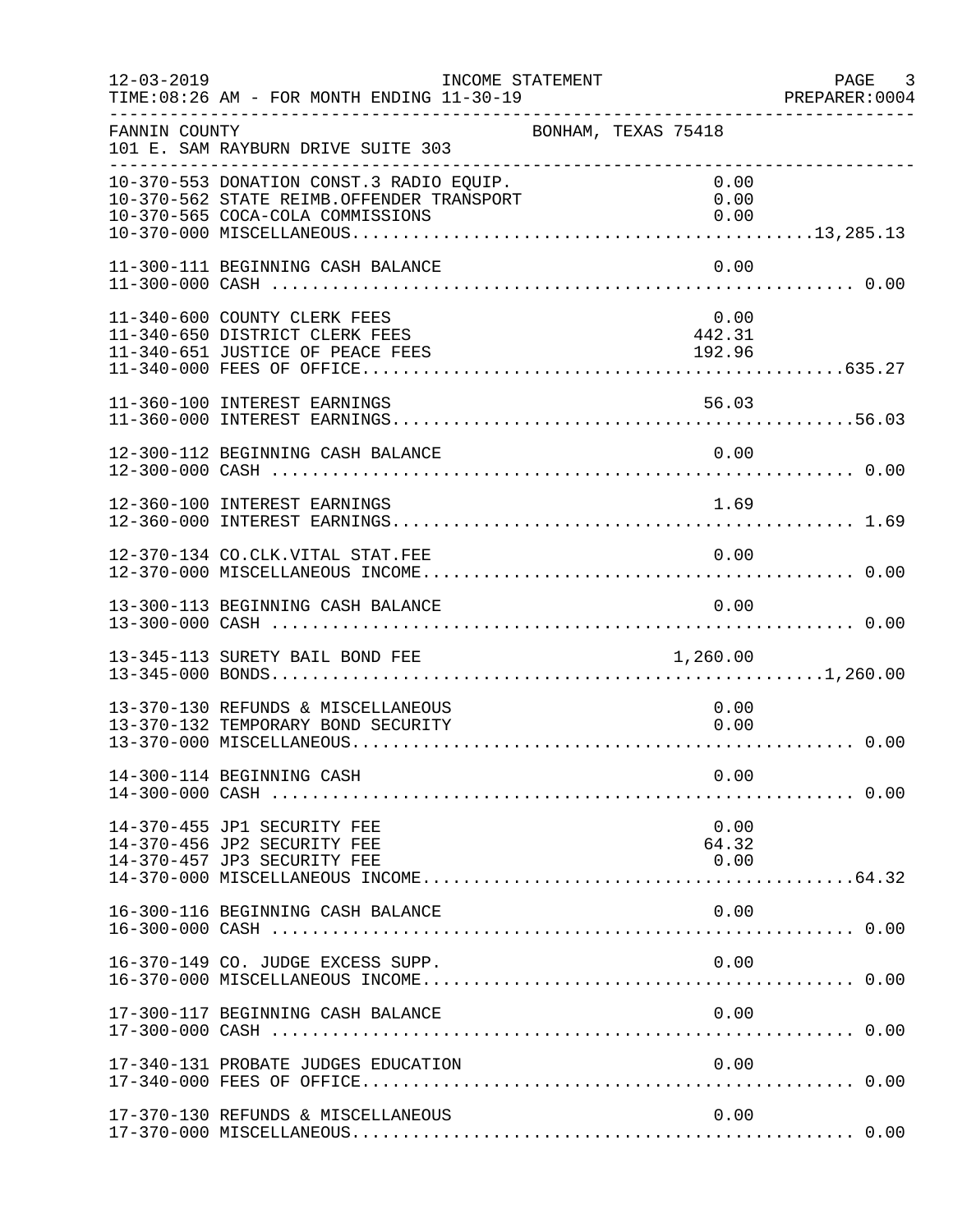| $12 - 03 - 2019$ | INCOME STATEMENT<br>TIME: 08:26 AM - FOR MONTH ENDING 11-30-19                                                                                          |                                      | PAGE 4<br>PREPARER: 0004 |
|------------------|---------------------------------------------------------------------------------------------------------------------------------------------------------|--------------------------------------|--------------------------|
| FANNIN COUNTY    | 101 E. SAM RAYBURN DRIVE SUITE 303                                                                                                                      | BONHAM, TEXAS 75418                  |                          |
|                  | 18-300-118 BEGINNING CASH BALANCE                                                                                                                       | 0.00                                 |                          |
|                  | 18-360-100 INTEREST EARNINGS                                                                                                                            | 35.46                                |                          |
|                  | 18-370-130 REFUNDS & MISCELLANEOUS<br>18-370-131 SUBSCRIPTION/IMAGES FEES                                                                               | 0.00<br>437.50                       |                          |
|                  | 19-300-119 BEGINNING CASH BALANCE                                                                                                                       | 0.00                                 |                          |
|                  | 19-360-100 INTEREST EARNINGS                                                                                                                            | 6.45                                 |                          |
|                  | 19-370-136 DIST.CLK.PRES.REC.FEE                                                                                                                        | 499.75                               |                          |
|                  | 20-300-120 BEGINNING CASH BALANCE                                                                                                                       | 0.00                                 |                          |
|                  | 20-360-100 INTEREST EARNINGS                                                                                                                            | 30.52                                |                          |
|                  | 20-370-135 CO.OFFICE REC.MNGMT.FEE                                                                                                                      | 754.48                               |                          |
|                  | 21-300-121 BEGINNING CASH BALANCE                                                                                                                       | 0.00                                 |                          |
|                  | 21-310-110 CURRENT TAXES<br>21-310-120 DELINOUENT TAXES                                                                                                 | 43,083.85<br>2,545.45                |                          |
|                  | 21-318-120 PAY N LIEU TAX/GRASSLAND<br>21-318-121 PAY N LIEU TAX/UPPER TRINITY<br>21-318-160 SALES TAX REVENUES                                         | 0.00<br>684.73<br>10,552.18          |                          |
|                  | 21-321-200 CAR REGISTRATION/SALES TAX<br>21-321-300 COUNTY'S ADDITIONAL \$10                                                                            | 0.00<br>9,378.89                     |                          |
|                  | 21-330-200 FEMA GRANT                                                                                                                                   | 38, 384. 23                          |                          |
|                  | 21-350-403 COUNTY CLERK FINES<br>21-350-450 DISTRICT CLERK FINES<br>21-350-455 J. P. #1 FINES<br>21-350-456 J. P. #2 FINES<br>21-350-457 J. P. #3 FINES | 0.00<br>1,224.74<br>0.00<br>2,486.08 |                          |
|                  | 21-360-100 INTEREST EARNINGS                                                                                                                            | 105.65                               |                          |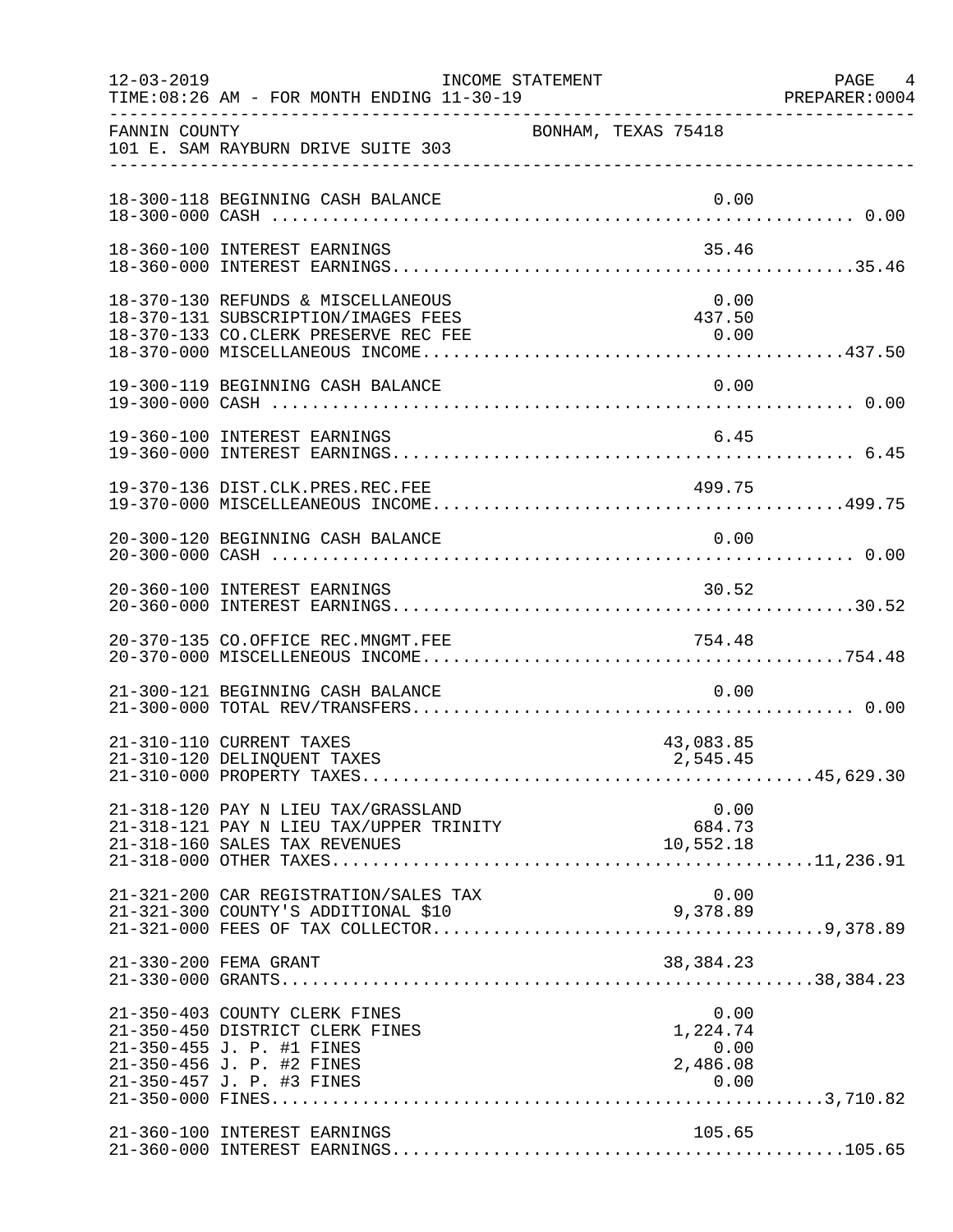| $12 - 03 - 2019$ | TIME: 08:26 AM - FOR MONTH ENDING 11-30-19                                                                                                                                                                                                                               | INCOME STATEMENT                                                     | PAGE 5<br>PREPARER: 0004 |
|------------------|--------------------------------------------------------------------------------------------------------------------------------------------------------------------------------------------------------------------------------------------------------------------------|----------------------------------------------------------------------|--------------------------|
| FANNIN COUNTY    | 101 E. SAM RAYBURN DRIVE SUITE 303                                                                                                                                                                                                                                       | BONHAM, TEXAS 75418                                                  |                          |
|                  | 21-364-162 LAND/BUILDING<br>21-364-163 SALE OF EQUIPMENT                                                                                                                                                                                                                 | 0.00<br>0.00                                                         |                          |
|                  | 21-370-100 PROPERTY LEASE<br>21-370-120 STATE LATERAL ROAD<br>21-370-125 TDT. WEIGHT FEES<br>21-370-130 REFUNDS & MISCELLANEOUS<br>21-370-140 PROCEEDS OF LOAN<br>21-370-145 REIMBURSEMENT OF MATERIALS                                                                  | 0.00<br>8,459.87<br>11,531.40<br>140.50<br>$0.00$<br>5,864.80        |                          |
|                  | 22-300-122 BEGINNING CASH BALANCE                                                                                                                                                                                                                                        | 0.00                                                                 |                          |
|                  | 22-310-110 CURRENT TAXES                                                                                                                                                                                                                                                 | 50,186.96                                                            |                          |
|                  | 22-318-120 PAY N LIEU TAX/GRASSLAND<br>22-318-121 PAY N LIEU TAX/UPPER TRINITY<br>22-318-160 SALES TAX REVENUES                                                                                                                                                          | 0.00<br>797.62<br>12,291.88                                          |                          |
|                  | 22-321-200 CAR REGISTRATION/SALES TAX                                                                                                                                                                                                                                    | 0.00                                                                 |                          |
|                  | 22-330-200 FEMA GRANT                                                                                                                                                                                                                                                    | 0.00                                                                 |                          |
|                  | 22-350-403 COUNTY CLERK FINES<br>22-350-450 DISTRICT CLERK FINES<br>22-350-455 J. P. #1 FINES<br>22-350-456 J. P. #2 FINES<br>22-350-457 J. P. #3 FINES                                                                                                                  | 0.00<br>1,426.67<br>0.00<br>2,895.93<br>0.00                         |                          |
|                  | 22-360-100 INTEREST EARNINGS                                                                                                                                                                                                                                             |                                                                      |                          |
|                  | 22-364-163 SALE OF EQUIPMENT                                                                                                                                                                                                                                             | 0.00                                                                 |                          |
|                  | 22-370-120 STATE LATERAL ROAD<br>22-370-125 TDT WEIGHT FEES<br>22-370-130 REFUNDS & MISCELLANEOUS<br>22-370-131 AUTOMOBILE INSURANCE LOSS PAYMENT<br>22-370-140 PROCEEDS OF LOAN<br>22-370-145 REIMBURSEMENT OF MATERIALS<br>22-370-150 TRENTON HIGH MEADOWS SUBDIVISION | 9,854.63<br>13, 432.55<br>0.00<br>0.00<br>0.00<br>522.90<br>1,400.00 |                          |
|                  | 23-300-123 BEGINNING CASH BALANCE                                                                                                                                                                                                                                        | 0.00                                                                 |                          |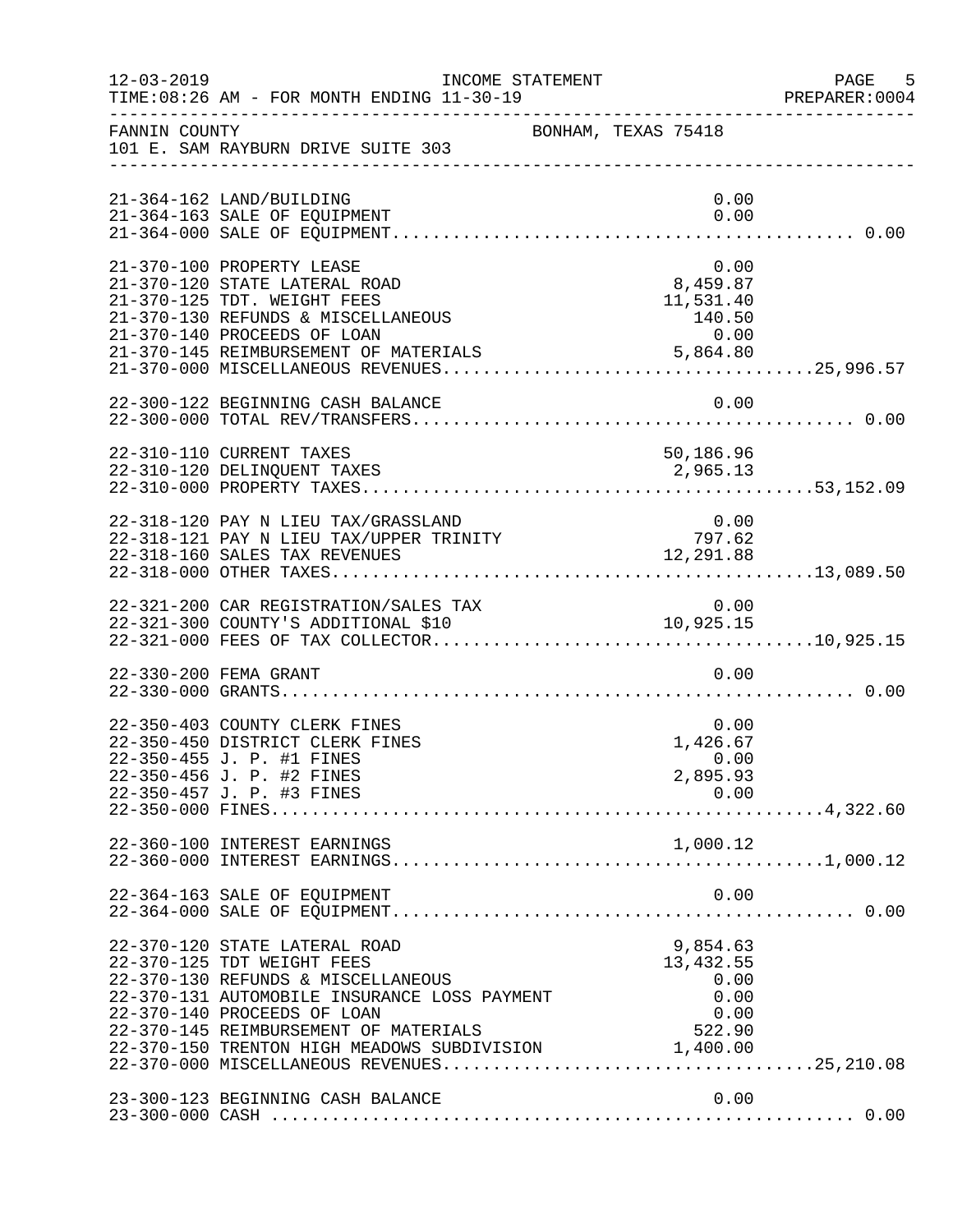| $12 - 03 - 2019$ | TIME: 08:26 AM - FOR MONTH ENDING 11-30-19                                                                                                                  | INCOME STATEMENT    | ______________________________________             | PAGE 6<br>PREPARER:0004 |
|------------------|-------------------------------------------------------------------------------------------------------------------------------------------------------------|---------------------|----------------------------------------------------|-------------------------|
| FANNIN COUNTY    | 101 E. SAM RAYBURN DRIVE SUITE 303                                                                                                                          | BONHAM, TEXAS 75418 |                                                    |                         |
|                  | 23-310-110 CURRENT TAXES                                                                                                                                    |                     | 75,280.43                                          |                         |
|                  | 23-318-120 PAY N LIEU TAX/GRASSLAND                                                                                                                         |                     | 0.00                                               |                         |
|                  |                                                                                                                                                             |                     |                                                    |                         |
|                  | 23-330-200 FEMA GRANT                                                                                                                                       |                     | 0.00                                               |                         |
|                  | 23-350-403 COUNTY CLERK FINES<br>23-350-450 DISTRICT CLERK FINES<br>23-350-455 J. P. #1 FINES<br>23-350-456 J. P. #2 FINES<br>23-350-457 J. P. #3 FINES     |                     | 0.00<br>2,140.00<br>0.00<br>4,343.92               |                         |
|                  |                                                                                                                                                             |                     |                                                    |                         |
|                  | 23-364-162 LAND/BUILDING<br>23-364-163 SALE OF EQUIPMENT                                                                                                    |                     | 0.00<br>14,245.00                                  |                         |
|                  | 23-370-120 STATE LATERAL ROAD<br>23-370-125 TDT WEIGHT FEES<br>23-370-130 REFUNDS & MISCELLANEOUS<br>23-370-139 RESTITUTION<br>23-370-140 PROCEEDS OF LOANS |                     | 14,781.95<br>20,148.82<br>1,044.19<br>0.00<br>0.00 |                         |
|                  | 24-300-124 BEGINNING CASH BALANCE<br>24-300-999 TOTAL TRANSFERS                                                                                             |                     | 0.00                                               | 0.00                    |
|                  | 24-310-110 CURRENT TAXES<br>24-310-120 DELINQUENT TAXES                                                                                                     |                     | 42,851.29<br>2,531.74                              |                         |
|                  | 24-318-120 PAY N LIEU TAX/GRASSLAND<br>24-318-121 PAY N LIEU TAX/UPPER TRINITY<br>24-318-160 SALES TAX REVENUES                                             |                     | 0.00<br>681.04<br>10,495.22                        |                         |
|                  | 24-321-200 CAR REGISTRATION/SALES TAX                                                                                                                       |                     | 0.00                                               |                         |
|                  | 24-330-200 FEMA GRANT                                                                                                                                       |                     | 54,433.72                                          |                         |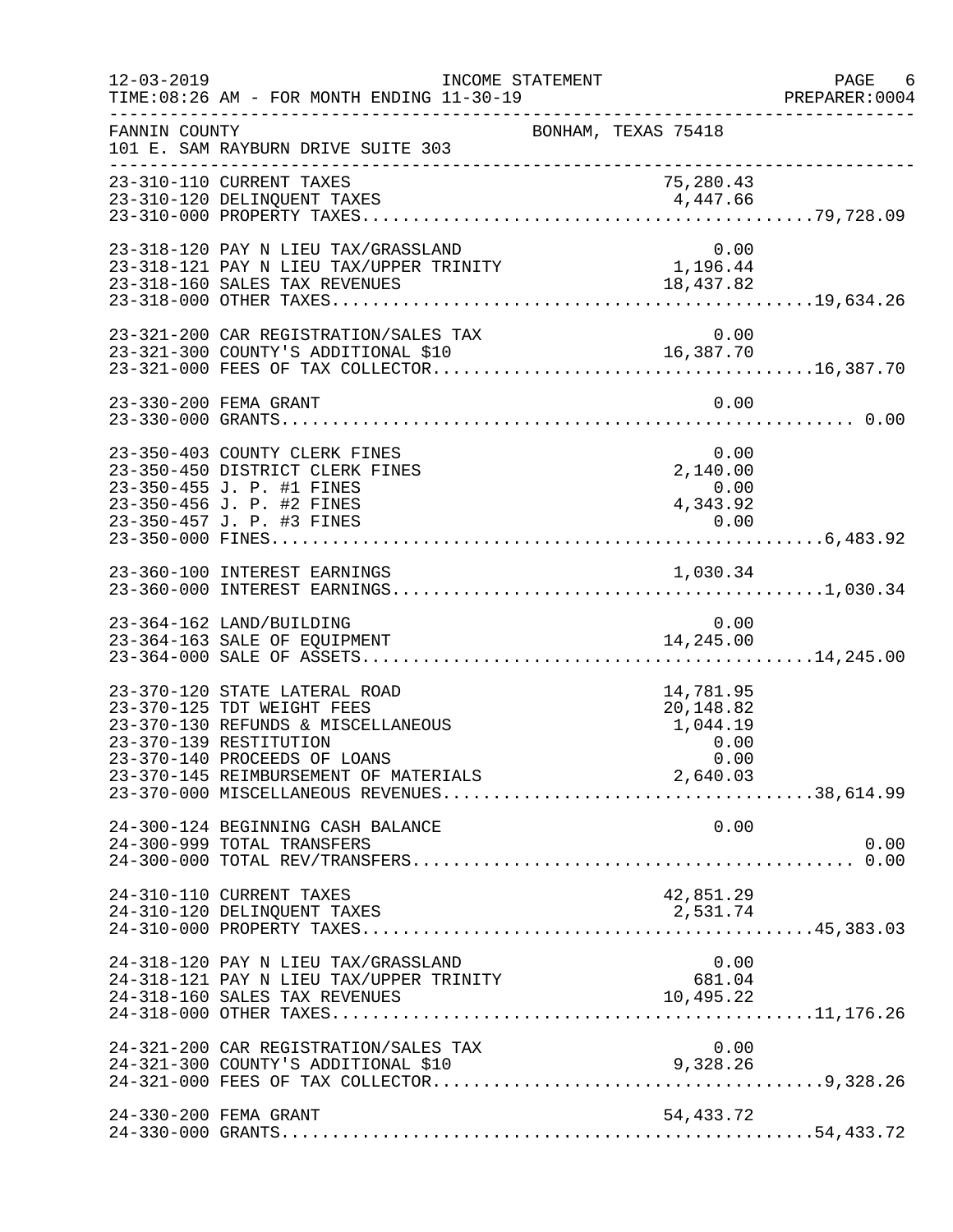| $12 - 03 - 2019$     | TIME: 08:26 AM - FOR MONTH ENDING 11-30-19                                                                                                                                                                                                                                      | INCOME STATEMENT    |  |                                                                         |      | PAGE 7<br>PREPARER: 0004 |
|----------------------|---------------------------------------------------------------------------------------------------------------------------------------------------------------------------------------------------------------------------------------------------------------------------------|---------------------|--|-------------------------------------------------------------------------|------|--------------------------|
| FANNIN COUNTY        | 101 E. SAM RAYBURN DRIVE SUITE 303                                                                                                                                                                                                                                              | BONHAM, TEXAS 75418 |  |                                                                         |      |                          |
|                      | 24-350-403 COUNTY CLERK FINES<br>24-350-450 DISTRICT CLERK FINES<br>24-350-455 J. P. #1 FINES<br>24-350-456 J. P. #2 FINES                                                                                                                                                      |                     |  | 0.00<br>1,218.15<br>0.00<br>2,472.67                                    |      |                          |
|                      | 24-360-100 INTEREST EARNING                                                                                                                                                                                                                                                     |                     |  | 747.54                                                                  |      |                          |
|                      | 24-364-162 LAND/BUILDING<br>24-364-163 SALE OF EQUIPMENT                                                                                                                                                                                                                        |                     |  | 0.00<br>0.00                                                            |      |                          |
|                      | 24-370-120 STATE LATERAL ROAD<br>24-370-125 TDT WEIGHT FEES<br>24-370-130 REFUNDS & MISCELLANEOUS<br>24-370-138 SALE OF SCRAP IRON<br>24-370-140 PROCEEDS OF LOAN<br>24-370-145 REIMBURSEMENT OF MATERIALS<br>24-370-146 SALE OF RECYCLED MATERIALS<br>24-370-147 OFFICE RENTAL |                     |  | 8,414.22<br>11,469.16<br>0.00<br>0.00<br>0.00<br>981.44<br>0.00<br>0.00 |      |                          |
|                      | 25-300-125 BEGINNING CASH BALANCE                                                                                                                                                                                                                                               |                     |  | 0.00                                                                    |      |                          |
| 25-370-625 DONATIONS | 25-370-138 SALE OF SCRAP IRON                                                                                                                                                                                                                                                   |                     |  | 0.00                                                                    | 0.00 |                          |
|                      | 26-300-126 BEGINNING CASH BALANCE                                                                                                                                                                                                                                               |                     |  |                                                                         | 0.00 |                          |
|                      | 26-360-100 INTEREST EARNINGS                                                                                                                                                                                                                                                    |                     |  | 23.71                                                                   |      |                          |
|                      | 26-370-455 J.P.#1 TECHNOLOGY FEES                                                                                                                                                                                                                                               |                     |  |                                                                         | 0.00 |                          |
|                      | 27-300-127 BEGINNING CASH BALANCE                                                                                                                                                                                                                                               |                     |  |                                                                         | 0.00 |                          |
|                      | 27-360-100 INTEREST EARNINGS                                                                                                                                                                                                                                                    |                     |  |                                                                         | 4.41 |                          |
|                      | 27-370-456 J.P.#2 TECHNOLOGY FEES                                                                                                                                                                                                                                               |                     |  | 257.28                                                                  |      |                          |
|                      | 28-300-128 BEGINNING CASH                                                                                                                                                                                                                                                       |                     |  |                                                                         | 0.00 |                          |
|                      | 28-360-100 INTEREST EARNINGS                                                                                                                                                                                                                                                    |                     |  |                                                                         | 2.96 |                          |
|                      | 28-370-456 J.P.#3 TECHNOLOGY FEES                                                                                                                                                                                                                                               |                     |  |                                                                         | 0.00 |                          |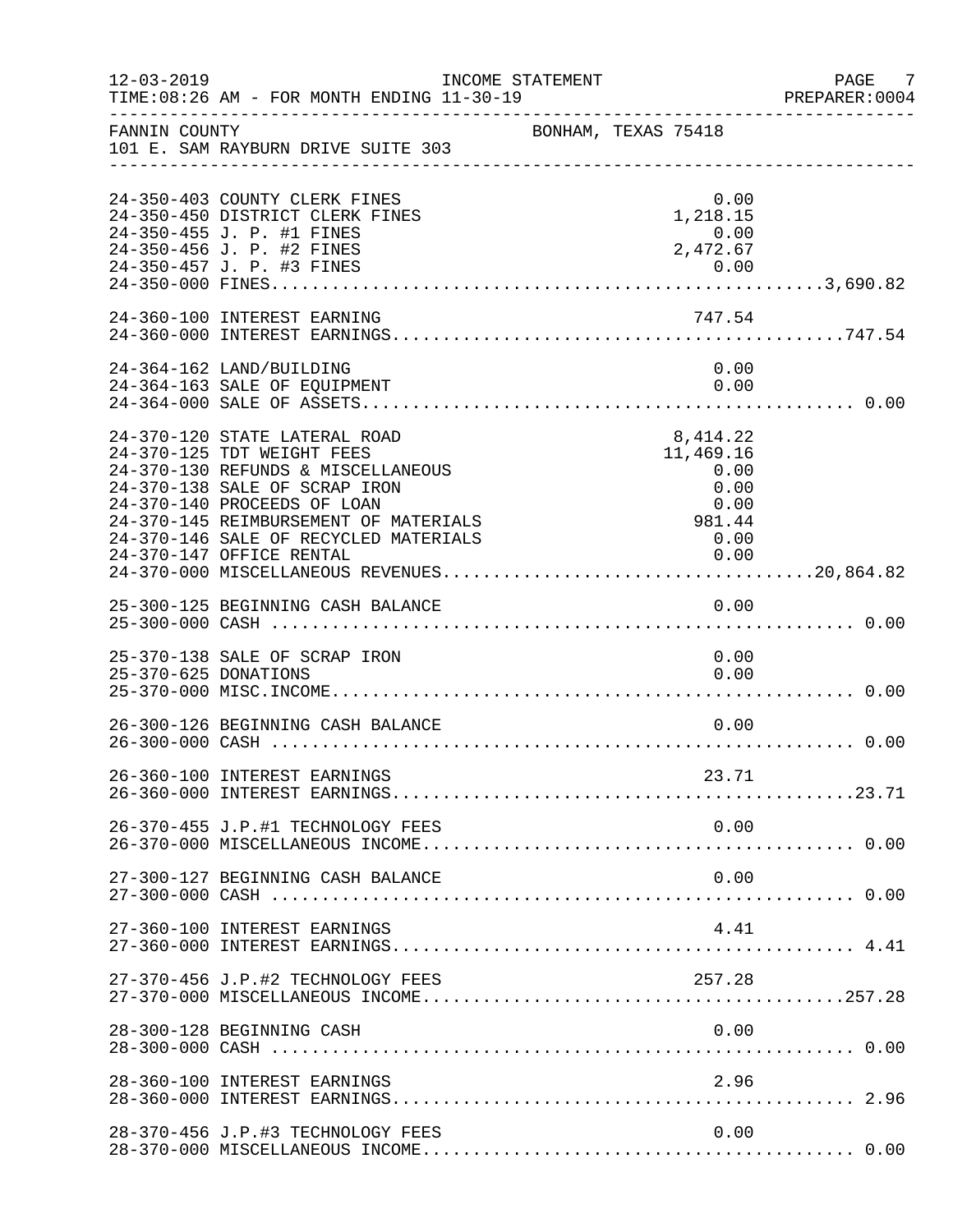| $12 - 03 - 2019$ | TIME: 08:26 AM - FOR MONTH ENDING 11-30-19                                                                                  | INCOME STATEMENT    | ______________________________________ | PAGE 8<br>PREPARER: 0004 |
|------------------|-----------------------------------------------------------------------------------------------------------------------------|---------------------|----------------------------------------|--------------------------|
| FANNIN COUNTY    | 101 E. SAM RAYBURN DRIVE SUITE 303                                                                                          | BONHAM, TEXAS 75418 |                                        |                          |
|                  | 30-360-100 INTEREST EARNINGS                                                                                                |                     | 0.00                                   |                          |
|                  | 30-370-569 SHERIFF WORK RELEASE                                                                                             |                     | 0.00                                   |                          |
|                  | 31-300-131 BEGINNING CASH BALANCE                                                                                           |                     | 0.00                                   |                          |
|                  | 31-330-510 COURTHOUSE RESTORATION                                                                                           |                     | 0.00                                   |                          |
|                  | 31-370-131 RESTORATION DONATIONS                                                                                            |                     | 0.00                                   |                          |
|                  | 33-300-133 BEGINNING CASH BALANCE                                                                                           |                     | 0.00                                   |                          |
|                  | 33-340-480 APPLICATION FEE                                                                                                  |                     | 0.00                                   |                          |
|                  | 34-300-134 BEGINNING CASH BALANCE                                                                                           |                     | 0.00                                   |                          |
|                  | 34-360-100 INTEREST INCOME                                                                                                  |                     | 15.55                                  |                          |
|                  | 34-370-450 DISTRICT CT.RECORDS ARCHIVE FEE 918.08                                                                           |                     |                                        |                          |
|                  | 35-340-403 COUNTY CLERK FEES<br>35-340-450 DISTRICT CLERK FEES                                                              |                     | 0.00<br>2,118.63                       |                          |
|                  | 35-360-100 INTEREST EARNINGS                                                                                                |                     | 85.21                                  |                          |
|                  | 36-300-136 BEGINNING CASH BALANCE-D.A.FEE                                                                                   |                     | 0.00                                   |                          |
|                  | 36-340-475 DISTRICT ATTORNEY FEES                                                                                           |                     | 145.00                                 |                          |
|                  | 36-352-200 CONTRABAND FORFEITURE<br>36-352-300 D.A. SEIZURE FUND                                                            |                     | 0.00<br>0.00                           |                          |
|                  | 36-360-100 INTEREST EARNINGS-D.A. FEE<br>36-360-100 INTEREST EARNINGS-D.A. FEE<br>36-360-236 INTEREST EARNINGS-SEIZURE FUND |                     | 1.12                                   |                          |
|                  | 36-370-130 REFUNDS & MISCELLANEOUS<br>36-370-319 RESTITUTION                                                                |                     | 288.18<br>0.00                         |                          |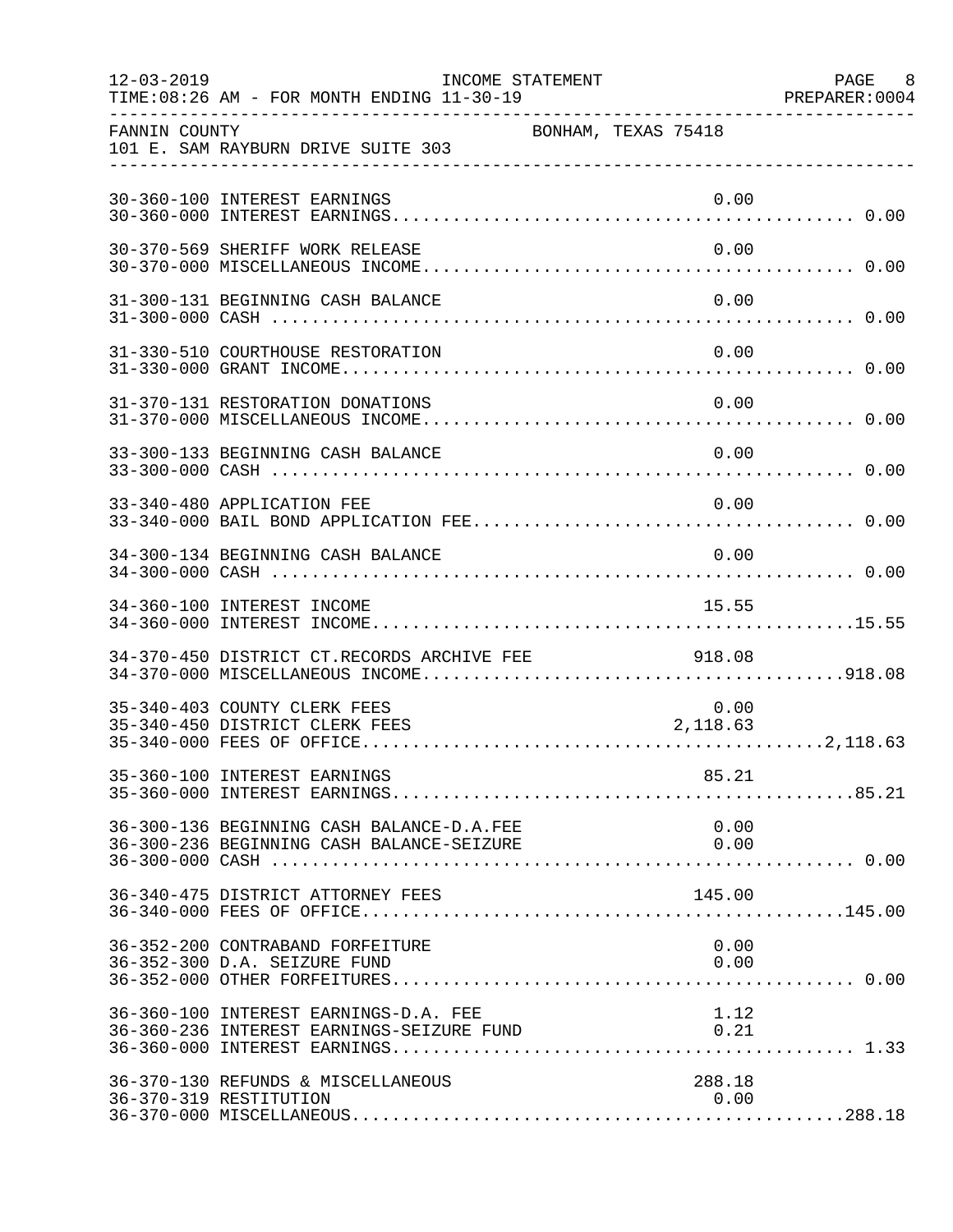| $12 - 03 - 2019$     | TIME: 08:26 AM - FOR MONTH ENDING 11-30-19                                                                        | INCOME STATEMENT    |                      | PAGE 9 |
|----------------------|-------------------------------------------------------------------------------------------------------------------|---------------------|----------------------|--------|
| FANNIN COUNTY        | 101 E. SAM RAYBURN DRIVE SUITE 303                                                                                | BONHAM, TEXAS 75418 |                      |        |
|                      | 37-360-100 INTEREST EARNINGS                                                                                      |                     |                      |        |
|                      | 37-370-130 REFUNDS & MISCELLANEOUS                                                                                |                     | 0.00                 |        |
|                      | 38-360-100 INTEREST EARNINGS                                                                                      |                     | 64.95                |        |
|                      | 39-300-110 UNENCUMBERED FUND BALANCE                                                                              |                     | 0.00                 |        |
|                      | 39-360-100 INTEREST EARNINGS                                                                                      |                     | 28.44                |        |
|                      | 39-370-150 BONNIE RUTH COOPER TRUST                                                                               |                     | 0.00                 |        |
|                      | 40-300-110 UNENCUMBERED FUND BALANCE                                                                              |                     | 0.00                 |        |
|                      | 40-330-410 NAACHO GRANT INCOME                                                                                    |                     | 0.00                 |        |
| 41-370-406 DONATIONS |                                                                                                                   |                     | 100.00               |        |
|                      | 42-330-477 HAZARD MITIGATION DR-1999                                                                              |                     | 0.00                 |        |
|                      | 44-330-423 2016 HOMELAND SECURITY                                                                                 |                     | 0.00                 |        |
|                      | 45-330-403 CHAPTER 19 FUNDS                                                                                       |                     | 574.86               |        |
|                      | 46-300-146 BEGINNING CASH BALANCE                                                                                 |                     | 0.00                 |        |
|                      | 46-330-475 SAFE ROOM REIMBURSEMENT DR-4029<br>46-330-476 ADMINISTRATIVE FEE                                       |                     | 0.00<br>0.00         |        |
|                      | 48-300-148 BEGINNING CASH BALANCE                                                                                 |                     | 0.00                 |        |
|                      | 48-340-130 REFUNDS & MISCELLANEOUS<br>48-340-403 CONTRACT ADMINISTRATIVE FEE<br>48-340-484 ELECTION REIMBURSEMENT |                     | 0.00<br>0.00<br>0.00 |        |
|                      | 49-300-149 BEGINNING CASH BALANCE                                                                                 |                     | 0.00                 |        |
|                      | 49-330-475 INVESTIGATOR/LEOSE GRANT                                                                               |                     | 0.00                 |        |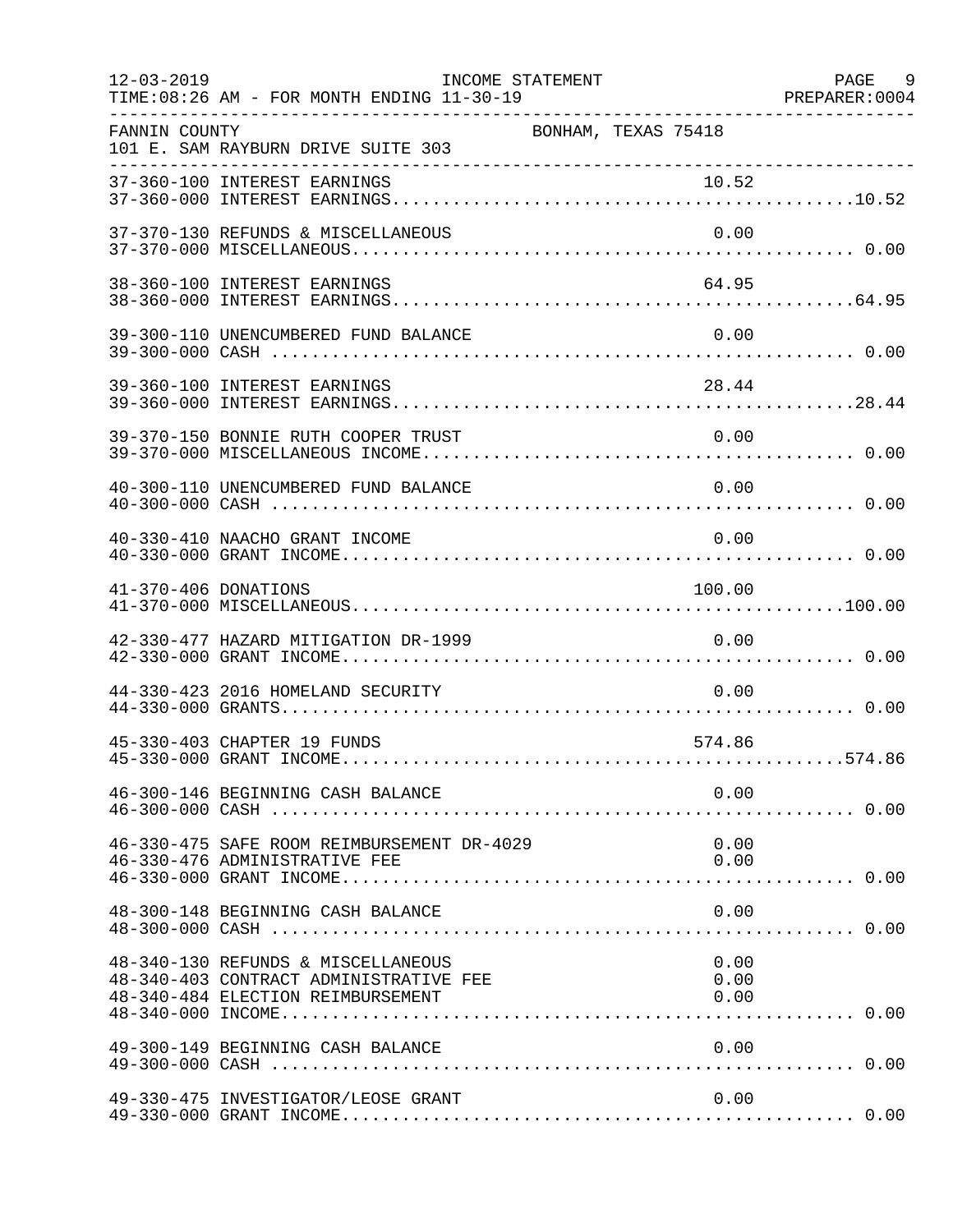| $12 - 03 - 2019$ | INCOME STATEMENT<br>TIME: 08:26 AM - FOR MONTH ENDING 11-30-19                                       |                          | PAGE 10 |
|------------------|------------------------------------------------------------------------------------------------------|--------------------------|---------|
| FANNIN COUNTY    | 101 E. SAM RAYBURN DRIVE SUITE 303                                                                   | BONHAM, TEXAS 75418      |         |
|                  |                                                                                                      |                          |         |
|                  | 50-370-403 LOCAL FUNDING                                                                             | 0.00                     |         |
|                  | 51-300-151 BEGINNING CASH BALANCE                                                                    | 0.00                     |         |
|                  | 51-370-440 CO.CLK.CO.& DIST.CT.TECHNOLOGY FEE 0.00                                                   |                          |         |
|                  | 52-360-100 INTEREST EARNINGS                                                                         | 6.96                     |         |
|                  | 52-370-133 CO.CLK.COURT RECORDS PRESERVATION F 0.00                                                  |                          |         |
|                  | 53-300-153 BEGINNING CASH BALANCE                                                                    | 0.00                     |         |
|                  | 53-370-133 CO. CLERK RECORDS ARCHIVE FEE                                                             | 0.00                     |         |
|                  | 55-300-156 BEGINNING CASH BALANCE                                                                    | 0.00                     |         |
|                  | 55-360-100 INTEREST EARNINGS                                                                         | 0.00                     |         |
|                  | 55-370-130 REFUNDS & MISCELLANEOUS<br>55-370-160 PEACE OFFICER ALLOCATION                            | 0.00<br>0.00             |         |
|                  | 56-300-156 BEGINNING CASH BALANCE                                                                    | 0.00                     |         |
|                  | 56-330-560 BULLETPROOF VEST PARTNERSHIP                                                              | 0.00                     |         |
|                  | 56-352-200 CONTRABAND FOREITURE<br>56-352-300 PLEA BARGAIN AGREEMENT<br>56-352-432 LIVESTOCK SEIZURE | 8,941.88<br>0.00<br>0.00 |         |
|                  | 56-355-560 FEDERAL FORFEITURE FUNDS 2018<br>56-355-000 FEDERAL FORFEITURE FUNDS 2018 0.00            | 0.00                     |         |
|                  | 56-360-100 INTEREST EARNINGS-SO FORFEITURE<br>56-360-159 INTEREST EARNINGS-FEDERAL FORF 2018 0.00    | 7.88                     |         |
|                  | 56-370-108 FEDERAL OT REIMBURSEMENT                                                                  | 0.00                     |         |
|                  | 56-390-140 TRANSFERS IN                                                                              | 0.00                     |         |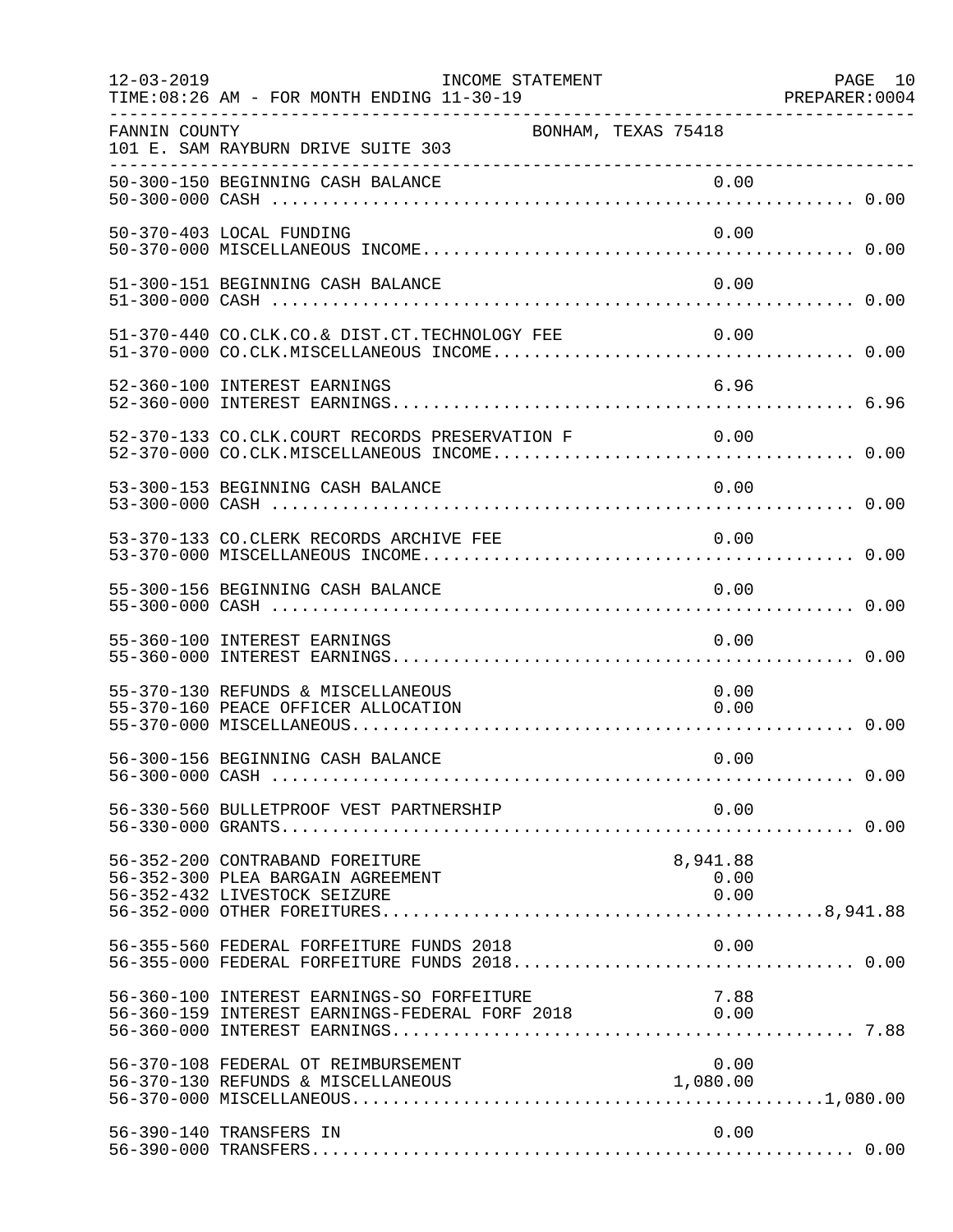| $12 - 03 - 2019$ | TIME: 08:26 AM - FOR MONTH ENDING 11-30-19                                                                                               | INCOME STATEMENT    |                                       | PAGE 11<br>PREPARER: 0004 |
|------------------|------------------------------------------------------------------------------------------------------------------------------------------|---------------------|---------------------------------------|---------------------------|
| FANNIN COUNTY    | 101 E. SAM RAYBURN DRIVE SUITE 303                                                                                                       | BONHAM, TEXAS 75418 |                                       |                           |
|                  | 57-300-157 BEGINNING CASH BALANCE                                                                                                        |                     | 0.00                                  |                           |
|                  | 57-360-100 INTEREST EARNINGS                                                                                                             |                     | 0.00                                  |                           |
|                  | 57-370-560 SHERIFF K-9 UNIT                                                                                                              |                     | 0.00                                  |                           |
|                  | 59-300-159 BEGINNING CASH BALANCE                                                                                                        |                     | 0.00                                  |                           |
|                  |                                                                                                                                          |                     |                                       |                           |
|                  | 59-370-425 DRUG COURT FEE                                                                                                                |                     | 152.37                                |                           |
|                  | 60-300-110 BEGINNING CASH BALANCE                                                                                                        |                     | 0.00                                  |                           |
|                  | 60-310-110 CURRENT TAXES<br>60-310-120 DELINQUENT TAXES<br>60-310-260 CURRENT TAXES SERIES '98<br>60-310-262 DELINQUENT TAXES SERIES '98 |                     | 66,837.70<br>1,641.66<br>0.00<br>0.00 |                           |
|                  | 60-318-120 PAY N LIEU TAX/GRASSLAND<br>60-318-121 PAY N LIEU TAX/UPPER TRINITY 144.00                                                    |                     | 0.00                                  |                           |
|                  | 60-360-100 INTEREST EARNINGS<br>60-360-200 INTEREST, 2017 GO BONDS<br>60-360-300 INTEREST, 2018 GO BONDS                                 |                     | 0.00<br>0.00<br>0.00                  |                           |
|                  | 60-370-130 REFUNDS & MISCELLANEOUS                                                                                                       |                     | 0.00                                  |                           |
|                  | 61-300-161 BEGINNING CASH BALANCE                                                                                                        |                     | 0.00                                  |                           |
|                  | 61-370-440 DIST.CLK.CO.& DIST.CT.TECHNOLOGY FE<br>61-370-000 DIST.CLK.MISCELLANEOUS INCOME55.20                                          |                     | 55.20                                 |                           |
|                  | 62-300-162 BEGINNING CASH BALANCE                                                                                                        |                     | 0.00                                  |                           |
|                  | 62-360-100 INTEREST EARNINGS                                                                                                             |                     | 16.40                                 |                           |
|                  | 62-370-133 DIST.CLK.COURT RECORDS PRESERVATION<br>62-370-000 DIST.CLK.COURT MISCELLAEOUS INCOME675.33                                    |                     | 675.33                                |                           |
|                  | 63-300-151 BEGINNING CASH BALANCE                                                                                                        |                     | 0.00                                  |                           |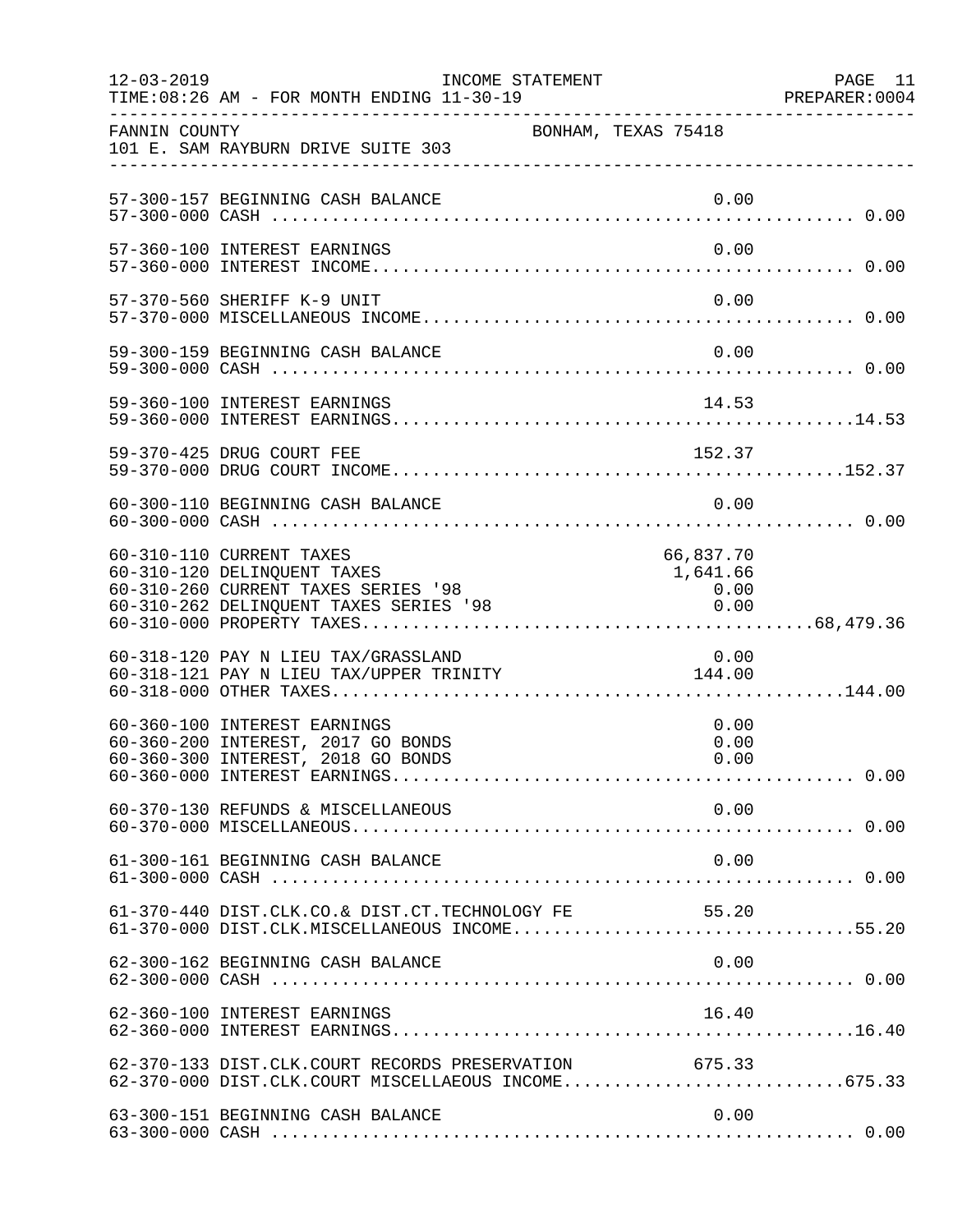| $12 - 03 - 2019$ | TIME: 08:26 AM - FOR MONTH ENDING 11-30-19                                                          | INCOME STATEMENT    |  |              | PAGE 12<br>PREPARER: 0004 |
|------------------|-----------------------------------------------------------------------------------------------------|---------------------|--|--------------|---------------------------|
| FANNIN COUNTY    | 101 E. SAM RAYBURN DRIVE SUITE 303                                                                  | BONHAM, TEXAS 75418 |  |              |                           |
|                  | 63-370-130 REFUNDS & MISCELLANEOUS<br>63-370-160 PEACE OFFICER ALLOCATION                           |                     |  | 0.00<br>0.00 |                           |
|                  | 64-300-152 BEGINNING CASH BALANCE                                                                   |                     |  | 0.00         |                           |
|                  | 64-370-130 REFUNDS & MISCELLANEOUS<br>64-370-160 PEACE OFFICER ALLOCATION                           |                     |  | 0.00<br>0.00 |                           |
|                  | 65-300-153 BEGINNING CASH BALANCE                                                                   |                     |  | 0.00         |                           |
|                  | 65-370-130 REFUNDS & MISCELLANEOUS                                                                  |                     |  | 0.00         |                           |
|                  | 66-300-166 BEGINNING CASH BALANCE                                                                   |                     |  | 0.00         |                           |
|                  | 0.00 UNIVEREST EARNINGS LEGEND BANK 0.00                                                            |                     |  |              |                           |
|                  | 66-370-130 REFUNDS & MISCELLANEOUS                                                                  |                     |  | 0.00         |                           |
|                  | 67-300-110 UNENCUMBERED FUND BALANCE                                                                |                     |  | 0.00         |                           |
|                  | 67-319-551 ANNUAL PAYMENT                                                                           |                     |  | 0.00         |                           |
|                  | 68-300-168 BEGINNING CASH BALANCE                                                                   |                     |  | 0.00         |                           |
|                  | 68-360-100 INTEREST EARNING LEGEND BANK<br>68-360-168 INTEREST EARNINGS BUSINESS MONEY FU 23,126.21 |                     |  | 0.00         |                           |
|                  | 68-370-130 REFUNDS & MISCELLANEOUS                                                                  |                     |  | 0.00         |                           |
|                  | 70-360-100 INTEREST EARNINGS                                                                        |                     |  | 293.58       |                           |
|                  | 71-330-475 INVESTIGATOR CRIMES AGAINST WOMEN                                                        |                     |  | 0.00         |                           |
|                  | 72-330-560 INVESTIGATOR CRIMES AGAINST CHILDRE                                                      |                     |  | 0.00         |                           |
|                  | 78-300-120 UNENCUMBERED FUND BALANCE                                                                |                     |  | 0.00         |                           |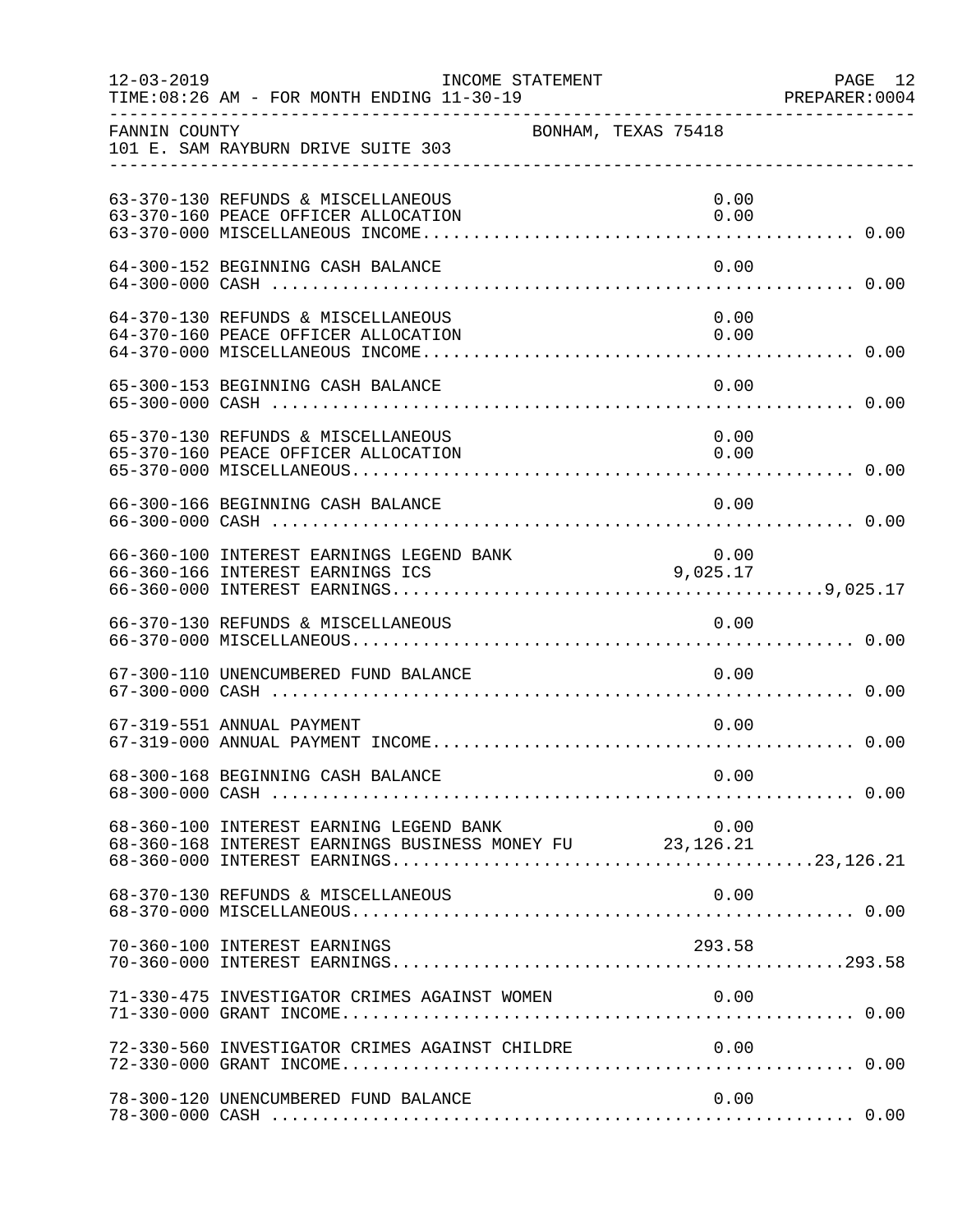| $12 - 03 - 2019$ | INCOME STATEMENT<br>TIME: 08:26 AM - FOR MONTH ENDING 11-30-19                                                                                                                                                                                                                                                                                           |                                              | PAGE 13<br>PREPARER:0004 |
|------------------|----------------------------------------------------------------------------------------------------------------------------------------------------------------------------------------------------------------------------------------------------------------------------------------------------------------------------------------------------------|----------------------------------------------|--------------------------|
| FANNIN COUNTY    | 101 E. SAM RAYBURN DRIVE SUITE 303                                                                                                                                                                                                                                                                                                                       | BONHAM, TEXAS 75418                          |                          |
|                  | 79-300-122 UNENCUMBERED FUND BALANCE                                                                                                                                                                                                                                                                                                                     | 0.00                                         |                          |
|                  | 79-319-179 FOR MAINTENANCE OF ROADS                                                                                                                                                                                                                                                                                                                      | 750.00                                       |                          |
|                  | 80-300-180 BEGINNING CASH BALANCE                                                                                                                                                                                                                                                                                                                        | 0.00                                         |                          |
|                  | 80-370-130 MISCELLANEOUS<br>80-370-180 PROGRAM FEES                                                                                                                                                                                                                                                                                                      | 0.00<br>0.00                                 |                          |
|                  | 81-300-110 UNENCUMBERED FUND BALANCE                                                                                                                                                                                                                                                                                                                     | 0.00                                         |                          |
|                  | 81-318-181 YEAR 1 PAYMENT<br>81-318-182 YEAR 2 PAYMENT                                                                                                                                                                                                                                                                                                   | 0.00<br>0.00                                 |                          |
|                  | 82-300-123 UNENCUMBERED FUND BALANCE                                                                                                                                                                                                                                                                                                                     | 0.00                                         |                          |
|                  | 82-318-182 YEAR 1 PAYMENT                                                                                                                                                                                                                                                                                                                                | 0.00                                         |                          |
|                  | 82-319-182 FOR MAINTENANCE OF ROADS                                                                                                                                                                                                                                                                                                                      | 0.00                                         |                          |
|                  | 83-300-124 UNENCUMBERED FUND BALANCE                                                                                                                                                                                                                                                                                                                     | 0.00                                         |                          |
|                  | 83-318-183 YEAR 1 PAYMENT<br>83-318-000 NORTH TEXAS MUNICIPAL WATER DIST 0.00                                                                                                                                                                                                                                                                            | 0.00                                         |                          |
|                  |                                                                                                                                                                                                                                                                                                                                                          |                                              |                          |
|                  | 84-300-110 UNENCUMBERED FUND BALANCE                                                                                                                                                                                                                                                                                                                     | 0.00                                         |                          |
|                  | 84-318-184 PERSONNEL INCOME YEAR 1<br>84-318-185 EMERGENCY RADIO IMP. INC. YEAR 1<br>84-318-186 VEHICLE OR SPEC EQUIP INC YEAR 1<br>84-318-250 DRUG SCREENING/PSYCHOLOGICAL INC YE<br>84-318-395 UNIFORMS INCOME YEAR 1<br>84-318-427 TRAINING INCOME YEAR 1                                                                                             | 0.00<br>0.00<br>0.00<br>0.00<br>0.00<br>0.00 |                          |
|                  | 84-319-184 PERSONNEL INCOME YEAR 2<br>84-319-186 VEHICLE OR SPEC EQUIP INC YEAR 2<br>84-319-250 DRUG SCREEN/PSYCHOLOGICAL INC YE<br>84-319-395 UNIFORMS INCOME YEAR 2<br>84-319-427 TRAINING INCOME YEAR 2<br>84-319-427 TRAINING INCOME YEAR 2 0.00<br>84-319-454 R & M EQUIPMENT INCOME YEAR 2 0.00<br>84-319-000 NORTH TEXAS MUNICIPAL WATER DIST0.00 | 0.00<br>0.00<br>0.00<br>0.00<br>0.00         |                          |
|                  |                                                                                                                                                                                                                                                                                                                                                          |                                              |                          |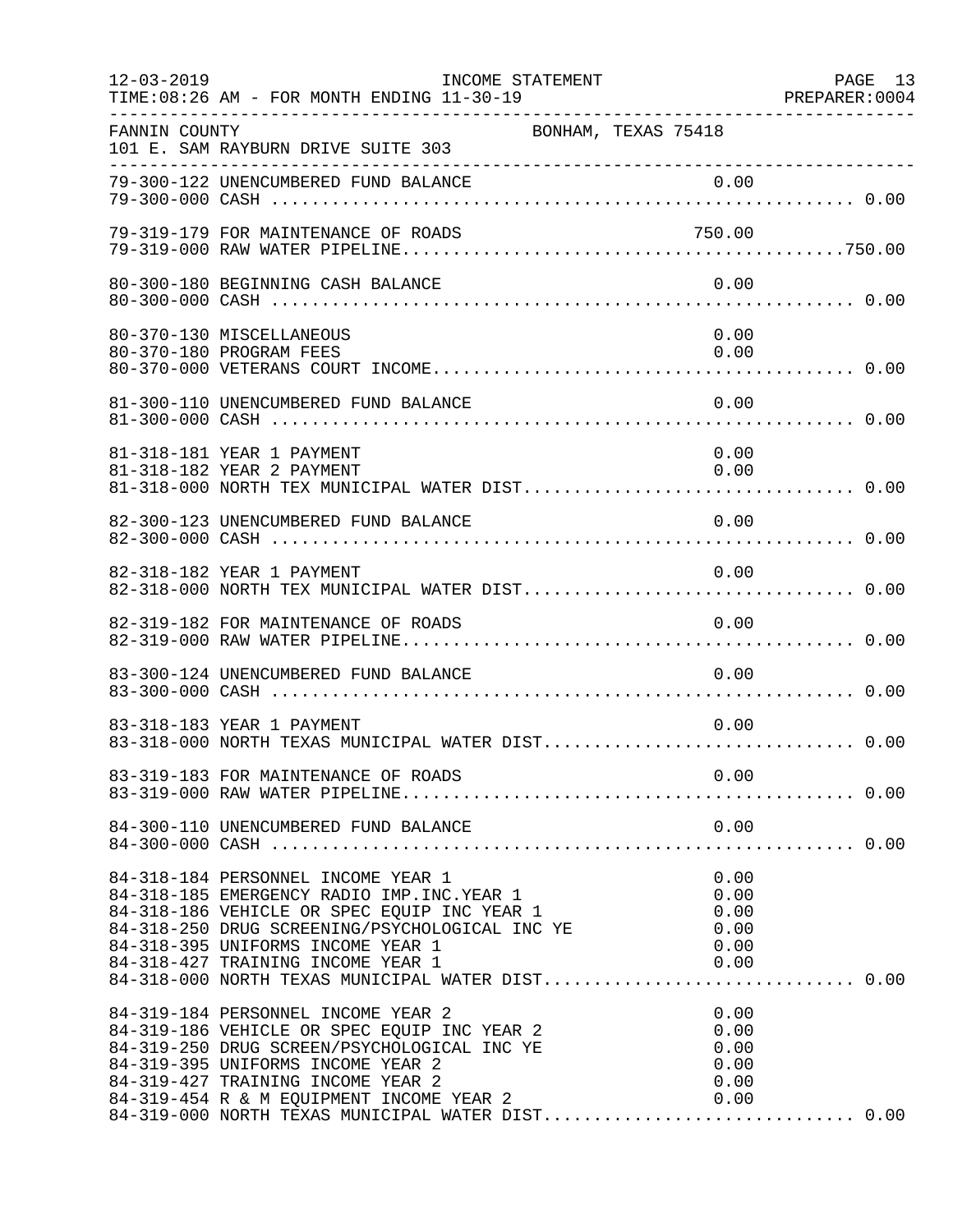| $12 - 03 - 2019$     | INCOME STATEMENT<br>TIME: 08:26 AM - FOR MONTH ENDING 11-30-19<br>----------------------------------                                                                                                                              |                                                                    | PAGE 14<br>PREPARER: 0004 |
|----------------------|-----------------------------------------------------------------------------------------------------------------------------------------------------------------------------------------------------------------------------------|--------------------------------------------------------------------|---------------------------|
| FANNIN COUNTY        | 101 E. SAM RAYBURN DRIVE SUITE 303                                                                                                                                                                                                | BONHAM, TEXAS 75418                                                |                           |
|                      |                                                                                                                                                                                                                                   |                                                                    |                           |
|                      | 85-300-110 UNENCUMBERED FUND BALANCE                                                                                                                                                                                              | 0.00                                                               |                           |
| 85-370-150 DONATIONS | 85-370-183 VOLUNTEER MEMBERSHIP FEES<br>85-370-184 LOCAL FUNDING<br>85-370-185 RENTAL FEE<br>85-370-186 DEPOSIT FEE                                                                                                               | 0.00<br>60.00<br>0.00<br>662.50<br>300.00                          |                           |
|                      | 86-300-110 UNENCUMBERED FUND BALANCE                                                                                                                                                                                              | 0.00                                                               |                           |
|                      | 86-319-420 SECURUS SIGNING BONUS                                                                                                                                                                                                  | 0.00                                                               |                           |
|                      | 86-370-130 REFUNDS & MISCELLANEOUS                                                                                                                                                                                                | 0.00                                                               |                           |
|                      | 87-340-575 JUVENILE PROBATION FEES<br>87-340-576 JUVENILE PROBATION RESTITUTION<br>87-340-577 JUVENILE PROBATION COURT COSTS<br>87-340-578 FEES RECEIVED FOR OTHER COUNTIES<br>87-340-579 REIMBURSEMENT OF MEDICAL EXPENSES 70.00 | 125.00<br>311.00<br>20.00<br>0.00                                  |                           |
|                      |                                                                                                                                                                                                                                   |                                                                    |                           |
|                      | 89-300-110 UNENCUMBERED FUND BALANCE                                                                                                                                                                                              | 0.00                                                               |                           |
|                      | 89-330-908 STRUCTURAL FAM. THER. GRANT OOG<br>89-330-915 BASIC PROBATION SUPERVISION<br>89-330-916 COMMUNITY PROGRAMS<br>89-330-917 PRE/POST ADJUDICATION<br>89-330-918 COMMITMENT DIVERSION<br>89-330-919 MENTAL HEALTH SERVICES | 0.00<br>21,655.00<br>13,334.00<br>1,059.00<br>1,666.00<br>1,959.00 |                           |
|                      | 89-360-189 INTEREST INCOME                                                                                                                                                                                                        | 12.21                                                              |                           |
|                      | 89-370-130 REFUNDS & MISCELLANEOUS<br>89-370-988 LOCAL FUNDS CARRIED FORWARD                                                                                                                                                      | 0.00<br>4,340.00                                                   |                           |
|                      | 92-360-100 INTEREST EARNINGS<br>92-360-350 GOV. COMMODITY PROG. ASCS                                                                                                                                                              | 142.03<br>0.00                                                     |                           |
| 92-370-100 RENT      |                                                                                                                                                                                                                                   | 0.00                                                               |                           |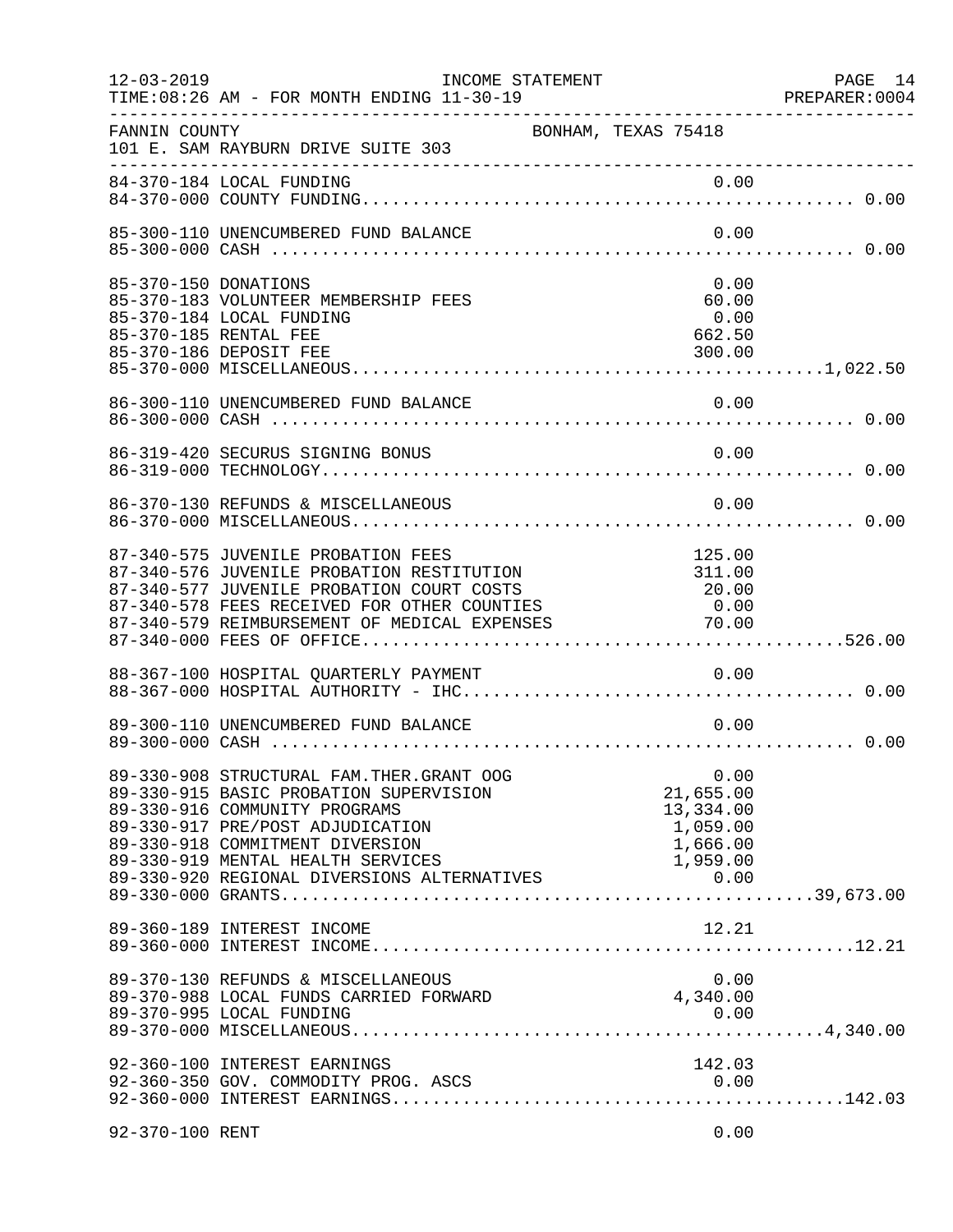| $12 - 03 - 2019$                                                              | TIME: 08:26 AM - FOR MONTH ENDING 11-30-19                                                                                                                                                                                                                                                                                                                                                                                                                                                                                                                                                   | INCOME STATEMENT    |                                                                                                                                                                                                     | PAGE 15<br>PREPARER:0004 |
|-------------------------------------------------------------------------------|----------------------------------------------------------------------------------------------------------------------------------------------------------------------------------------------------------------------------------------------------------------------------------------------------------------------------------------------------------------------------------------------------------------------------------------------------------------------------------------------------------------------------------------------------------------------------------------------|---------------------|-----------------------------------------------------------------------------------------------------------------------------------------------------------------------------------------------------|--------------------------|
| FANNIN COUNTY                                                                 | 101 E. SAM RAYBURN DRIVE SUITE 303                                                                                                                                                                                                                                                                                                                                                                                                                                                                                                                                                           | BONHAM, TEXAS 75418 |                                                                                                                                                                                                     |                          |
|                                                                               |                                                                                                                                                                                                                                                                                                                                                                                                                                                                                                                                                                                              |                     |                                                                                                                                                                                                     |                          |
|                                                                               | 93-330-909 GRANT #713169 RANDOLPH                                                                                                                                                                                                                                                                                                                                                                                                                                                                                                                                                            |                     | 0.00                                                                                                                                                                                                |                          |
|                                                                               | 93-370-130 REFUNDS & MISCELLANEOUS                                                                                                                                                                                                                                                                                                                                                                                                                                                                                                                                                           |                     | 0.00                                                                                                                                                                                                |                          |
|                                                                               | 95-360-100 INTEREST EARNINGS                                                                                                                                                                                                                                                                                                                                                                                                                                                                                                                                                                 |                     | 0.00                                                                                                                                                                                                |                          |
|                                                                               | 95-370-125 AFLAC FSA CLEARING<br>95-370-130 REFUNDS & MISCELLANEOUS                                                                                                                                                                                                                                                                                                                                                                                                                                                                                                                          |                     | 0.00<br>0.04                                                                                                                                                                                        |                          |
|                                                                               |                                                                                                                                                                                                                                                                                                                                                                                                                                                                                                                                                                                              |                     |                                                                                                                                                                                                     |                          |
|                                                                               | ***** EXPENSE ACCOUNTS *****                                                                                                                                                                                                                                                                                                                                                                                                                                                                                                                                                                 |                     |                                                                                                                                                                                                     |                          |
| 10-400-435 PRINTING<br>10-400-480 BOND<br>10-400-481 DUES<br>10-400-590 BOOKS | 10-400-101 SALARY ELECTED OFFICIAL<br>10-400-104 STATE PROBATE SALARY SUPPLEMENT<br>10-400-105 SALARY SECRETARY<br>10-400-201 SOCIAL SECURITY TAXES<br>10-400-202 GROUP HEALTH & DENTAL INSURANCE<br>10-400-203 RETIREMENT<br>10-400-204 WORKERS' COMPENSATION<br>10-400-205 MEDICARE TAX<br>10-400-225 TRAVEL ALLOWANCE<br>10-400-310 OFFICE SUPPLIES<br>10-400-311 POSTAL EXPENSES<br>10-400-427 OUT OF COUNTY TRAVEL/TRAINING<br>10-400-431 LOCAL TRAVEL<br>10-400-437 COURT REPORTER EXPENSE<br>10-400-468 JUVENILE BOARD SALARY<br>10-400-572 OFFICE EQUIPMENT<br>10-400-574 TECHNOLOGY |                     | 12,818.90<br>0.00<br>5,827.10<br>1,218.05<br>2,035.36<br>2,173.14<br>0.00<br>284.87<br>700.00<br>146.57<br>0.00<br>50.00<br>0.00<br>0.00<br>0.00<br>400.00<br>0.00<br>0.00<br>0.00<br>0.00<br>42.50 |                          |
|                                                                               |                                                                                                                                                                                                                                                                                                                                                                                                                                                                                                                                                                                              |                     |                                                                                                                                                                                                     |                          |
|                                                                               | 10-403-101 SALARY ELECTED OFFICIAL<br>10-403-104 SALARY DEPUTIES<br>10-403-107 REGULAR-TEMP. PART-TIME<br>10-403-201 SOCIAL SECURITY TAXES<br>10-403-202 GROUP HEALTH & DENTAL INSURANCE<br>10-403-203 RETIREMENT<br>10-403-204 WORKERS COMPENSATION<br>10-403-205 MEDICARE TAX<br>10-403-310 OFFICE SUPPLIES                                                                                                                                                                                                                                                                                |                     | 11,199.60<br>30,043.12<br>3,513.00<br>2,693.22<br>11,872.12<br>5,106.57<br>0.00<br>629.91<br>539.99                                                                                                 |                          |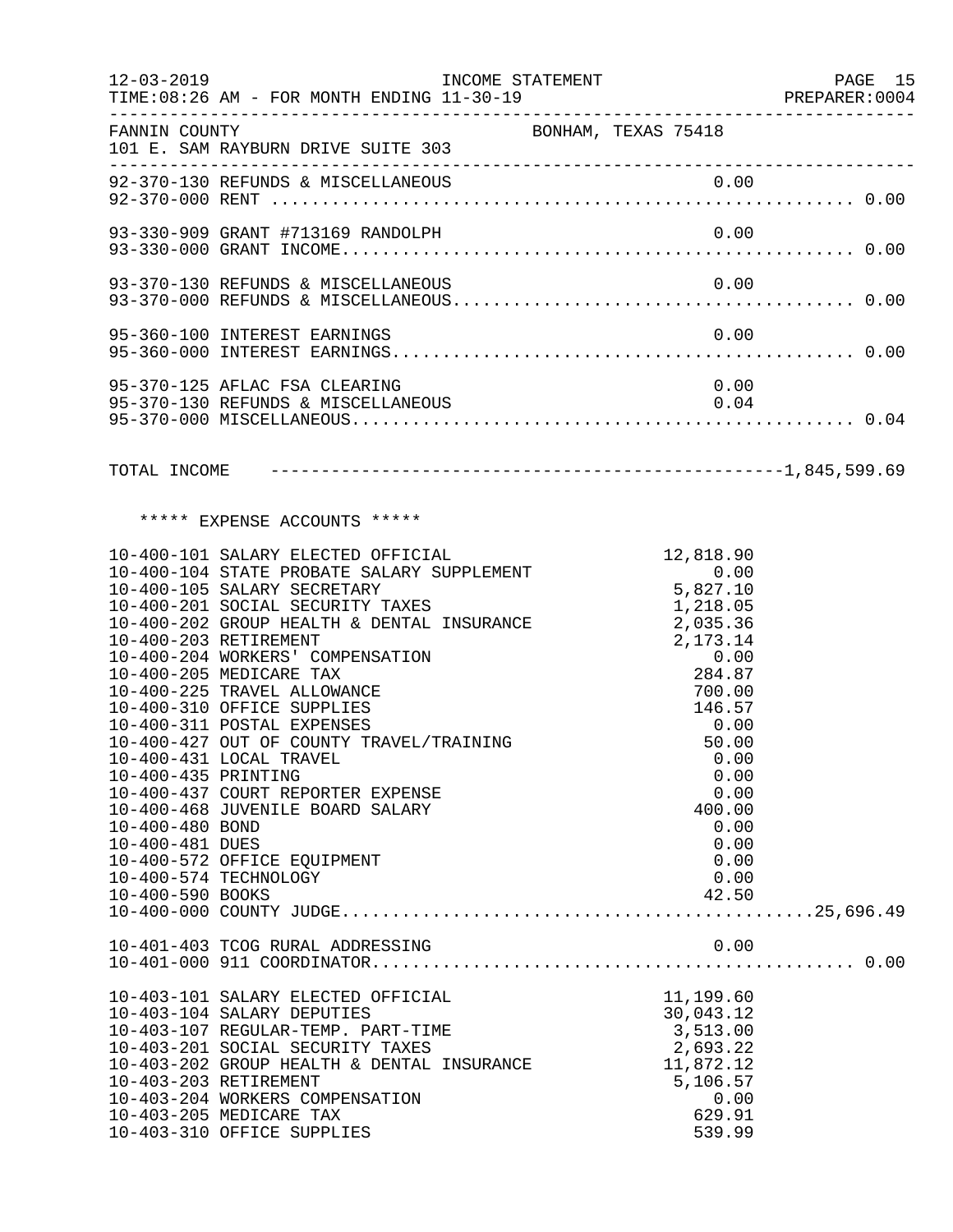| FANNIN COUNTY                           | BONHAM, TEXAS 75418<br>101 E. SAM RAYBURN DRIVE SUITE 303                                                                                                                                                                                                                                                                                                                                                                                |                                                                                                         |  |
|-----------------------------------------|------------------------------------------------------------------------------------------------------------------------------------------------------------------------------------------------------------------------------------------------------------------------------------------------------------------------------------------------------------------------------------------------------------------------------------------|---------------------------------------------------------------------------------------------------------|--|
|                                         | 10-403-420 UTILITIES TELEPHONE<br>10-403-427 OUT OF COUNTY TRAVEL/TRAINING<br>10-403-431 LOCAL TRAVEL<br>10-403-435 PRINTING<br>10-403-435 PRINTING<br>10-403-437 IMAGING/INFREEL                                                                                                                                                                                                                                                        |                                                                                                         |  |
| 10-403-480 BOND<br>10-403-481 DUES      |                                                                                                                                                                                                                                                                                                                                                                                                                                          | $\begin{array}{c} 0.00 \\ 0.00 \\ 50.00 \end{array}$<br>0.00                                            |  |
| 10-404-109 SALARY<br>10-404-311 POSTAGE | 10-404-201 SOCIAL SECURITY TAXES<br>10-404-203 RETIREMENT<br>10-404-205 MEDICARE TAX<br>10-404-310 ELECTION SUPPLIES<br>10-404-421 ELECTION INTERNET<br>10-404-421 ELECTION INTERNET<br>10-404-423 CELL PHONE<br>10-404-423 CELL PHONE<br>10-404-423 CELL PHONE<br>10-404-427 ELECTION TRAVEL/TRAINING<br>10-404-428 EMPLOYEE TRAINING<br>10-404-429 DPS BACKGROUND CHECK<br>10-404-430 BIDS AND NOT                                     | 6,911.00<br>$0.00$<br>0.00<br>0.00<br>0.00<br>279.35<br>279.35<br>5,374.58<br>151.96                    |  |
| 10-405-435 PRINTING                     | 10-405-102 SALARY APPOINTED OFFICIAL 7,664.60<br>10-405-201 SOCIAL SECURITY TAXES 469.12<br>10-405-202 GROUP HEALTH & DENTAL INSURANCE 1,977.84<br>10-405-203 RETIREMENT 8 DENTAL INSURANCE 1,977.84<br>10-405-204 WORKERS' COMPENSATI<br>10-405-205 MEDICARE TAX<br>10-405-310 OFFICE SUPPLIES<br>10-405-311 POSTAL EXPENSES<br>10-405-427 OUT OF COUNTY TRAVEL/TRAINING<br>10-405-428 TRAINING/TUITION<br>10-405-453 COMPUTER SOFTWARE | 109.71<br>0.00<br>0.00<br>0.00<br>0.00<br>0.00<br>0.00                                                  |  |
| 10-406-103 SALARY                       | 10-406-107 SALARY TEMP./EXTRA<br>10-406-201 SOCIAL SECURITY TAXES<br>10-406-202 GROUP HEALTH & DENTAL INS<br>10-406-203 RETIREMENT<br>10-406-204 WORKERS' COMPENSATION<br>10-406-205 MEDICARE TAX<br>10-406-225 TRAVEL ALLOWANCE<br>10-406-310 OFFICE SUPPLIES<br>10-406-311 POSTAL EXPENSE<br>10-406-330 AUTO EXPENSE-GAS & OIL<br>10-406-421 EMERGENCY INTERNET                                                                        | 6,390.00<br>0.00<br>401.16<br>5.08<br>729.10<br>0.00<br>93.81<br>0.00<br>96.81<br>0.00<br>0.00<br>75.98 |  |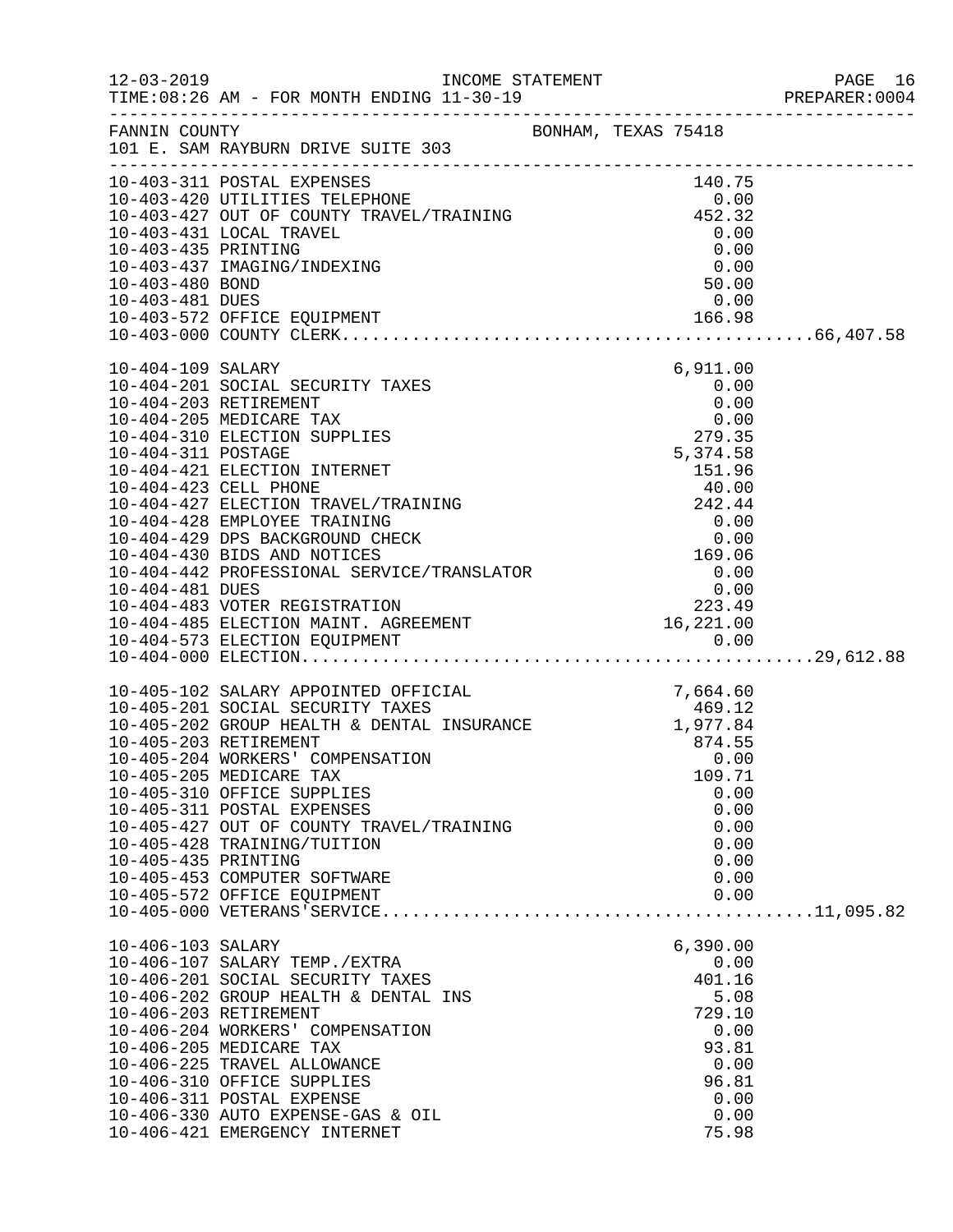|                      |                                                                                                                                                   |                                                              | PAGE 17 |
|----------------------|---------------------------------------------------------------------------------------------------------------------------------------------------|--------------------------------------------------------------|---------|
|                      | FANNIN COUNTY BONHAM, TEXAS 75418<br>101 E. SAM RAYBURN DRIVE SUITE 303                                                                           |                                                              |         |
| 10-406-422 R&M RADIO |                                                                                                                                                   | 0.00                                                         |         |
|                      |                                                                                                                                                   |                                                              |         |
|                      |                                                                                                                                                   |                                                              |         |
|                      |                                                                                                                                                   |                                                              |         |
|                      |                                                                                                                                                   |                                                              |         |
|                      |                                                                                                                                                   |                                                              |         |
|                      |                                                                                                                                                   |                                                              |         |
|                      |                                                                                                                                                   |                                                              |         |
|                      |                                                                                                                                                   |                                                              |         |
|                      | 10-409-490 MISCELLANEOUS<br>10-409-491 SULPHUR RIVER REGIONAL MOBILITY AUT                                                                        | 0.00<br>0.00                                                 |         |
|                      | 10-409-495 '98 JAIL BOND PAYMENT<br>10-409-499 BANK SERVICE FEES<br>10-409-500 6TH COURT OF APPEALS FEE                                           | 0.00<br>1,500.00<br>0.00                                     |         |
| 10-410-130 BAILIFF   | 10-410-101 SALARY ELECTED OFFICIAL<br>10-410-103 SALARY COURT COORDINATOR<br>10-410-110 SALARY COURT REPORTER<br>10-410-201 SOCIAL SECURITY TAXES | 32, 115.40<br>6, 199.80<br>12,718.49<br>7,759.25<br>3,486.33 |         |
|                      | 10-410-202 GROUP HEALTH & DENTAL INS<br>10-410-203 RETIREMENT<br>10-410-204 WORKERS COMPENSATION<br>10-410-205 MEDICARE TAX                       | 7,019.89<br>6,753.90<br>0.00<br>869.32                       |         |
| 10-410-311 POSTAGE   | 10-410-310 OFFICE SUPPLIES<br>10-410-315 COPIER RENTAL<br>10-410-395 BAILIFF UNIFORMS                                                             | 0.00<br>0.00<br>105.15<br>0.00                               |         |
| 10-410-420 TELEPHONE | 10-410-421 DSL INTERNET                                                                                                                           | 0.00<br>0.00                                                 |         |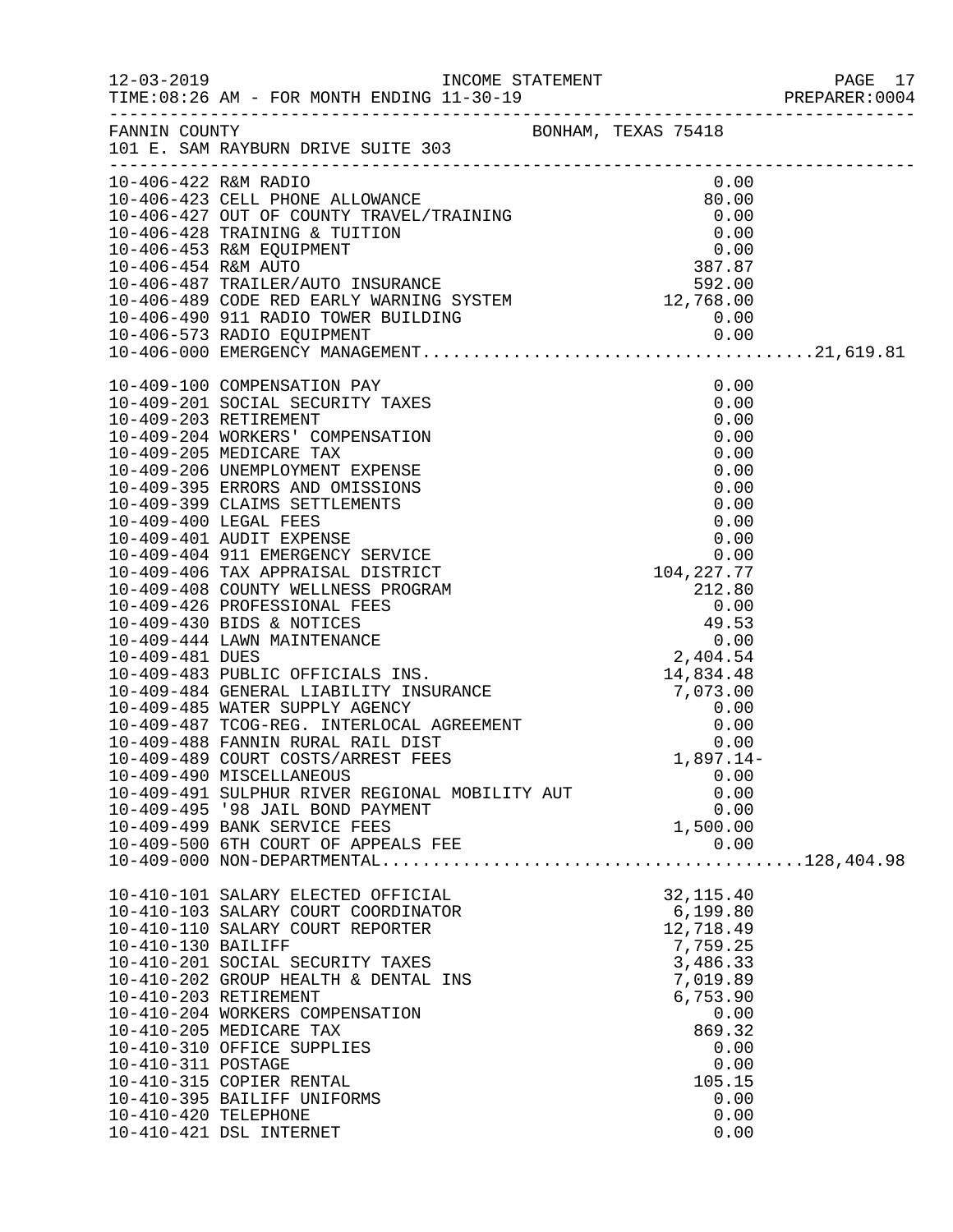|                                           | $12-03-2019$ INCOME ST<br>TIME:08:26 AM - FOR MONTH ENDING $11-30-19$<br>----------------------------------                                                                                                                                                                                                                                                                                                                                                                                                                                                                                                                                            |  |                                                                                                                                                            |                                              |  |
|-------------------------------------------|--------------------------------------------------------------------------------------------------------------------------------------------------------------------------------------------------------------------------------------------------------------------------------------------------------------------------------------------------------------------------------------------------------------------------------------------------------------------------------------------------------------------------------------------------------------------------------------------------------------------------------------------------------|--|------------------------------------------------------------------------------------------------------------------------------------------------------------|----------------------------------------------|--|
|                                           | FANNIN COUNTY BONHAM, TEXAS 75418<br>101 E. SAM RAYBURN DRIVE SUITE 303                                                                                                                                                                                                                                                                                                                                                                                                                                                                                                                                                                                |  |                                                                                                                                                            |                                              |  |
|                                           | $[10-410-424$~INDIGENT ATING10-410-425 $PCFESTONAL SEKUTEES10-410-427~OUT OF COUNTY TRAVEL/TRAINING10-410-435 PRINTING10-410-437~CORTR EZFER EXPENSE10-410-439 WITNESS EXPENSE10-410-439 WITNESS EXPENSE10-410-439 WITNESS EXPENSE10-410-457 VISTITING JUDGE10-410-467 VISTITING JUDGE10-410-468 JOVENILE BO$                                                                                                                                                                                                                                                                                                                                          |  |                                                                                                                                                            |                                              |  |
|                                           | 10-425-201 SOCIAL SECURITY                                                                                                                                                                                                                                                                                                                                                                                                                                                                                                                                                                                                                             |  |                                                                                                                                                            | 0.00                                         |  |
|                                           | 14,461.00<br>10-425-425 CO.CT. PROFESSIONAL SERVICES<br>10-425-426 COUNTY COURT SUPPLIES<br>10-425-435 PRINTING<br>10-425-465 PHYSICAL EVID. ANALYSES<br>10-425-466 AUTOPSIES<br>10-425-466 AUTOPSIES<br>10-425-467 VICTORIES<br>10-425-467 VISITING JUDGE EXPENSE                                                                                                                                                                                                                                                                                                                                                                                     |  |                                                                                                                                                            | 0.00                                         |  |
| 10-435-130 BAILIFF<br>10-435-205 MEDICARE | 10-435-103 SALARY COURT COORDINATOR<br>10-435-110 SALARY COURT REPORTER<br>10-435-201 SOCIAL SECURITY<br>10-435-202 GROUP HEALTH INSURANCE<br>10-435-203 RETIREMENT<br>10-435-204 WORKERS COMPENSATION<br>10-435-310 OFFICE SUPPLIES<br>10-435-311 DISTRICT JUDGE POSTAGE<br>10-435-352 GPS/SCRAM MONITORS<br>10-435-395 BAILIFF UNIFORMS<br>10-435-421 LEXIS NEXIS ONLINE LEGAL<br>10-435-427 OUT OF CO TRAVEL/TRAINING<br>10-435-428 TRAINING/TUITION<br>10-435-432 ATTORNEY FEES JUVENILE<br>10-435-433 ATTORNEY FEES DRUG CT<br>10-435-434 APPEAL COURT TRANSCRIPTS<br>10-435-435 ATTORNEYS FEES APPEALS CT<br>10-435-436 ATTORNEY FEES- CPS CASES |  | 5,784.51<br>16,227.55<br>7,937.90<br>1,760.19<br>4,238.81<br>3,485.74<br>411.69<br>243.53<br>11.00<br>40.00<br>2,250.00<br>792.00<br>1,300.00<br>44,990.39 | 0.00<br>0.00<br>0.00<br>0.00<br>0.00<br>0.00 |  |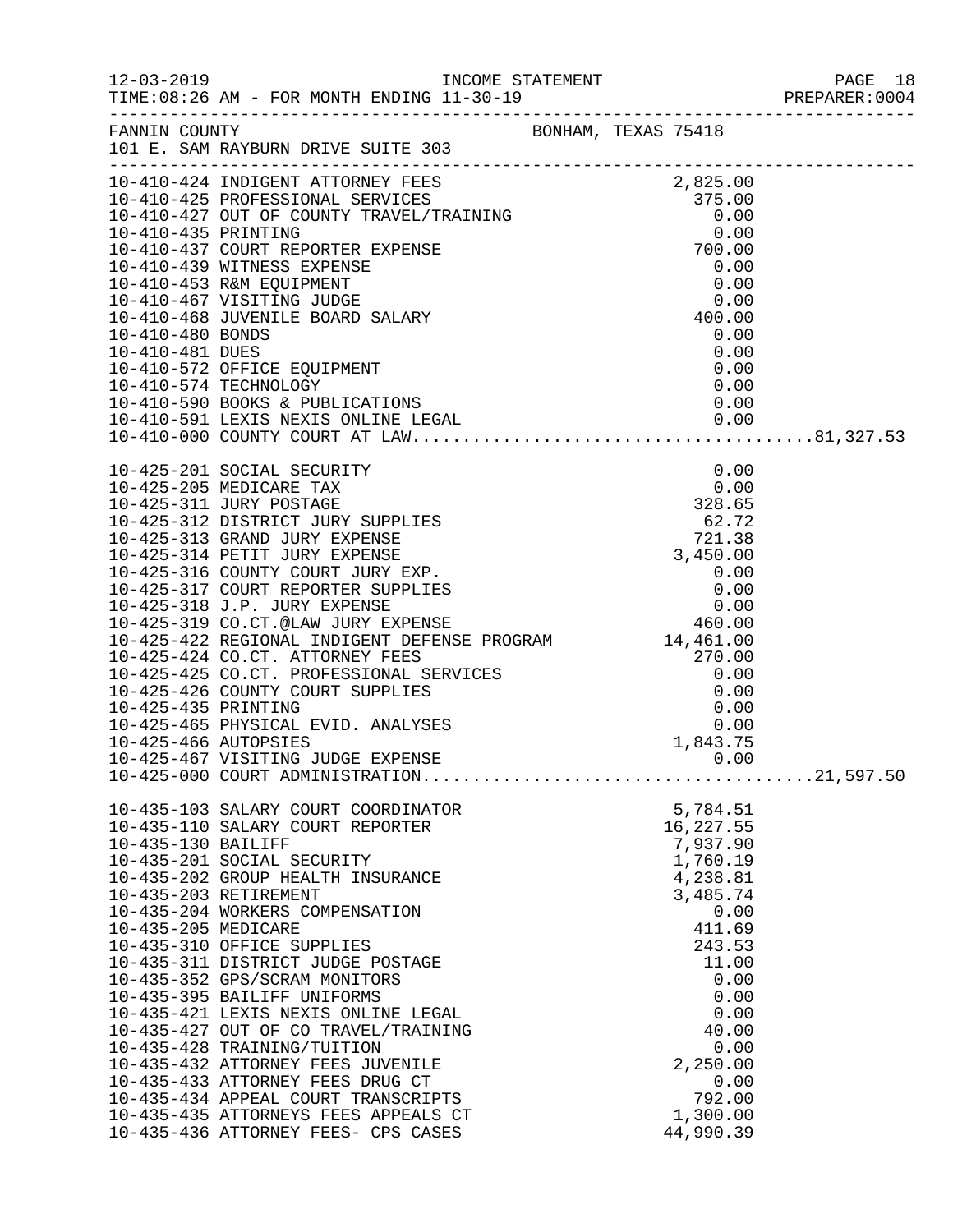|                     |                                                                                                                                                                                                                                                                                                   |                  | PREPARER: 0004 |
|---------------------|---------------------------------------------------------------------------------------------------------------------------------------------------------------------------------------------------------------------------------------------------------------------------------------------------|------------------|----------------|
|                     | FANNIN COUNTY<br>101 E. SAM RAYBURN DRIVE SUITE 303<br>101 E. SAM KAIDUNG LUCHER CONTRESSENSE<br>10-435-437 ATTORNEY FEES<br>10-435-438 COURT REPORTER EXPENSE<br>10-435-440 PHYSICIANS EXPENSE<br>10-435-440 PHYSICIANS EXPENSE<br>10-435-442 OTHER PROFESSIONAL SERV.<br>10-435-442 OTHER PROFE |                  |                |
|                     |                                                                                                                                                                                                                                                                                                   |                  |                |
|                     |                                                                                                                                                                                                                                                                                                   |                  |                |
|                     |                                                                                                                                                                                                                                                                                                   |                  |                |
|                     |                                                                                                                                                                                                                                                                                                   |                  |                |
|                     |                                                                                                                                                                                                                                                                                                   |                  |                |
|                     |                                                                                                                                                                                                                                                                                                   |                  |                |
|                     |                                                                                                                                                                                                                                                                                                   |                  |                |
|                     |                                                                                                                                                                                                                                                                                                   |                  |                |
|                     |                                                                                                                                                                                                                                                                                                   |                  |                |
|                     |                                                                                                                                                                                                                                                                                                   |                  |                |
|                     |                                                                                                                                                                                                                                                                                                   |                  |                |
|                     |                                                                                                                                                                                                                                                                                                   |                  |                |
|                     |                                                                                                                                                                                                                                                                                                   |                  |                |
|                     |                                                                                                                                                                                                                                                                                                   |                  |                |
|                     |                                                                                                                                                                                                                                                                                                   |                  |                |
|                     |                                                                                                                                                                                                                                                                                                   |                  |                |
|                     |                                                                                                                                                                                                                                                                                                   |                  |                |
|                     |                                                                                                                                                                                                                                                                                                   |                  |                |
|                     |                                                                                                                                                                                                                                                                                                   |                  |                |
|                     |                                                                                                                                                                                                                                                                                                   |                  |                |
|                     |                                                                                                                                                                                                                                                                                                   |                  |                |
|                     |                                                                                                                                                                                                                                                                                                   |                  |                |
|                     |                                                                                                                                                                                                                                                                                                   |                  |                |
|                     |                                                                                                                                                                                                                                                                                                   |                  |                |
|                     |                                                                                                                                                                                                                                                                                                   |                  |                |
|                     |                                                                                                                                                                                                                                                                                                   |                  |                |
|                     |                                                                                                                                                                                                                                                                                                   |                  |                |
|                     |                                                                                                                                                                                                                                                                                                   |                  |                |
|                     |                                                                                                                                                                                                                                                                                                   |                  |                |
|                     |                                                                                                                                                                                                                                                                                                   |                  |                |
|                     | 10-455-101 SALARY ELECTED OFFICIAL                                                                                                                                                                                                                                                                | 8,554.50         |                |
|                     | 10-455-103 SALARY ASSISTANTS                                                                                                                                                                                                                                                                      | 12,571.90        |                |
|                     |                                                                                                                                                                                                                                                                                                   | 1,324.93         |                |
|                     | 10-455-201 SOCIAL SECURITY TAXES<br>10-455-202 GROUP HEALTH & DENTAL INSURANCE                                                                                                                                                                                                                    | 5,933.52         |                |
|                     | 10-455-203 RETIREMENT                                                                                                                                                                                                                                                                             | 2,410.50         |                |
|                     | 10-455-204 WORKERS' COMPENSATION                                                                                                                                                                                                                                                                  | 0.00             |                |
|                     | 10-455-205 MEDICARE TAX                                                                                                                                                                                                                                                                           | 309.91           |                |
|                     | 10-455-225 TRAVEL ALLOWANCE<br>10-455-310 OFFICE SUPPLIES                                                                                                                                                                                                                                         | 400.00<br>284.98 |                |
|                     | 10-455-311 POSTAL EXPENSES                                                                                                                                                                                                                                                                        | 15.90            |                |
|                     | 10-455-420 UTILITIES TELEPHONE                                                                                                                                                                                                                                                                    | 0.00             |                |
|                     | 10-455-422 R & M RADIO                                                                                                                                                                                                                                                                            | 0.00             |                |
|                     | 10-455-422 K & M KADIO<br>10-455-423 CELL PHONE ALLOWANCE<br>10-455-427 OUT OF COUNTY TRAVEL/TRAINING                                                                                                                                                                                             | 40.00            |                |
|                     |                                                                                                                                                                                                                                                                                                   | 835.00           |                |
| 10-455-435 PRINTING |                                                                                                                                                                                                                                                                                                   | 0.00             |                |
| 10-455-480 BOND     |                                                                                                                                                                                                                                                                                                   | 0.00             |                |
| 10-455-481 DUES     | 10-455-572 OFFICE EQUIPMENT                                                                                                                                                                                                                                                                       | 0.00<br>0.00     |                |
|                     | 10-455-573 RADIO EQUIPMENT                                                                                                                                                                                                                                                                        | 0.00             |                |
|                     | 10-455-574 TECHNOLOGY                                                                                                                                                                                                                                                                             | 0.00             |                |
|                     |                                                                                                                                                                                                                                                                                                   |                  |                |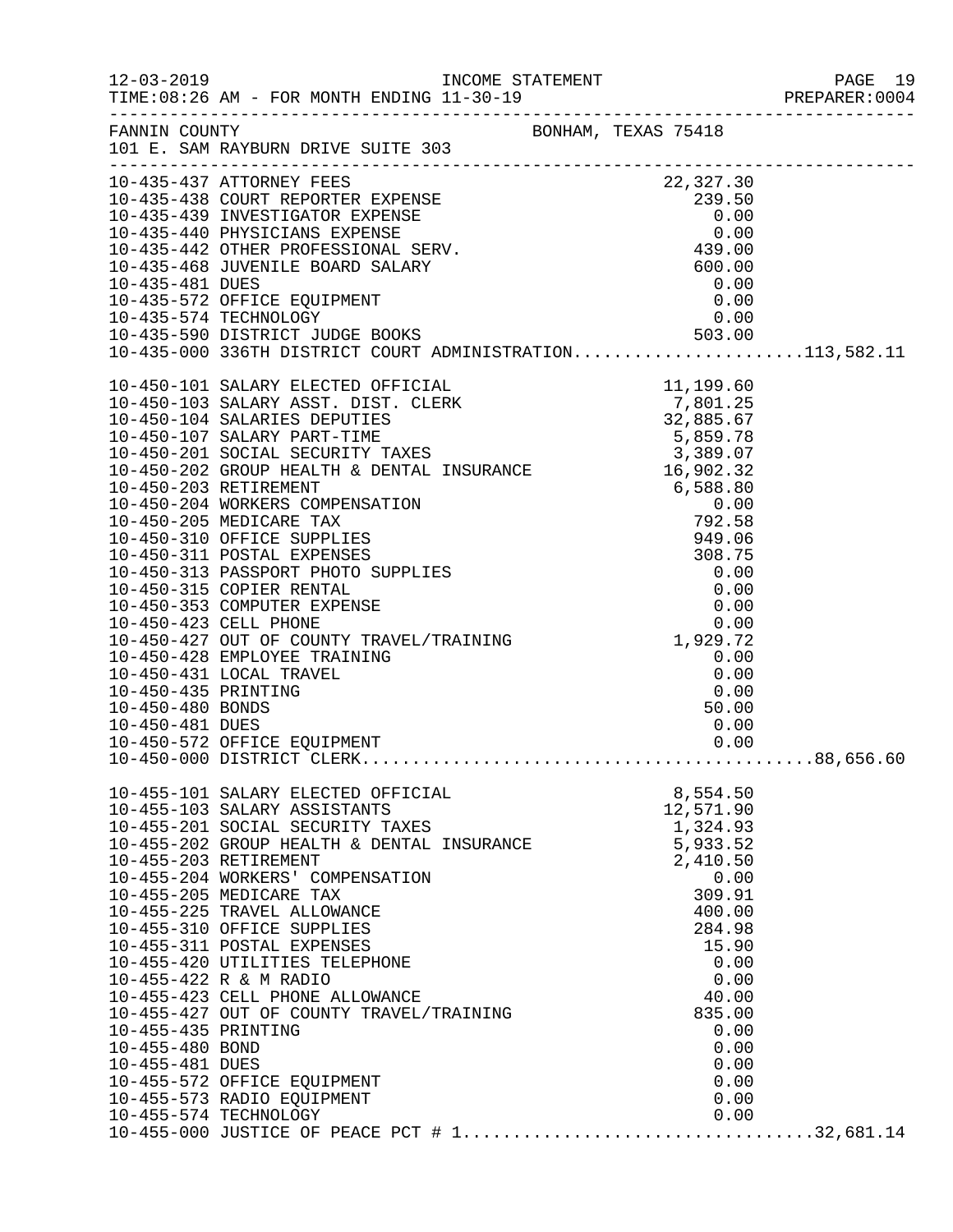| $12 - 03 - 2019$                                                                                                                                                                                                                                                                                                                                                                                                                                                                                                                                                                                                                                                   |                                                                                                                            |  |
|--------------------------------------------------------------------------------------------------------------------------------------------------------------------------------------------------------------------------------------------------------------------------------------------------------------------------------------------------------------------------------------------------------------------------------------------------------------------------------------------------------------------------------------------------------------------------------------------------------------------------------------------------------------------|----------------------------------------------------------------------------------------------------------------------------|--|
| BONHAM, TEXAS 75418<br>FANNIN COUNTY<br>101 E. SAM RAYBURN DRIVE SUITE 303                                                                                                                                                                                                                                                                                                                                                                                                                                                                                                                                                                                         |                                                                                                                            |  |
| 10-456-104 SALARY ELECTED OFFICIAL 67 8,554.50<br>10-456-104 SALARY DEPUTY 7AXES 7,801.00<br>10-456-201 SOCIAL SECURITY TAXES 1,041.33<br>10-456-202 GROUP HEALTH & DENTAL INSURANCE 3,951.88<br>10-456-203 RETIREMENT<br>10-456-573 RADIO EQUIPMENT                                                                                                                                                                                                                                                                                                                                                                                                               | 0.00                                                                                                                       |  |
| 10-457-101 SALARY ELECTED OFFICIAL 8,554.50<br>10-457-103 SALARY ASSISTANT 5,384.60<br>10-457-201 SCIAL SECURITY TAXES<br>10-457-202 GROUP HEALTH & DENTAL INSURANCE 4,038.75<br>10-457-203 RETIREMENT<br>$1,590.44$<br>0.00<br>208.51<br>10-457-204 WORKERS' COMPENSATION<br>10-457-205 MEDICARE TAX<br>10-457-225 TRAVEL ALLOWANCE<br>10-457-310 OFFICE SUPPLIES<br>10-457-311 POSTAL EXPENSES<br>10-457-420 UTILITIES TELEPHONE<br>10-457-423 CELL PHONE ALLOWANCE<br>10-457-427 OUT OF COUNTY TRAVEL/TRAINING<br>10-457-435 PRINTING<br>10-457-460 OFFICE RENTAL<br>10-457-480 BOND<br>10-457-481 DUES<br>10-457-572 OFFICE EQUIPMENT<br>10-457-574 TECHNOLOGY | 400.00<br>20.48<br>0.00<br>0.00<br>40.00<br>260.00<br>0.00<br>208.33<br>0.00<br>0.00<br>0.00<br>0.00                       |  |
| 10-475-101 DA. SALARY SUPPLEMENTAL FUNDS<br>10-475-102 HB 9 D.A. SUPPLEMENTAL FUNDS<br>10-475-103 SALARY ASSISTANT D.A.<br>10-475-104 ASST. DA LONGEVITY PAY<br>10-475-105 SALARIES SECRETARIES<br>10-475-106 DA SALARY REIMB. GC CH 46<br>10-475-107 SALARY TEMP./EXTRA<br>10-475-108 INVESTIGATOR CRIMES AGAINST WOMEN<br>10-475-109 INVESTIGATOR<br>10-475-110 DISCOVERY CLERK<br>10-475-201 SOCIAL SECURITY TAXES                                                                                                                                                                                                                                              | 1,201.90<br>0.00<br>57,426.53<br>840.00<br>36, 279.05<br>5,758.15<br>3,834.00<br>0.00<br>11,816.10<br>7,156.00<br>7,506.62 |  |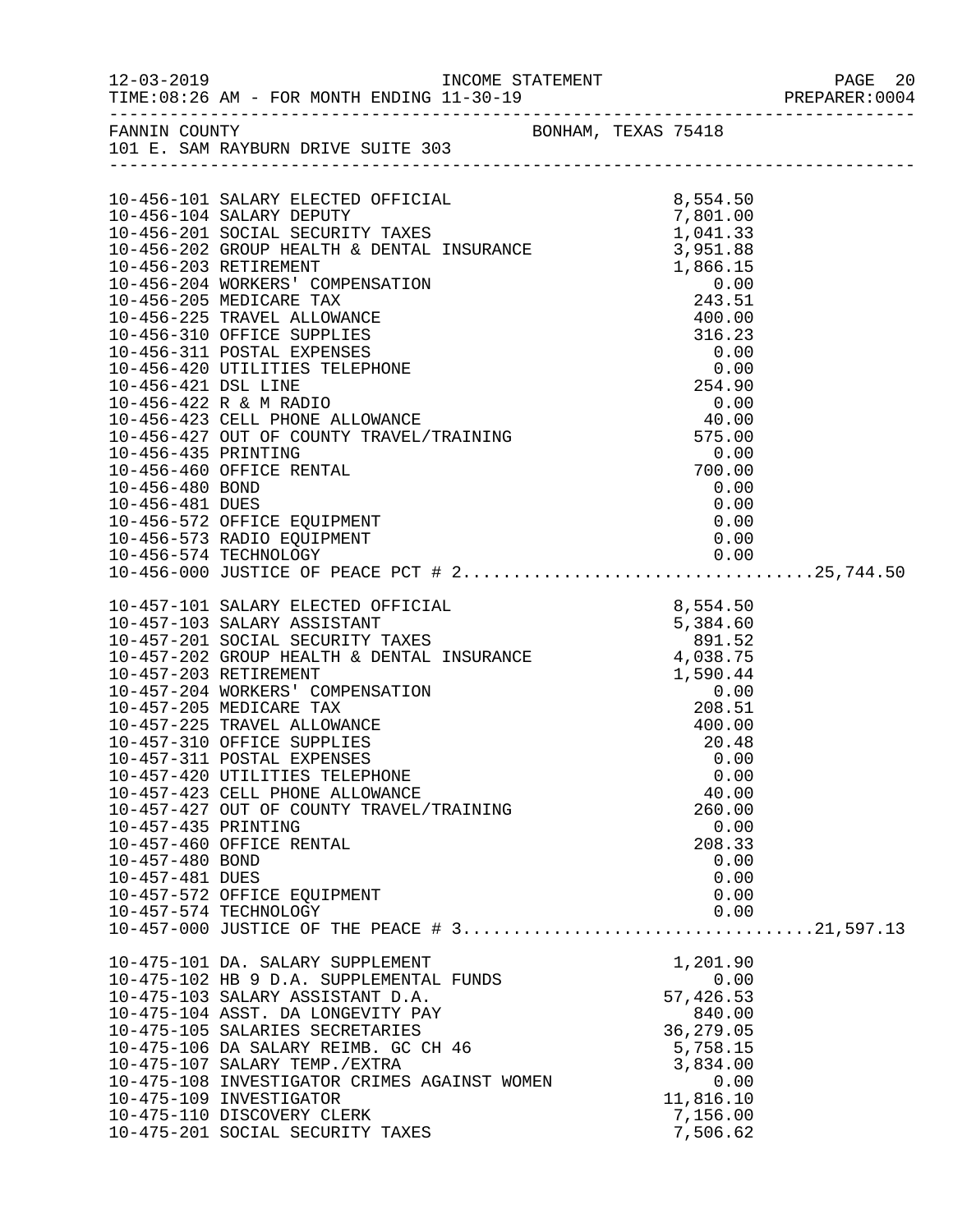| $12 - 03 - 2019$                                          | TIME: 08:26 AM - FOR MONTH ENDING 11-30-19                                                                                                                                                                                                                                                                                                                                                         |                                                                                                                                   |  |
|-----------------------------------------------------------|----------------------------------------------------------------------------------------------------------------------------------------------------------------------------------------------------------------------------------------------------------------------------------------------------------------------------------------------------------------------------------------------------|-----------------------------------------------------------------------------------------------------------------------------------|--|
| FANNIN COUNTY                                             | 101 E. SAM RAYBURN DRIVE SUITE 303                                                                                                                                                                                                                                                                                                                                                                 | BONHAM, TEXAS 75418                                                                                                               |  |
|                                                           | 10-475-574 TECHNOLOGY                                                                                                                                                                                                                                                                                                                                                                              | 0.00                                                                                                                              |  |
| 10-495-435 PRINTING<br>10-495-480 BOND<br>10-495-481 DUES | 10-495-431 LOCAL TRAVEL<br>10-495-452 R & M EQUIPMENT<br>10-495-572 OFFICE EQUIPMENT                                                                                                                                                                                                                                                                                                               | 0.00<br>0.00<br>0.00<br>0.00<br>0.00<br>0.00                                                                                      |  |
| 10-496-435 PRINTING<br>10-496-480 BOND                    | 10-496-103 SALARY PURCHASING AGENT<br>10-496-201 SOCIAL SECURITY TAXES<br>10-496-202 GROUP HEALTH INSURANCE<br>10-496-203 RETIREMENT<br>10-496-204 WORKERS' COMPENSATION<br>10-496-205 MEDICARE TAX<br>10-496-310 OFFICE SUPPLIES<br>10-496-353 COMPUTER SOFTWARE MAINTENANCE<br>10-496-421 CELL PHONE<br>10-496-427 OUT OF COUNTY TRAVEL<br>10-496-431 LOCAL TRAVEL<br>10-496-452 R & M EQUIPMENT | 10,141.30<br>622.07<br>1,977.84<br>1,157.10<br>0.00<br>145.48<br>28.90<br>624.00<br>60.00<br>0.00<br>0.00<br>0.00<br>0.00<br>0.00 |  |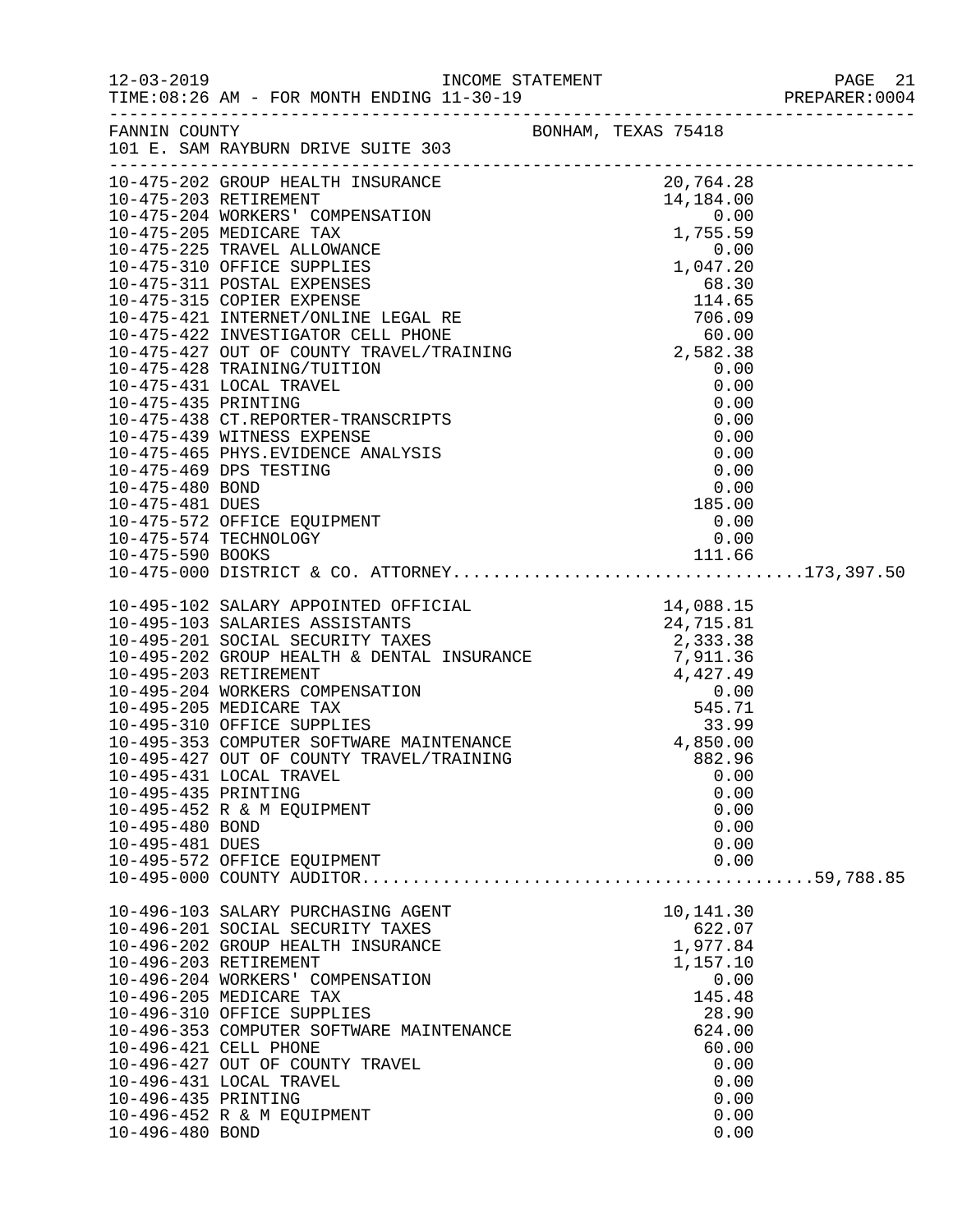|                                                                                    |                                                                                                                                                                                                                                                                                                                           |  |                                                                                     |                                                      | 22 PAGE<br>2004:PREPARER<br>PAGE 22 |
|------------------------------------------------------------------------------------|---------------------------------------------------------------------------------------------------------------------------------------------------------------------------------------------------------------------------------------------------------------------------------------------------------------------------|--|-------------------------------------------------------------------------------------|------------------------------------------------------|-------------------------------------|
|                                                                                    | FANNIN COUNTY<br>101 E. SAM RAYBURN DRIVE SUITE 303                                                                                                                                                                                                                                                                       |  |                                                                                     |                                                      |                                     |
| 10-496-481 DUES                                                                    |                                                                                                                                                                                                                                                                                                                           |  |                                                                                     | 0.00                                                 |                                     |
| 10-497-480 BOND<br>10-497-481 DUES                                                 | 10-497-572 OFFICE EQUIPMENT                                                                                                                                                                                                                                                                                               |  | 0.00                                                                                | 0.00<br>0.00                                         |                                     |
|                                                                                    | 10-497-574 TECHNOLOGY                                                                                                                                                                                                                                                                                                     |  |                                                                                     | 0.00                                                 |                                     |
| 10-499-423 CELL PHONE<br>10-499-435 PRINTING<br>10-499-480 BOND<br>10-499-481 DUES | 10-499-311 POSTAL EXPENSES<br>10-499-315 COPIER EXPENSE<br>10-499-420 TELEPHONE LEONARD OFFICE<br>10-499-427 OUT OF COUNTY TRAVEL/TRAINING<br>10-499-460 LEONARD OFFICE RENT<br>10-499-572 OFFICE EQUIPMENT<br>10-499-574 TECHNOLOGY                                                                                      |  | 200.81<br>96.98<br>1,001.39<br>200.00                                               | 0.00<br>0.00<br>0.00<br>0.00<br>0.00<br>0.00<br>0.00 |                                     |
|                                                                                    | 10-503-103 SALARY-TECHNICIAN<br>10-503-107 PART TIME TECHNICIAN<br>10-503-201 SOCIAL SECURITY<br>10-503-202 GROUP HEALTH INSURANCE<br>10-503-203 RETIREMENT<br>10-503-204 WORKERS COMPENSATION<br>10-503-205 MEDICARE TAX<br>10-503-225 TRAVEL ALLOWANCE<br>10-503-310 OFFICE SUPPLIES<br>10-503-421 CELL PHONE ALLOWANCE |  | 8,134.05<br>2,805.90<br>640.72<br>1,977.84<br>1,248.26<br>149.87<br>129.30<br>64.67 | 0.00<br>0.00                                         |                                     |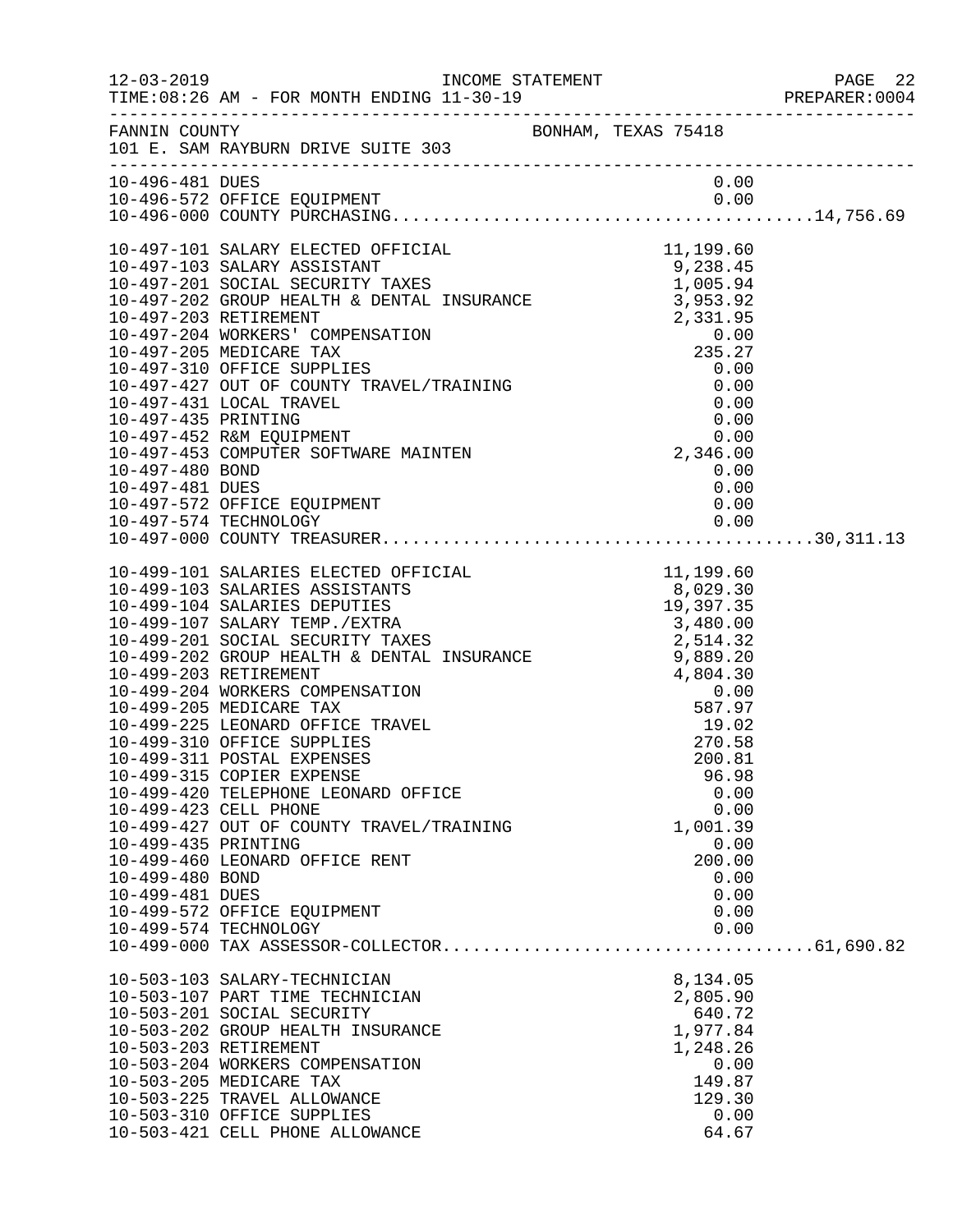|                 |                                                                                                                                                                                                                                              |  |                 | PAGE 23<br>PREPARER:0004<br>PAGE 23 |
|-----------------|----------------------------------------------------------------------------------------------------------------------------------------------------------------------------------------------------------------------------------------------|--|-----------------|-------------------------------------|
|                 | FANNIN COUNTY<br>101 E. SAM RAYBURN DRIVE SUITE 303                                                                                                                                                                                          |  |                 |                                     |
|                 | 10-503-423 EMERGENCY INTERNET<br>10-503-423 EMERGENCY INTERNET<br>10-503-427 OUT OF COUNTY TRAVEL/TRAINING<br>10-503-435 PRINTING<br>10-503-435 PRINTING<br>10-503-572 OFFICE EQUIPMENT<br>10-503-574 COMPUTER/WEB SOFTWARE<br>10-503-574 CO |  |                 |                                     |
|                 |                                                                                                                                                                                                                                              |  |                 |                                     |
|                 |                                                                                                                                                                                                                                              |  |                 |                                     |
|                 |                                                                                                                                                                                                                                              |  |                 |                                     |
|                 |                                                                                                                                                                                                                                              |  |                 |                                     |
|                 |                                                                                                                                                                                                                                              |  |                 |                                     |
|                 |                                                                                                                                                                                                                                              |  |                 |                                     |
|                 |                                                                                                                                                                                                                                              |  |                 |                                     |
|                 |                                                                                                                                                                                                                                              |  |                 |                                     |
|                 | 10-510-107 REGULAR TEMP.- PART TIME 0.00<br>10-510-115 SALARY JANITOR 7,801.50<br>10-510-201 SOCIAL SECURITY TAXES 477.62<br>10-510-202 GROUP HEALTH & DENTAL INSURANCE 1,977.84                                                             |  |                 |                                     |
|                 |                                                                                                                                                                                                                                              |  |                 |                                     |
|                 |                                                                                                                                                                                                                                              |  |                 |                                     |
|                 |                                                                                                                                                                                                                                              |  |                 |                                     |
|                 |                                                                                                                                                                                                                                              |  |                 |                                     |
|                 |                                                                                                                                                                                                                                              |  |                 |                                     |
|                 |                                                                                                                                                                                                                                              |  |                 |                                     |
|                 |                                                                                                                                                                                                                                              |  |                 |                                     |
|                 |                                                                                                                                                                                                                                              |  |                 |                                     |
|                 |                                                                                                                                                                                                                                              |  |                 |                                     |
|                 |                                                                                                                                                                                                                                              |  |                 |                                     |
|                 |                                                                                                                                                                                                                                              |  |                 |                                     |
|                 |                                                                                                                                                                                                                                              |  |                 |                                     |
|                 |                                                                                                                                                                                                                                              |  |                 |                                     |
|                 | 10-510-423 CELL PHONE<br>10-510-440 UTILITIES ELECTRICITY<br>10-510-441 UTILITIES GAS<br>10-510-442 UTILITIES WATER<br>10-510-442 UTILITIES WATER<br>10-510-442 TILITIES WATER<br>10-510-443 TRASH PICK-UP<br>10-510-445 AIR CONDITIONER MAI |  |                 |                                     |
|                 |                                                                                                                                                                                                                                              |  |                 |                                     |
|                 |                                                                                                                                                                                                                                              |  |                 |                                     |
|                 |                                                                                                                                                                                                                                              |  |                 |                                     |
|                 |                                                                                                                                                                                                                                              |  |                 |                                     |
|                 |                                                                                                                                                                                                                                              |  |                 |                                     |
|                 |                                                                                                                                                                                                                                              |  |                 |                                     |
|                 |                                                                                                                                                                                                                                              |  |                 |                                     |
|                 | 10-510-453 COMPUTER SOFTWARE MAINTEN                                                                                                                                                                                                         |  | 28,655.00       |                                     |
|                 | 10-510-463 RENTAL PERSONNEL PAGER                                                                                                                                                                                                            |  | 0.00            |                                     |
|                 | 10-510-482 FIRE INSURANCE                                                                                                                                                                                                                    |  | 0.00            |                                     |
| 10-510-500 LAND |                                                                                                                                                                                                                                              |  | 0.00            |                                     |
|                 | 10-510-530 PERMANENT IMPROVEMENTS                                                                                                                                                                                                            |  | 0.00            |                                     |
|                 | 10-510-572 OFFICE EQUIPMENT                                                                                                                                                                                                                  |  | 0.00            |                                     |
|                 | 10-510-573 ODYSSEY SOFTWARE/EQUIPMENT                                                                                                                                                                                                        |  | 0.00            |                                     |
|                 | 10-510-574 TECHNOLOGY                                                                                                                                                                                                                        |  | 0.00            |                                     |
|                 | 10-510-575 LAND/BUILDING                                                                                                                                                                                                                     |  | 0.00            |                                     |
|                 | 10-510-577 JANITOR EQUIPMENT                                                                                                                                                                                                                 |  | 0.00            |                                     |
|                 |                                                                                                                                                                                                                                              |  |                 |                                     |
|                 | 10-511-115 SALARY JANITOR                                                                                                                                                                                                                    |  | 1,218.03        |                                     |
|                 | 10-511-201 SOCIAL SECURITY TAXES                                                                                                                                                                                                             |  | 75.52           |                                     |
|                 | 10-511-203 RETIREMENT                                                                                                                                                                                                                        |  | 0.00            |                                     |
|                 | 10-511-204 WORKER' COMPENSATION                                                                                                                                                                                                              |  | 0.00            |                                     |
|                 | 10-511-205 MEDICARE TAX                                                                                                                                                                                                                      |  | 17.67           |                                     |
|                 | 10-511-225 JANITOR TRAVEL                                                                                                                                                                                                                    |  | 16.01           |                                     |
|                 | 10-511-332 JANITOR SUPPLIES                                                                                                                                                                                                                  |  | 191.01          |                                     |
|                 | 10-511-440 UTILITIES ELECTRICITY<br>10-511-441 UTILITIES GAS                                                                                                                                                                                 |  | 731.02<br>53.34 |                                     |
|                 |                                                                                                                                                                                                                                              |  |                 |                                     |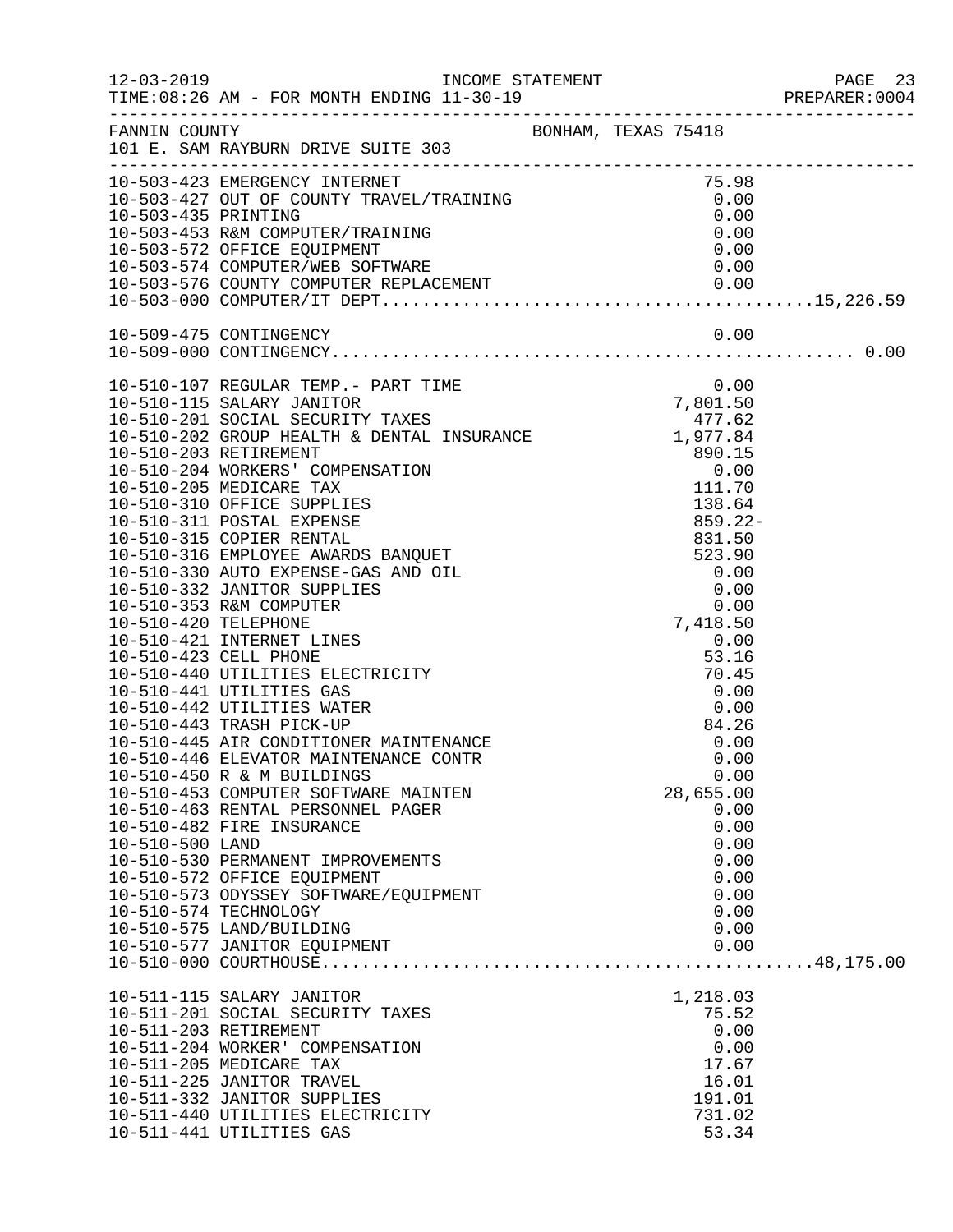|                                                                 |                                                                                                                                                                                                                                                                                                                                                                                                                                                                                                      |                                                                                                                                                                             |                                                            |              | PREPARER: 0004 |
|-----------------------------------------------------------------|------------------------------------------------------------------------------------------------------------------------------------------------------------------------------------------------------------------------------------------------------------------------------------------------------------------------------------------------------------------------------------------------------------------------------------------------------------------------------------------------------|-----------------------------------------------------------------------------------------------------------------------------------------------------------------------------|------------------------------------------------------------|--------------|----------------|
|                                                                 | FANNIN COUNTY<br>101 E. SAM RAYBURN DRIVE SUITE 303                                                                                                                                                                                                                                                                                                                                                                                                                                                  |                                                                                                                                                                             |                                                            |              |                |
|                                                                 | 10-511-442 UTILITIES WATER<br>10-511-443 TRASH PICK-UP SERVICE<br>10-511-444 LAWN MAINTENANCE<br>10-511-450 R & M BUILDING<br>10-511-482 FIRE INSURANCE                                                                                                                                                                                                                                                                                                                                              |                                                                                                                                                                             | 57.08<br>42.13<br>0.00<br>95.78<br>0.00                    |              |                |
|                                                                 | 10-512-332 JANITOR SUPPLIES<br>10-512-440 UTILITIES ELECTRICITY<br>10-512-442 UTILITIES WATER<br>10-512-450 R&M BUILDING<br>10-512-482 FIRE INSURANCE                                                                                                                                                                                                                                                                                                                                                |                                                                                                                                                                             | 0.00<br>858.67<br>81.86<br>0.00<br>0.00                    |              |                |
| 10-513-420 TELEPHONE<br>10-513-421 INTERNET<br>10-513-531 ANNEX | 10-513-115 SALARY JANITOR<br>10-513-201 SOCIAL SECURITY TAXES<br>10-513-203 RETIREMENT<br>10-513-204 WORKERS' COMPENSATION<br>10-513-205 MEDICARE TAX<br>10-513-311 SOUTH ANNEX POSTAGE<br>10-513-315 COPIER RENTAL<br>10-513-332 JANITOR SUPPLIES<br>10-513-440 UTILITIES ELECTRICITY<br>10-513-441 UTILITIES GAS<br>10-513-442 UTILITIES WATER<br>10-513-443 TRASH PICKUP SERVICE<br>10-513-444 LAWN MAINTENANCE<br>10-513-450 R&M BUILDING<br>10-513-455 PARKING LOT<br>10-513-482 FIRE INSURANCE | $0.00$<br>22.03<br>127.01<br>$\begin{array}{r} 12.1 \\ 115.04 \\ 140.44 \\ 0.00 \\ 547.88 \\ 856.39 \\ 172.22 \\ 79.91 \\ 84.26 \\ 0.00 \\ 1,047.31 \\ 0.01 \\ \end{array}$ | 1,519.75<br>94.23<br>0.00                                  | 0.00<br>0.00 |                |
|                                                                 | 10-514-421 TELEPHONE/INTERNET                                                                                                                                                                                                                                                                                                                                                                                                                                                                        |                                                                                                                                                                             | 157.88                                                     |              |                |
|                                                                 | 10-515-440 UTILITIES ELECTRICITY<br>10-515-441 UTILITIES GAS<br>10-515-442 UTILITIES WATER<br>10-515-444 LAWN MAINTENANCE<br>10-515-450 R&M BUILDING<br>10-515-482 FIRE INSURANCE<br>10-515-501 PEST CONTROL                                                                                                                                                                                                                                                                                         |                                                                                                                                                                             | 311.59<br>51.00<br>0.00<br>31.50<br>0.00<br>0.00           | 0.00         |                |
| 10-516-420 TELEPHONE                                            | 10-516-115 SALARY JANITOR<br>10-516-201 SOCIAL SECURITY TAXES<br>10-516-203 RETIREMENT<br>10-516-204 WORKERS' COMPENSATION<br>10-516-205 MEDICARE TAX<br>10-516-225 JANITOR TRAVEL<br>10-516-332 JANITOR SUPPLIES                                                                                                                                                                                                                                                                                    |                                                                                                                                                                             | 528.87<br>32.78<br>0.00<br>0.00<br>7.67<br>21.11<br>206.18 | 0.00         |                |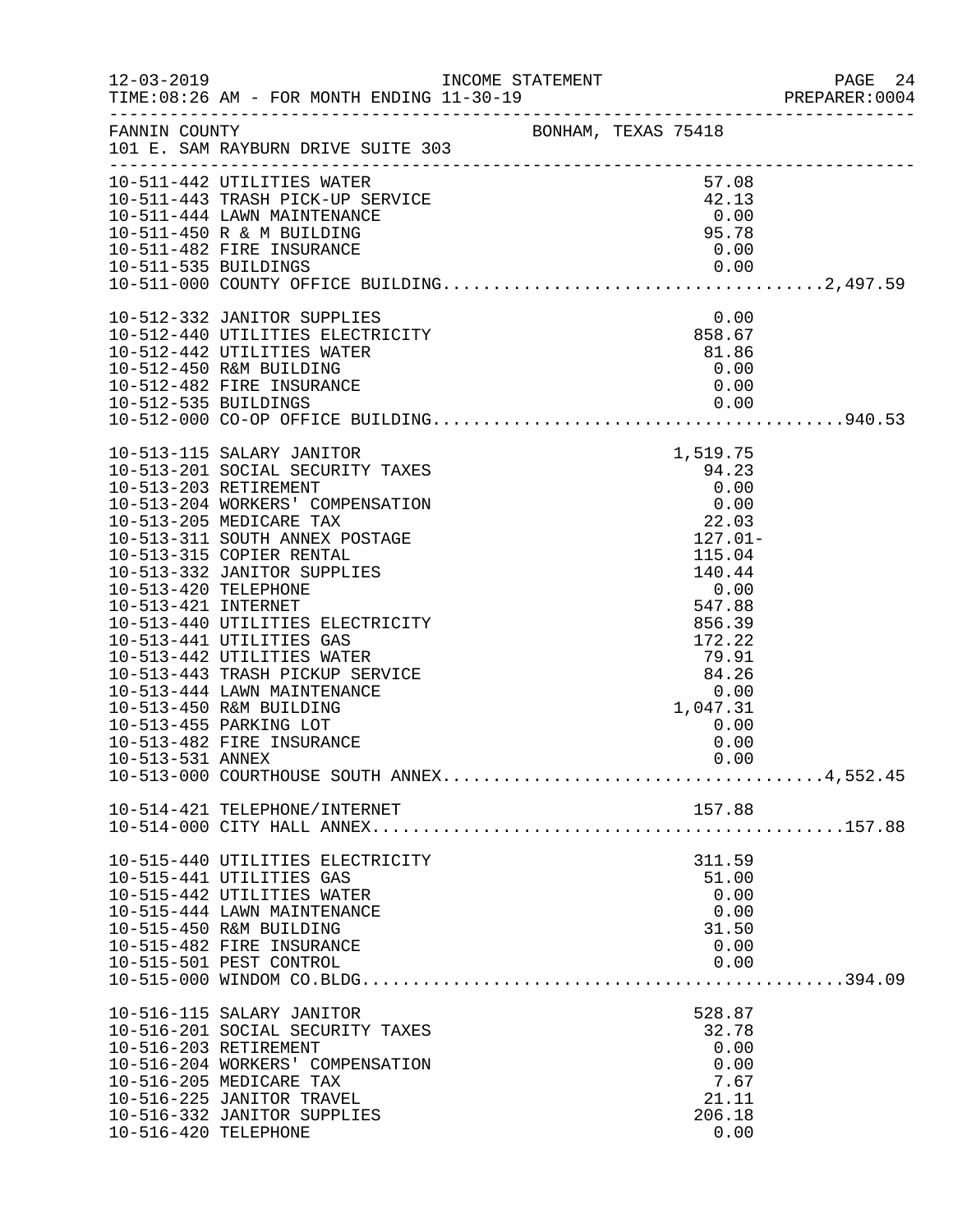|               |                                                                                 |                     |                   |                      |      | PREPARER: 0004 |
|---------------|---------------------------------------------------------------------------------|---------------------|-------------------|----------------------|------|----------------|
| FANNIN COUNTY | 101 E. SAM RAYBURN DRIVE SUITE 303                                              | BONHAM, TEXAS 75418 |                   |                      |      |                |
|               | 10-516-440 UTILITIES ELECTRICITY<br>10-516-441 UTILITIES GAS                    |                     |                   | 756.16<br>0.00       |      |                |
|               | 10-516-442 UTILITIES WATER                                                      |                     |                   | 57.08                |      |                |
|               | 10-516-443 TRASH PICKUP SERVICE                                                 |                     |                   | 0.00                 |      |                |
|               | 10-516-444 LAWN MAINTENANCE                                                     |                     |                   | 0.00                 |      |                |
|               | 10-516-450 R&M BUILDING<br>10-516-482 FIRE INSURANCE                            |                     |                   | 57.00<br>0.00        |      |                |
|               | 10-516-530 BUILDING REMODEL                                                     |                     |                   |                      | 0.00 |                |
|               | 10-516-535 BUILDING CONSTRUCTION                                                |                     |                   |                      | 0.00 |                |
|               | 10-516-572 OFFICE EQUIPMENT                                                     |                     |                   |                      | 0.00 |                |
|               | $10-516-000$ AGRILIFE EXTENSION BUILDING1,666.85                                |                     |                   |                      |      |                |
|               |                                                                                 |                     |                   |                      |      |                |
|               |                                                                                 |                     |                   |                      |      |                |
|               | 10-518-311 POSTAL EXPENSES                                                      |                     |                   |                      | 0.00 |                |
|               | 10-518-332 JANITOR SUPPLIES                                                     |                     |                   | 805.57               |      |                |
|               | 10-518-420 UTILITIES TELEPHONE                                                  |                     |                   |                      | 0.00 |                |
|               | 10-518-421 INTERNET SERVICES<br>10-518-440 UTILITIES ELECTRICITY                |                     |                   | 2,136.01<br>2,058.86 |      |                |
|               | 10-518-441 UTILITIES GAS                                                        |                     |                   | 309.50               |      |                |
|               | 10-518-442 UTILITIES WATER                                                      |                     |                   | 460.07               |      |                |
|               | 10-518-443 TRASH PICKUP SERVICE                                                 |                     |                   | 167.62               |      |                |
|               | 10-518-450 R & M BUILDING                                                       |                     |                   | 688.23               |      |                |
|               | 10-518-460 MOVING EXPENSES                                                      |                     |                   |                      |      |                |
|               | 10-518-470 OFFICE SPACE LEASE                                                   |                     | 0.00<br>33,925.00 |                      |      |                |
|               | 10-518-483 ALARM MONITORING                                                     |                     |                   | 885.60               |      |                |
|               | 10-518-484 CLEANING SERVICES                                                    |                     |                   | 0.00                 |      |                |
|               | 10-518-501 PEST CONTROL 235.00<br>10-518-000 COUNTY OFFICES RELOCATION41,671.46 |                     |                   |                      |      |                |
|               | 10-519-165 CONSTRUCTION                                                         |                     |                   |                      | 0.00 |                |
|               |                                                                                 |                     |                   |                      |      |                |
|               | 10-520-484 GENERAL LIABILITY INSURANCE                                          |                     |                   |                      | 0.00 |                |
|               |                                                                                 |                     |                   |                      |      |                |
|               |                                                                                 |                     |                   |                      |      |                |
|               |                                                                                 |                     |                   |                      |      |                |
|               | 10-543-416 FIRE PROTECTION SERVICE                                              |                     |                   | 21,000.00            |      |                |
|               | 10-543-422 R&M RADIO/TOWER                                                      |                     |                   |                      | 0.00 |                |
|               | 10-543-440 UTILITIES ELECTRICITY<br>10-543-447 REPEATER SERVICE CONTRACT        |                     |                   | 2,920.96             | 0.00 |                |
|               |                                                                                 |                     |                   |                      |      |                |
|               |                                                                                 |                     |                   |                      |      |                |
|               | 10-551-101 SALARY ELECTED OFFICIAL                                              |                     |                   | 6,375.90             |      |                |
|               | 10-551-201 SOCIAL SECURITY TAXES                                                |                     |                   | 392.88               |      |                |
|               | 10-551-202 GROUP HEALTH & DENTAL INSURANCE                                      |                     |                   | 891.47               |      |                |
|               | 10-551-203 RETIREMENT                                                           |                     |                   | 727.49               |      |                |
|               | 10-551-204 WORKERS' COMPENSATION                                                |                     |                   |                      | 0.00 |                |
|               | 10-551-205 MEDICARE TAX<br>10-551-310 OFFICE SUPPLIES                           |                     |                   | 91.89                | 0.00 |                |
|               | 10-551-311 POSTAL EXPENSES                                                      |                     |                   |                      | 4.35 |                |
|               | 10-551-330 AUTO EXPENSE-GAS AND OIL                                             |                     |                   |                      | 0.00 |                |
|               | 10-551-421 ONLINE RESEARCH/ACCURINT                                             |                     |                   | 50.00                |      |                |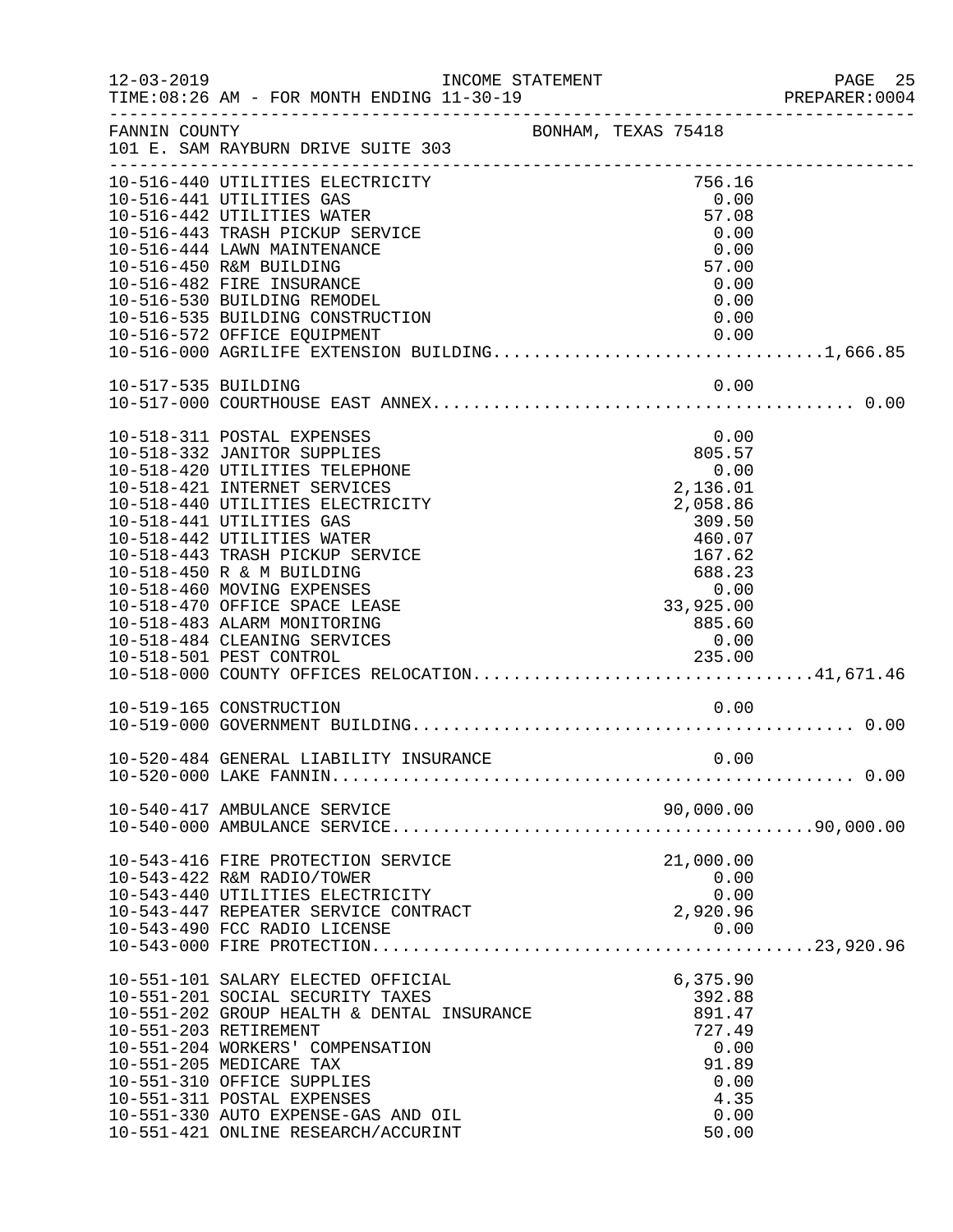|                                                                 |                                                                                                                                                                                                                                                                                                                                                                                                                                                                                                            |  |                                                                                                                     | 26 PAGE<br>2004:PREPARER<br>PAGE 26 |
|-----------------------------------------------------------------|------------------------------------------------------------------------------------------------------------------------------------------------------------------------------------------------------------------------------------------------------------------------------------------------------------------------------------------------------------------------------------------------------------------------------------------------------------------------------------------------------------|--|---------------------------------------------------------------------------------------------------------------------|-------------------------------------|
|                                                                 | FANNIN COUNTY BONHAM, TEXAS 75418<br>101 E. SAM RAYBURN DRIVE SUITE 303                                                                                                                                                                                                                                                                                                                                                                                                                                    |  |                                                                                                                     |                                     |
|                                                                 | 10-551-422 R & M RADIO<br>10-551-427 TRAVEL EXPENSE<br>10-551-435 PRINTING<br>10-551-480 BOND<br>10-551-488 LAW ENFORCEMENT PROF. INS<br>10-551-572 EQUIPMENT<br>10-551-574 TECHNOLOGY<br>10-551-574 TECHNOLOGY<br>0.00<br>0.00                                                                                                                                                                                                                                                                            |  | 0.00<br>400.00                                                                                                      |                                     |
|                                                                 |                                                                                                                                                                                                                                                                                                                                                                                                                                                                                                            |  |                                                                                                                     |                                     |
| 10-553-203 RETIREMENT<br>10-553-435 PRINTING<br>10-553-480 BOND | 10-553-101 SALARY ELECTED OFFICIAL 2,752.05<br>10-553-201 SOCIAL SECURITY TAXES 195.45<br>10-553-202 GROUP HEALTH & DENTAL INSURANCE 1,977.84<br>10-553-204 WORKERS' COMPENSATION<br>10-553-205 MEDICARE TAX<br>10-553-310 OFFICE SUPPLIES<br>10-553-311 POSTAL EXPENSES<br>10-553-330 AUTO EXPENSE-GAS AND OIL<br>10-553-427 TRAVEL EXPENSE<br>10-553-453 COMPUTER SOFTWARE<br>10-553-488 LAW ENFORCEMENT PROF. INS<br>10-553-572 OFFICE EQUIPMENT<br>10-553-573 RADIO EQUIPMENT<br>10-553-574 TECHNOLOGY |  | 314.00<br>0.00<br>45.70<br>0.00<br>0.00<br>0.00<br>400.00<br>0.00<br>0.00<br>0.00<br>463.00<br>0.00<br>0.00<br>0.00 |                                     |
|                                                                 |                                                                                                                                                                                                                                                                                                                                                                                                                                                                                                            |  |                                                                                                                     |                                     |
|                                                                 | 10-560-101 SALARY ELECTED OFFICIAL<br>10-560-102 ADMINISTRATIVE SECRETARY<br>10-560-103 CHIEF DEPUTY<br>10-560-104 SALARIES DEPUTIES<br>10-560-107 PT RECORDS/EVIDENCE CLERKS                                                                                                                                                                                                                                                                                                                              |  | 11,537.30<br>8,173.10<br>9,423.10<br>108,836.41<br>4,512.00                                                         |                                     |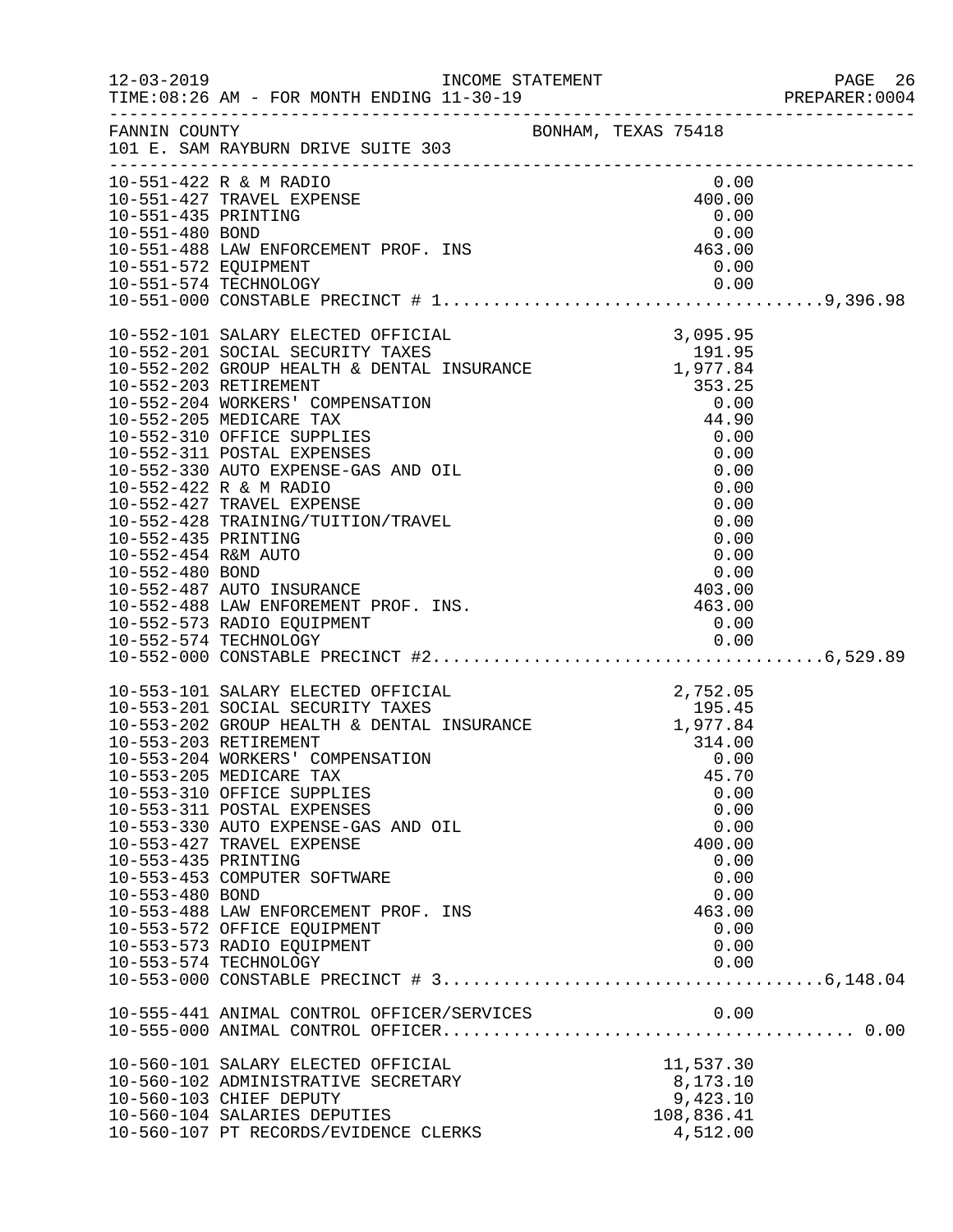|                    | 10-560-444 INTERNET SERVICE                                                                          | 1,411.88       |  |
|--------------------|------------------------------------------------------------------------------------------------------|----------------|--|
|                    | 10-560-445 AIR CONDITIONER MAINTENANCE<br>10-560-447 REPEATER SERVICE CONTRACT                       | 0.00<br>0.00   |  |
|                    | 10-560-450 SHERIFF OFF. R&M BLDG.                                                                    | $15,835.00-$   |  |
|                    | 10-560-452 R & M EQUIPMENT                                                                           | 0.00           |  |
|                    | 10-560-453 TYLER/CAD MAINTENANCE                                                                     | 0.00           |  |
|                    | 10-560-454 R & M AUTOMOBILES                                                                         | 833.85         |  |
| 10-560-480 BOND    |                                                                                                      | 80.00          |  |
|                    | 10-560-482 FIRE INSURANCE                                                                            | 0.00           |  |
|                    | 10-560-487 AUTOMOBILE INSURANCE                                                                      | 9,816.00       |  |
|                    | 10-560-488 LAW ENFORCEMENT INSURANCE<br>10-560-571 HWY. PATROL RADAR EQUIPMENT                       | 13,605.56      |  |
|                    | 10-560-572 OFFICE EQUIPMENT                                                                          | 0.00<br>205.75 |  |
|                    | 10-560-573 RADIO EQUIPMENT                                                                           | 0.00           |  |
|                    | 10-560-574 TECHNOLOGY                                                                                | 299.95         |  |
|                    | 10-560-575 AUTOMOBILES                                                                               | 0.00           |  |
| 10-560-579 WEAPONS |                                                                                                      | 0.00           |  |
|                    |                                                                                                      | 0.00           |  |
|                    | 10-560-630 AUTO NOTE PMT-PRINCIPAL<br>10-560-670 AUTO NOTE PMT-INTEREST<br>10-560-000 COUNTY SUPRITE | 0.00           |  |
|                    |                                                                                                      |                |  |
|                    | 10-562-396 BODY ARMOR                                                                                | 0.00           |  |
|                    | 10-562-000 RIFLE RESISTANT BODY ARMOR 3439801 0.00                                                   |                |  |
|                    |                                                                                                      |                |  |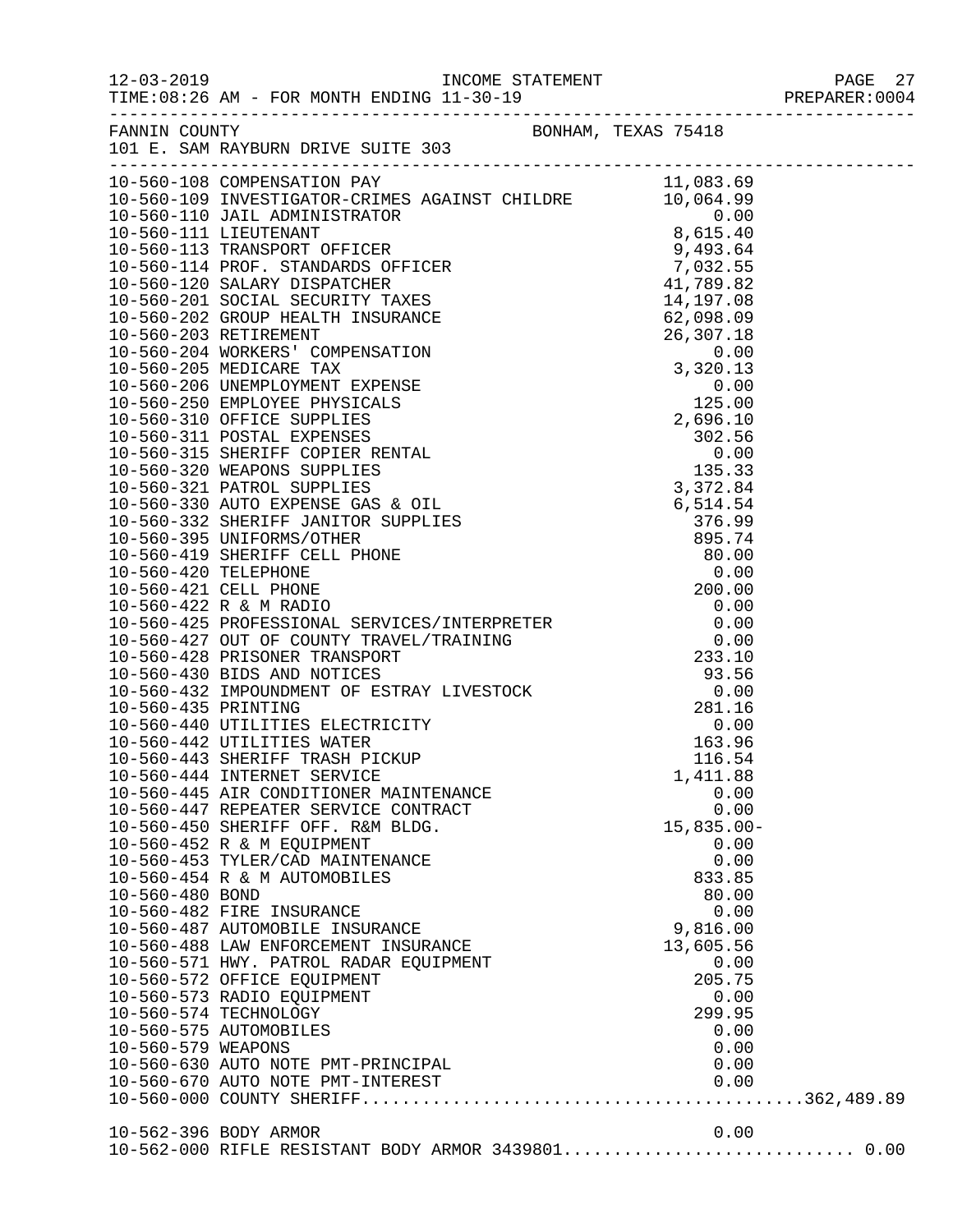| $12 - 03 - 2019$                        | INCOME STATEMENT                                                                                                                                                                                                                                                                                                                                                                                                                        |                                                                                                                                          | PAGE 28<br>PREPARER: 0004 |
|-----------------------------------------|-----------------------------------------------------------------------------------------------------------------------------------------------------------------------------------------------------------------------------------------------------------------------------------------------------------------------------------------------------------------------------------------------------------------------------------------|------------------------------------------------------------------------------------------------------------------------------------------|---------------------------|
|                                         | FANNIN COUNTY<br>101 E. SAM RAYBURN DRIVE SUITE 303                                                                                                                                                                                                                                                                                                                                                                                     |                                                                                                                                          |                           |
| 10-565-500 LAND<br>10-565-532 JAIL      | 10-565-380 PRISONER HOUSING<br>10-565-400 PRISONER TRANSPORT/GUARD<br>10-565-405 PRISONER MEDICAL<br>10-565-429 SCHOLARSHIP AWARDS<br>10-565-442 CR4200 UTILITY WATER<br>10-565-450 R&M BUILDING<br>10-565-482 FIRE INSURANCE<br>10-565-491 JUSTICE ASSISTANCE GRANT                                                                                                                                                                    | 170,266.25<br>8,509.78<br>11,369.47<br>0.00<br>0.00<br>300.00<br>0.00<br>0.00<br>0.00<br>0.00                                            |                           |
| 10-570-420 TELEPHONE                    |                                                                                                                                                                                                                                                                                                                                                                                                                                         | 0.00                                                                                                                                     |                           |
| 10-573-420 TELEPHONE<br>10-573-480 BOND | 10-573-103 SALARY-BOND SUPERVISOR<br>10-573-201 SOCIAL SECURITY TAXES<br>10-573-202 GROUP HEALTH INSURANCE<br>10-573-203 RETIREMENT<br>10-573-204 WORKERS' COMPENSATION<br>10-573-205 MEDICARE TAX<br>10-573-310 OFFICE SUPPLIES<br>10-573-311 POSTAL EXPENSES<br>10-573-313 DRUG TESTING SUPPLIES<br>10-573-340 EVALUATIONS<br>10-573-353 COMPUTER EXPENSE<br>10-573-427 OUT OF COUNTY TRAVEL/TRAINING<br>10-573-453 COMPUTER SOFTWARE | 7, 254.80<br>445.00<br>1, 977.84<br>827.75<br>0.00<br>104.05<br>150.78<br>0.00<br>0.00<br>0.00<br>0.00<br>0.00<br>0.00<br>321.00<br>0.00 |                           |
| 10-575-311 POSTAGE                      | 10-575-315 COPIER RENTAL<br>10-575-408 DETENTION OPERATING COST<br>10-575-415 RESIDENTIAL PLACEMENT<br>10-575-416 COUNSELING SERVICES<br>10-575-427 TRAVEL & TRAINING<br>10-575-995 JUVENILE PROBATION FUNDING<br>10-575-000 JUVENILE PROBATION FUNDING                                                                                                                                                                                 | 9.15<br>32.00<br>0.00<br>0.00<br>0.00<br>0.00<br>0.00<br>0.00                                                                            |                           |
|                                         | 10-590-104 SALARIES DEPUTIES<br>10-590-107 SALARY TEMP/EXTRA<br>10-590-151 SALARY DIRECTOR<br>10-590-201 SOCIAL SECURITY TAXES<br>10-590-202 GROUP HEALTH & DENTAL INSURANCE<br>10-590-203 RETIREMENT<br>10-590-204 WORKERS' COMPENSATION<br>10-590-205 MEDICARE TAX<br>10-590-310 OFFICE SUPPLIES<br>10-590-311 POSTAL EXPENSE<br>10-590-315 COPIER RENTAL                                                                             | 7,723.40<br>1,740.00<br>7,851.35<br>1,034.88<br>3,955.68<br>1,975.63<br>0.00<br>242.03<br>97.22<br>100.30<br>76.68                       |                           |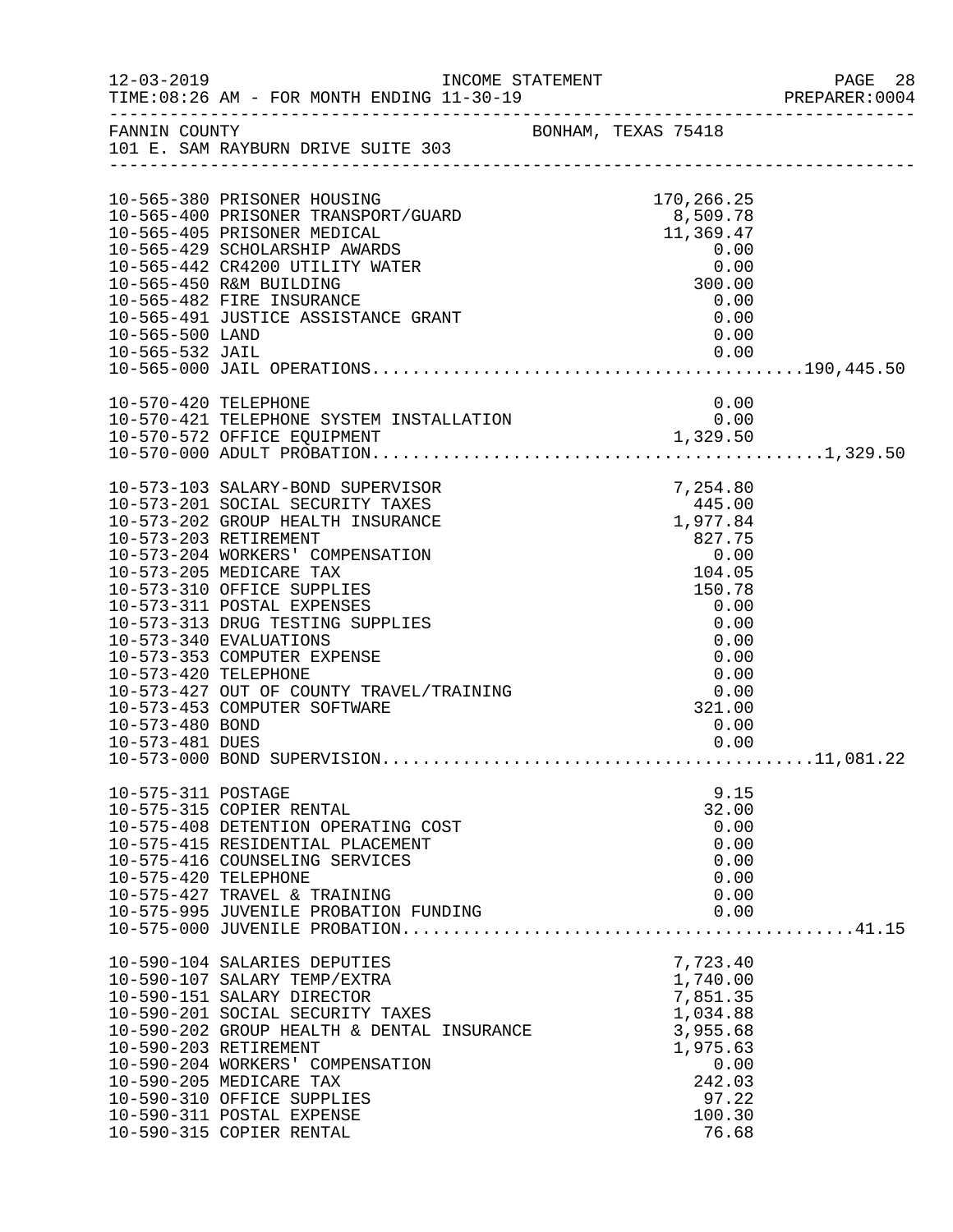|                                                                                                                                                                                                                                                                                                                                                                          |  |                 |              | PREPARER: 0004 |
|--------------------------------------------------------------------------------------------------------------------------------------------------------------------------------------------------------------------------------------------------------------------------------------------------------------------------------------------------------------------------|--|-----------------|--------------|----------------|
|                                                                                                                                                                                                                                                                                                                                                                          |  |                 |              |                |
|                                                                                                                                                                                                                                                                                                                                                                          |  |                 |              |                |
|                                                                                                                                                                                                                                                                                                                                                                          |  |                 |              |                |
|                                                                                                                                                                                                                                                                                                                                                                          |  |                 |              |                |
|                                                                                                                                                                                                                                                                                                                                                                          |  |                 |              |                |
|                                                                                                                                                                                                                                                                                                                                                                          |  |                 |              |                |
|                                                                                                                                                                                                                                                                                                                                                                          |  |                 |              |                |
|                                                                                                                                                                                                                                                                                                                                                                          |  |                 |              |                |
|                                                                                                                                                                                                                                                                                                                                                                          |  |                 |              |                |
|                                                                                                                                                                                                                                                                                                                                                                          |  |                 |              |                |
|                                                                                                                                                                                                                                                                                                                                                                          |  |                 |              |                |
|                                                                                                                                                                                                                                                                                                                                                                          |  |                 |              |                |
|                                                                                                                                                                                                                                                                                                                                                                          |  |                 |              |                |
| $10-591-201\,\text{SOLALARY DIRECTOR}\,\text{6,983.45}\\ 10-591-201\,\text{SOCIALARY DIRECTOR}\,\text{6,983.45}\\ 10-591-202\,\text{GROUD HEALTH & DENTAL INSURANCE}\,\text{402.79}\\ 10-591-202\,\text{RROUD HEALTH & DENTAL INSURANCE}\,\text{796.80}\\ 10-591-203\,\text{RETIREMENT}\,\text{796.80}\\ 10-591-204\,\text{WOKKERS'}\,\text{COMPENSATION}\,\text{796.80$ |  |                 |              |                |
|                                                                                                                                                                                                                                                                                                                                                                          |  |                 |              |                |
|                                                                                                                                                                                                                                                                                                                                                                          |  |                 |              |                |
|                                                                                                                                                                                                                                                                                                                                                                          |  |                 |              |                |
|                                                                                                                                                                                                                                                                                                                                                                          |  |                 |              |                |
|                                                                                                                                                                                                                                                                                                                                                                          |  |                 |              |                |
|                                                                                                                                                                                                                                                                                                                                                                          |  |                 |              |                |
|                                                                                                                                                                                                                                                                                                                                                                          |  |                 |              |                |
|                                                                                                                                                                                                                                                                                                                                                                          |  |                 |              |                |
|                                                                                                                                                                                                                                                                                                                                                                          |  |                 |              |                |
|                                                                                                                                                                                                                                                                                                                                                                          |  |                 |              |                |
|                                                                                                                                                                                                                                                                                                                                                                          |  |                 |              |                |
|                                                                                                                                                                                                                                                                                                                                                                          |  |                 |              |                |
|                                                                                                                                                                                                                                                                                                                                                                          |  |                 |              |                |
|                                                                                                                                                                                                                                                                                                                                                                          |  |                 |              |                |
| 10-591-572 OFFICE EQUIPMENT                                                                                                                                                                                                                                                                                                                                              |  |                 | 0.00         |                |
| 10-591-574 TECHNOLOGY                                                                                                                                                                                                                                                                                                                                                    |  |                 | 0.00         |                |
| 10-591-575 AUTOMOBILE                                                                                                                                                                                                                                                                                                                                                    |  |                 | 0.00         |                |
| 10-591-000 FANNIN CO DEVELOPMENT SERV10,844.58                                                                                                                                                                                                                                                                                                                           |  |                 |              |                |
| 10-640-410 FANNIN CO. CHILDRENS CTR                                                                                                                                                                                                                                                                                                                                      |  |                 | 0.00         |                |
| 10-640-411 FANNIN CO. WELFARE BOARD<br>10-640-412 FANNIN CO. HISTORICAL SOC                                                                                                                                                                                                                                                                                              |  |                 | 0.00<br>0.00 |                |
| 10-640-413 TEXOMA COMMUNITY CENTER(M.H.M.R.) 22,500.00                                                                                                                                                                                                                                                                                                                   |  |                 |              |                |
| 10-640-414 FANNIN COUNTY CRISIS CENTER                                                                                                                                                                                                                                                                                                                                   |  |                 | 0.00         |                |
| 10-640-415 TAPS PUBLIC TRANSIT                                                                                                                                                                                                                                                                                                                                           |  | 5,000.00        |              |                |
| 10-640-416 TRI-COUNTY SNAP                                                                                                                                                                                                                                                                                                                                               |  |                 | 0.00         |                |
| 10-640-417 OPEN ARMS SHELTER                                                                                                                                                                                                                                                                                                                                             |  |                 | 0.00         |                |
| 10-640-418 FANNIN CO COMMUNITY MINISTRIES, INC                                                                                                                                                                                                                                                                                                                           |  |                 | 0.00         |                |
| 10-640-440 UTILITIES ELECTRICITY                                                                                                                                                                                                                                                                                                                                         |  | 1,151.59        |              |                |
| 10-640-441 UTILITIES GAS<br>10-640-442 UTILITIES WATER                                                                                                                                                                                                                                                                                                                   |  | 76.20<br>321.55 |              |                |
| 10-640-443 TRASH PICK-UP                                                                                                                                                                                                                                                                                                                                                 |  | 42.13           |              |                |
| 10-640-450 R & M BUILDINGS (TDHS)                                                                                                                                                                                                                                                                                                                                        |  |                 | 0.00         |                |
| 10-640-482 FIRE INSURANCE                                                                                                                                                                                                                                                                                                                                                |  |                 | 0.00         |                |
| 10-640-493 DHS PARKING LOT                                                                                                                                                                                                                                                                                                                                               |  |                 | 0.00         |                |
|                                                                                                                                                                                                                                                                                                                                                                          |  |                 |              |                |
|                                                                                                                                                                                                                                                                                                                                                                          |  |                 |              |                |
| 10-641-102 SALARY APPOINTED OFFICIAL                                                                                                                                                                                                                                                                                                                                     |  | 400.00          |              |                |
|                                                                                                                                                                                                                                                                                                                                                                          |  |                 |              |                |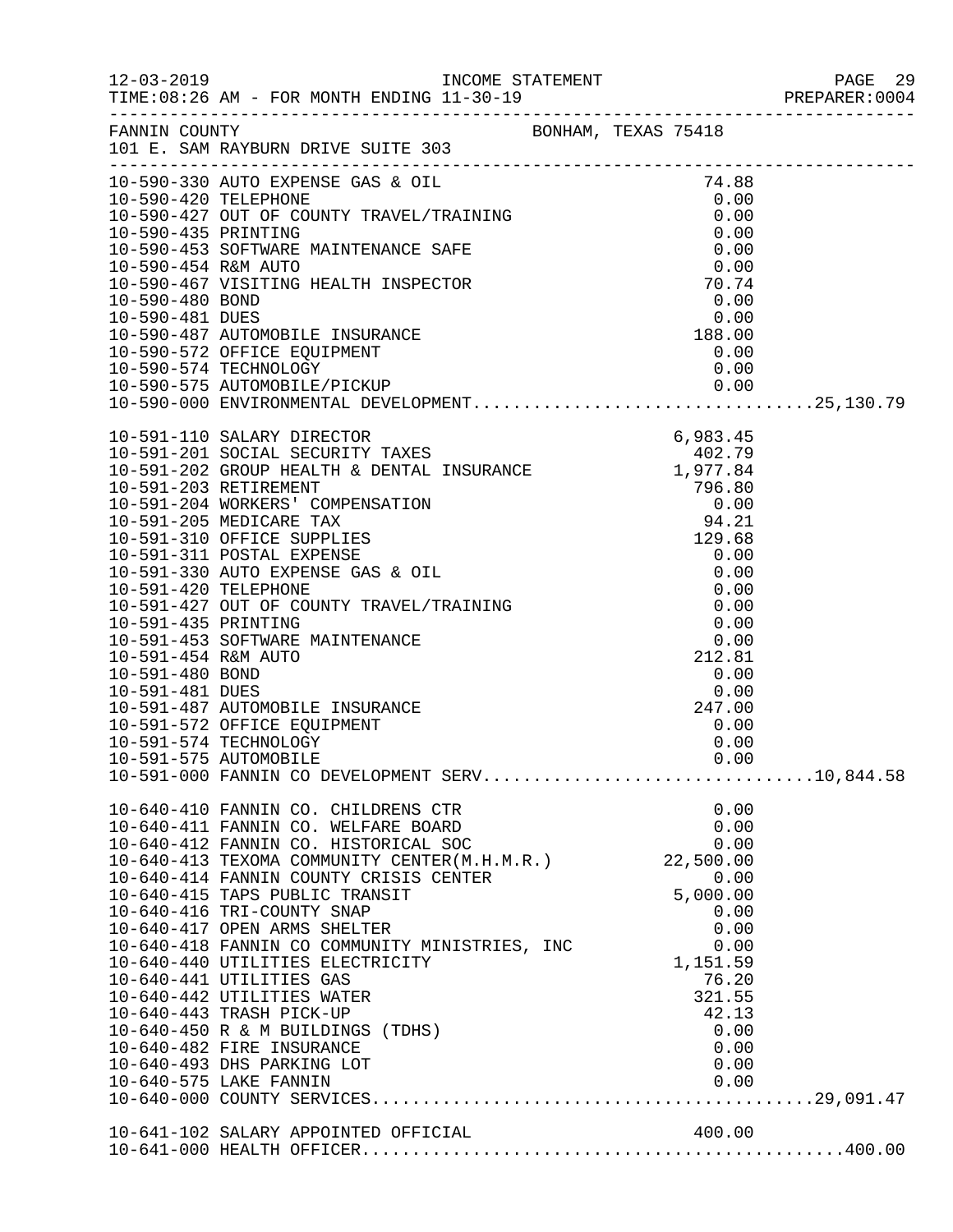| $12 - 03 - 2019$     | TIME: 08:26 AM - FOR MONTH ENDING 11-30-19                                                                                                                                                                                                                                                                                                                                                                                                                                                    | INCOME STATEMENT |                     |              | PAGE 30<br>PREPARER: 0004 |
|----------------------|-----------------------------------------------------------------------------------------------------------------------------------------------------------------------------------------------------------------------------------------------------------------------------------------------------------------------------------------------------------------------------------------------------------------------------------------------------------------------------------------------|------------------|---------------------|--------------|---------------------------|
| FANNIN COUNTY        |                                                                                                                                                                                                                                                                                                                                                                                                                                                                                               |                  | BONHAM, TEXAS 75418 |              |                           |
|                      | 101 E. SAM RAYBURN DRIVE SUITE 303                                                                                                                                                                                                                                                                                                                                                                                                                                                            |                  |                     |              |                           |
|                      |                                                                                                                                                                                                                                                                                                                                                                                                                                                                                               |                  |                     |              |                           |
|                      |                                                                                                                                                                                                                                                                                                                                                                                                                                                                                               |                  |                     |              |                           |
|                      | 10-645-102 SALARY IHC DIRECTOR                                                                                                                                                                                                                                                                                                                                                                                                                                                                |                  |                     | 8,081.30     |                           |
|                      | 10-645-107 SALARY ASSISTANT                                                                                                                                                                                                                                                                                                                                                                                                                                                                   |                  |                     | 0.00         |                           |
|                      | 10-645-201 SOCIAL SECURITY TAX 496.25<br>10-645-202 GROUP HEALTH INSURANCE 1.977.84                                                                                                                                                                                                                                                                                                                                                                                                           |                  |                     |              |                           |
|                      |                                                                                                                                                                                                                                                                                                                                                                                                                                                                                               |                  |                     |              |                           |
|                      | 10-645-203 RETIREMENT                                                                                                                                                                                                                                                                                                                                                                                                                                                                         |                  |                     | 922.10       |                           |
|                      | 10-645-204 WORKER'S COMP                                                                                                                                                                                                                                                                                                                                                                                                                                                                      |                  |                     | 0.00         |                           |
|                      | 10-645-205 MEDICARE TAX                                                                                                                                                                                                                                                                                                                                                                                                                                                                       |                  |                     | 116.05       |                           |
|                      | 10-645-210 TOTAL SALARY & BENEFITS                                                                                                                                                                                                                                                                                                                                                                                                                                                            |                  |                     |              | 11,593.54                 |
|                      | 10-645-310 OFFICE SUPPLIES<br>10-645-311 POSTAL EXPENSE                                                                                                                                                                                                                                                                                                                                                                                                                                       |                  |                     | 0.00<br>0.00 |                           |
|                      | 10-645-330 BIDS & NOTICES                                                                                                                                                                                                                                                                                                                                                                                                                                                                     |                  |                     | 0.00         |                           |
|                      | 10-645-353 COMPUTER EXPENSE                                                                                                                                                                                                                                                                                                                                                                                                                                                                   |                  |                     | 3,177.00     |                           |
|                      | 10-645-390 SUBSCRIPTIONS                                                                                                                                                                                                                                                                                                                                                                                                                                                                      |                  |                     | 0.00         |                           |
|                      | 10-645-399 SUBTOTAL OFFICE EXPENSE                                                                                                                                                                                                                                                                                                                                                                                                                                                            |                  |                     |              | 3,177.00                  |
|                      |                                                                                                                                                                                                                                                                                                                                                                                                                                                                                               |                  |                     | 0.00         |                           |
|                      |                                                                                                                                                                                                                                                                                                                                                                                                                                                                                               |                  |                     | 0.00         |                           |
|                      |                                                                                                                                                                                                                                                                                                                                                                                                                                                                                               |                  |                     | 0.00         |                           |
|                      |                                                                                                                                                                                                                                                                                                                                                                                                                                                                                               |                  |                     | 0.00         |                           |
|                      |                                                                                                                                                                                                                                                                                                                                                                                                                                                                                               |                  |                     | 260.34       |                           |
|                      |                                                                                                                                                                                                                                                                                                                                                                                                                                                                                               |                  |                     | 0.00         |                           |
|                      |                                                                                                                                                                                                                                                                                                                                                                                                                                                                                               |                  |                     | 18,839.42    |                           |
|                      |                                                                                                                                                                                                                                                                                                                                                                                                                                                                                               |                  |                     | 3,698.77     |                           |
|                      |                                                                                                                                                                                                                                                                                                                                                                                                                                                                                               |                  |                     | 0.00         |                           |
|                      |                                                                                                                                                                                                                                                                                                                                                                                                                                                                                               |                  |                     | 0.00         |                           |
|                      |                                                                                                                                                                                                                                                                                                                                                                                                                                                                                               |                  |                     | 0.00         |                           |
|                      | IO-645-410 CERT. REG. NURSE ANES.<br>10-645-410 CERT. REG. NURSE ANES.<br>10-645-411 PHYSICIAN, NON-EMERGENCY<br>10-645-412 PRESCRIPTIONS, DRUGS<br>10-645-413 HOSPITAL, INPATIENT<br>10-645-414 HOSPITAL, OUTPATIENT<br>0-645-415 LABORAT<br>10-645-416 SKILLED NURSING FACILITY<br>10-645-417 FAMILY PLANNING<br>10-645-418 FED. QUALIFIED HEALTH CENTER<br>10-645-419 COUNSELING SERVICE<br>10-645-420 RURAL HEALTH CLINIC<br>10-645-421 STATE HOSPITAL CONTRACTS<br>10-645-422 AMBULATORY |                  |                     | 500.49       |                           |
|                      |                                                                                                                                                                                                                                                                                                                                                                                                                                                                                               |                  |                     | 0.00         |                           |
|                      |                                                                                                                                                                                                                                                                                                                                                                                                                                                                                               |                  |                     | 0.00         |                           |
|                      |                                                                                                                                                                                                                                                                                                                                                                                                                                                                                               |                  |                     | 0.00         |                           |
|                      |                                                                                                                                                                                                                                                                                                                                                                                                                                                                                               |                  |                     | 0.00         |                           |
|                      |                                                                                                                                                                                                                                                                                                                                                                                                                                                                                               |                  |                     | 0.00         |                           |
|                      |                                                                                                                                                                                                                                                                                                                                                                                                                                                                                               |                  |                     |              | 23, 299.02                |
|                      | 10-645-427 OUT OF COUNTY TRAVEL/TRAINING                                                                                                                                                                                                                                                                                                                                                                                                                                                      |                  |                     | 0.00         |                           |
| 10-645-435 PRINTING  |                                                                                                                                                                                                                                                                                                                                                                                                                                                                                               |                  |                     | 0.00         |                           |
| 10-645-440 TELEPHONE |                                                                                                                                                                                                                                                                                                                                                                                                                                                                                               |                  |                     | 0.00         |                           |
| 10-645-441 DSL LINE  |                                                                                                                                                                                                                                                                                                                                                                                                                                                                                               |                  |                     | 157.88       |                           |
|                      | 10-645-499 SERVICES & OTHER CHARGES                                                                                                                                                                                                                                                                                                                                                                                                                                                           |                  |                     |              | 157.88                    |
|                      | 10-645-574 TECHNOLOGY                                                                                                                                                                                                                                                                                                                                                                                                                                                                         |                  |                     | 0.00         |                           |
|                      | 10-645-599 CAPITAL OUTLAY                                                                                                                                                                                                                                                                                                                                                                                                                                                                     |                  |                     |              | 0.00                      |
|                      |                                                                                                                                                                                                                                                                                                                                                                                                                                                                                               |                  |                     |              |                           |
|                      | 10-665-105 SALARY SECRETARY                                                                                                                                                                                                                                                                                                                                                                                                                                                                   |                  |                     | 5,341.70     |                           |
|                      | 10-665-107 REGULAR-TEMP. PART-TIME                                                                                                                                                                                                                                                                                                                                                                                                                                                            |                  |                     | 0.00         |                           |
|                      | 10-665-150 CO. AGENTS SALARIES                                                                                                                                                                                                                                                                                                                                                                                                                                                                |                  |                     | 9,663.80     |                           |
|                      | 10-665-201 SOCIAL SECURITY TAXES                                                                                                                                                                                                                                                                                                                                                                                                                                                              |                  |                     | 832.62       |                           |
|                      | 10-665-202 GROUP HEALTH & DENTAL INSURANCE                                                                                                                                                                                                                                                                                                                                                                                                                                                    |                  |                     | 1,977.84     |                           |
|                      | 10-665-203 RETIREMENT                                                                                                                                                                                                                                                                                                                                                                                                                                                                         |                  |                     | 609.50       |                           |
|                      | 10-665-204 WORKERS' COMPENSATION                                                                                                                                                                                                                                                                                                                                                                                                                                                              |                  |                     | 0.00         |                           |
|                      | 10-665-205 MEDICARE TAX                                                                                                                                                                                                                                                                                                                                                                                                                                                                       |                  |                     | 194.72       |                           |
|                      | 10-665-310 OFFICE SUPPLIES                                                                                                                                                                                                                                                                                                                                                                                                                                                                    |                  |                     | 103.01       |                           |
|                      | 10-665-311 POSTAL EXPENSE                                                                                                                                                                                                                                                                                                                                                                                                                                                                     |                  |                     | 0.00         |                           |
|                      | 10-665-315 COPIER RENTAL                                                                                                                                                                                                                                                                                                                                                                                                                                                                      |                  |                     | 146.93       |                           |
|                      | 10-665-335 PROGRAM SUPPLIES                                                                                                                                                                                                                                                                                                                                                                                                                                                                   |                  |                     | 0.00         |                           |
| 10-665-420 TELEPHONE |                                                                                                                                                                                                                                                                                                                                                                                                                                                                                               |                  |                     | 0.00         |                           |
|                      | 10-665-421 CELL PHONE ALLOWANCE                                                                                                                                                                                                                                                                                                                                                                                                                                                               |                  |                     | 300.00       |                           |
|                      | 10-665-422 CABLE INTERNET                                                                                                                                                                                                                                                                                                                                                                                                                                                                     |                  |                     | 129.98       |                           |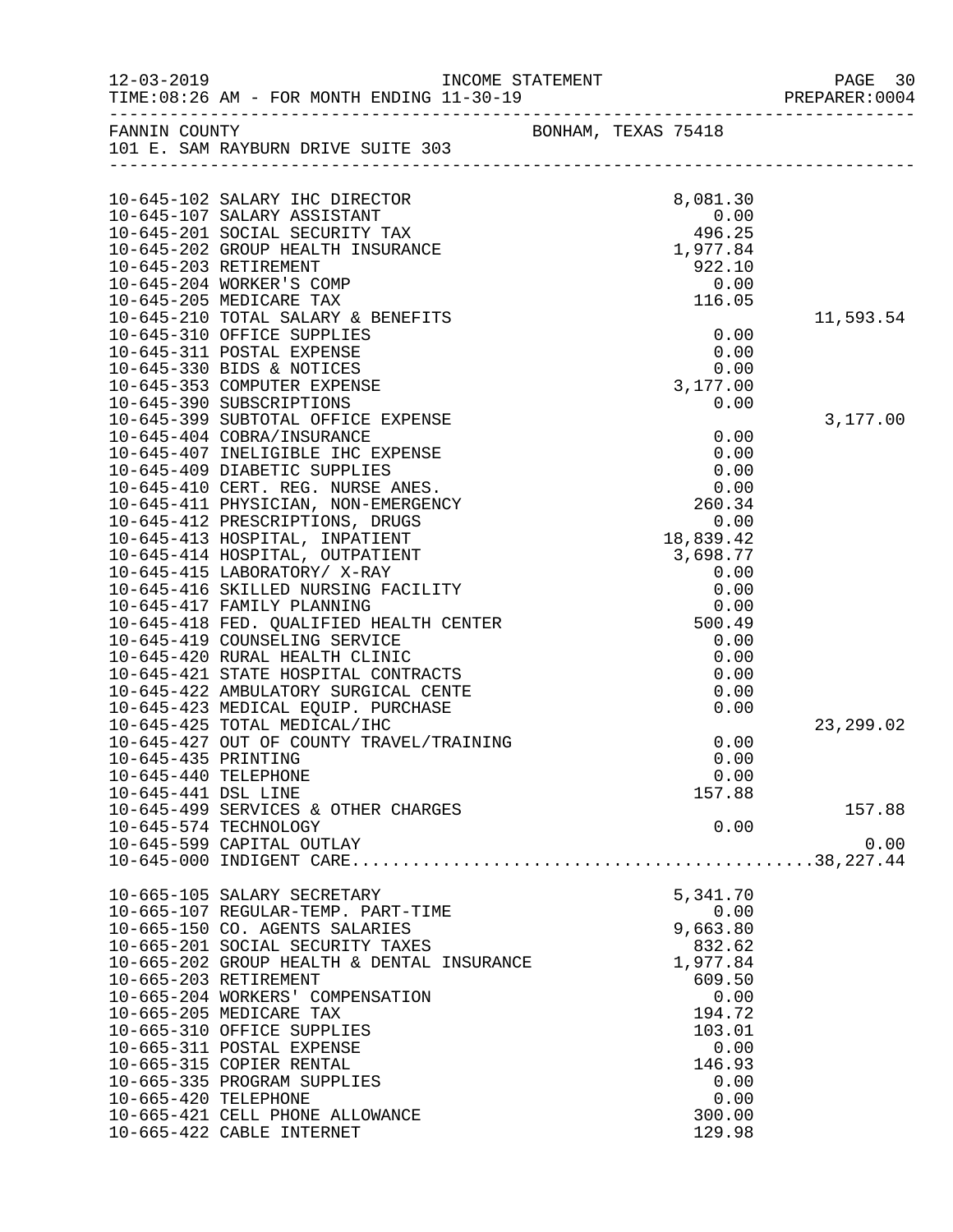| $12 - 03 - 2019$                             | INCOME STATEMENT<br>TIME: 08:26 AM - FOR MONTH ENDING 11-30-19                                                                                                                                                                                            |  |                                                   |                                      | PAGE 31<br>PREPARER:0004 |
|----------------------------------------------|-----------------------------------------------------------------------------------------------------------------------------------------------------------------------------------------------------------------------------------------------------------|--|---------------------------------------------------|--------------------------------------|--------------------------|
| FANNIN COUNTY                                | BONHAM, TEXAS 75418<br>101 E. SAM RAYBURN DRIVE SUITE 303<br>-----------------------                                                                                                                                                                      |  |                                                   |                                      |                          |
|                                              | 10-665-427 IN/OUT CO.TRAVEL/TRAINING-AG. 106.72<br>10-665-428 IN/OUT CO.TRAVEL/TRAINING-F.C.S. 1,275.80<br>10-665-429 IN/OUT CO.TRAVEL/TRAINING-4-H<br>289.13<br>10-665-572 OFFICE EQUIPMENT                                                              |  | 0.00                                              |                                      |                          |
|                                              | 10-696-491 SOIL & WATER CONSERVATION<br>10-696-492 INDIGENT BURIAL                                                                                                                                                                                        |  | 0.00<br>500.00                                    |                                      |                          |
|                                              |                                                                                                                                                                                                                                                           |  |                                                   |                                      |                          |
|                                              |                                                                                                                                                                                                                                                           |  |                                                   |                                      |                          |
| 11-560-203 RETIREMENT<br>11-560-205 MEDICARE | 11-560-130 SALARY/BAILIFF<br>11-560-201 SOCIAL SECURITY<br>11-560-204 WORKER'S COMPENSATION<br>11-560-427 BAILIFF CONT.ED./OUT OF COUNTY                                                                                                                  |  | 0.00                                              | 0.00<br>0.00<br>0.00<br>0.00<br>0.00 |                          |
|                                              | 12-403-310 OFFICE SUPPLIES<br>12-403-427 OUT OF COUNTY TRAVEL<br>12-403-574 COMPUTER EQUIPMENT                                                                                                                                                            |  |                                                   | 0.00<br>0.00<br>0.00                 |                          |
|                                              |                                                                                                                                                                                                                                                           |  |                                                   |                                      |                          |
|                                              | 14-435-320 JP1 SECURITY EXPENSE<br>14-435-321 JP2 SECURITY EXPENSE<br>14-435-322 JP3 SECURITY EXPENSE                                                                                                                                                     |  |                                                   | 0.00<br>0.00<br>0.00                 |                          |
|                                              | 16-400-310 OFFICE SUPPLIES<br>16-400-311 POSTAL EXPENSE<br>16-400-427 OUT OF COUNTY TRAVEL<br>16-400-572 OFFICE EQUIPMENT<br>16-400-590 COUNTY JUDGE BOOKS                                                                                                |  | 182.17<br>104.80                                  | 0.00<br>0.00<br>0.00                 |                          |
|                                              | 17-400-427 OUT OF COUNTY TRAVEL                                                                                                                                                                                                                           |  |                                                   | 0.00                                 |                          |
|                                              | 18-402-103 SALARY ASSISTANT<br>18-402-107 SALARY TEMP/EXTRA<br>18-402-201 SOCIAL SECURITY TAXES<br>18-402-202 GROUP HEALTH INSURANCE<br>18-402-203 RETIREMENT<br>18-402-204 WORKERS COMPENSATION<br>18-402-205 MEDICARE TAX<br>18-402-310 OFFICE SUPPLIES |  | 4,850.60<br>300.75<br>1,977.84<br>553.45<br>70.35 | 0.00<br>0.00<br>0.00                 |                          |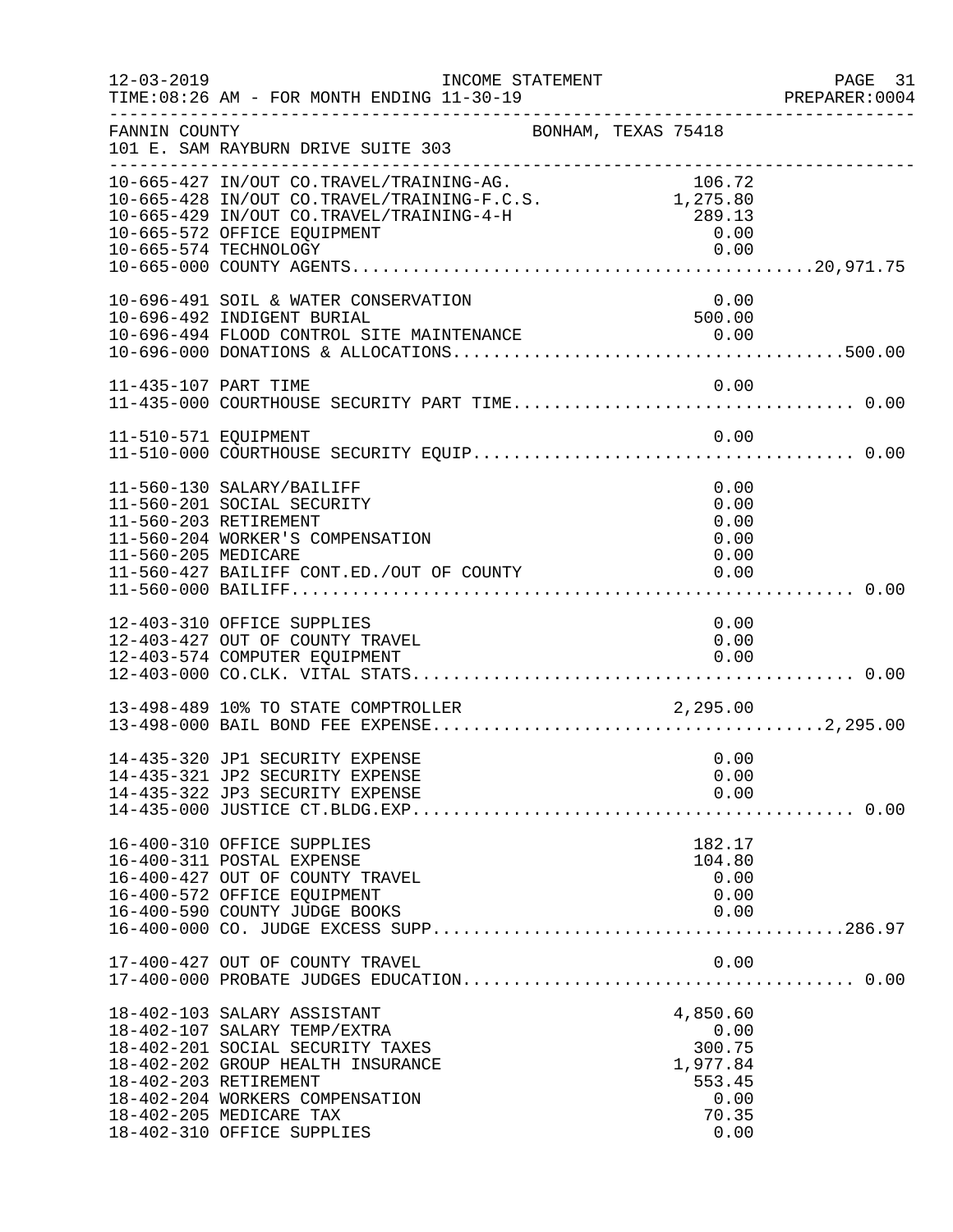|                       |                                                                                                                                                                                                                                                                                                                                                                                                                                                                                                        |  |                                                                                                                                    | PAGE 32<br>PREPARER:0004 |
|-----------------------|--------------------------------------------------------------------------------------------------------------------------------------------------------------------------------------------------------------------------------------------------------------------------------------------------------------------------------------------------------------------------------------------------------------------------------------------------------------------------------------------------------|--|------------------------------------------------------------------------------------------------------------------------------------|--------------------------|
|                       | FANNIN COUNTY BONHAM, TEXAS 75418<br>101 E. SAM RAYBURN DRIVE SUITE 303                                                                                                                                                                                                                                                                                                                                                                                                                                |  |                                                                                                                                    |                          |
|                       | 18-402-312 IMAGING SYSTEM<br>18-402-312 IMAGING SYSTEM<br>18-402-315 COPIER MAINTENANCE<br>18-402-420 TELEPHONE<br>18-402-437 DIGITAL IMAGING OF MICROFILM<br>18-402-437 DIGITAL IMAGING OF MICROFILM<br>18-402-433 COMPUTER SOFTWARE<br>18-                                                                                                                                                                                                                                                           |  |                                                                                                                                    |                          |
|                       |                                                                                                                                                                                                                                                                                                                                                                                                                                                                                                        |  |                                                                                                                                    |                          |
|                       | 20-449-103 SALARY ASSISTANT                                                                                                                                                                                                                                                                                                                                                                                                                                                                            |  | 0.00                                                                                                                               |                          |
|                       | 21-509-475 CONTINGENCY                                                                                                                                                                                                                                                                                                                                                                                                                                                                                 |  | 0.00                                                                                                                               | . 0.00                   |
| 21-621-203 RETIREMENT | 21-621-100 COMPENSATION PAY<br>21-621-101 SALARY ELECTED OFFICIAL<br>21-621-105 SALARY SECRETARY<br>21-621-106 SALARY PRECINCT EMPLOYEES<br>21-621-107 REGULAR-TEMP. PART-TIME<br>21-621-108 SALARY-FOREMAN<br>21-621-199 TOTAL SALARIES<br>21-621-201 SOCIAL SECURITY TAXES<br>21-621-202 GROUP HEALTH INSURANCE<br>21-621-204 WORKERS' COMPENSATION<br>21-621-205 MEDICARE TAX<br>21-621-206 UNEMPLOYMENT EXPENSE<br>21-621-299 TOTAL EMPLOYEE BENEFITS<br>21-621-314 EMPLOYEE PHYSICALS/DOT TESTING |  | 0.00<br>12,061.75<br>0.00<br>34,522.85<br>0.00<br>7,096.34<br>3,254.28<br>12,803.52<br>6, 125.00<br>0.00<br>761.07<br>0.00<br>0.00 | 53,680.94<br>22,943.87   |
|                       | 21-621-340 SHOP SUPPLIES<br>21-621-341 R & B MAT. ROCK & GRAVEL<br>21-621-342 R & B MAT. CULVERTS                                                                                                                                                                                                                                                                                                                                                                                                      |  | 46.49<br>11,092.25<br>3,469.20                                                                                                     |                          |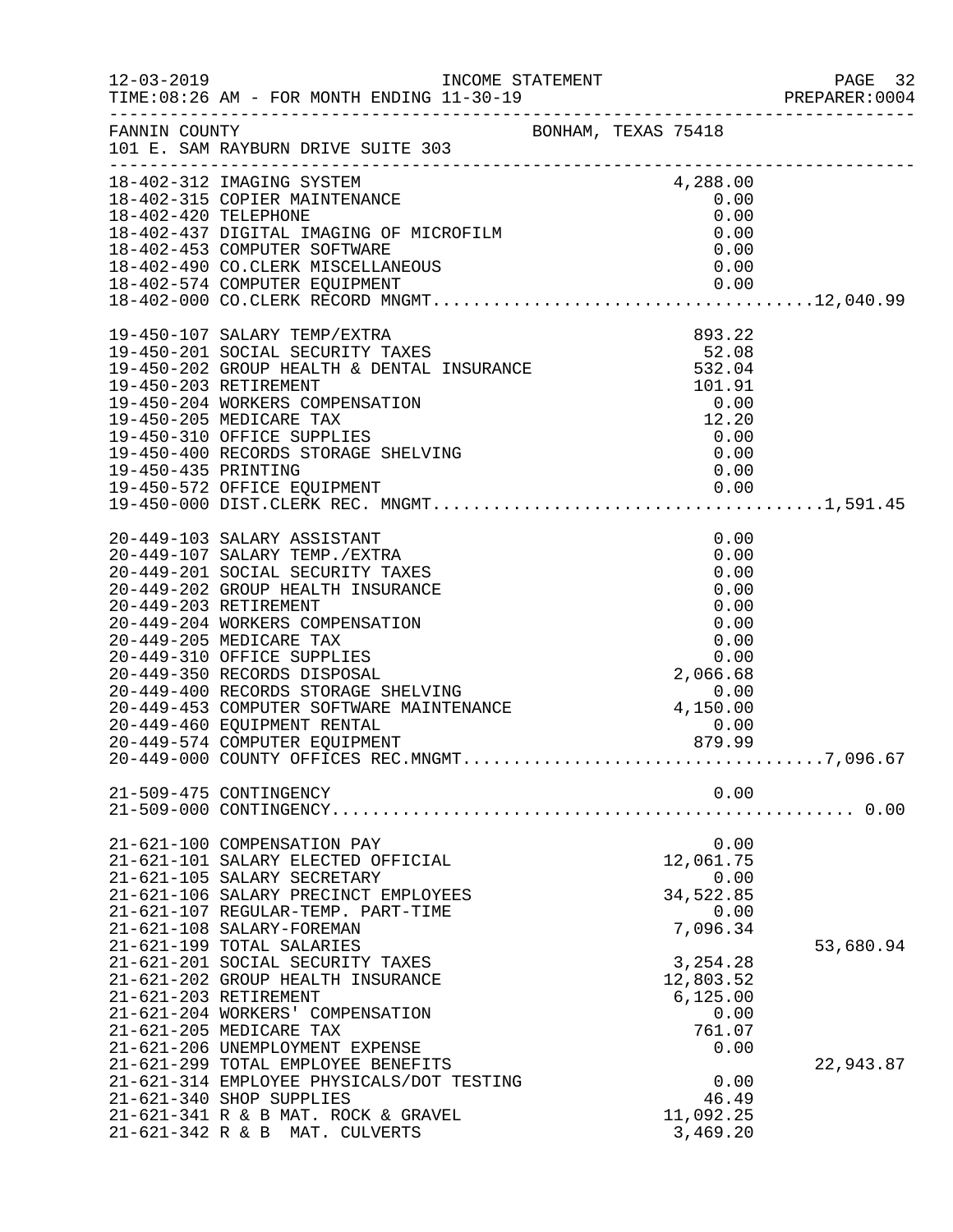| $12 - 03 - 2019$     | TIME: 08:26 AM - FOR MONTH ENDING 11-30-19                |  |          |           |
|----------------------|-----------------------------------------------------------|--|----------|-----------|
| FANNIN COUNTY        | BONHAM, TEXAS 75418<br>101 E. SAM RAYBURN DRIVE SUITE 303 |  |          |           |
|                      | 0.00 0 0.01 1,821-344 R & B MAT ASPHALT /RD OIL 1,821.14  |  |          |           |
|                      |                                                           |  |          |           |
|                      |                                                           |  |          |           |
|                      |                                                           |  |          |           |
|                      |                                                           |  |          | 16,429.08 |
|                      |                                                           |  |          |           |
|                      |                                                           |  |          |           |
|                      |                                                           |  |          |           |
|                      |                                                           |  |          |           |
|                      |                                                           |  |          |           |
|                      |                                                           |  |          |           |
|                      |                                                           |  |          |           |
|                      |                                                           |  |          |           |
|                      |                                                           |  |          |           |
|                      |                                                           |  |          |           |
|                      |                                                           |  |          |           |
|                      |                                                           |  |          |           |
|                      |                                                           |  |          |           |
|                      |                                                           |  |          |           |
|                      |                                                           |  |          |           |
|                      |                                                           |  |          |           |
|                      |                                                           |  |          |           |
|                      |                                                           |  |          |           |
|                      |                                                           |  |          |           |
|                      |                                                           |  |          |           |
|                      |                                                           |  |          |           |
|                      |                                                           |  |          |           |
|                      |                                                           |  |          |           |
|                      |                                                           |  |          |           |
|                      |                                                           |  |          |           |
|                      |                                                           |  |          |           |
|                      |                                                           |  |          | 10,604.70 |
|                      | 21-621-570 COMPUTER EQUIPMENT                             |  | 0.00     |           |
|                      | 21-621-571 PURCHASE OF MACH./EQUIP.                       |  | 0.00     |           |
|                      | 21-621-573 RADIO EQUIPMENT                                |  | 0.00     |           |
|                      | 21-621-575 LAND AND BUILDING                              |  | 0.00     |           |
|                      | 21-621-599 CAPITAL OUTLAY                                 |  |          | 0.00      |
|                      | 21-621-630 NOTE PAYMENT                                   |  | 0.00     |           |
|                      | 21-621-670 NOTE PAYMENT-INTEREST                          |  | 0.00     |           |
| 21-621-695 SURVEYING |                                                           |  | 0.00     |           |
|                      |                                                           |  |          |           |
|                      | 21-625-105 SALARY SECRETARY                               |  | 1,950.25 |           |
|                      | 21-625-201 SOCIAL SECURITY TAXES                          |  | 90.80    |           |
|                      | 21-625-202 GROUP HEALTH INSURANCE                         |  | 494.40   |           |
|                      | 21-625-203 RETIREMENT                                     |  | 222.45   |           |
|                      | 21-625-204 WORKERS' COMPENSATION                          |  | 0.00     |           |
|                      | 21-625-205 MEDICARE TAX                                   |  | 21.24    |           |
|                      | 21-625-310 OFFICE SUPPLIES                                |  | 0.00     |           |
|                      | 21-625-311 POSTAL EXPENSES                                |  | 0.00     |           |
|                      | 21-625-353 COMPUTER EXPENSE                               |  | 0.00     |           |
|                      | 21-625-427 OUT OF COUNTY TRAVEL                           |  | 0.00     |           |
| 21-625-480 BOND      |                                                           |  | 0.00     |           |
|                      | 21-625-572 OFFICE EQUIPMENT                               |  | 0.00     |           |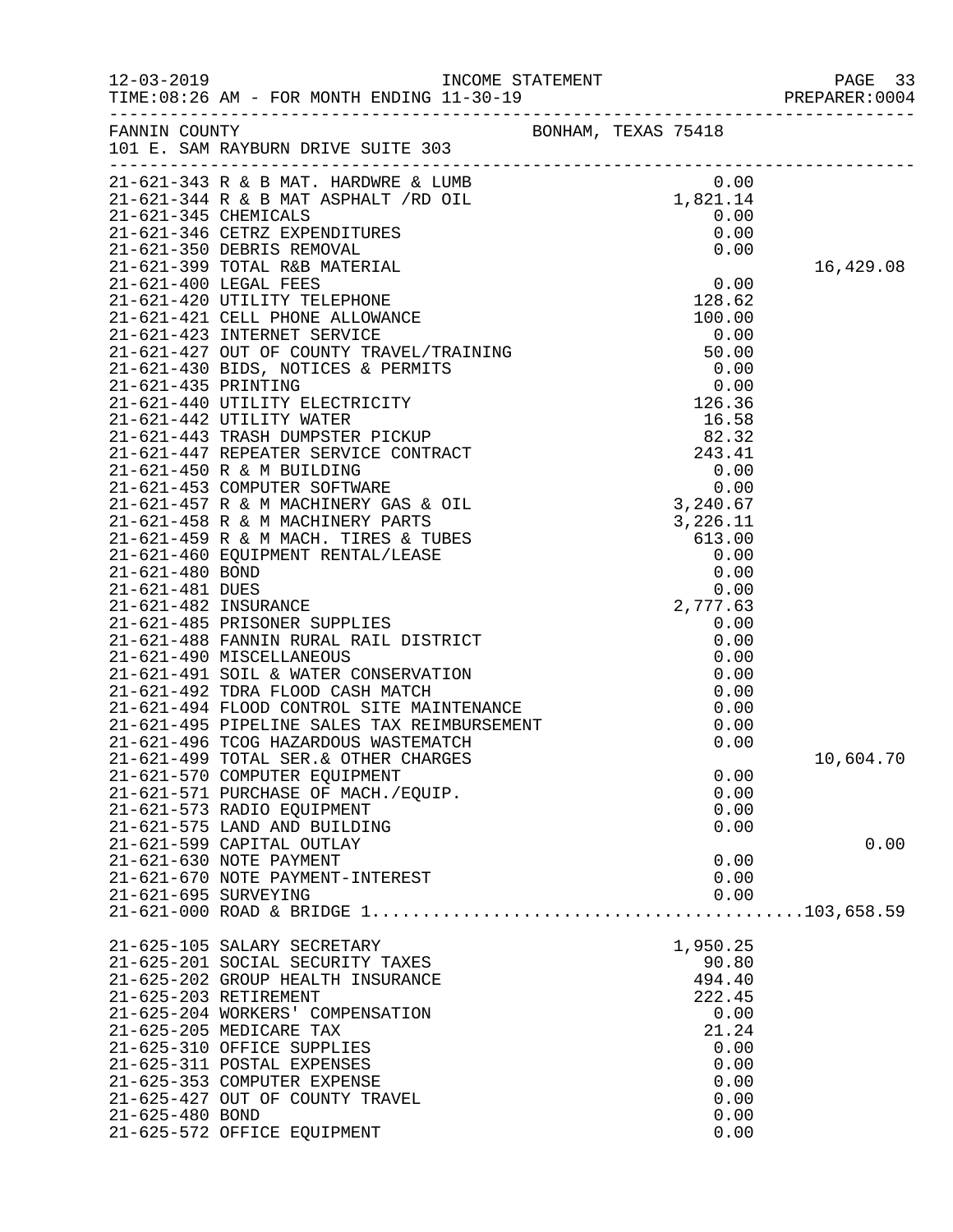|                                    |                                                                                                                                                  |                                       | PAGE 34<br>PREPARER: 0004 |
|------------------------------------|--------------------------------------------------------------------------------------------------------------------------------------------------|---------------------------------------|---------------------------|
| FANNIN COUNTY                      | 101 E. SAM RAYBURN DRIVE SUITE 303                                                                                                               | BONHAM, TEXAS 75418                   |                           |
|                                    |                                                                                                                                                  |                                       |                           |
|                                    | 22-509-475 CONTINGENCY                                                                                                                           | 0.00                                  |                           |
|                                    | 22-622-100 COMPENSATION PAY<br>22-622-101 SALARY ELECTED OFFICIAL                                                                                | 0.00<br>12,061.75                     |                           |
|                                    | 22-622-105 SALARY SECRETARY<br>22-622-106 SALARY PRECINCT EMPLOYEES                                                                              | $0.00$<br>36,685.25                   |                           |
|                                    | 22-622-107 REGULAR-TEMP. PART-TIME<br>22-622-199 TOTAL SALARIES<br>22-622-201 SOCIAL SECURITY TAXES                                              | 0.00<br>2,888.98                      | 48,747.00                 |
|                                    | 22-622-202 GROUP HEALTH INSURANCE<br>22-622-203 RETIREMENT<br>22-622-204 WORKERS' COMPENSATION                                                   | 13,844.88<br>5,562.05<br>0.00         |                           |
|                                    | 22-622-205 MEDICARE TAX<br>22-622-206 UNEMPLOYMENT EXPENSE<br>22-622-299 TOTAL EMPLOYEE BENEFITS                                                 | 675.70<br>0.00                        | 22,971.61                 |
|                                    | 22-622-312 CONTRACT LABOR<br>22-622-314 EMPLOYEE PHYSICALS/DOT TESTING<br>22-622-340 SHOP SUPPLIES<br>22-622-341 R & B MAT. ROCK & GRAVEL        | 0.00<br>65.00<br>136.43<br>13,825.58  |                           |
|                                    | 22-622-342 R & B MAT. CULVERTS<br>22-622-343 R & B MAT. HARDWRE & LUMB<br>22-622-344 R & B MAT. ASPHALT/RD OIL                                   | 5,360.00<br>261.34<br>0.00            |                           |
| 22-622-395 UNIFORMS                | 22-622-345 CHEMICALS<br>22-622-346 CETRZ EXPENDITURES<br>22-622-350 DEBRIS REMOVAL                                                               | 0.00<br>0.00<br>0.00<br>295.65        |                           |
|                                    | 22-622-399 TOTAL R&B MATERIALS<br>22-622-400 LEGAL FEES<br>22-622-420 UTILITY TELEPHONE                                                          | 0.00<br>163.90                        | 19,944.00                 |
| 22-622-435 PRINTING                | 22-622-421 CELL PHONE ALLOWANCE<br>22-622-427 OUT OF COUNTY TRAVEL/TRAINING<br>22-622-430 BIDS, NOTICES & PERMITS                                | 100.00<br>1,000.71<br>86.68<br>0.00   |                           |
|                                    | 22-622-440 UTILITY ELECTRICITY<br>22-622-441 UTILITY GAS<br>22-622-442 UTILITY WATER                                                             | 302.08<br>72.53<br>80.96              |                           |
|                                    | 22-622-443 TRASH PICKUP<br>22-622-447 REPEATER SERVICE CONTRACT<br>22-622-450 R&M BUILDING                                                       | 0.00<br>243.41<br>0.00                |                           |
|                                    | 22-622-453 COMPUTER SOFTWARE<br>22-622-457 R & M MACHINERY GAS & OIL<br>22-622-458 R & M MACHINERY PARTS<br>22-622-459 R & M MACH. TIRES & TUBES | 0.00<br>4,976.23<br>20,381.32<br>0.00 |                           |
| 22-622-480 BOND<br>22-622-481 DUES | 22-622-460 EQUIPMENT RENTAL/LEASE                                                                                                                | 0.00<br>0.00<br>0.00                  |                           |
|                                    | 22-622-482 INSURANCE<br>22-622-485 PRISONER SUPPLIES<br>22-622-488 FANNIN RURAL RAIL DISTRICT<br>22-622-490 MISCELLANEOUS                        | 5,733.96<br>0.00<br>0.00<br>0.00      |                           |
|                                    | 22-622-491 SOIL & WATER CONSERVATION<br>22-622-492 TDRA FLOOD CASH MATCH<br>22-622-493 TRENTON HIGH MEADOWS SUBDIVISION                          | 0.00<br>0.00<br>0.00                  |                           |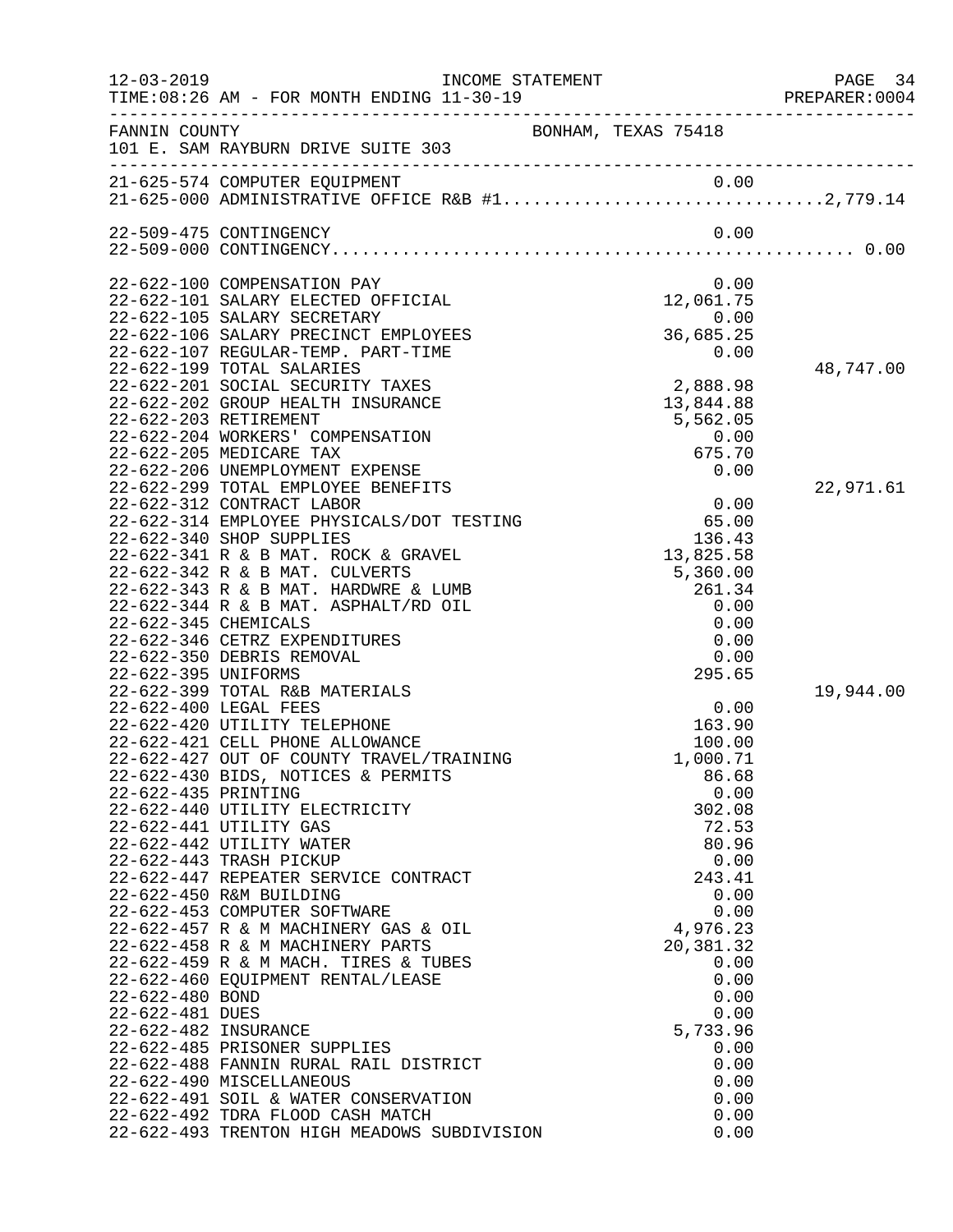| $12 - 03 - 2019$     | INCOME STATEMENT<br>TIME: 08:26 AM - FOR MONTH ENDING 11-30-19                                                                                                                                                                                                                                                                                                                                                                                |                                                                                                        | PAGE 35<br>PREPARER: 0004 |
|----------------------|-----------------------------------------------------------------------------------------------------------------------------------------------------------------------------------------------------------------------------------------------------------------------------------------------------------------------------------------------------------------------------------------------------------------------------------------------|--------------------------------------------------------------------------------------------------------|---------------------------|
| FANNIN COUNTY        | 101 E. SAM RAYBURN DRIVE SUITE 303                                                                                                                                                                                                                                                                                                                                                                                                            | BONHAM, TEXAS 75418                                                                                    |                           |
|                      | 22-622-494 FLOOD CONTROL SITE MAINTENANCE<br>22-622-495 PIPELINE SALES TAX REIMBURSEMENT<br>22-622-496 TCOG HAZARDOUS WASTEMATCH<br>22-622-499 TOTAL SER. & OTHER CHARGES<br>22-622-562 LAND/BUILDING                                                                                                                                                                                                                                         | 0.00<br>0.00<br>0.00                                                                                   | 33,141.78                 |
|                      | 22-622-570 COMPUTER EQUIPMENT<br>22-622-571 PURCHASE OF MACH./EQUIP.<br>22-622-573 RADIO EQUIPMENT<br>22-622-580 PRECINCT BRIDGE                                                                                                                                                                                                                                                                                                              | 0.00<br>0.00<br>27,692.50<br>0.00<br>0.00                                                              |                           |
|                      | 22-622-599 CAPITAL OUTLAY                                                                                                                                                                                                                                                                                                                                                                                                                     |                                                                                                        | 27,692.50                 |
| 22-625-480 BOND      | 22-625-105 SALARY SECRETARY<br>22-625-201 SOCIAL SECURITY TAXES<br>22-625-202 GROUP HEALTH INSURANCE<br>22-625-203 RETIREMENT<br>22-625-204 WORKERS' COMPENSATION<br>22-625-205 MEDICARE TAX<br>22-625-310 OFFICE SUPPLIES<br>22-625-311 POSTAL EXPENSES<br>22-625-353 COMPUTER EXPENSE<br>22-625-427 OUT OF COUNTY TRAVEL<br>22-625-572 OFFICE EQUIPMENT<br>22-625-574 COMPUTER EQUIPMENT<br>22-625-000 ADMINISTRATIVE OFFICE R&B #22,779.29 | 1,950.25<br>90.78<br>494.48<br>222.55<br>0.00<br>21.23<br>0.00<br>0.00<br>0.00<br>0.00<br>0.00<br>0.00 |                           |
|                      |                                                                                                                                                                                                                                                                                                                                                                                                                                               |                                                                                                        |                           |
|                      | 23-509-475 CONTINGENCY                                                                                                                                                                                                                                                                                                                                                                                                                        | 0.00                                                                                                   |                           |
|                      | 23-623-100 COMPENSATION PAY<br>23-623-101 SALARY ELECTED OFFICIAL<br>23-623-105 SALARY SECRETARY<br>23-623-106 SALARY PRECINCT EMPLOYEES<br>23-623-107 REGULAR-TEMP. PART-TIME                                                                                                                                                                                                                                                                | 0.00<br>12,061.75<br>2,160.00<br>49, 383.53<br>0.00                                                    |                           |
|                      | 23-623-199 TOTAL SALARIES<br>23-623-201 SOCIAL SECURITY TAXES<br>23-623-202 GROUP HEALTH INSURANCE<br>23-623-203 RETIREMENT<br>23-623-204 WORKERS' COMPENSATION<br>23-623-205 MEDICARE TAX<br>23-623-206 UNEMPLOYMENT EXPENSE                                                                                                                                                                                                                 | 3,928.14<br>17,800.55<br>7,257.31<br>0.00<br>918.72<br>0.00                                            | 63,605.28                 |
| 23-623-345 CHEMICALS | 23-623-299 TOTAL EMPLOYEE BENEFITS<br>23-623-310 OFFICE SUPPLIES<br>23-623-314 EMPLOYEE PHYSICALS/DOT TESTING<br>23-623-315 COPIER EXPENSE<br>23-623-340 SHOP SUPPLIES<br>23-623-341 R & B MAT. ROCK & GRAVEL<br>23-623-342 R & B MAT. CULVERTS<br>23-623-343 R & B MAT. HARDWRE & LUMB<br>23-623-344 R & B MAT. ASPHALT/RD OIL<br>23-623-346 CETRZ EXPENDITURES<br>23-623-350 DEBRIS REMOVAL                                                 | 0.00<br>0.00<br>0.00<br>1,928.05<br>18,991.33<br>0.00<br>3,439.73<br>0.00<br>0.00<br>0.00<br>0.00      | 29,904.72                 |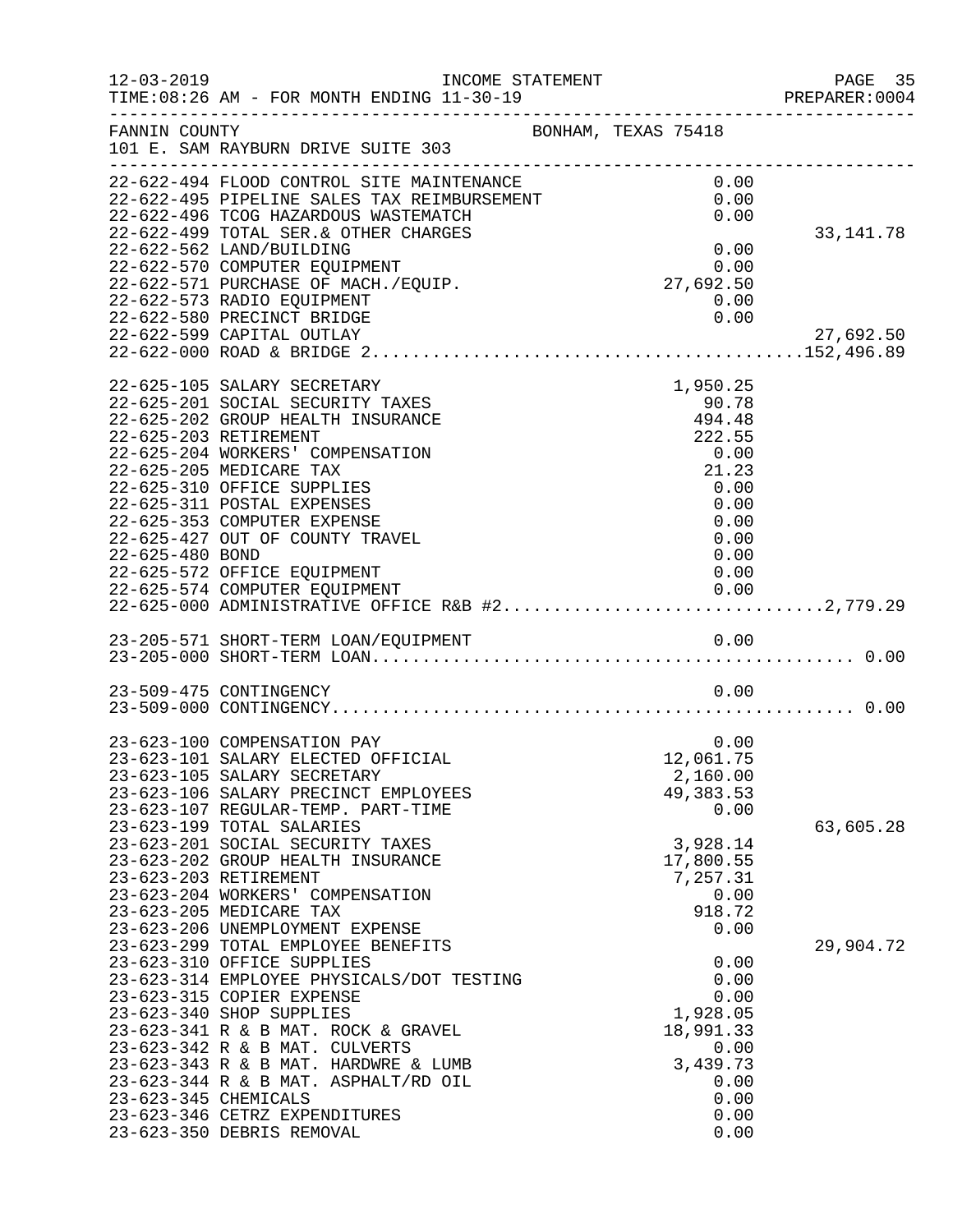| FANNIN COUNTY         | BONHAM, TEXAS 75418<br>101 E. SAM RAYBURN DRIVE SUITE 303                                                                                |           |              |           |
|-----------------------|------------------------------------------------------------------------------------------------------------------------------------------|-----------|--------------|-----------|
| 23-623-395 UNIFORMS   |                                                                                                                                          |           | 0.00         |           |
|                       | 23-623-399 TOTAL R&B MATERIALS                                                                                                           |           |              | 24,359.11 |
|                       |                                                                                                                                          | 0.00      |              |           |
|                       |                                                                                                                                          |           |              |           |
|                       |                                                                                                                                          |           |              |           |
|                       |                                                                                                                                          |           |              |           |
|                       |                                                                                                                                          |           |              |           |
|                       |                                                                                                                                          |           |              |           |
|                       |                                                                                                                                          |           |              |           |
|                       |                                                                                                                                          |           |              |           |
|                       |                                                                                                                                          |           |              |           |
|                       |                                                                                                                                          |           |              |           |
|                       |                                                                                                                                          |           |              |           |
|                       |                                                                                                                                          |           |              |           |
|                       |                                                                                                                                          |           |              |           |
|                       |                                                                                                                                          |           |              |           |
|                       |                                                                                                                                          |           |              |           |
|                       |                                                                                                                                          |           |              |           |
|                       |                                                                                                                                          |           |              |           |
|                       |                                                                                                                                          |           |              |           |
|                       |                                                                                                                                          |           |              |           |
|                       |                                                                                                                                          |           |              |           |
|                       |                                                                                                                                          |           |              |           |
|                       |                                                                                                                                          |           |              |           |
|                       |                                                                                                                                          |           |              |           |
|                       |                                                                                                                                          |           |              |           |
|                       |                                                                                                                                          |           |              |           |
|                       |                                                                                                                                          |           |              |           |
|                       | 23-623-499 TOTAL SER.& OTHER CHARGES<br>23-623-562 LAND/BUILDING<br>23-623-570 COMPUTER EQUIPMENT<br>23-623-571 PURCHASE OF MACH./EQUIP. |           |              | 48,767.93 |
|                       |                                                                                                                                          |           | 0.00         |           |
|                       |                                                                                                                                          |           | 0.00         |           |
|                       |                                                                                                                                          | 15,000.00 |              |           |
|                       | 23-623-572 OFFICE EQUIPMENT<br>23-623-573 RADIO EQUIPMENT                                                                                |           | 485.00       |           |
|                       | 23-623-575 LAND/BUILDING                                                                                                                 |           | 0.00<br>0.00 |           |
|                       | 23-623-580 PRECINCT BRIDGE                                                                                                               |           | 0.00         |           |
|                       | 23-623-599 CAPITAL OUTLAY                                                                                                                |           |              | 15,485.00 |
|                       | 23-623-630 NOTE PAYMENT-PRINCIPAL                                                                                                        |           | 0.00         |           |
|                       | 23-623-670 NOTE PAYMENT-INTEREST                                                                                                         |           | 0.00         |           |
|                       |                                                                                                                                          |           |              |           |
|                       |                                                                                                                                          |           |              |           |
|                       | 23-625-105 SALARY SECRETARY<br>23-625-201 SOCIAL SECURITY TAXES                                                                          | 1,950.25  | 90.78        |           |
|                       | 23-625-202 GROUP HEALTH INSURANCE                                                                                                        |           | 494.48       |           |
| 23-625-203 RETIREMENT |                                                                                                                                          |           | 222.55       |           |
|                       | 23-625-204 WORKERS' COMPENSATION                                                                                                         |           | 0.00         |           |
|                       | 23-625-205 MEDICARE TAX                                                                                                                  |           | 21.23        |           |
|                       | 23-625-310 OFFICE SUPPLIES                                                                                                               |           | 0.00         |           |
|                       | 23-625-311 POSTAL EXPENSES                                                                                                               |           | 0.00         |           |
|                       | 23-625-353 COMPUTER EXPENSE                                                                                                              |           | 0.00         |           |
|                       | 23-625-427 OUT OF COUNTY TRAVEL                                                                                                          |           | 0.00         |           |
| 23-625-480 BOND       |                                                                                                                                          |           | 0.00         |           |
|                       | 23-625-572 OFFICE EQUIPMENT<br>23-625-574 COMPUTER EQUIPMENT                                                                             |           | 0.00<br>0.00 |           |
|                       |                                                                                                                                          |           |              |           |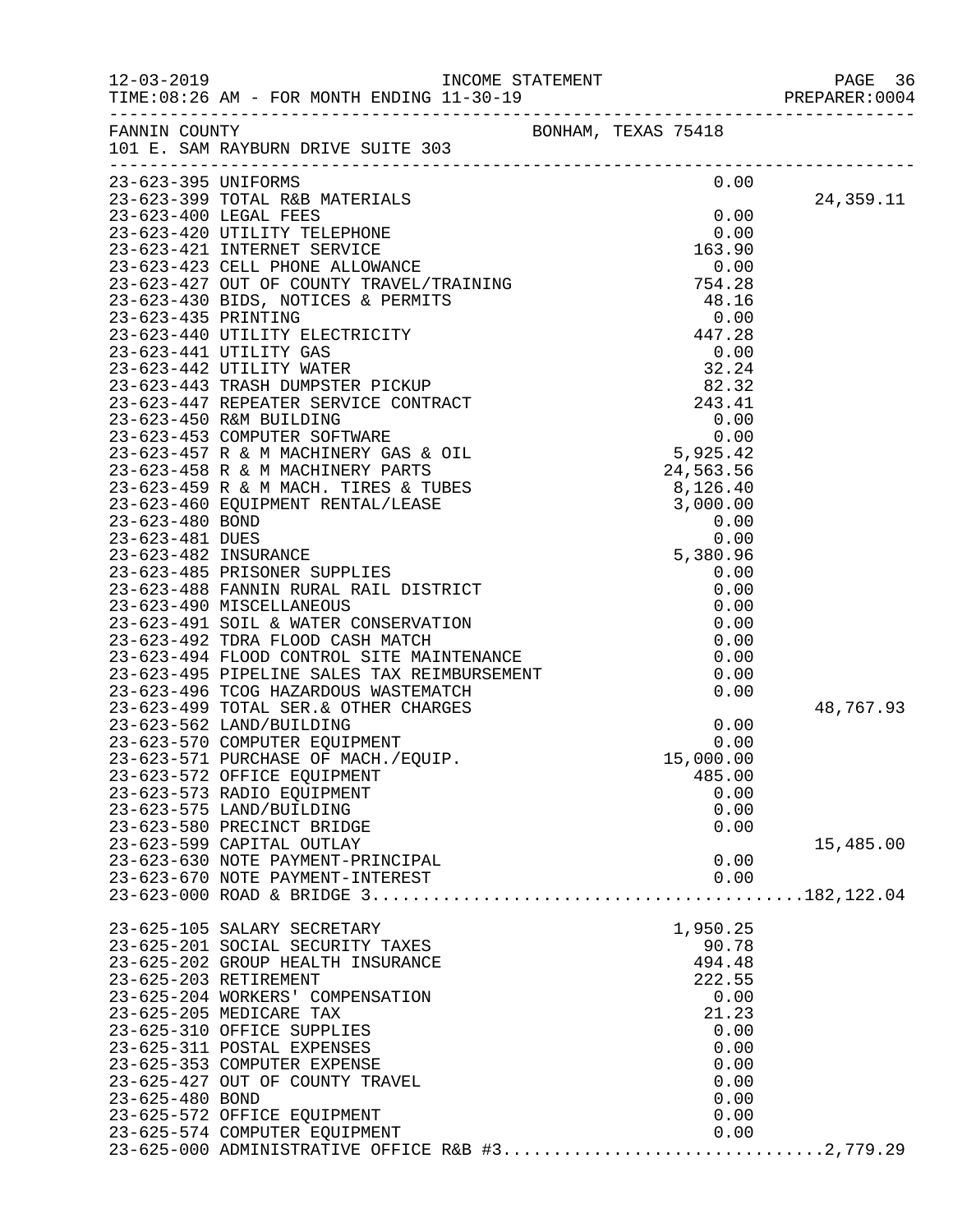| $12 - 03 - 2019$                                                                  |                                                                                                                                                                                                                                                                                                                                                                                                                                                                                                                                                                                                                                                                                                                                                                                                                                                        | INCOME STATEMENT                                                                                                                                                                                                                                   | PAGE 37<br>PREPARER: 0004 |
|-----------------------------------------------------------------------------------|--------------------------------------------------------------------------------------------------------------------------------------------------------------------------------------------------------------------------------------------------------------------------------------------------------------------------------------------------------------------------------------------------------------------------------------------------------------------------------------------------------------------------------------------------------------------------------------------------------------------------------------------------------------------------------------------------------------------------------------------------------------------------------------------------------------------------------------------------------|----------------------------------------------------------------------------------------------------------------------------------------------------------------------------------------------------------------------------------------------------|---------------------------|
|                                                                                   | FANNIN COUNTY<br>101 E. SAM RAYBURN DRIVE SUITE 303                                                                                                                                                                                                                                                                                                                                                                                                                                                                                                                                                                                                                                                                                                                                                                                                    | BONHAM, TEXAS 75418                                                                                                                                                                                                                                |                           |
|                                                                                   | 24-509-475 CONTINGENCY                                                                                                                                                                                                                                                                                                                                                                                                                                                                                                                                                                                                                                                                                                                                                                                                                                 | 0.00                                                                                                                                                                                                                                               |                           |
|                                                                                   | 24-624-100 COMPENSATION PAY<br>24-624-101 SALARY ELECTED OFFICIAL<br>24-624-105 SALARY SECRETARY<br>24-624-106 SALARY PRECINCT EMPLOYEES<br>24-624-107 REGULAR-TEMP. PART-TIME<br>24-624-108 LABOR REIMBURSEMENT<br>24-624-199 TOTAL SALARIES<br>24-624-201 SOCIAL SECURITY TAXES<br>24-624-202 GROUP HEALTH INSURANCE<br>24-624-203 RETIREMENT<br>24-624-204 WORKERS' COMPENSATION                                                                                                                                                                                                                                                                                                                                                                                                                                                                    | 0.00<br>12,061.75<br>5,495.75<br>22,389.77<br>0.00<br>0.00<br>2,465.92<br>13,844.88<br>4,557.95<br>0.00<br>576.77                                                                                                                                  | 39,947.27                 |
| 24-624-345 CHEMICALS                                                              | 24-624-205 MEDICARE TAX<br>24-624-206 UNEMPLOYMENT EXPENSE<br>24-624-299 TOTAL EMPLOYEE BENEFITS<br>24-624-310 OFFICE SUPPLIES<br>24-624-314 EMPLOYEE PHYSICALS/DOT TESTING<br>24-624-340 SHOP SUPPLIES<br>24-624-341 R & B MAT. ROCK & GRAVEL<br>24-624-342 R & B MAT. CULVERTS<br>24-624-343 R & B MAT. HARDWRE & LUMB<br>24-624-344 R & B MAT. ASPHALT/RD OIL<br>24-624-346 CETRZ EXPENDITURES<br>24-624-350 DEBRIS REMOVAL<br>24-624-395 EMPLOYEE UNIFORMS                                                                                                                                                                                                                                                                                                                                                                                         | 0.00<br>0.00<br>65.00<br>89.54<br>15,022.47<br>7,968.66<br>375.74<br>6,370.76<br>0.00<br>0.00<br>0.00<br>322.64                                                                                                                                    | 21,445.52                 |
| 24-624-435 PRINTING<br>24-624-480 BOND<br>24-624-481 DUES<br>24-624-482 INSURANCE | 24-624-399 TOTAL R&B MATERIALS<br>24-624-400 LEGAL FEES<br>24-624-420 UTILITY TELEPHONE<br>24-624-421 DSL INTERNET<br>24-624-423 CELL PHONE ALLOWANCE<br>24-624-427 OUT OF COUNTY TRAVEL/TRAINING<br>24-624-430 BIDS, NOTICES & PERMITS<br>24-624-440 UTILITY ELECTRICITY<br>24-624-441 UTILITY GAS<br>24-624-442 UTILITY WATER<br>24-624-443 TRASH PICKUP<br>24-624-447 REPEATER SERVICE CONTRACT<br>24-624-450 R&M BUILDING<br>24-624-453 COMPUTER SOFTWARE<br>24-624-457 R & M MACHINERY GAS & OIL<br>24-624-458 R & M MACHINERY PARTS<br>24-624-459 R & M MACH. TIRES & TUBES<br>24-624-460 EQUIPMENT RENTAL/LEASE<br>24-624-485 PRISONER'S SUPPLIES<br>24-624-488 FANNIN RURAL RAIL DISTRICT<br>24-624-490 MISCELLANEOUS<br>24-624-491 SOIL & WATER CONSERVATION<br>24-624-492 TDRA FLOOD CASH MATCH<br>24-624-494 FLOOD CONTROL SITE MAINTENANCE | 0.00<br>0.00<br>82.69<br>0.00<br>1,454.37<br>0.00<br>0.00<br>489.28<br>50.59<br>57.08<br>363.20<br>243.41<br>0.00<br>0.00<br>$54.89-$<br>29,305.17<br>0.00<br>9,520.63<br>0.00<br>0.00<br>3,047.97<br>0.00<br>0.00<br>0.00<br>0.00<br>0.00<br>0.00 | 30, 214.81                |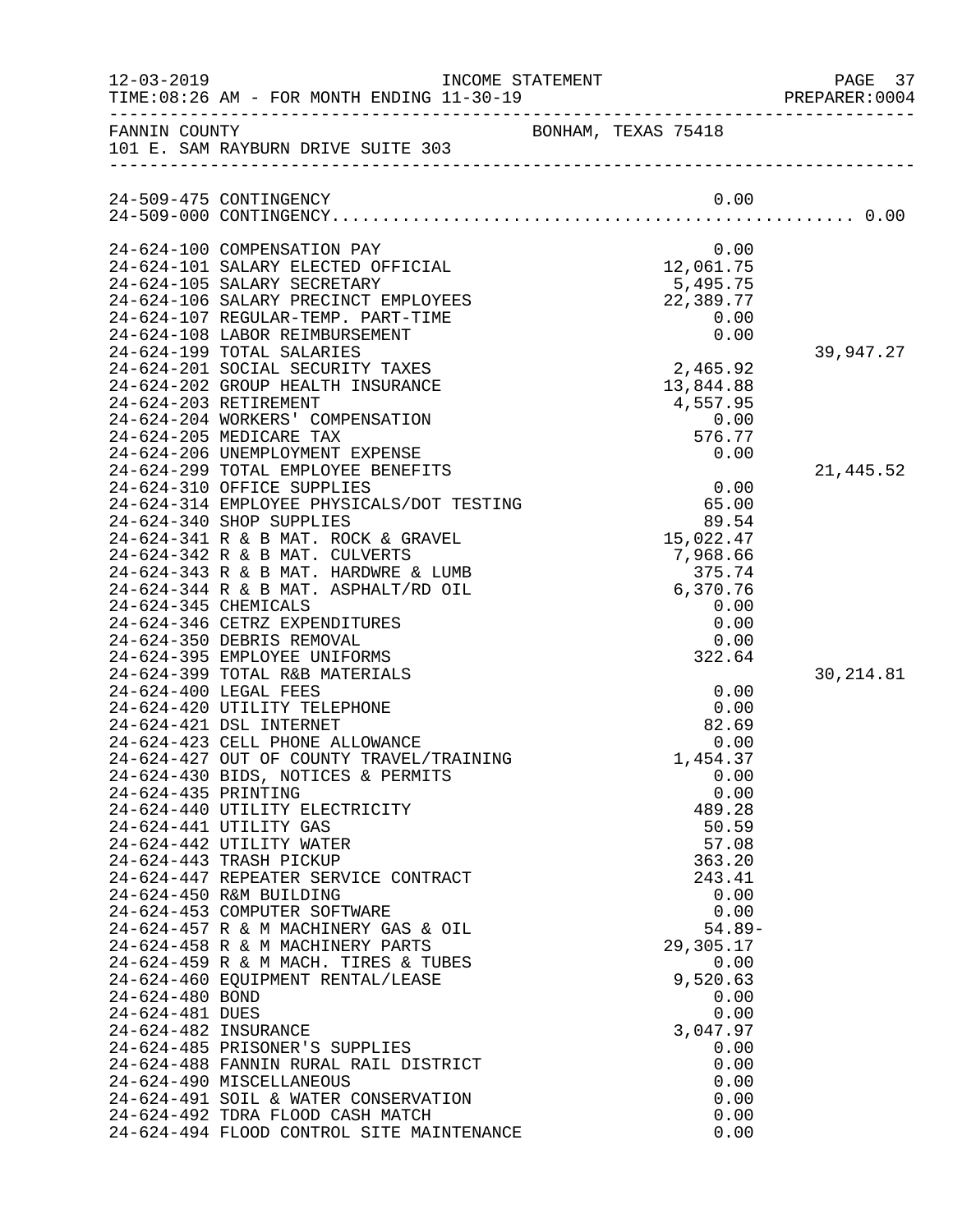| $12 - 03 - 2019$      | INCOME STATEMENT<br>TIME: 08:26 AM - FOR MONTH ENDING 11-30-19                                                                                                                                                                                                                                                                                                                                                                                                                      |                                                                                                                | PAGE 38<br>PREPARER:0004 |
|-----------------------|-------------------------------------------------------------------------------------------------------------------------------------------------------------------------------------------------------------------------------------------------------------------------------------------------------------------------------------------------------------------------------------------------------------------------------------------------------------------------------------|----------------------------------------------------------------------------------------------------------------|--------------------------|
| FANNIN COUNTY         | 101 E. SAM RAYBURN DRIVE SUITE 303                                                                                                                                                                                                                                                                                                                                                                                                                                                  | BONHAM, TEXAS 75418                                                                                            |                          |
| 24-624-575 BUILDING   | 24-624-495 PIPELINE SALES TAX REIMBURSEMENT<br>24-624-496 TCOG HAZARDOUS WASTEMATCH<br>24-624-499 TOTAL SER. & OTHER CHARGES<br>24-624-570 COMPUTER EQUIPMENT<br>24-624-571 PURCHASE OF MACH./EQUIP.<br>24-624-573 RADIO EQUIPMENT<br>24-624-599 CAPITAL OUTLAY                                                                                                                                                                                                                     | 0.00<br>0.00<br>$0.00$<br>46,689.90<br>0.00<br>0.00                                                            | 44,559.50<br>46,689.90   |
| 24-625-480 BOND       | 24-625-105 SALARY SECRETARY<br>24-625-201 SOCIAL SECURITY TAXES<br>24-625-202 GROUP HEALTH INSURANCE<br>24-625-203 RETIREMENT<br>24-625-204 WORKERS' COMPENSATION<br>24-625-205 MEDICARE TAX<br>24-625-310 OFFICE SUPPLIES<br>24-625-311 POSTAL EXPENSES<br>24-625-353 COMPUTER EXPENSE<br>24-625-427 OUT OF COUNTY TRAVEL<br>24-625-572 OFFICE EQUIPMENT<br>24-625-574 COMPUTER EQUIPMENT<br>24-625-574 COMPUTER EQUIPMENT 0.00<br>24-625-000 ADMINISTRATIVE OFFICE R&B #42,779.29 | 1,950.25<br>90.78<br>494.48<br>222.55<br>0.00<br>21.23<br>0.00<br>0.00<br>0.00<br>0.00<br>0.00<br>0.00<br>0.00 |                          |
|                       | 25-625-310 OFFICE SUPPLIES<br>25-625-343 ROAD SIGNS<br>25-625-353 COMPUTER EXPENSE<br>25-625-427 TRAVEL EXPENSE<br>25-625-572 OFFICE EQUIPMENT                                                                                                                                                                                                                                                                                                                                      | 0.00<br>0.00<br>0.00<br>0.00<br>0.00                                                                           |                          |
|                       | 26-455-420 OMNIBASE TELEPHONE LINE<br>26-455-572 OFFICE EQUIPMENT                                                                                                                                                                                                                                                                                                                                                                                                                   | 0.00<br>0.00                                                                                                   |                          |
|                       | 27-456-452 R & M EQUIPMENT<br>27-456-572 OFFICE EQUIPMENT                                                                                                                                                                                                                                                                                                                                                                                                                           | 0.00<br>0.00                                                                                                   |                          |
|                       | 28-457-423 INTERNET SERVICE<br>28-457-572 OFFICE EQUIPMENT                                                                                                                                                                                                                                                                                                                                                                                                                          | 228.94<br>0.00                                                                                                 |                          |
| 30-569-571 EQUIPMENT  | 30-569-310 OFFICE SUPPLIES<br>30-569-421 ONLINE RESEARCH                                                                                                                                                                                                                                                                                                                                                                                                                            | 0.00<br>0.00<br>0.00                                                                                           |                          |
|                       | 31-509-475 CONTINGENCY                                                                                                                                                                                                                                                                                                                                                                                                                                                              | 0.00                                                                                                           |                          |
| 31-510-482 DEMOLITION | 31-510-403 ARCHITECTURAL FEES<br>31-510-451 ASBESTOS ABATEMENT<br>31-510-490 MISCELLANEOUS<br>31-510-000 COURTHOUSE RESTORATION PHASE 1 0.00                                                                                                                                                                                                                                                                                                                                        | 0.00<br>0.00<br>0.00<br>0.00                                                                                   |                          |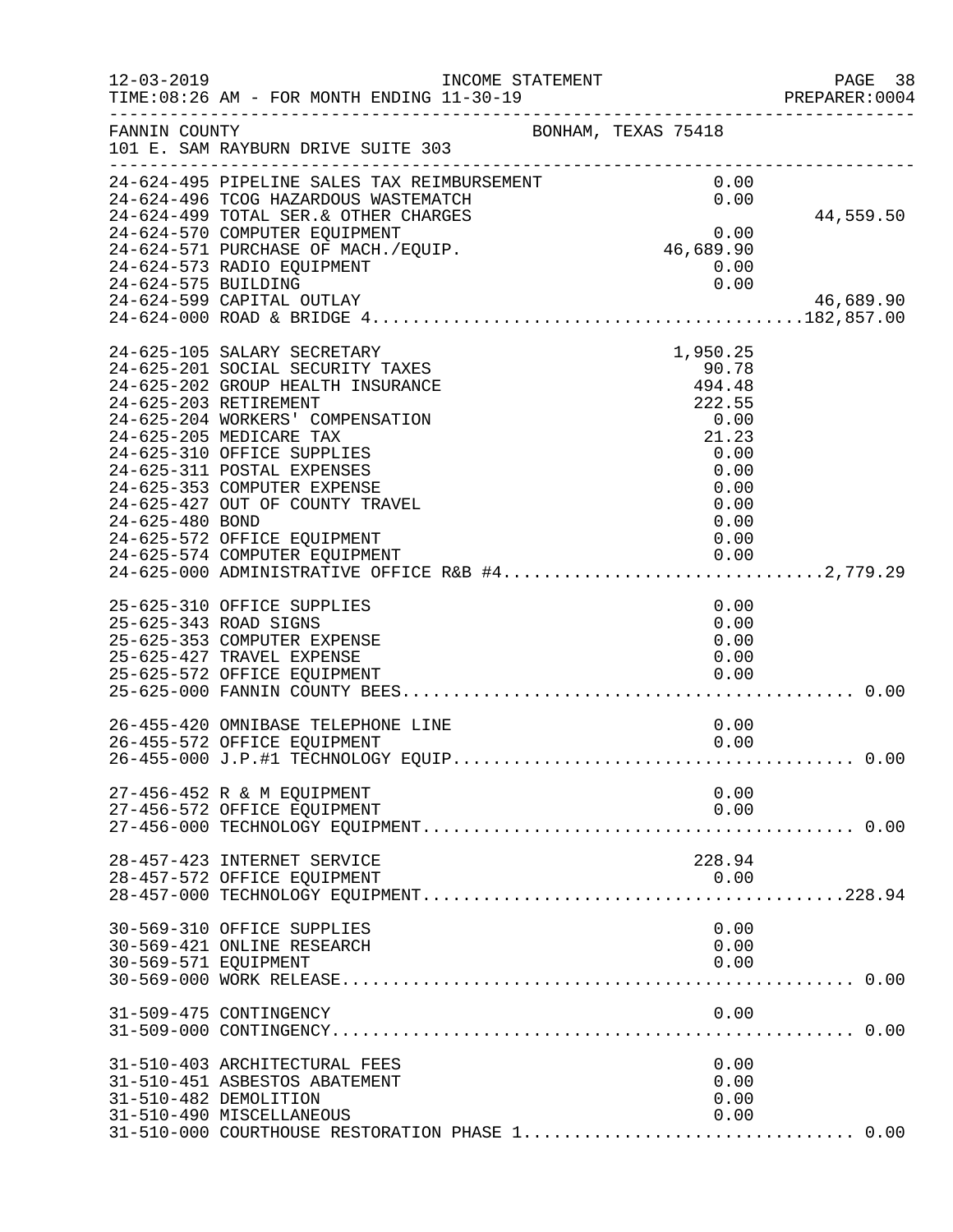| $12 - 03 - 2019$                            | INCOME STATEMENT<br>TIME: 08:26 AM - FOR MONTH ENDING 11-30-19                                                                                                                                                                                                                                                                                                                                                                |                                                                                                               | PAGE 39<br>PREPARER: 0004 |
|---------------------------------------------|-------------------------------------------------------------------------------------------------------------------------------------------------------------------------------------------------------------------------------------------------------------------------------------------------------------------------------------------------------------------------------------------------------------------------------|---------------------------------------------------------------------------------------------------------------|---------------------------|
| FANNIN COUNTY                               | BONHAM, TEXAS 75418<br>101 E. SAM RAYBURN DRIVE SUITE 303                                                                                                                                                                                                                                                                                                                                                                     |                                                                                                               |                           |
| 31-511-453 IT DESIGN<br>31-511-455 SECURITY | 31-511-165 CONSTRUCTION<br>31-511-403 ARCHITECTURAL FEES<br>31-511-451 ASBESTOS & OTHER TESTING                                                                                                                                                                                                                                                                                                                               | 0.00<br>0.00<br>0.00<br>0.00<br>0.00                                                                          |                           |
|                                             | 33-498-310 OFFICE SUPPLIES<br>33-498-427 OUT OF COUNTY TRAVEL                                                                                                                                                                                                                                                                                                                                                                 | 0.00<br>0.00                                                                                                  |                           |
|                                             | 34-450-107 SALARYTEMP/EXTRA<br>34-450-201 SOCIAL SECURITY TAXES<br>34-450-203 RETIREMENT<br>34-450-204 WORKERS COMPENSATION<br>34-450-205 MEDICARE TAX<br>34-450-572 OFFICE EQUIPMENT                                                                                                                                                                                                                                         | 0.00<br>0.00<br>0.00<br>0.00<br>0.00<br>0.00                                                                  |                           |
| 35-475-590 LAW BOOKS                        | 34-450-000 DISTRICT CT.RECORDS ARCHIVE EQUIPME 0.00<br>35-475-310 OFFICE SUPPLIES<br>35-475-421 LEXIS NEXIS ONLINE LEGAL RESEARCH<br>35-475-453 R&M COMPUTER<br>35-475-574 TECHNOLOGY                                                                                                                                                                                                                                         | 550.00<br>0.00<br>0.00<br>0.00<br>0.00                                                                        |                           |
|                                             | 36-475-107 SALARY SUPPLEMENT<br>36-475-201 SOCIAL SECURITY TAXES<br>36-475-203 RETIREMENT<br>36-475-204 WORKERS COMPENSATION<br>36-475-205 MEDICARE TAX<br>36-475-310 OFFICE SUPPLIES<br>36-475-321 CONTINUING EDUCATION<br>36-475-353 COMPUTER EXPENSE<br>36-475-421 INVESTIGATOR/HOT CK. ONLINE<br>36-475-490 MISCELLANEOUS<br>36-475-499 BANK SERVICE FEES<br>36-475-572 OFFICE EQUIPMENT<br>36-475-574 COMPUTER EQUIPMENT | 0.00<br>0.00<br>0.00<br>0.00<br>0.00<br>0.00<br>0.00<br>0.00<br>0.00<br>200.00<br>0.00<br>0.00<br>0.00        |                           |
| 36-477-321 TRAINING<br>36-477-480 TOWING    | 36-477-107 SALARY SUPPLEMENT<br>36-477-201 SOCIAL SECURITY TAXES<br>36-477-203 RETIREMENT<br>36-477-204 WORKERS COMPENSATION<br>36-477-205 MEDICARE TAX<br>36-477-310 OFFICE SUPPLIES<br>36-477-470 CIVIL PROCESS<br>36-477-490 MISCELLANEOUS<br>36-477-499 BANK SERVICE FEES<br>36-477-572 OFFICE EQUIPMENT<br>36-477-574 COMPUTER EQUIPMENT                                                                                 | 2,508.96<br>126.28<br>286.32<br>0.00<br>29.52<br>0.00<br>0.00<br>0.00<br>0.00<br>0.00<br>0.00<br>0.00<br>0.00 |                           |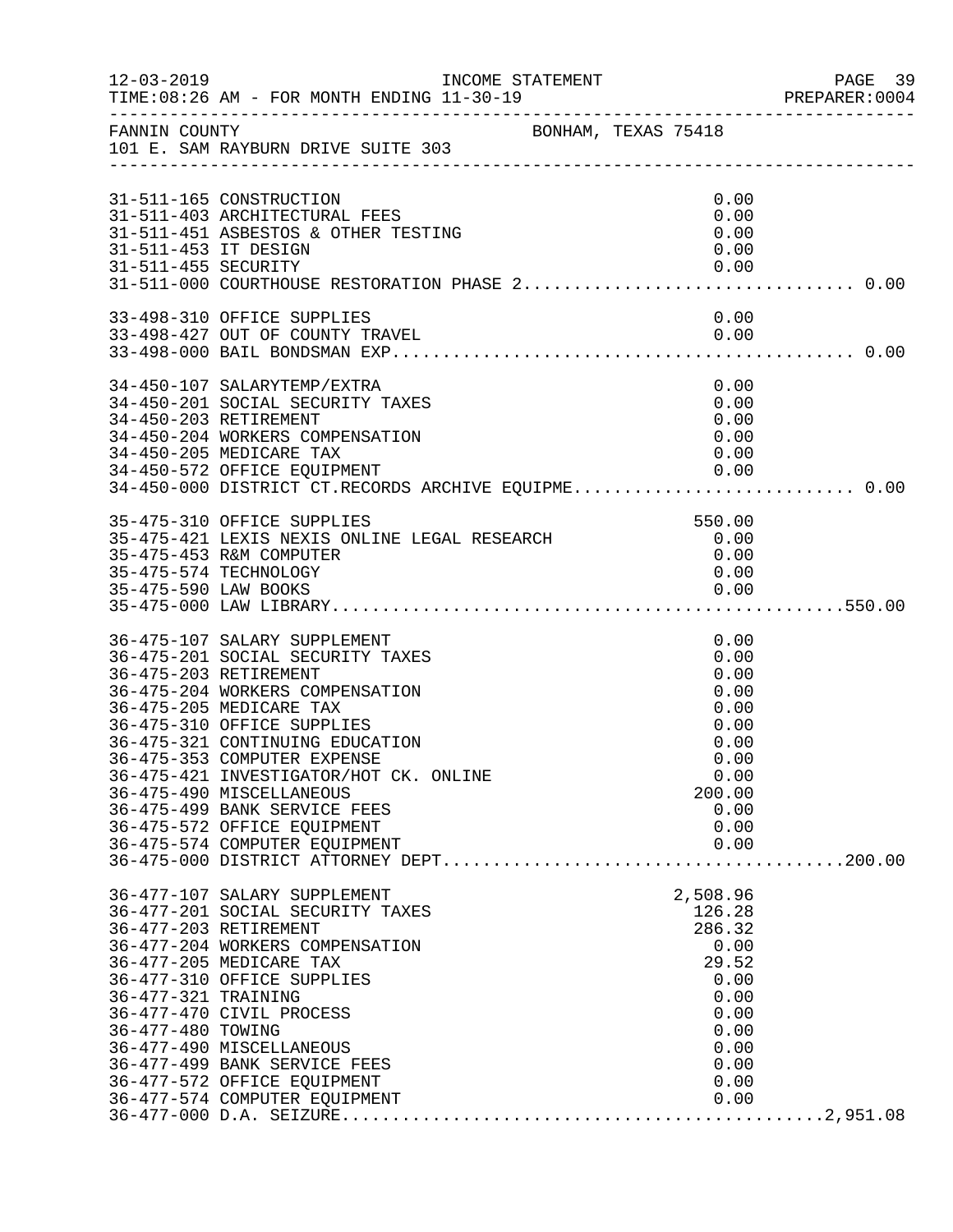| $12 - 03 - 2019$                            | INCOME STATEMENT                                                                                                                                                                                                                                                                        |                     |                                                                                 | PAGE 40       |
|---------------------------------------------|-----------------------------------------------------------------------------------------------------------------------------------------------------------------------------------------------------------------------------------------------------------------------------------------|---------------------|---------------------------------------------------------------------------------|---------------|
|                                             | TIME: 08:26 AM - FOR MONTH ENDING 11-30-19<br>--------------------------------------                                                                                                                                                                                                    |                     |                                                                                 | PREPARER:0004 |
| FANNIN COUNTY                               | 101 E. SAM RAYBURN DRIVE SUITE 303                                                                                                                                                                                                                                                      | BONHAM, TEXAS 75418 |                                                                                 |               |
|                                             | 38-645-412 PRESCRIPTIONS<br>38-645-415 LABORATORY/X-RAY                                                                                                                                                                                                                                 |                     | 0.00<br>0.00                                                                    |               |
|                                             | 39-645-404 COBRA/INSURANCE<br>39-645-410 CERT. REG. NURSE ANES.<br>39-645-411 PHYSICIAN, NON-EMERGENCY<br>39-645-412 PRESCRIPTIONS, DRUGS<br>39-645-413 HOSPITAL-INPATIENT<br>39-645-414 HOSPITAL, OUTPATIENT<br>39-645-415 LABORATORY/X-RAY<br>39-645-418 FED. QUALIFIED HEALTH CENTER |                     | 0.00<br>0.00<br>0.00<br>0.00<br>0.00<br>0.00<br>0.00<br>0.00                    |               |
|                                             | 40-411-310 OFFICE SUPPLIES<br>40-411-427 OUT OF COUNTY TRAVEL<br>40-411-574 COMPUTER EQUIPMENT                                                                                                                                                                                          |                     | 0.00<br>0.00<br>0.00                                                            |               |
| 41-406-310 SUPPLIES<br>41-406-330 GAS & OIL | 41-406-427 TRAINING EXPENSE                                                                                                                                                                                                                                                             |                     | 63.42<br>0.00<br>0.00                                                           |               |
|                                             | 42-477-310 OFFICE SUPPLIES<br>42-477-415 CONSULTANT<br>42-477-427 TRAVEL AND TRAINING<br>42-477-574 COMPUTER EQUIPMENT                                                                                                                                                                  |                     | 0.00<br>0.00<br>0.00<br>0.00                                                    |               |
|                                             | 44-412-578 2011 EQUIPMENT<br>44-412-579 2012 EQUIPMENT<br>44-412-580 2013 EQUIPMENT<br>44-412-581 2014 EQUIPMENT<br>44-412-582 2015 EQUIPMENT<br>44-412-583 2016 EQUIPMENT                                                                                                              |                     | 0.00<br>0.00<br>0.00<br>0.00<br>0.00<br>0.00                                    |               |
| 45-403-103 SALARY<br>45-403-481 DUES        | 45-403-201 SOCIAL SECURITY<br>45-403-204 WORKERS COMPENSATION<br>45-403-205 MEDICARE TAX<br>45-403-310 OFFICE SUPPLIES<br>45-403-427 TRAVEL AND TRAINING<br>45-403-572 OFFICE EQUIPMENT<br>45-403-573 ELECTION EQUIPMENT<br>45-403-574 COMPUTER EQUIPMENT                               |                     | 470.00<br>29.14<br>0.00<br>6.82<br>0.00<br>0.00<br>0.00<br>0.00<br>0.00<br>0.00 |               |
| 46-475-330 GAS/OIL<br>46-475-454 R&M AUTO   | 46-475-310 OFFICE SUPPLIES<br>46-475-314 SAFE ROOM REIMBURSEMENT<br>46-475-427 OUT OF COUNTY TRAVEL<br>46-475-573 RADIO EQUIPMENT                                                                                                                                                       |                     | 83.97<br>0.00<br>0.00<br>0.00<br>0.00<br>0.00                                   |               |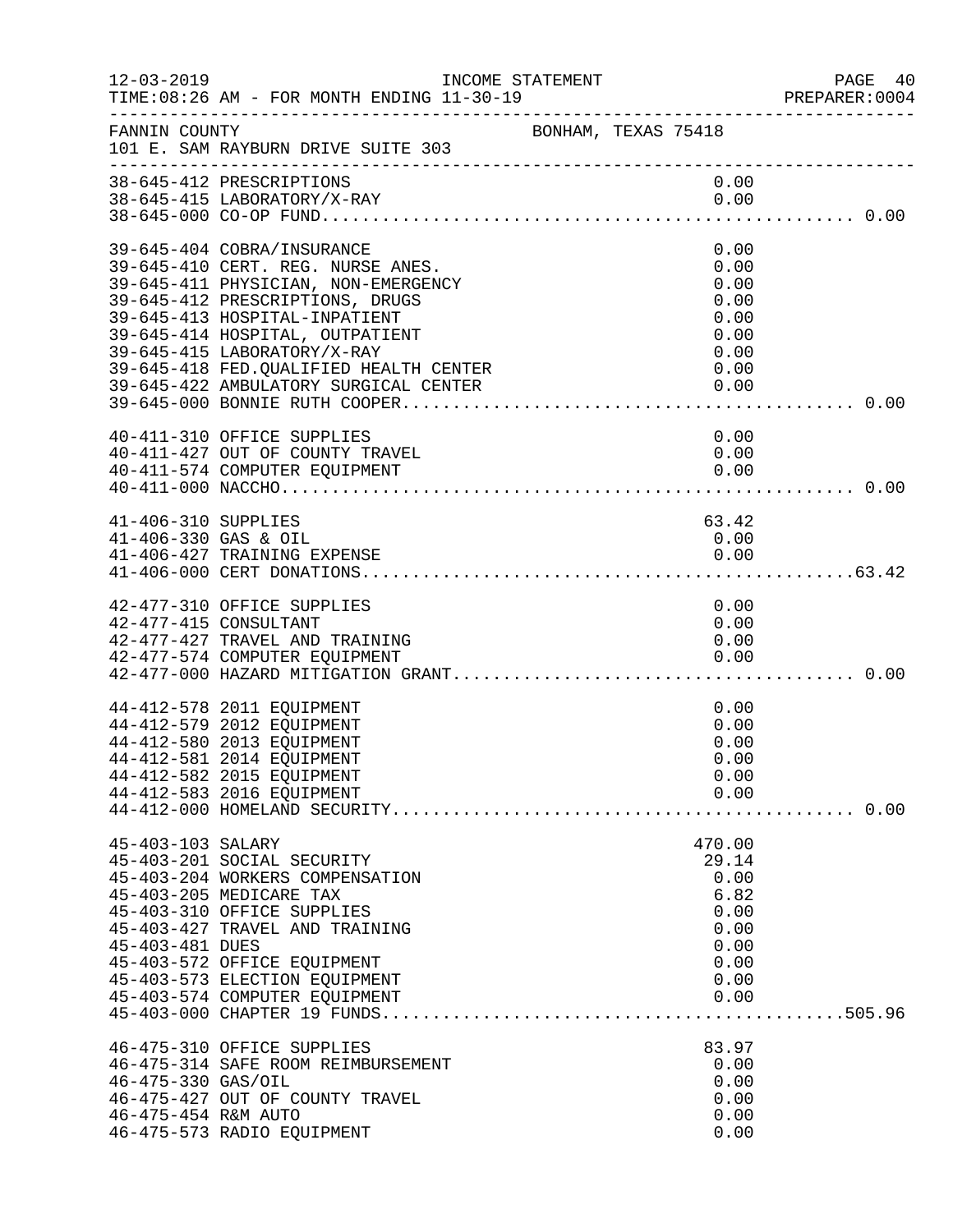| $12 - 03 - 2019$                                                | INCOME STATEMENT<br>TIME: 08:26 AM - FOR MONTH ENDING 11-30-19                                                                                                                                                                                                                                                                                                        |                     |                                                                                                              | PAGE 41<br>PREPARER: 0004 |
|-----------------------------------------------------------------|-----------------------------------------------------------------------------------------------------------------------------------------------------------------------------------------------------------------------------------------------------------------------------------------------------------------------------------------------------------------------|---------------------|--------------------------------------------------------------------------------------------------------------|---------------------------|
| FANNIN COUNTY                                                   | 101 E. SAM RAYBURN DRIVE SUITE 303                                                                                                                                                                                                                                                                                                                                    | BONHAM, TEXAS 75418 |                                                                                                              |                           |
|                                                                 | 0.00 0.00 A6-475-574 COMPUTER EQUIPMENT<br>46-475-000 SAFE ROOM REIMBURSEMENT PROGRAM83.97                                                                                                                                                                                                                                                                            |                     |                                                                                                              |                           |
|                                                                 | 48-403-421 ELECTION INTERNET<br>48-403-485 LICENSE/SUPPORT<br>48-403-573 ELECTION EQUIPMENT                                                                                                                                                                                                                                                                           |                     | 0.00<br>0.00<br>0.00                                                                                         |                           |
| 49-475-103 SALARY                                               | 49-475-201 SOCIAL SECURITY<br>49-475-202 GROUP HEALTH INSURANCE<br>49-475-203 RETIREMENT<br>49-475-204 WORKER'S COMPENSATION<br>49-475-205 MEDICARE TAX<br>49-475-310 OFFICE SUPPLIES<br>49-475-427 TRAINING/TUITION/OUT OF COUNTY<br>49-475-572 OFFICE EQUIPMENT<br>49-475-574 COMPUTER EQUIPMENT                                                                    |                     | 0.00<br>0.00<br>0.00<br>0.00<br>0.00<br>0.00<br>0.00<br>0.00<br>0.00<br>0.00                                 |                           |
| 50-403-311 POSTAGE                                              | 50-403-310 OFFICE SUPPLIES<br>50-403-427 TRAVEL/TRAINING<br>50-403-430 BIDS AND NOTICES<br>50-403-573 ELECTION EQUIPMENT                                                                                                                                                                                                                                              |                     | 0.00<br>0.00<br>0.00<br>0.00<br>0.00                                                                         |                           |
|                                                                 | 51-440-572 OFFICE EQUIPMENT<br>51-440-000 CO.CLK.COURT TECHNOLOGY EQUIPMENT0.00                                                                                                                                                                                                                                                                                       |                     |                                                                                                              |                           |
|                                                                 | 52-449-572 OFFICE EQUIPMENT<br>52-449-000 CO.CLK.COURT RECORDS PRES.EQUIPMENT 0.00                                                                                                                                                                                                                                                                                    |                     | 0.00                                                                                                         |                           |
|                                                                 | 53-403-437 DIGITAL IMAGING<br>53-403-490 CO. CLERK MISCELLANEOUS                                                                                                                                                                                                                                                                                                      |                     | 0.00<br>0.00                                                                                                 |                           |
| 55-560-435 PRINTING                                             | 55-560-427 OUT OF COUNTY TRAVEL<br>55-560-428 TRAINING & TUITION<br>55-560-490 MISCELLANEOUS                                                                                                                                                                                                                                                                          |                     | 0.00<br>0.00<br>0.00<br>0.00                                                                                 |                           |
| 56-560-108 SALARY<br>56-560-310 SUPPLIES<br>56-560-454 R&M AUTO | 56-560-201 SOCIAL SECURITY TAXES<br>56-560-202 GROUP HEALTH INSURANCE<br>56-560-203 RETIREMENT<br>56-560-204 WORKERS COMPENSATION<br>56-560-205 MEDICARE TAX<br>56-560-316 EMPLOYEE AWARDS BANQUET<br>56-560-395 UNIFORMS/PROT.VESTS<br>56-560-423 INTERNET SERVICE<br>56-560-427 OUT OF COUNTY TRAVEL<br>56-560-428 TRAINING & TUITION<br>56-560-452 R & M EQUIPMENT |                     | 0.00<br>0.00<br>0.00<br>0.00<br>0.00<br>0.00<br>0.00<br>0.00<br>0.00<br>0.00<br>0.00<br>0.00<br>0.00<br>0.00 |                           |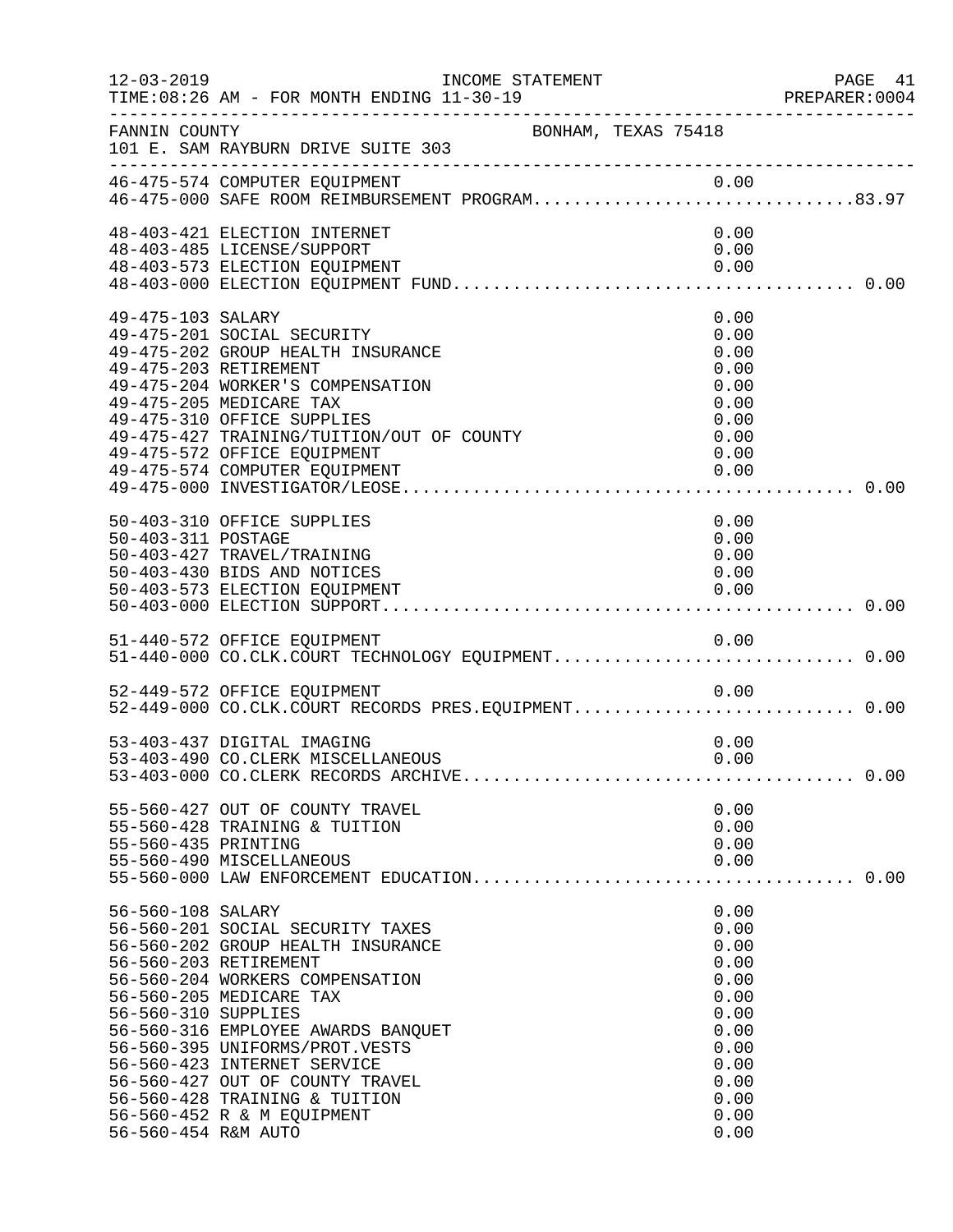| $12 - 03 - 2019$                                                   | INCOME STATEMENT<br>TIME: 08:26 AM - FOR MONTH ENDING 11-30-19                                                                                                                                                                                                                                                    |  |                                                                    | PAGE 42<br>PREPARER: 0004 |
|--------------------------------------------------------------------|-------------------------------------------------------------------------------------------------------------------------------------------------------------------------------------------------------------------------------------------------------------------------------------------------------------------|--|--------------------------------------------------------------------|---------------------------|
|                                                                    | FANNIN COUNTY<br>101 E. SAM RAYBURN DRIVE SUITE 303<br>____________________________________                                                                                                                                                                                                                       |  |                                                                    |                           |
|                                                                    | 56-560-460 EQUIPMENT RENTAL/LEASE<br>56-560-490 MISCELLANEOUS<br>56-560-490 MISCELLANEOUS<br>56-560-495 NARCOTICS AND/OR OTHER INVESTIGATIO<br>56-560-499 BANK SERVICE FEES<br>56-560-571 AUTOMOBILES<br>56-560-572 OFFICE EQUIPMENT<br>56-560-573 TELEPHONE/RADIO EQUIPMENT<br>56-560-574 TECHNOLOGY             |  | 0.00<br>0.00<br>0.00<br>0.00<br>0.00<br>0.00<br>$0.00$<br>2,018.00 |                           |
| 56-565-108 SALARY                                                  | 56-565-201 SOCIAL SECURITY TAXES<br>56-565-202 GROUP HEALTH INSURANCE<br>56-565-203 RETIREMENT<br>56-565-204 WORKERS COMPENSATION<br>56-565-205 MEDICARE TAX<br>56-565-205 MEDICARE TAX                          0.00<br>56-565-000 INVESTIGATOR CRIMES AGAINST CHILDRE 0.00                                      |  | 0.00<br>0.00<br>0.00<br>0.00<br>0.00<br>0.00                       |                           |
| 56-570-572 EQUIPMENT                                               | 56-570-310 OFFICE & MISC. SUPPLIES<br>56-570-395 UNIFORMS/PROT. VESTS/BADGES<br>56-570-571 AUTOMOBILES<br>56-570-574 TECHNOLOGY                                                                                                                                                                                   |  | 0.00<br>0.00<br>0.00<br>0.00<br>0.00                               |                           |
| 57-560-310 SUPPLIES<br>57-560-395 UNIFORMS<br>57-560-571 EQUIPMENT | 57-560-427 OUT OF COUNTY TRAVEL<br>57-560-428 TRAINING/TUITION<br>57-560-580 PURCHASE OF ANIMAL                                                                                                                                                                                                                   |  | 0.00<br>0.00<br>0.00<br>0.00<br>0.00<br>0.00                       |                           |
|                                                                    | 59-425-433 DRUG COURT PROGRAMS<br>59-425-437 ATTORNEY FEES DRUG COURT<br>59-425-439 INVESTIGATOR EXPENSE                                                                                                                                                                                                          |  | 0.00<br>0.00<br>0.00                                               |                           |
|                                                                    | 60-620-309 ANNUAL PAYING AGENT REGISTRAR FEES<br>60-620-400 BOND LEGAL FEES<br>60-620-401 CONTINUING DISCLOSURE FEES<br>60-620-490 MISCELLANEOUS<br>60-620-627 PRINCIPAL, 2017 GO BONDS<br>60-620-628 PRINCIPAL, JAIL '98 BONDS<br>60-620-629 PRINCIPAL, SERIAL BONDS 1992<br>60-620-630 PRINCIPAL, 2018 GO BONDS |  | 186.48<br>0.00<br>0.00<br>0.00<br>0.00<br>0.00<br>0.00<br>0.00     |                           |
|                                                                    | 60-660-667 INTEREST, 2017 GO BONDS<br>60-660-668 INTEREST JAIL'98 BONDS<br>60-660-669 INTEREST, SERIAL BONDS<br>60-660-670 INTEREST, 2018 GO BONDS<br>60-660-670 INTEREST, 2018 GO BONDS                                                                                                                          |  | 0.00<br>0.00<br>0.00<br>237,700.00                                 |                           |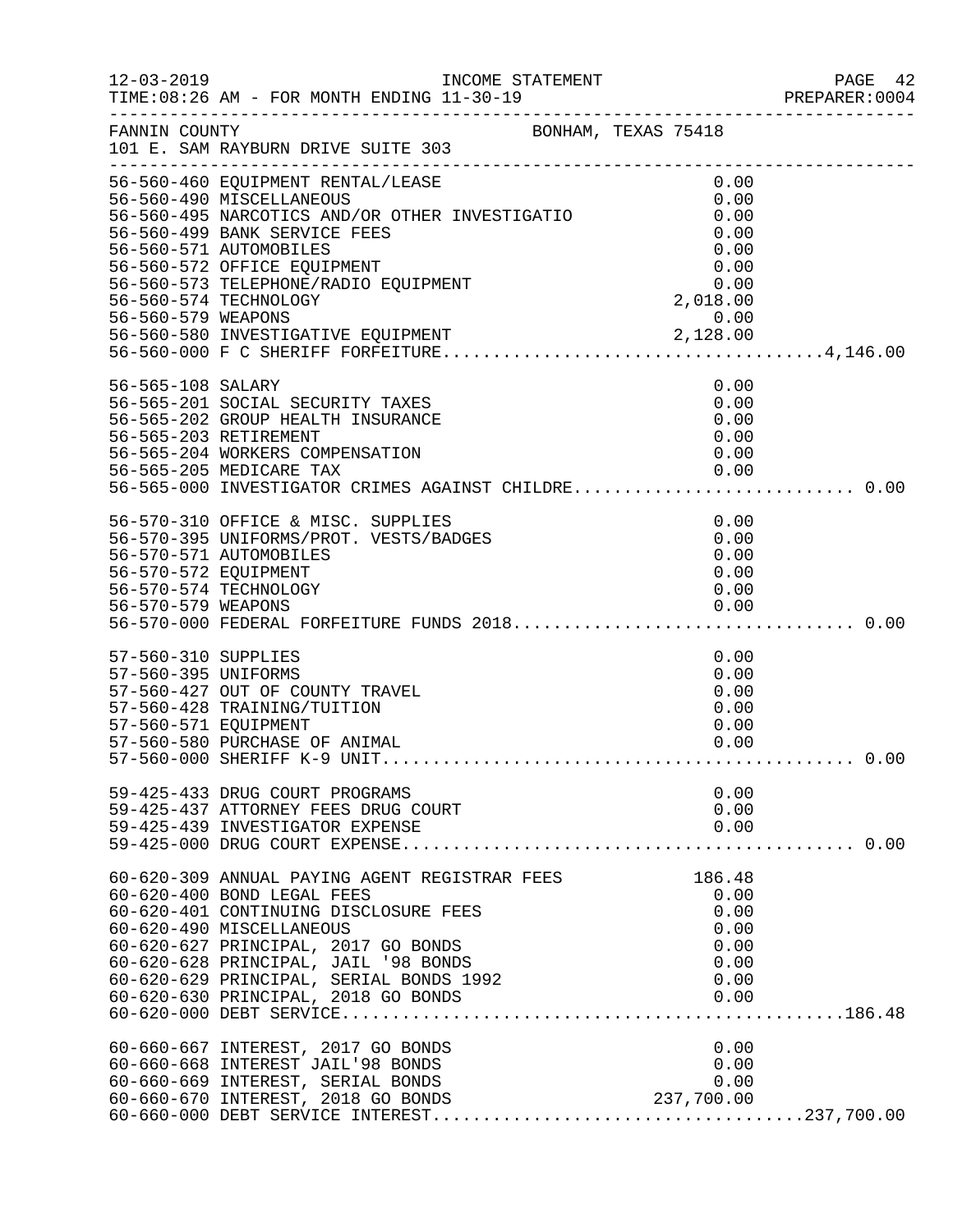| $12 - 03 - 2019$                                                     | INCOME STATEMENT<br>TIME: 08:26 AM - FOR MONTH ENDING 11-30-19<br>-------------------------------------                                                                                                                                                                                                                                                                                                                                                                                                                | PREPARER<br>----------------------------------                                                                                                     | PAGE 43<br>PREPARER:0004 |
|----------------------------------------------------------------------|------------------------------------------------------------------------------------------------------------------------------------------------------------------------------------------------------------------------------------------------------------------------------------------------------------------------------------------------------------------------------------------------------------------------------------------------------------------------------------------------------------------------|----------------------------------------------------------------------------------------------------------------------------------------------------|--------------------------|
| FANNIN COUNTY                                                        | BONHAM, TEXAS 75418<br>101 E. SAM RAYBURN DRIVE SUITE 303                                                                                                                                                                                                                                                                                                                                                                                                                                                              |                                                                                                                                                    |                          |
|                                                                      | 61-440-572 OFFICE EQUIPMENT<br>61-440-000 DIST.CLK.COURT TECHNOLOGY EQUIPMENT0.00                                                                                                                                                                                                                                                                                                                                                                                                                                      |                                                                                                                                                    |                          |
|                                                                      | 62-449-572 OFFICE EQUIPMENT                                                                                                                                                                                                                                                                                                                                                                                                                                                                                            | 0.00                                                                                                                                               |                          |
|                                                                      | 63-551-427 OUT OF COUNTY TRAVEL<br>63-551-428 TRAINING & TUITION                                                                                                                                                                                                                                                                                                                                                                                                                                                       | 0.00<br>0.00                                                                                                                                       |                          |
|                                                                      | 64-552-427 OUT OF COUNTY TRAVEL<br>64-552-428 TRAINING & TUITION                                                                                                                                                                                                                                                                                                                                                                                                                                                       | 0.00<br>0.00                                                                                                                                       |                          |
|                                                                      | 65-553-427 OUT OF COUNTY TRAVEL                                                                                                                                                                                                                                                                                                                                                                                                                                                                                        | 0.00                                                                                                                                               |                          |
|                                                                      | 65-553-428 TRAINING & TUITION                                                                                                                                                                                                                                                                                                                                                                                                                                                                                          | 0.00                                                                                                                                               |                          |
|                                                                      | 66-509-475 CONTINGENCY                                                                                                                                                                                                                                                                                                                                                                                                                                                                                                 | 0.00                                                                                                                                               |                          |
| 66-666-482 DEMOLITION                                                | 66-666-165 CONSTRUCTION<br>66-666-400 ATTORNEY FEES<br>66-666-402 ENGINEERING<br>66-666-403 ARCHITECTURAL FEES<br>66-666-426 PROFESSIONAL FEES<br>66-666-430 BIDS & NOTICES<br>66-666-450 R & M BUILDINGS<br>66-666-451 ASBESTOS ABATEMENT<br>66-666-453 IT DESIGN/SECURITY DESIGN<br>66-666-490 MISCELLANEOUS                                                                                                                                                                                                         | 0.00<br>0.00<br>0.00<br>0.00<br>0.00<br>0.00<br>0.00<br>0.00<br>0.00<br>0.00<br>0.00                                                               |                          |
| 66-666-535 BUILDING<br>66-666-574 TECHNOLOGY<br>66-666-695 SURVEYING | 66-666-000 COURTHOUSE CONSTRUCTION PHASE 1 0.00                                                                                                                                                                                                                                                                                                                                                                                                                                                                        | 0.00<br>0.00<br>0.00                                                                                                                               |                          |
| 66-667-455 SECURITY<br>66-667-574 TECHNOLOGY                         | 66-667-165 CONSTRUCTION<br>66-667-167 CONSTRUCTION MANAGER AGENT<br>66-667-400 ATTORNEY FEES<br>66-667-403 ARCHITECTURAL FEES<br>66-667-421 INTERNET SERVICES<br>66-667-426 PROFESSIONAL FEES<br>66-667-430 BIDS & NOTICES<br>66-667-440 UTILITIES ELECTRICITY<br>66-667-442 UTILITIES WATER<br>66-667-443 TRASH PICK UP<br>66-667-451 ASBESTOS & OTHER TESTING<br>66-667-453 IT DESIGN/SECURITY DESIGN<br>66-667-470 OFFICE LEASE<br>66-667-490 MISCELLANEOUS<br>66-667-000 COURTHOUSE CONSTRUCTION PHASE 2190,221.96 | 118,516.30<br>50,438.46<br>0.00<br>8,125.00<br>0.00<br>13, 142. 20<br>0.00<br>0.00<br>0.00<br>0.00<br>0.00<br>0.00<br>0.00<br>0.00<br>0.00<br>0.00 |                          |
|                                                                      | 67-560-428 TRAINING & TUITION<br>67-560-580 INVESTIGATIVE EQUIPMENT<br>67-560-000 F.C. SHERIFF ANNUAL PAYMENT590.00                                                                                                                                                                                                                                                                                                                                                                                                    | 590.00                                                                                                                                             |                          |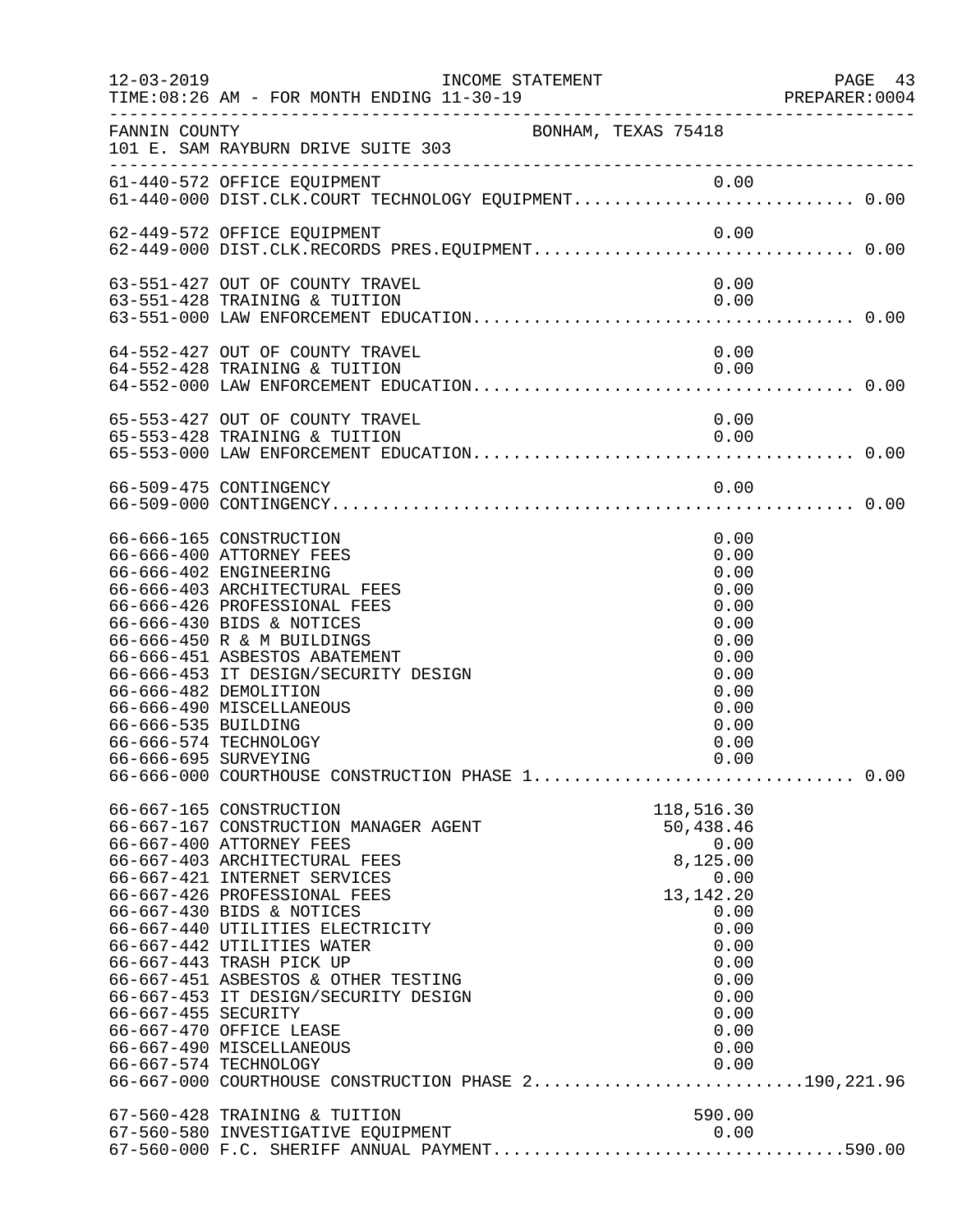| $12 - 03 - 2019$                            | INCOME STATEMENT<br>TIME: 08:26 AM - FOR MONTH ENDING 11-30-19                                                                                                                                                                                                                           |                                                                              | PAGE 44<br>PREPARER: 0004 |
|---------------------------------------------|------------------------------------------------------------------------------------------------------------------------------------------------------------------------------------------------------------------------------------------------------------------------------------------|------------------------------------------------------------------------------|---------------------------|
| FANNIN COUNTY                               | BONHAM, TEXAS 75418<br>101 E. SAM RAYBURN DRIVE SUITE 303                                                                                                                                                                                                                                |                                                                              |                           |
|                                             | 68-509-475 CONTINGENCY                                                                                                                                                                                                                                                                   | 0.00                                                                         |                           |
| 68-668-535 BUILDING<br>68-668-695 SURVEYING | 68-668-165 CONSTRUCTION<br>68-668-400 ATTORNEY FEES<br>68-668-402 ENGINEERING<br>68-668-403 ARCHITECTURAL FEES<br>68-668-426 PROFESSIONAL FEES<br>68-668-430 BIDS & NOTICES<br>68-668-450 R & M BUILDINGS<br>68-668-490 MISCELLANEOUS<br>68-668-000 COURTHOUSE CONSTRUCTION PHASE 2 0.00 | 0.00<br>0.00<br>0.00<br>0.00<br>0.00<br>0.00<br>0.00<br>0.00<br>0.00<br>0.00 |                           |
|                                             | 70-622-399 CLAIM SETTLEMENTS<br>70-622-426 APPRAISAL FEES<br>70-622-429 RELOCATING UTILITIES                                                                                                                                                                                             | 0.00<br>0.00<br>0.00                                                         |                           |
|                                             | 70-629-500 RIGHT OF WAY PUR HWY #82<br>70-629-501 RIGHT OF WAY PURCHASE FM #87<br>70-629-502 RIGHT OF WAY PURCHASE HWY #121<br>70-629-503 RIGHT OF WAY PURCHASE HWY.78<br>70-629-000 BIGHT OF WAY                                                                                        | 0.00<br>0.00<br>0.00                                                         |                           |
| 71-475-108 SALARY                           | 71-475-201 SOCIAL SECURITY TAXES<br>71-475-202 GROUP HEALTH INSURANCE<br>71-475-203 RETIREMENT<br>71-475-204 WORKERS COMPENSATION<br>71-475-205 MEDICARE TAX<br>71-475-000 INVESTIGATOR CRIMES AGAINST WOMEN 0.00                                                                        | 0.00<br>0.00<br>0.00<br>0.00<br>0.00<br>0.00                                 |                           |
| 72-560-108 SALARY                           | 72-560-201 SOCIAL SECURITY TAXES<br>72-560-202 GROUP HEALTH INSURANCE<br>72-560-203 RETIREMENT<br>72-560-204 WORKERS COMPENSATION<br>72-560-205 MEDICARE TAX<br>72-560-000 INVESTIGATOR CRIMES AGAINST CHILDRE 0.00                                                                      | 0.00<br>0.00<br>0.00<br>0.00<br>0.00<br>0.00                                 |                           |
|                                             | 78-319-179 FOR MAINTENANCE OF ROADS                                                                                                                                                                                                                                                      | 0.00                                                                         |                           |
|                                             | 78-628-341 R & B MAT. ROCK & GRAVEL 18,633.98<br>78-628-000 ROAD & BRIDGE 2,3,4 EXPENSES18,633.98                                                                                                                                                                                        | 18,633.98                                                                    |                           |
|                                             | 79-622-571 PURCHASE OF MACH/EQUIPMENT                                                                                                                                                                                                                                                    | 0.00                                                                         |                           |
|                                             | 80-570-490 MISCELLANEOUS                                                                                                                                                                                                                                                                 | 0.00                                                                         |                           |
|                                             | 81-590-490 MISCELLANEOUS                                                                                                                                                                                                                                                                 | 0.00                                                                         |                           |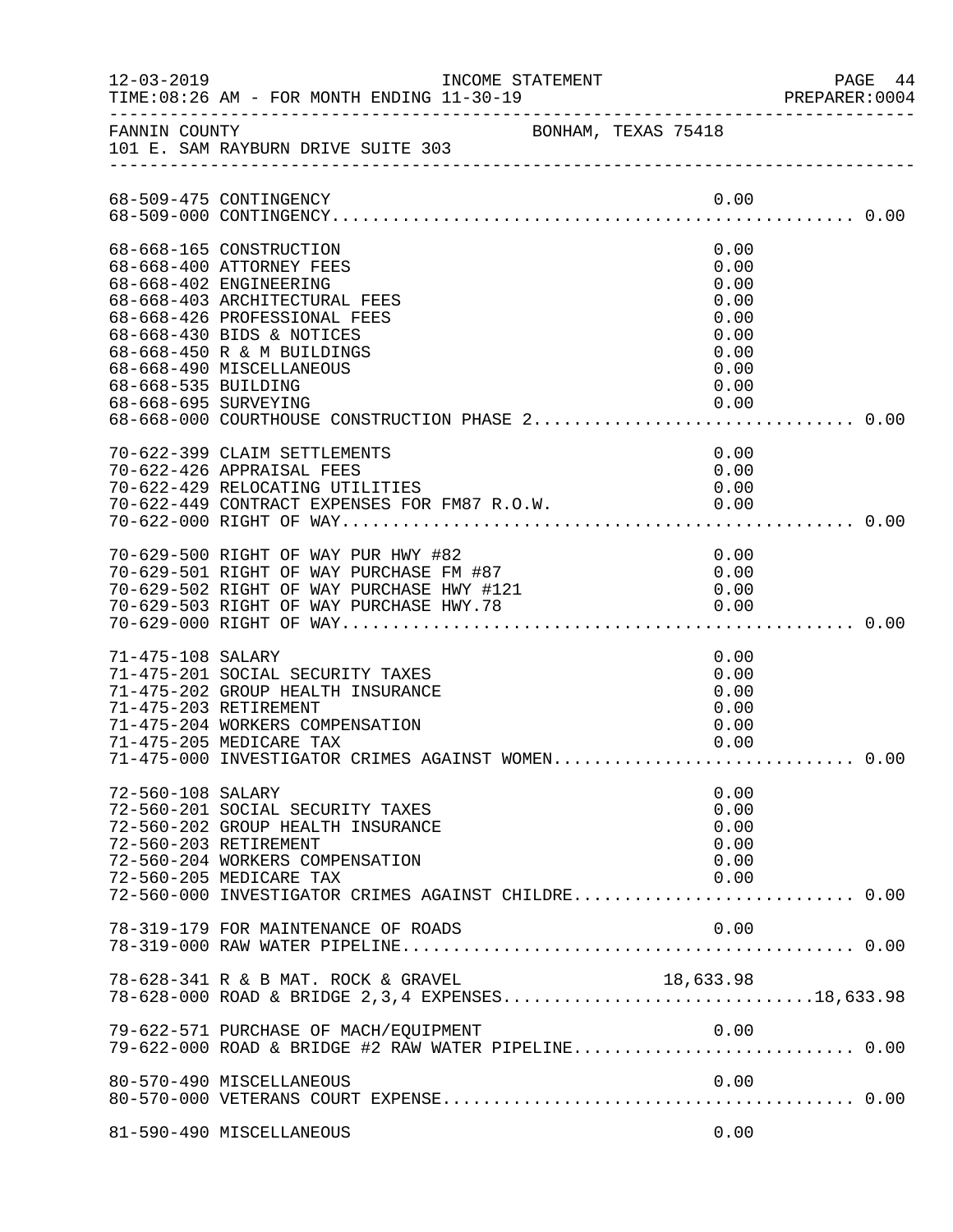| $12 - 03 - 2019$ | INCOME STATEMENT<br>TIME: 08:26 AM - FOR MONTH ENDING 11-30-19<br>-------------------------------------                                                                                                                                                                                                                                                                                                                                         |                                                                                                                                                                               | PAGE 45<br>PREPARER: 0004 |
|------------------|-------------------------------------------------------------------------------------------------------------------------------------------------------------------------------------------------------------------------------------------------------------------------------------------------------------------------------------------------------------------------------------------------------------------------------------------------|-------------------------------------------------------------------------------------------------------------------------------------------------------------------------------|---------------------------|
| FANNIN COUNTY    | BONHAM, TEXAS 75418<br>101 E. SAM RAYBURN DRIVE SUITE 303                                                                                                                                                                                                                                                                                                                                                                                       |                                                                                                                                                                               |                           |
|                  | 81-590-576 LUCAS CHEST COMPRESSION SYSTEM<br>81-590-579 WEAPONS/TASERS                                                                                                                                                                                                                                                                                                                                                                          | 0.00<br>0.00                                                                                                                                                                  |                           |
|                  | 82-623-341 R & B MAT. ROCK & GRAVEL<br>82-623-344 R & B MAT. ASPHALT/ROAD OIL<br>82-623-490 MISCELLANEOUS 0.00<br>82-623-000 ROAD & BRIDGE #3 LAKE ROAD EXPENSES2,965.30                                                                                                                                                                                                                                                                        | 2,965.30<br>0.00                                                                                                                                                              |                           |
|                  | 82-626-457 R & M MACHINERY GAS & OIL<br>82-626-458 R & M MACHINERY PARTS<br>82-626-460 EQUIPMENT RENTAL/LEASE<br>82-626-571 PURCHASE OF MACH/EQUIPMENT 0.00<br>82-626-000 ROAD & BRIDGE #3 RAW WATER PIPELINE0.00                                                                                                                                                                                                                               | 0.00<br>0.00<br>0.00                                                                                                                                                          |                           |
|                  | 83-624-341 R & B MAT. ROCK & GRAVEL 0.00<br>83-624-344 R & B MAT. ASPHALT/ROAD OIL 0.00<br>83-624-460 EQUIPMENT RENTAL/LEASE 6,515.41<br>83-624-490 MISCELLANEOUS<br>83-624-571 PURCHASE OF MACH./EQUIP. 0.00<br>83-624-000 ROAD & BRIDGE #4 LAKE ROAD EXPENSES6,915.41                                                                                                                                                                         |                                                                                                                                                                               |                           |
|                  | 83-627-106 SALARY PRECINCT EMPLOYEE<br>83-627-201 SOCIAL SECURITY TAXES<br>83-627-202 GROUP HEALTH INSURANCE<br>83-627-203 RETIREMENT<br>83-627-204 WORKERS COMPENSATION<br>83-627-205 MEDICARE TAX<br>83-627-457 R & M MACHINERY GAS & OIL<br>83-627-458 R & M MACHINERY PARTS<br>83-627-460 EQUIPMENT RENTAL/LEASE<br>83-627-571 PURCHASE OF MACH/EQUIPMENT<br>83-627-000 POAR 6 PRESE<br>83-627-000 ROAD & BRIDGE #4 RAW WATER PIPELINE 0.00 | 0.00<br>0.00<br>0.00<br>0.00<br>0.00<br>0.00<br>0.00<br>0.00<br>0.00<br>0.00                                                                                                  |                           |
|                  | 0.00 0 .00<br>84-560-573 EMERGENCY RADIO IMPROVEMENTS 299,850.00<br>84-560-574 TECHNOLOGY                                                                                                                                                                                                                                                                                                                                                       | 14,838.00<br>917.06<br>3,762.25<br>1,692.99<br>0.00<br>214.44<br>0.00<br>0.00<br>0.00<br>0.00<br>0.00<br>0.00<br>0.00<br>0.00<br>0.00<br>0.00<br>0.00<br>0.00<br>0.00<br>0.00 |                           |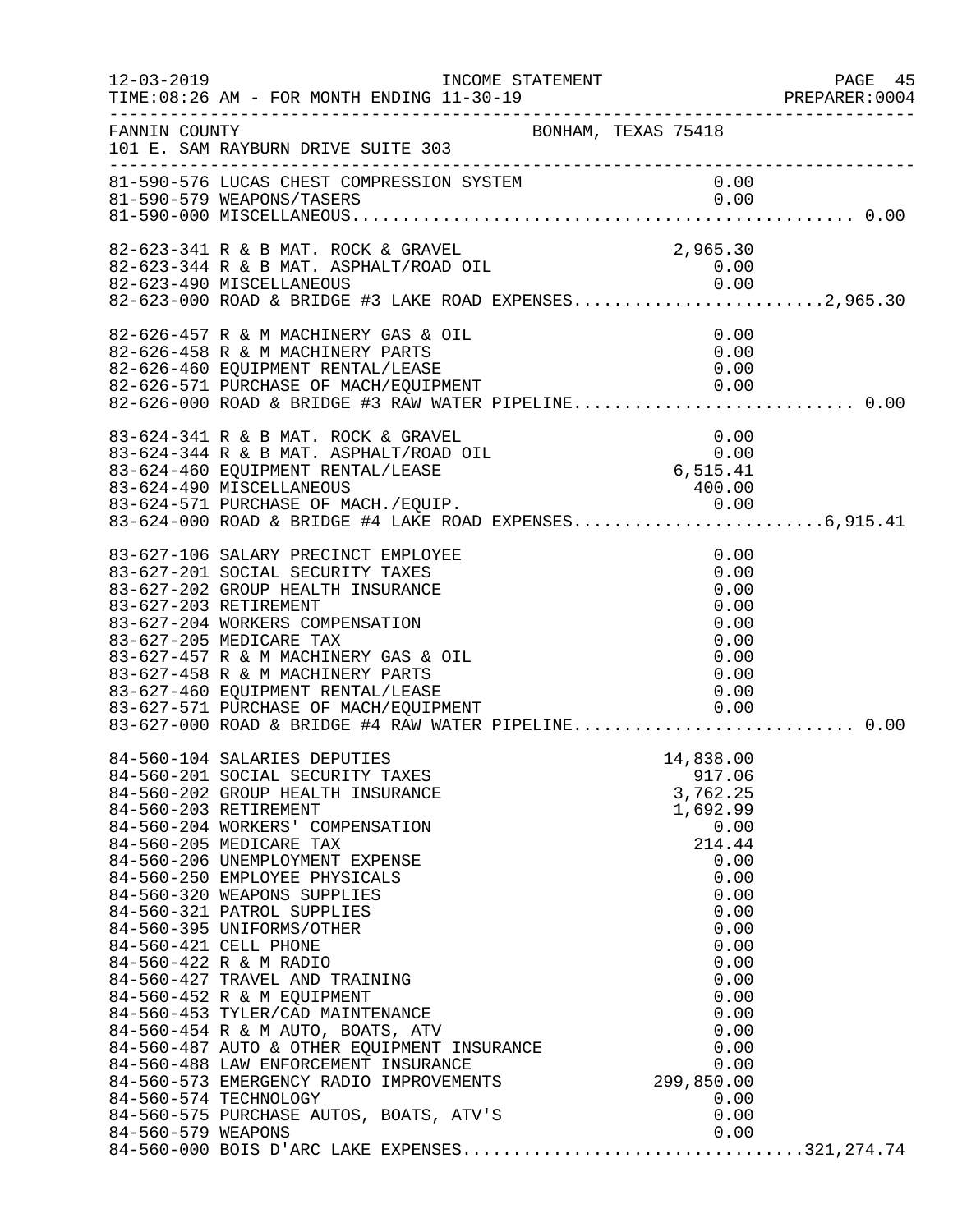| $12 - 03 - 2019$     | INCOME STATEMENT                                                                                                                                                                                                                                                                                                                                                      |  |                                                                              | PREPARER: 0004 |
|----------------------|-----------------------------------------------------------------------------------------------------------------------------------------------------------------------------------------------------------------------------------------------------------------------------------------------------------------------------------------------------------------------|--|------------------------------------------------------------------------------|----------------|
|                      | FANNIN COUNTY<br>101 E. SAM RAYBURN DRIVE SUITE 303                                                                                                                                                                                                                                                                                                                   |  |                                                                              |                |
|                      | 85-520-186 DEPOSIT REFUND<br>85-520-341 R & M ROADS<br>85-520-342 R & M CAMPGROUNDS                                                                                                                                                                                                                                                                                   |  | 450.00<br>0.00<br>0.00                                                       |                |
| 85-520-343 R & M DAM | 85-520-440 UTILITIES ELECTRICITY<br>85-520-442 UTILITIES WATER                                                                                                                                                                                                                                                                                                        |  | 0.00<br>41.06<br>48.34                                                       |                |
|                      | 85-520-443 TRASH PICK-UP<br>85-520-443 TRASH PICK-UP<br>85-520-450 R & M BUILDINGS 120.90<br>85-520-484 GENERAL LIABILITY INSURANCE 2,104.00                                                                                                                                                                                                                          |  | 21.25                                                                        |                |
|                      |                                                                                                                                                                                                                                                                                                                                                                       |  |                                                                              |                |
|                      | 86-560-573 EMERGENCY RADIOS 2,884.60<br>86-560-000 SHERIFF'S OFFICE TECHNOLOGY2,884.60                                                                                                                                                                                                                                                                                |  |                                                                              |                |
|                      | 87-575-310 OFFICE SUPP./MISC.<br>87-575-319 RESTITUTION<br>87-575-416 STRUCTURAL FAMILY THERAPY<br>87-575-427 TRAVEL AND THATLY THERAPY                                                                                                                                                                                                                               |  | 110.48<br>311.00                                                             |                |
|                      |                                                                                                                                                                                                                                                                                                                                                                       |  |                                                                              |                |
|                      | 88-645-409 DIABETIC SUPPLIES<br>88-645-410 CERT. REG. NURSE ANES.<br>88-645-411 PHYSICIAN, NON-EMERGENCY<br>88-645-412 PRESCRIPTIONS, DRUGS<br>88-645-413 HOSPITAL, INPATIENT<br>88-645-414 HOSPITAL, OUTPATIENT<br>88-645-415 LABORATORY/X-RAY<br>88-645-418 FED. QUALIFIED HEALTH CENTER<br>88-645-420 RURAL HEALTH CLINIC<br>88-645-422 AMBULATORY SURGICAL CENTER |  | 0.00<br>0.00<br>0.00<br>0.00<br>0.00<br>0.00<br>0.00<br>0.00<br>0.00<br>0.00 |                |
|                      | 89-581-416 STRUCTURAL FAMILY THERAPY 25,000.00<br>89-581-000 STRUCTURAL FAMILY THERAPY OOG25,000.00                                                                                                                                                                                                                                                                   |  |                                                                              |                |
|                      | 89-588-103 SALARY COMM.CORR.OFFICERS<br>89-588-201 SOCIAL SECURITY TAX<br>89-588-202 GROUP HEALTH INSURANCE<br>89-588-203 RETIREMENT<br>89-588-204 WORKERS COMPENSATION<br>89-588-205 MEDICARE TAX<br>89-588-310 OFFICE SUPPLIES<br>89-588-574 COMPUTER EQUIPMENT                                                                                                     |  | 0.00<br>0.00<br>0.00<br>0.00<br>0.00<br>0.00<br>0.00<br>0.00                 |                |
|                      | 89-589-416 STRUCTURAL FAMILY THERAPY<br>89-589-453 COMPUTER SOFTWARE<br>89-589-469 UNEXPENDED FUNDS<br>89-589-000 REGIONAL DIVERSIONS ALTERNATIVES3,000.00                                                                                                                                                                                                            |  | 0.00<br>3,000.00                                                             |                |
|                      | 89-590-102 SALARY APPOINTED OFFICIAL                                                                                                                                                                                                                                                                                                                                  |  | 6,837.70                                                                     |                |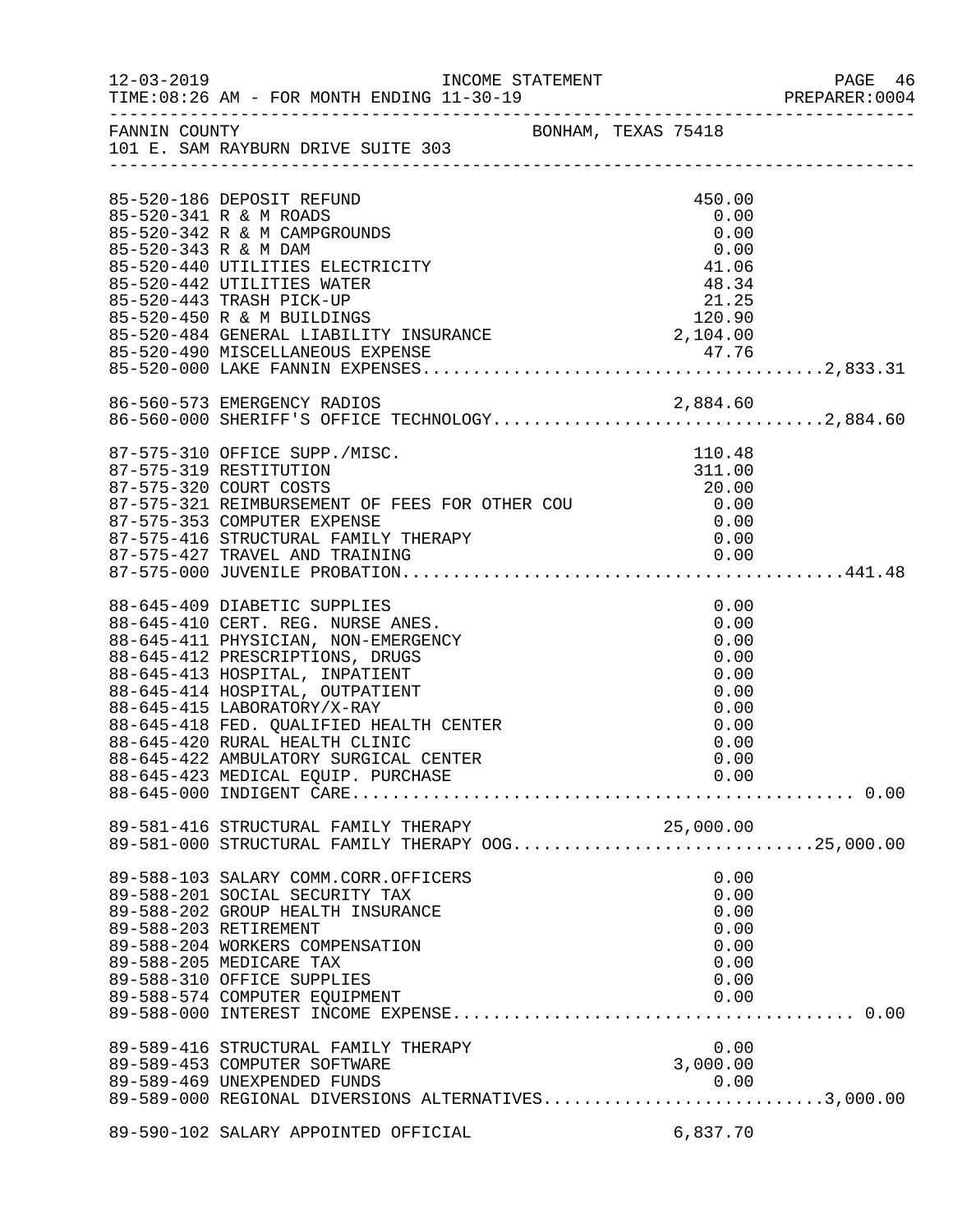|                      |                                                                                                                                                                                                                                                                                                                                  |                                                                        |                      |                                                                                   | PAGE 47 |
|----------------------|----------------------------------------------------------------------------------------------------------------------------------------------------------------------------------------------------------------------------------------------------------------------------------------------------------------------------------|------------------------------------------------------------------------|----------------------|-----------------------------------------------------------------------------------|---------|
| FANNIN COUNTY        | BONHAM, TEXAS 75418<br>101 E. SAM RAYBURN DRIVE SUITE 303                                                                                                                                                                                                                                                                        |                                                                        |                      |                                                                                   |         |
| 89-590-435 PRINTING  | 39-590-103 SALARY COMM.CORR.OFFICERS<br>89-590-201 SOCIAL SECURITY TAX<br>89-590-201 SOCIAL SECURITY TAX<br>89-590-202 GROUP HEALTH INSURANCE<br>89-590-203 RETIREMENT<br>89-590-204 MORKERS COMPENSATION<br>89-590-204 MORKERS COMPENSATI<br>89-590-421 CELL PHONE<br>89-590-427 TRAVEL AND TRAINING                            |                                                                        | $-55.32$<br>2,405.96 | 0.00                                                                              |         |
|                      | 89-590-455 PRINTING<br>89-590-469 UNEXPENDED FUNDS 0.00<br>89-590-499 BANK SERVICE FEES 0.00<br>89-590-000 BASIC PROBATION SUPERVISION24,204.41                                                                                                                                                                                  |                                                                        |                      |                                                                                   |         |
|                      | 89-591-102 SALARY APPOINTED OFFICIAL<br>89-591-103 SALARY COMM.CORR.OFFICERS<br>89-591-201 SOCIAL SECURITY TAX<br>89-591-202 GROUP HEALTH INSURANCE<br>89-591-203 RETIREMENT<br>89-591-204 WORKERS COMPENSATION                                                                                                                  | ICIAL<br>ICERS<br>5,925.20<br>547.62<br>2 063.64<br>1,218.75<br>239.91 |                      |                                                                                   |         |
| 89-592-408 DETENTION | 89-592-102 SALARY APPOINTED OFFICIAL<br>89-592-103 SALARY COMM.CORR.OFFICERS<br>89-592-201 SOCIAL SECURITY TAX<br>89-592-202 GROUP HEALTH INSURANCE<br>89-592-203 RETIREMENT<br>89-592-204 WORKERS COMPENSATION<br>89-592-205 MEDICARE TAX<br>89-592-469 UNEXPENDED FUNDS<br>89-592-000 PRE/POST ADJUDICATION FACILITIES1,191.27 | TAL<br>ERS 470.60<br>51.36<br>163.80                                   |                      | 96.65<br>19.06<br>12.00<br>0.00<br>0.00                                           |         |
|                      | 89-593-102 SALARY APPOINTED OFFICIAL<br>89-593-103 SALARY COMM.CORR.OFFICERS<br>89-593-201 SOCIAL SECURITY TAX<br>89-593-202 GROUP HEALTH INSURANCE<br>89-593-203 RETIREMENT<br>89-593-204 WORKERS COMPENSATION<br>89-593-205 MEDICARE TAX<br>89-593-415 RESIDENTIAL PLACEMENT<br>89-593-469 UNEXPENDED FUNDS                    |                                                                        |                      | 594.60<br>740.65<br>80.98<br>258.12<br>152.45<br>29.99<br>18.97<br>0.00<br>0.00   |         |
|                      | 89-594-102 SALARY APPOINTED OFFICIAL<br>89-594-103 SALARY COMM.CORR.OFFICERS<br>89-594-201 SOCIAL SECURITY TAX<br>89-594-202 GROUP HEALTH INSURANCE<br>89-594-203 RETIREMENT<br>89-594-204 WORKERS COMPENSATION<br>89-594-205 MEDICARE TAX<br>89-594-413 PSYCHOLOGICAL<br>89-594-414 COUNSELING                                  |                                                                        |                      | 163.75<br>204.00<br>22.39<br>71.16<br>42.00<br>8.26<br>5.27<br>2,150.00<br>120.00 |         |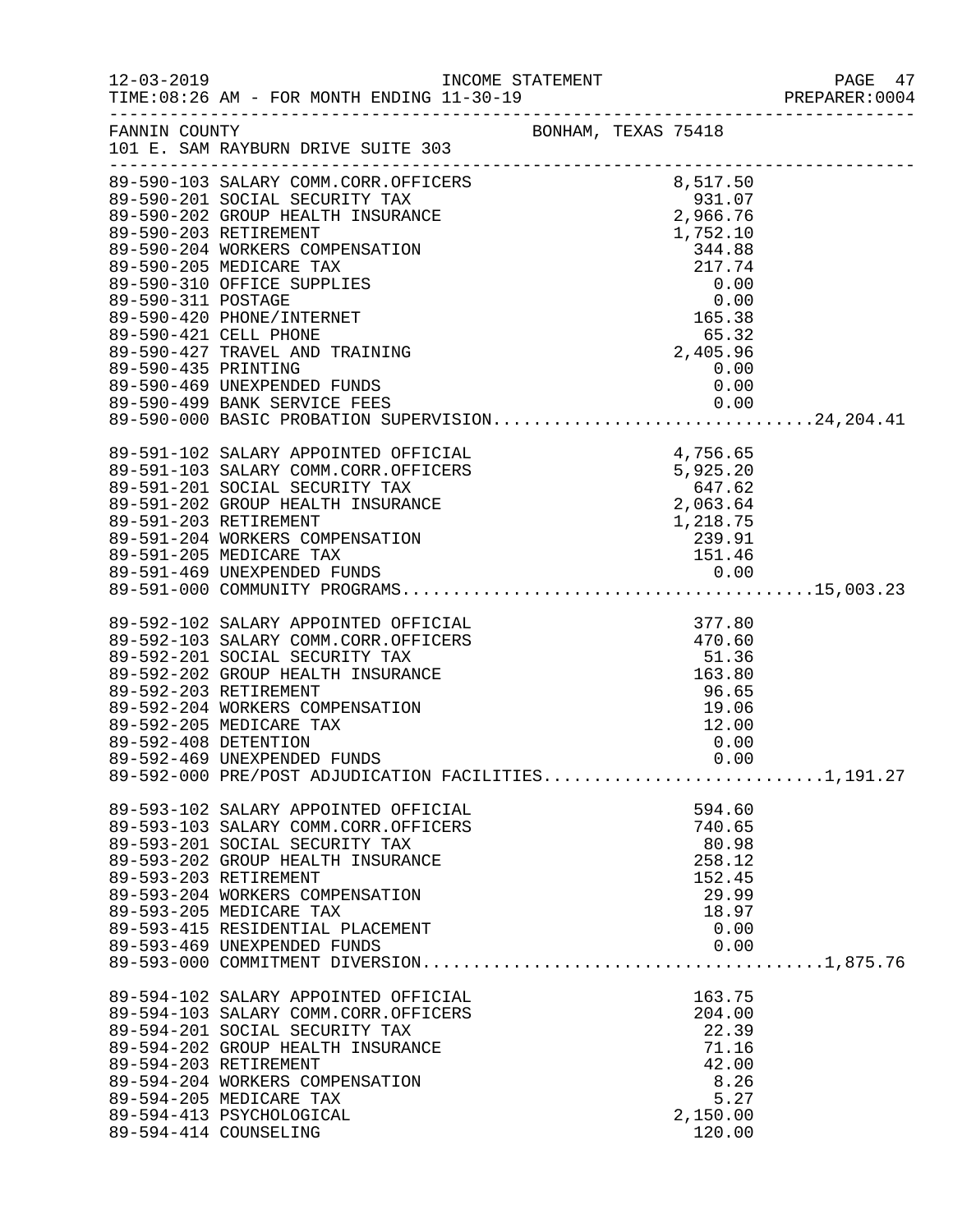| $12 - 03 - 2019$ | INCOME STATEMENT                                          |              | PAGE 48<br>PREPARER: 0004 |
|------------------|-----------------------------------------------------------|--------------|---------------------------|
|                  | FANNIN COUNTY<br>101 E. SAM RAYBURN DRIVE SUITE 303       |              |                           |
|                  |                                                           |              |                           |
|                  |                                                           |              |                           |
|                  |                                                           |              |                           |
|                  |                                                           |              |                           |
|                  |                                                           |              |                           |
|                  |                                                           |              |                           |
|                  |                                                           |              |                           |
|                  |                                                           |              |                           |
|                  |                                                           |              |                           |
|                  |                                                           |              |                           |
|                  |                                                           |              |                           |
|                  |                                                           |              |                           |
|                  |                                                           |              |                           |
|                  |                                                           |              |                           |
|                  |                                                           |              |                           |
|                  | 89-995-427 TRAVEL AND TRAINING                            | 0.00         |                           |
|                  |                                                           |              |                           |
|                  |                                                           |              |                           |
|                  | 92-700-310 OFFICE SUPPLIES                                | 0.00         |                           |
|                  | 92-700-430 BIDS AND NOTICES                               | 0.00         |                           |
|                  | 92-700-484 APPRAISALS                                     | 0.00         |                           |
|                  | 92-700-490 LITERACY COUNCIL DONATION                      | 0.00         |                           |
|                  |                                                           |              |                           |
|                  | 93-909-414 GRANT ADMINISTRATION                           | 0.00         |                           |
|                  | 93-909-415 CONSTRUCTION EXPENSE<br>93-909-416 ENGINEERING | 0.00<br>0.00 |                           |
|                  |                                                           |              |                           |
|                  |                                                           |              |                           |
|                  |                                                           |              |                           |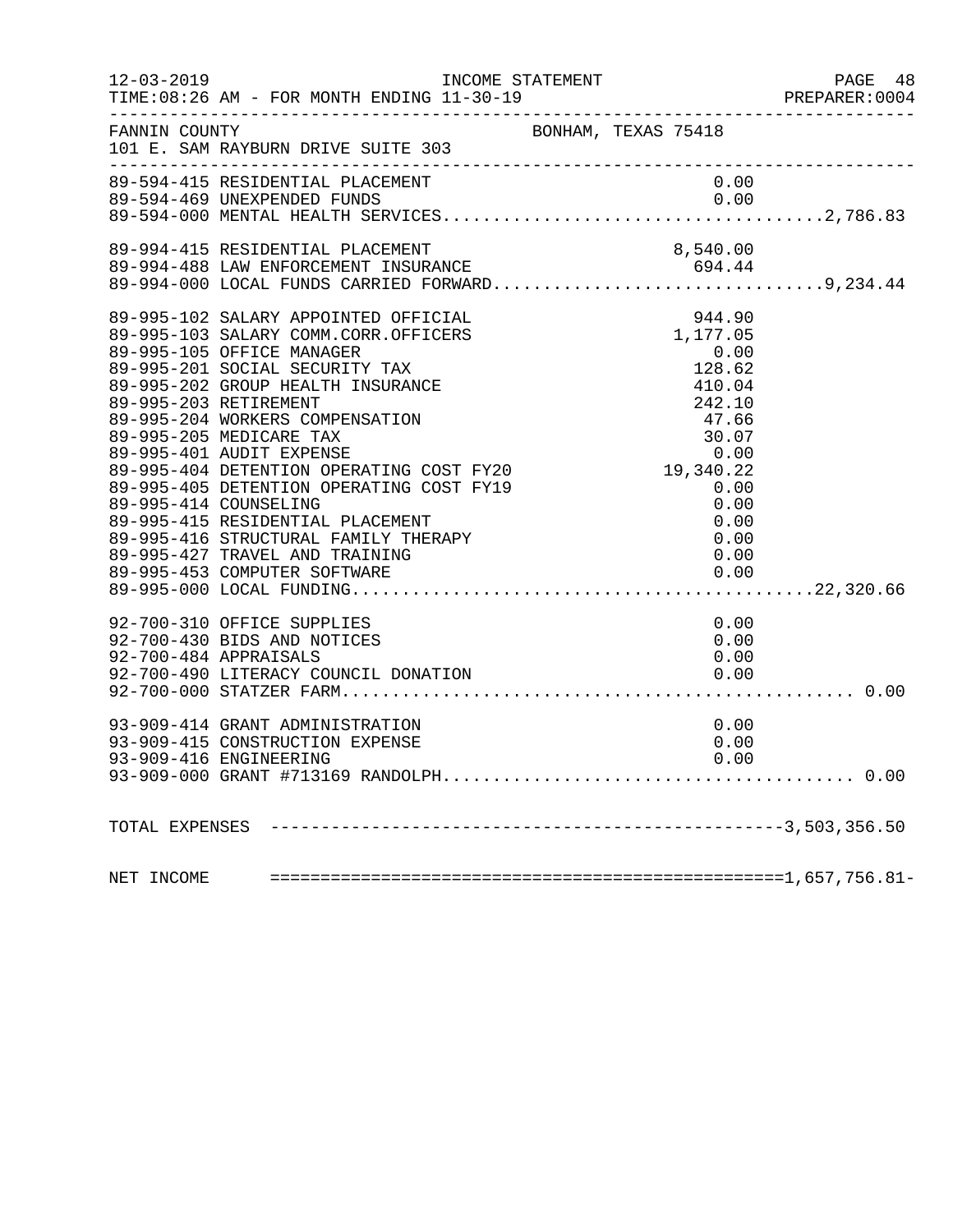| $12 - 03 - 2019$    | <b>BALANCE SHEET</b>                                                                                                                                                                                                                                                              |                                                                                        | PAGE 1<br>PREPARER:0004 |
|---------------------|-----------------------------------------------------------------------------------------------------------------------------------------------------------------------------------------------------------------------------------------------------------------------------------|----------------------------------------------------------------------------------------|-------------------------|
| FANNIN COUNTY       | 101 E. SAM RAYBURN DRIVE SUITE 303                                                                                                                                                                                                                                                | BONHAM, TEXAS 75418                                                                    |                         |
|                     | ***** ASSETS *****                                                                                                                                                                                                                                                                |                                                                                        |                         |
| 10-100-100 PAYROLL  |                                                                                                                                                                                                                                                                                   | $151.93-$                                                                              |                         |
| 10-103-175 TEXPOOL  | 10-103-100 GENERAL-COMBINED FUNDS CHECKING 988,255.90<br>10-103-110 BUSINESS MONEY FUND ACCOUNT                                                                                                                                                                                   | $23,898.69$<br>2,499,999.80                                                            |                         |
|                     |                                                                                                                                                                                                                                                                                   |                                                                                        |                         |
|                     | 10-105-003 COUNTY CLERK CHANGE FUND<br>10-105-075 CO.ATTORNEY CHANGE FUND<br>10-105-115 JURY CASH ON HAND<br>10-105-450 DISTRICT CLK.CHANGE FUND<br>10-105-455 JP#1 CASH ON HAND<br>10-105-457 JP#3 CASH ON HAND                                                                  | 100.00<br>0.00<br>1,000.00<br>50.00<br>100.00<br>100.00                                |                         |
|                     | 10-120-305 FINES RECEIVABLE<br>10-120-306 ALLOWANCE FOR UNCOLLECTIBLES<br>10-120-307 ALOWANCE FOR UNCOLLECTIBLES HOSPITA 100,000.00-<br>10-120-311 TAXES RECEIVABLE<br>10-120-312 DUE FROM OTHER GOVERNMENTS<br>10-120-313 DUE FROM OTHER FUNDS<br>10-120-314 ACCOUNTS RECEIVABLE | 6,459,373.14<br>1,861,839.03-<br>650, 315.52<br>161, 132.87<br>65,602.51<br>108,835.30 |                         |
|                     | 10-133-089 DUE FROM T.J.P.C.                                                                                                                                                                                                                                                      | 0.00                                                                                   |                         |
| 10-513-162 BUILDING |                                                                                                                                                                                                                                                                                   | 0.00                                                                                   |                         |
|                     | 10-999-100 A/P CLEARING ACCOUNT                                                                                                                                                                                                                                                   | 0.00                                                                                   |                         |
| 11-100-100 PAYROLL  |                                                                                                                                                                                                                                                                                   | 0.00                                                                                   |                         |
|                     | 11-102-100 A/P CLEARING                                                                                                                                                                                                                                                           | 0.00                                                                                   |                         |
|                     | 11-103-100 C.H. SECURITY-COMBINED FUNDS CKING 117,168.90                                                                                                                                                                                                                          |                                                                                        |                         |
|                     | 11-120-313 DUE FROM OTHER FUNDS                                                                                                                                                                                                                                                   | 1,107.67                                                                               |                         |
|                     | 12-102-100 A/P CLEARING                                                                                                                                                                                                                                                           | 0.00                                                                                   |                         |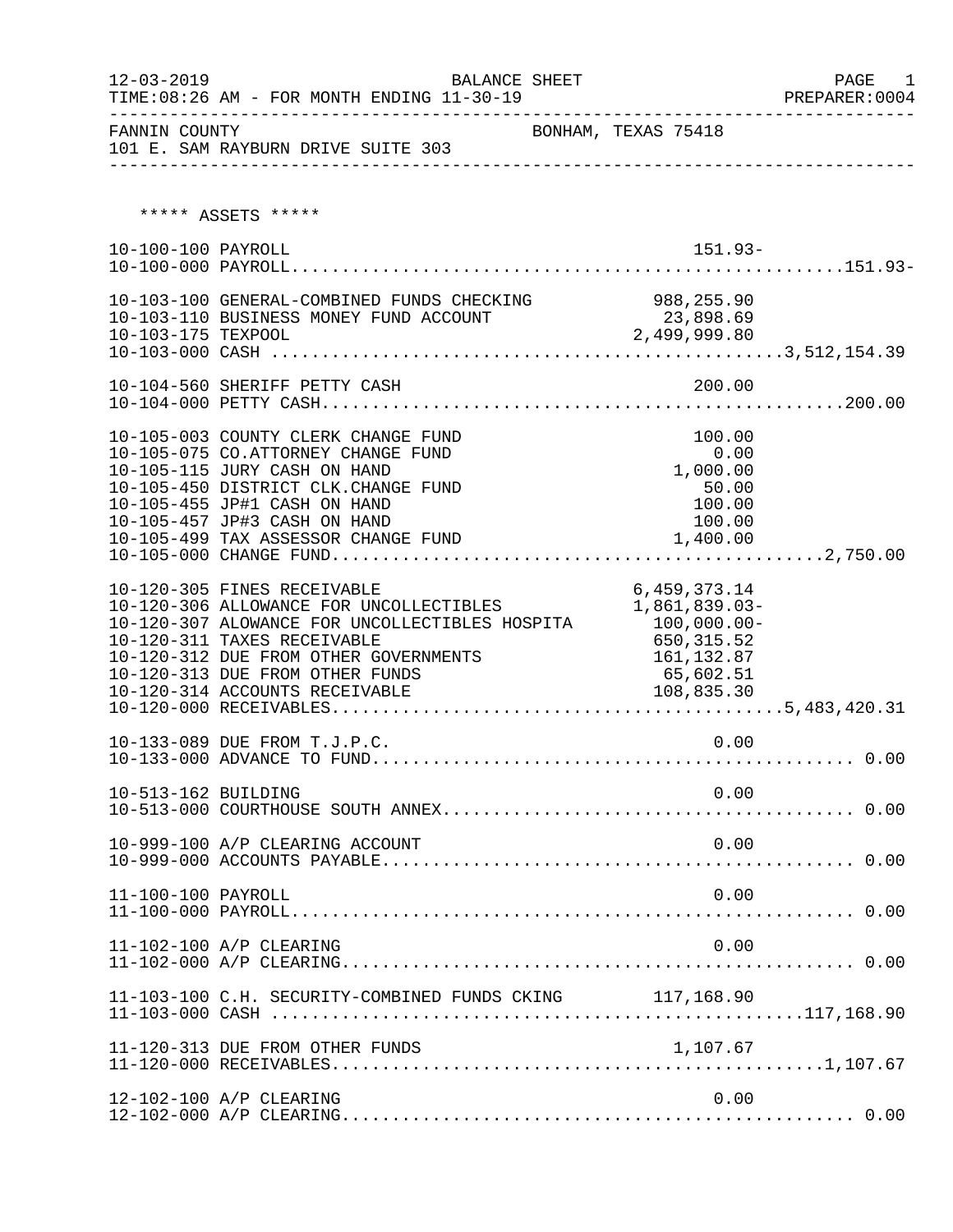| $12 - 03 - 2019$   | BALANCE SHEET<br>TIME: 08:26 AM - FOR MONTH ENDING 11-30-19<br>________________ |           | PAGE 2 |
|--------------------|---------------------------------------------------------------------------------|-----------|--------|
| FANNIN COUNTY      | BONHAM, TEXAS 75418<br>101 E. SAM RAYBURN DRIVE SUITE 303                       |           |        |
|                    | 12-103-100 CO.CLK.VITAL STAT.-COMB.FUNDS CKING 3,521.81                         |           |        |
|                    | 12-120-313 DUE FROM OTHER FUNDS                                                 | 81.00     |        |
|                    | 13-102-100 A/P CLEARING                                                         | 0.00      |        |
|                    | 13-103-113 SURETY BAIL BOND FEE                                                 | 4,440.00  |        |
|                    | 14-102-100 A/P CLEARING                                                         | 0.00      |        |
|                    | 14-103-100 JUST.CT.BLDG.SEC.-COMB.FUNDS CKING 18, 104.59                        |           |        |
|                    |                                                                                 |           |        |
|                    | 16-102-100 A/P CLEARING                                                         | 0.00      |        |
|                    | 16-103-100 CO.JUDGE EXCESS SUPP.-COMB.FUND CK 17,337.70                         |           |        |
|                    | 17-102-100 A/P CLEARING                                                         | 0.00      |        |
|                    | 17-103-100 PROB.JUDGES ED.-COMB. FUNDS CKING 5,237.50                           |           |        |
|                    | 17-120-313 DUE FROM OTHER FUNDS                                                 | 45.00     |        |
| 18-100-100 PAYROLL |                                                                                 | 0.00      |        |
|                    | 18-102-100 A/P CLEARING                                                         | 0.00      |        |
|                    | 18-103-100 CO.CLK.REC.MNGMT.-COMB.FUNDS CKING                                   | 62,143.58 |        |
|                    | 18-120-313 DUE FROM OTHER FUNDS                                                 | 5,997.70  |        |
| 19-100-100 PAYROLL |                                                                                 | 0.00      |        |
|                    | 19-102-100 A/P CLEARING                                                         | 0.00      |        |
|                    | 19-103-100 DIST.CLK.REC.MNGMT-COMB.FUNDS CKING                                  | 12,638.06 |        |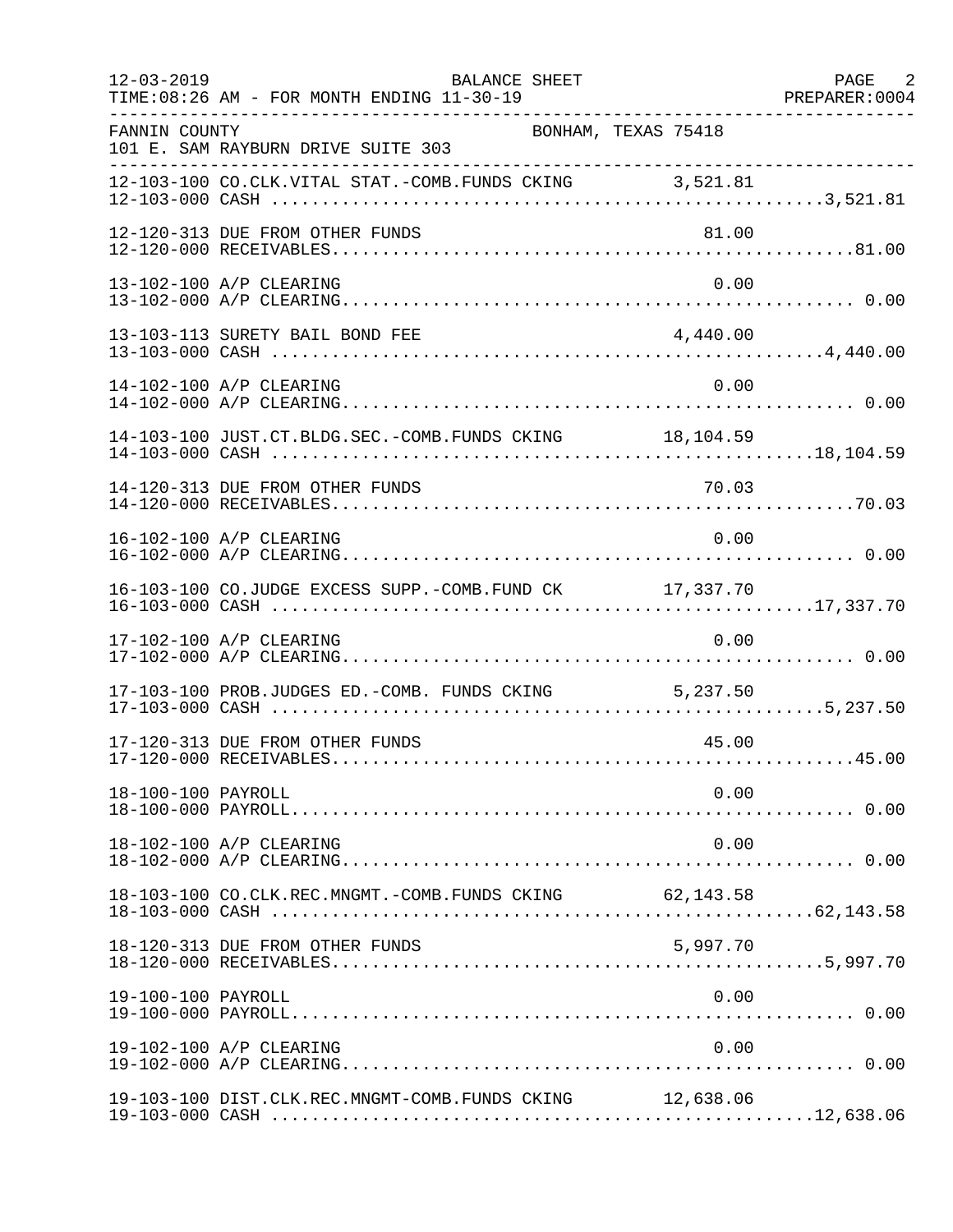| $12 - 03 - 2019$                       | BALANCE SHEET<br>TIME: 08:26 AM - FOR MONTH ENDING 11-30-19<br>--------------                                                         |                                                  | PAGE 3<br>PREPARER: 0004 |
|----------------------------------------|---------------------------------------------------------------------------------------------------------------------------------------|--------------------------------------------------|--------------------------|
| FANNIN COUNTY                          | 101 E. SAM RAYBURN DRIVE SUITE 303                                                                                                    | BONHAM, TEXAS 75418                              |                          |
|                                        | 19-120-313 DUE FROM OTHER FUNDS                                                                                                       |                                                  |                          |
| 20-100-100 PAYROLL                     |                                                                                                                                       | 0.00                                             |                          |
|                                        | 20-102-100 A/P CLEARING                                                                                                               | 0.00                                             |                          |
|                                        | 20-103-100 CO.OFF.REC.MNGMT-COMB. FUNDS CKING 59,827.70                                                                               |                                                  |                          |
|                                        | 20-120-313 DUE FROM OTHER FUNDS                                                                                                       | 937.31                                           |                          |
| 21-100-100 PAYROLL                     |                                                                                                                                       | 0.00                                             |                          |
|                                        | 21-102-100 A/P CLEARING                                                                                                               | 0.00                                             |                          |
| 21-103-175 TEXPOOL                     | 21-103-100 R&B#1-COMBINED FUNDS CHECKING 109,962.04                                                                                   | 18, 195. 45                                      |                          |
|                                        | 21-120-311 TAXES RECEIVABLE<br>21-120-312 DUE FROM OTHER GOVERNMENTS<br>21-120-313 DUE FROM OTHER FUNDS<br>21-120-315 INVENTORY ASSET | 36,182.06<br>19,994.07<br>3,510.97<br>12, 217.15 |                          |
| 21-621-500 LAND<br>21-621-535 BUILDING | 21-621-599 CAPITAL OUTLAY                                                                                                             | 0.00<br>0.00                                     | 0.00<br>0.00             |
| 22-100-100 PAYROLL                     |                                                                                                                                       | 0.00                                             |                          |
|                                        | 22-102-100 A/P CLEARING                                                                                                               | 0.00                                             |                          |
| 22-103-175 TEXPOOL                     | 22-103-100 R&B#2- COMBINED FUNDS CHECKING                                                                                             | 193, 114.34<br>260, 238.53                       |                          |
|                                        | 22-120-311 TAXES RECEIVABLE<br>22-120-312 DUE FROM OTHER GOVERNMENT<br>22-120-313 DUE FROM OTHER FUNDS<br>22-120-315 INVENTORY ASSET  | 41,096.44<br>22,822.14<br>4,089.81<br>54,009.30  |                          |
| 22-622-500 LAND<br>22-622-535 BUILDING | 22-622-575 LAND/BUILDING<br>22-622-599 CAPITAL OUTLAY                                                                                 | 0.00<br>0.00<br>0.00                             | 0.00<br>0.00             |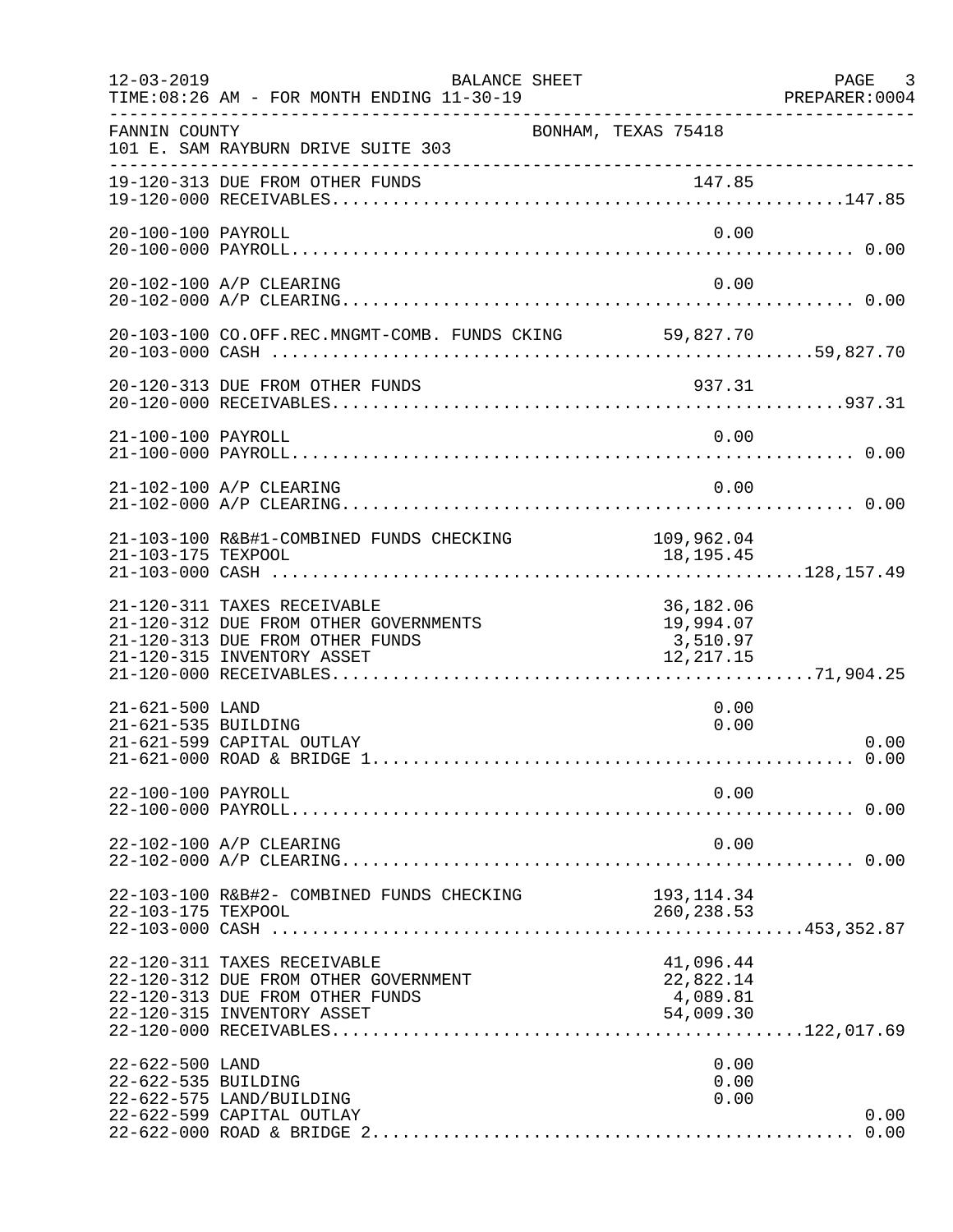| $12 - 03 - 2019$                       | BALANCE SHEET<br>TIME: 08:26 AM - FOR MONTH ENDING 11-30-19                                             |                                                 | PAGE<br>4<br>PREPARER: 0004 |
|----------------------------------------|---------------------------------------------------------------------------------------------------------|-------------------------------------------------|-----------------------------|
| FANNIN COUNTY                          | 101 E. SAM RAYBURN DRIVE SUITE 303                                                                      | BONHAM, TEXAS 75418                             |                             |
| 23-100-100 PAYROLL                     |                                                                                                         | 0.00                                            |                             |
|                                        | 23-102-100 A/P CLEARING                                                                                 | 0.00                                            |                             |
| 23-103-175 TEXPOOL                     | 23-103-100 R&B#3-COMBINED FUNDS CHECKING                                                                | 262,199.67<br>318,435.29                        |                             |
| 23-120-315 INVENTORY                   | 23-120-311 TAXES RECEIVABLE<br>23-120-312 DUE FROM OTHER GOVERNMENTS<br>23-120-313 DUE FROM OTHER FUNDS | 61,651.58<br>34,935.67<br>6,134.72<br>56,099.46 |                             |
| 23-623-500 LAND<br>23-623-535 BUILDING | 23-623-599 CAPITAL OUTLAY                                                                               | 0.00<br>0.00                                    | 0.00                        |
| 24-100-100 PAYROLL                     |                                                                                                         | 0.00                                            |                             |
|                                        | 24-102-100 A/P CLEARING                                                                                 | 0.00                                            |                             |
| 24-103-175 TEXPOOL                     | 24-103-100 R&B#4- COMBINED FUNDS CHECKING                                                               | 136,519.04<br>108,897.98                        |                             |
| 24-120-315 INVENTORY                   | 24-120-311 TAXES RECEIVABLE<br>24-120-312 DUE FROM OTHER GOVERNMENTS<br>24-120-313 DUE FROM OTHER FUNDS | 34,523.03<br>19,886.14<br>3,492.04<br>28,736.87 |                             |
| 24-624-500 LAND<br>24-624-535 BUILDING | 24-624-599 CAPITAL OUTLAY                                                                               | 0.00<br>0.00                                    | 0.00                        |
|                                        | 25-103-100 BEES-COMBINED FUNDS CHECKING                                                                 | 2,177.67                                        |                             |
|                                        | 26-102-100 A/P CLEARING                                                                                 | 0.00                                            |                             |
|                                        | 26-103-100 J.P.#1 JUST.CT.TECH-COMB.FUND CKING 49,526.74                                                |                                                 |                             |
|                                        | 26-120-313 DUE FROM OTHER FUNDS                                                                         | 148.85                                          |                             |
|                                        | 27-102-100 A/P CLEARING                                                                                 | 0.00                                            |                             |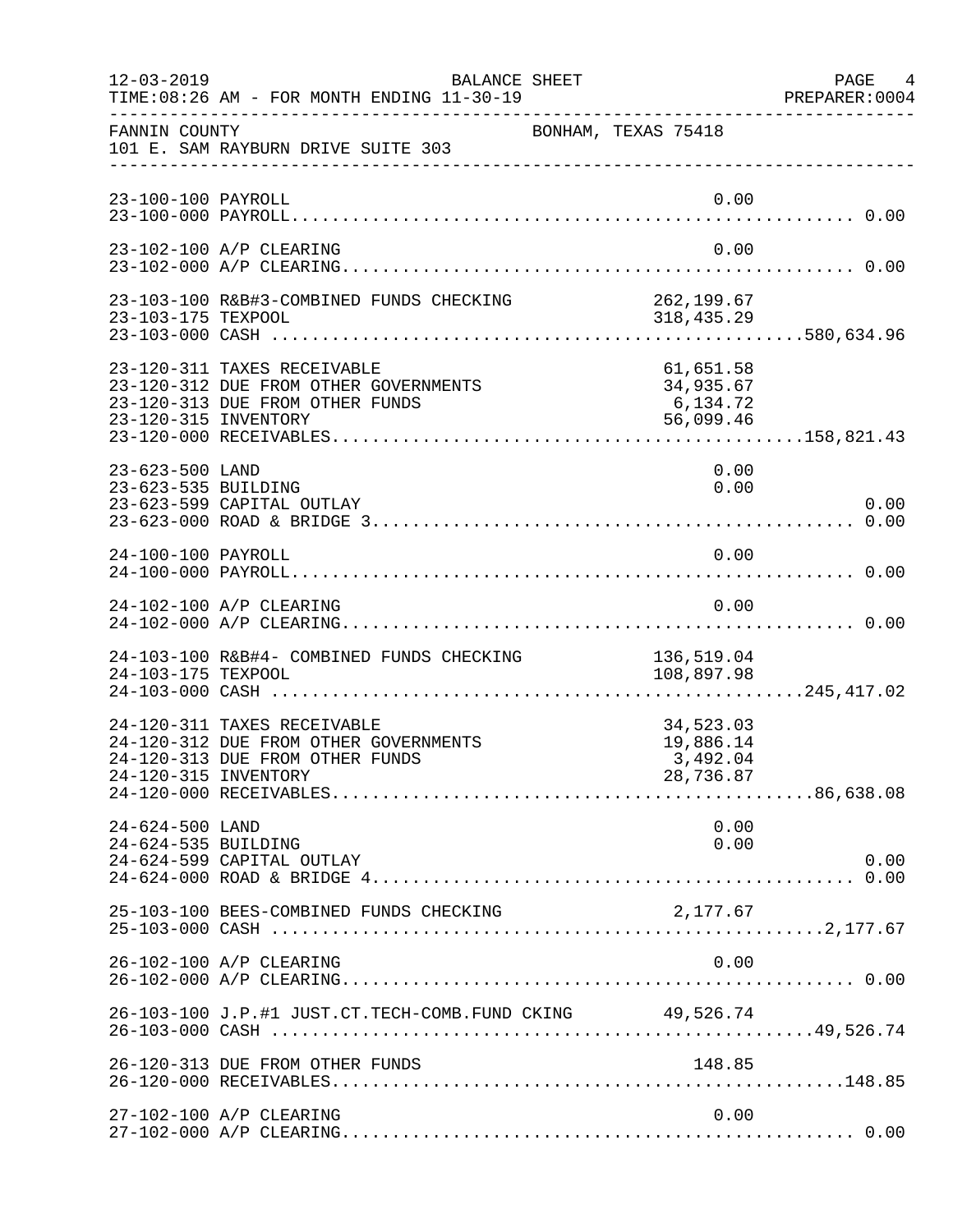| $12 - 03 - 2019$   | BALANCE SHEET<br>TIME: 08:26 AM - FOR MONTH ENDING 11-30-19                                            |                     | PAGE 5<br>PREPARER: 0004 |
|--------------------|--------------------------------------------------------------------------------------------------------|---------------------|--------------------------|
| FANNIN COUNTY      | BONHAM, TEXAS 75418<br>101 E. SAM RAYBURN DRIVE SUITE 303                                              |                     |                          |
|                    | 27-103-100 J.P.#2 JUST.CT.TECH-COMB.FUND CKING 9,533.27                                                |                     |                          |
|                    | 27-120-313 DUE FROM OTHER FUNDS                                                                        | 16.00               |                          |
|                    | 28-102-100 A/P CLEARING                                                                                | 0.00                |                          |
|                    | 28-103-100 J.P.#3 JUST.CT.TECH-COMB.FUND CKING 5,995.58                                                |                     |                          |
|                    | 28-120-313 DUE FROM OTHER FUNDS                                                                        | 115.18              |                          |
|                    | 30-103-100 SHERIFF WORK RELEASE-COMB FUND CKIN 983.14                                                  |                     |                          |
| 31-103-175 TEXPOOL | 31-103-100 COURTHOUSE RESTORATION-COMB.FUND                                                            | 115.00<br>0.00      |                          |
|                    | 31-120-310 GRANT RECEIVED FROM THC                                                                     | 111, 327.70         |                          |
|                    | 33-102-100 A/P CLEARING                                                                                | 0.00                |                          |
|                    | 33-103-100 BAIL BONDSMAN APP.-COMB FUND CKING 8,596.74<br>33-103-000 BAIL BONDSMAN AP.FEE CASH8,596.74 |                     |                          |
| 34-100-100 PAYROLL |                                                                                                        | 0.00                |                          |
|                    | 34-103-100 DISTRICT CT.REC.ARCHIVE COMB.FUND C 33,052.31                                               |                     |                          |
|                    | 34-120-313 DUE FROM OTHER FUNDS                                                                        | 252.97              |                          |
|                    | 35-103-100 LAW LIBRARY-COMBINED FUND CHECKING 178,425.61                                               |                     |                          |
|                    | 35-120-313 DUE FROM OTHER FUNDS                                                                        | 1,190.77            |                          |
| 36-100-100 PAYROLL |                                                                                                        | 0.00                |                          |
|                    | 36-102-100 A/P CLEARING                                                                                | 0.00                |                          |
|                    | 36-103-136 D. A. FEE CASH ACCT.<br>36-103-236 D.A. FEE SEIZURE FUND                                    | 12,761.53<br>504.74 |                          |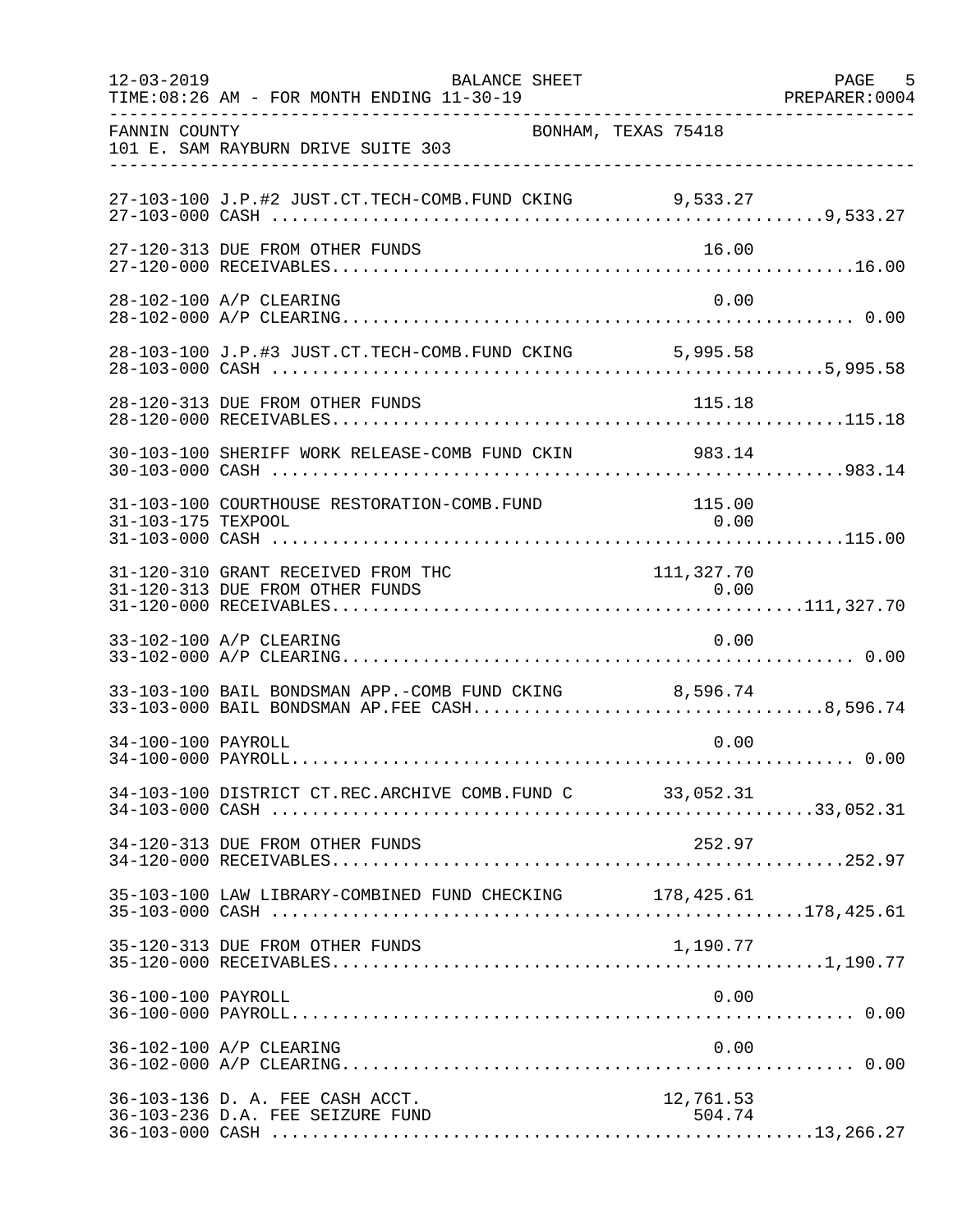|                    | $12 - 03 - 2019$<br>BALANCE SHEET<br>TIME: 08:26 AM - FOR MONTH ENDING 11-30-19 |           | PAGE 6 |
|--------------------|---------------------------------------------------------------------------------|-----------|--------|
| FANNIN COUNTY      | BONHAM, TEXAS 75418<br>101 E. SAM RAYBURN DRIVE SUITE 303                       |           |        |
|                    | 36-999-100 A/P CLEARING ACCOUNT                                                 | 0.00      |        |
|                    | 37-103-137 CASH-CONTRABAND SEIZURE                                              | 61,540.84 |        |
|                    | 38-102-100 A/P CLEARING                                                         | 0.00      |        |
|                    |                                                                                 |           |        |
|                    | 39-102-100 A/P CLEARING                                                         | 0.00      |        |
|                    |                                                                                 |           |        |
|                    | 40-103-100 NAACHO-COMBINED FUND CKING                                           | 381.73    |        |
|                    | 41-102-100 A/P CLEARING                                                         | 0.00      |        |
|                    | 41-103-100 CITIZEN CORPS(CERT)-COMB. FUND CKING 36.58                           |           |        |
|                    | 41-120-312 DUE FROM OTHER GOVERNMENTS                                           | 0.00      |        |
|                    | 42-103-100 HAZARD MITIGATION-COMB. FUND CKING. 428.64-                          |           |        |
|                    | 44-102-100 A/P CLEARING                                                         | 0.00      |        |
|                    | 44-103-100 HOMELAND SECURITY-COMB.FUND CHKING                                   | 0.00      |        |
|                    | 44-120-312 DUE FROM OTHER GOVERNMENT                                            | 0.00      |        |
| 45-100-100 PAYROLL |                                                                                 | 0.00      |        |
|                    | 45-103-100 CHAPTER 19-COMBINED FUNDS CHECKING                                   | $367.03-$ |        |
|                    | 45-120-312 DUE FROM OTHER GOVERNMENT                                            | 0.00      |        |
|                    | 46-103-100 SAFE ROOM REIMB. PROG. - COMB. FUNDS                                 | 7,681.70  |        |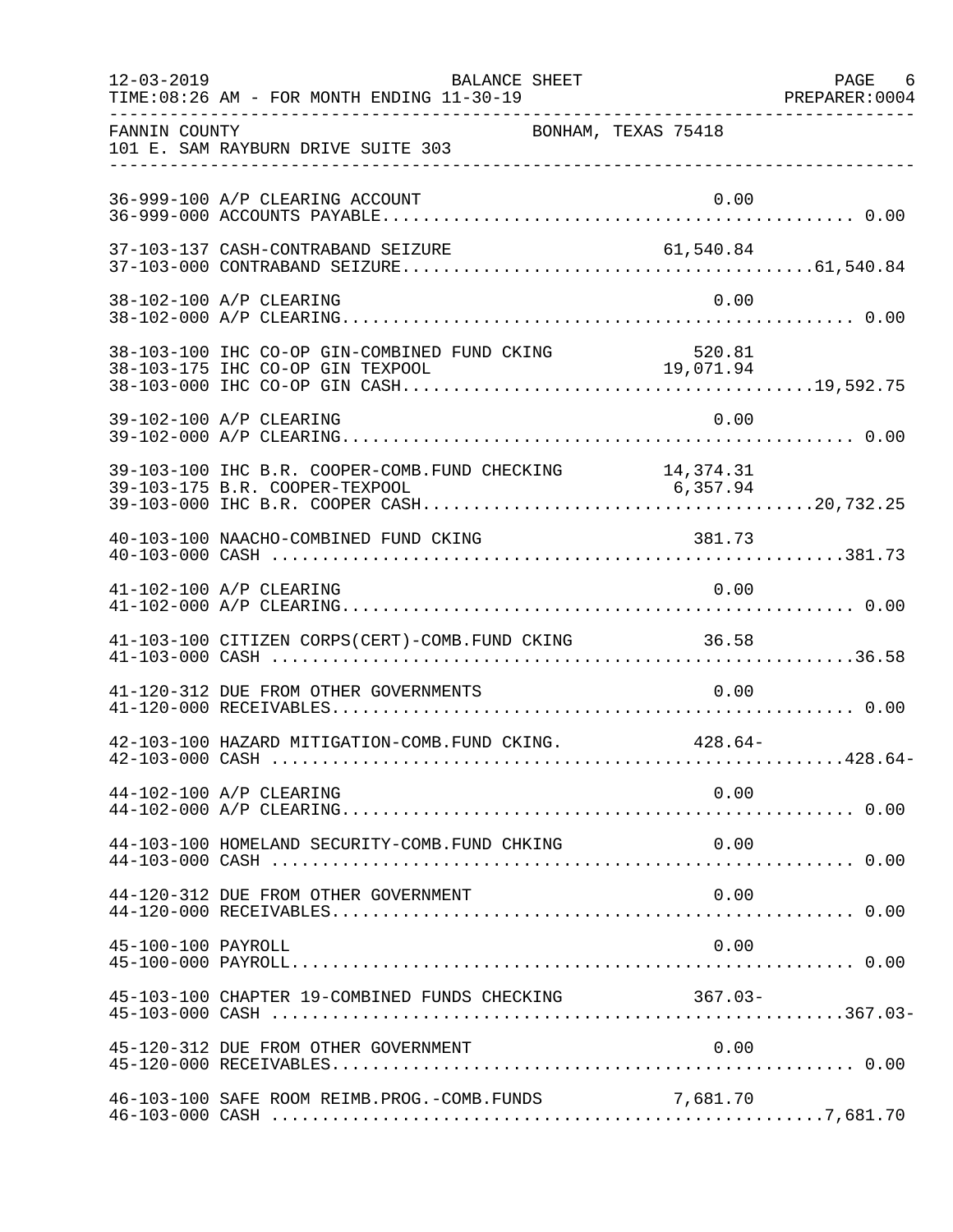| $12 - 03 - 2019$   | BALANCE SHEET<br>TIME: 08:26 AM - FOR MONTH ENDING 11-30-19<br>----------------   |                       | PAGE 7 |
|--------------------|-----------------------------------------------------------------------------------|-----------------------|--------|
| FANNIN COUNTY      | BONHAM, TEXAS 75418<br>101 E. SAM RAYBURN DRIVE SUITE 303                         |                       |        |
|                    |                                                                                   |                       |        |
|                    |                                                                                   |                       |        |
| 49-100-100 PAYROLL |                                                                                   | 0.00                  |        |
|                    | 49-103-100 INVESTIGATOR/LEOSE-COMB.FUNDS                                          | 681.66                |        |
|                    | 50-103-100 ELECTION SUPPORT FUND-COMB.FUNDS                                       | 0.00                  |        |
|                    | 51-103-100 CO.CLK.CO.& DIST.CT.TECHNOLOGY-COMB 7,513.96                           |                       |        |
|                    | 51-120-313 DUE FROM OTHER FUNDS                                                   | 59.92                 |        |
|                    | 52-103-100 CO.CLK.COURT RECORDS PRESERVATION-C 14,542.85                          |                       |        |
|                    | 52-120-313 DUE FROM OTHER FUNDS                                                   | 120.00                |        |
|                    | 53-103-100 CO.CLK.REC.ARCHIVE -COMB.FUNDS CKIN 279,386.68                         |                       |        |
|                    | 53-120-313 DUE FROM OTHER FUNDS                                                   |                       |        |
|                    | 55-102-100 A/P CLEARING                                                           | 0.00                  |        |
|                    | 55-103-155 F.C. LAW ENFORCEMENT EDUCATION                                         | 0.06                  |        |
|                    | 55-999-100 A/P CLEARING ACCOUNT                                                   | 0.00                  |        |
| 56-100-100 PAYROLL |                                                                                   | 0.00                  |        |
|                    | 56-102-100 A/P CLEARING                                                           | 0.00                  |        |
|                    | 56-103-156 CASH-F C SHERIFF FORFEITURE<br>56-103-159 CASH-FEDERAL FORFEITURE 2018 | 48,629.28<br>2,325.54 |        |
|                    | 56-999-100 A/P CLEARING ACCOUNT                                                   | 0.00                  |        |
|                    | 57-103-100 SHERIFF K-9 UNIT-COMB.FUND CHECKING                                    | 49.11                 |        |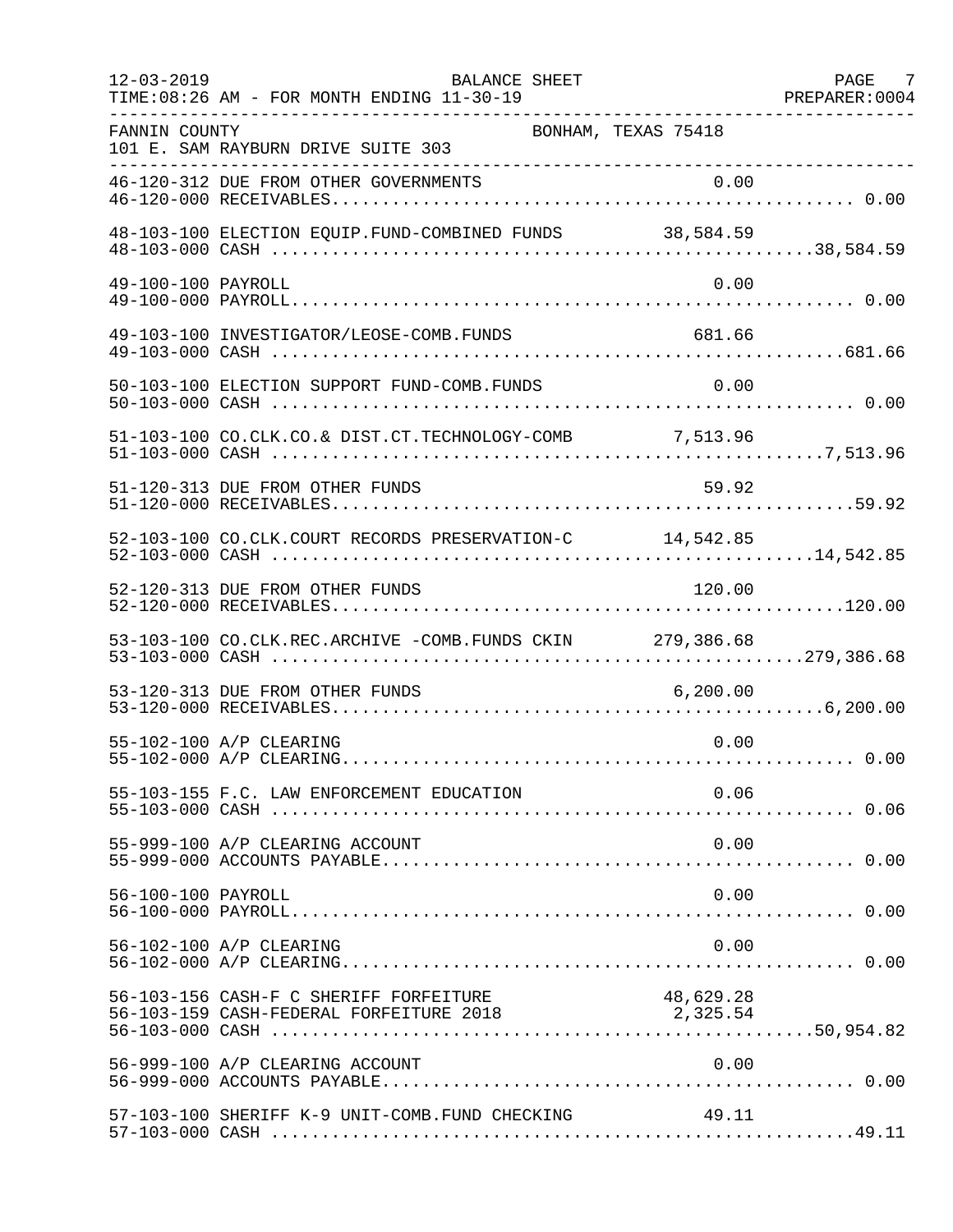| $12 - 03 - 2019$   | BALANCE SHEET<br>TIME: 08:26 AM - FOR MONTH ENDING 11-30-19                                               |                                      | PAGE 8<br>PREPARER: 0004 |
|--------------------|-----------------------------------------------------------------------------------------------------------|--------------------------------------|--------------------------|
| FANNIN COUNTY      | 101 E. SAM RAYBURN DRIVE SUITE 303                                                                        | BONHAM, TEXAS 75418                  |                          |
|                    | 59-103-100 DRUG COURT-COMBINED FUNDS                                                                      |                                      |                          |
|                    | 59-120-313 DUE FROM OTHER FUNDS                                                                           | 324.05                               |                          |
| 60-103-175 TEXPOOL | 60-103-100 SINKING-COMBINED FUND CHECKING<br>60-103-260 SINKING-CASH 1998<br>60-103-275 TEXPOOL-1998 JAIL | $16,552.25-$<br>0.00<br>0.00<br>0.00 |                          |
|                    | 60-120-311 TAXES RECEIVABLE<br>60-120-312 DUE FROM OTHER GOVERNMENT<br>60-120-313 DUE FROM OTHER FUNDS    | 10,269.92<br>33.34<br>0.00           |                          |
|                    | 61-103-100 DIST.CLK.CO.& DIST.CT.TECH.-COMBINE 3,348.35                                                   |                                      |                          |
|                    | 61-120-313 DUE FROM OTHER FUNDS                                                                           | 39.93                                |                          |
|                    | 62-103-100 DIST.CLK.COURT RECORDS PRESERVATION 34,760.59                                                  |                                      |                          |
|                    | 62-120-313 DUE FROM OTHER FUNDS                                                                           | 222.25                               |                          |
|                    | 63-103-100 LEOSE CONST.#1-COMBINED FUNDS CHECK 1,688.40                                                   |                                      |                          |
|                    | 64-103-100 LEOSE CONST.#2-COMBINED FUNDS CHECK 355.18                                                     |                                      |                          |
|                    | 65-103-100 LEOSE CONST.#3-COMBINED FUNDS CHECK 2,691.63                                                   |                                      |                          |
| 66-103-175 TEXPOOL | 66-103-100 GO BONDS CONST.2017-COMBINED FUNDS 725, 215.72.<br>2011 - 5, 170, 520.14                       | 725,215.72-<br>0.00                  |                          |
|                    | 67-103-100 ANNUAL PAYMENT-COMBINED FUND CKING 8,378.04                                                    |                                      |                          |
| 68-103-175 TEXPOOL | 68-103-100 GO BONDS CONST. 2018-COMB. FUNDS CHEC<br>68-103-168 BUSINESS MONEY FUND ACCOUNT                | 0.00<br>6,349,732.20<br>0.00         |                          |
|                    | 70-102-100 A/P CLEARING                                                                                   | 0.00                                 |                          |
|                    | 70-103-100 RIGHT OF WAY-COMBINED FUND CHECKING<br>70-103-170 RIGHT OF WAY CASH ACCT.                      | 16,093.03<br>0.00                    |                          |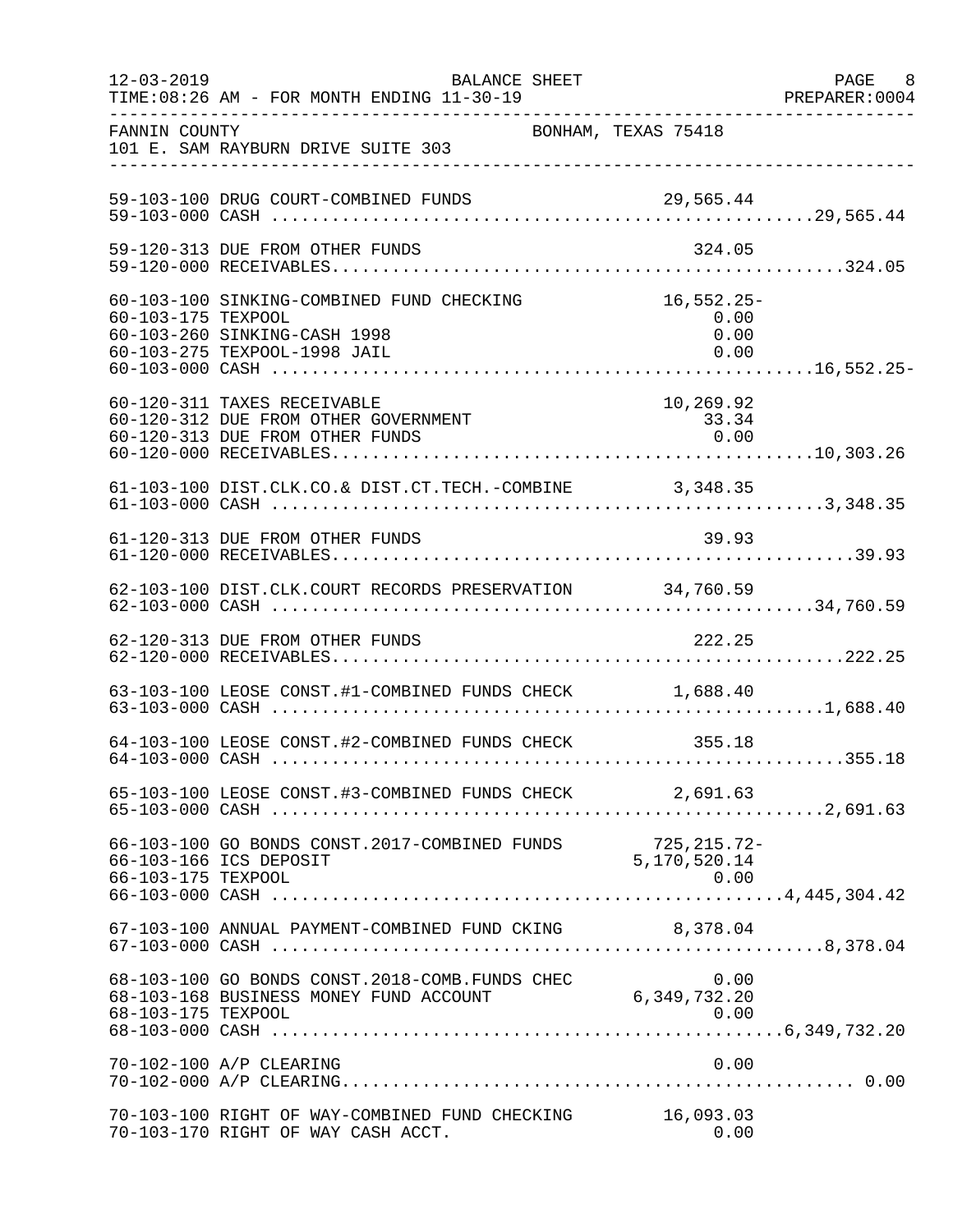| $12 - 03 - 2019$   | <b>BALANCE SHEET</b><br>TIME: 08:26 AM - FOR MONTH ENDING 11-30-19                            |                      | PAGE<br>9<br>PREPARER: 0004 |
|--------------------|-----------------------------------------------------------------------------------------------|----------------------|-----------------------------|
| FANNIN COUNTY      | BONHAM, TEXAS 75418<br>101 E. SAM RAYBURN DRIVE SUITE 303                                     |                      |                             |
| 70-103-175 TEXPOOL |                                                                                               | 84,251.93            |                             |
|                    | 70-133-010 ADVANCE TO GENERAL<br>70-133-021 ADVANCE TO R&B #1<br>70-133-022 ADVANCE TO R&B #2 | 0.00<br>0.00<br>0.00 |                             |
|                    | 70-999-100 A/P CLEARING ACCOUNT                                                               | 0.00                 |                             |
| 71-100-100 PAYROLL |                                                                                               | 0.00                 |                             |
|                    | 71-103-100 INV. CRIMES AGAINST WOMEN-COMB. FUNDS                                              | $\sim 0.00$          |                             |
|                    | 71-120-312 DUE FROM OTHER GOVERNMENTS                                                         | 0.00                 |                             |
| 72-100-100 PAYROLL |                                                                                               | 0.00                 |                             |
|                    | 72-103-100 INV.CRIMES AGAINST CHILDREN-COMB.FU                                                | 0.00                 |                             |
|                    | 72-120-312 DUE FROM OTHER GOVERNMENTS                                                         | 0.00                 |                             |
|                    | 78-103-100 RAW WATER PIPELINE-COMB. FUNDS CKING 131,366.02                                    |                      |                             |
|                    | 79-103-100 RAW WATER PIPELINE-COMBINED FUNDS C 75,750.00                                      |                      |                             |
|                    |                                                                                               |                      |                             |
|                    |                                                                                               |                      |                             |
|                    |                                                                                               |                      |                             |
|                    | 83-103-100 LAKE PCT 4-COMBINED FUNDS CKING 474,197.64                                         |                      |                             |
| 84-100-100 PAYROLL |                                                                                               | 0.00                 |                             |
|                    | 84-103-100 BOIS D'ARC-COMBINED FUNDS CHECKING 209,466.57                                      |                      |                             |
|                    | 85-103-100 LAKE FANNIN-COMBINED FUNDS CHECKING 1,385.48                                       |                      |                             |
|                    | 86-103-100 TECHNOLOGY FUNDS CHECKING                                                          | 2,351.32             |                             |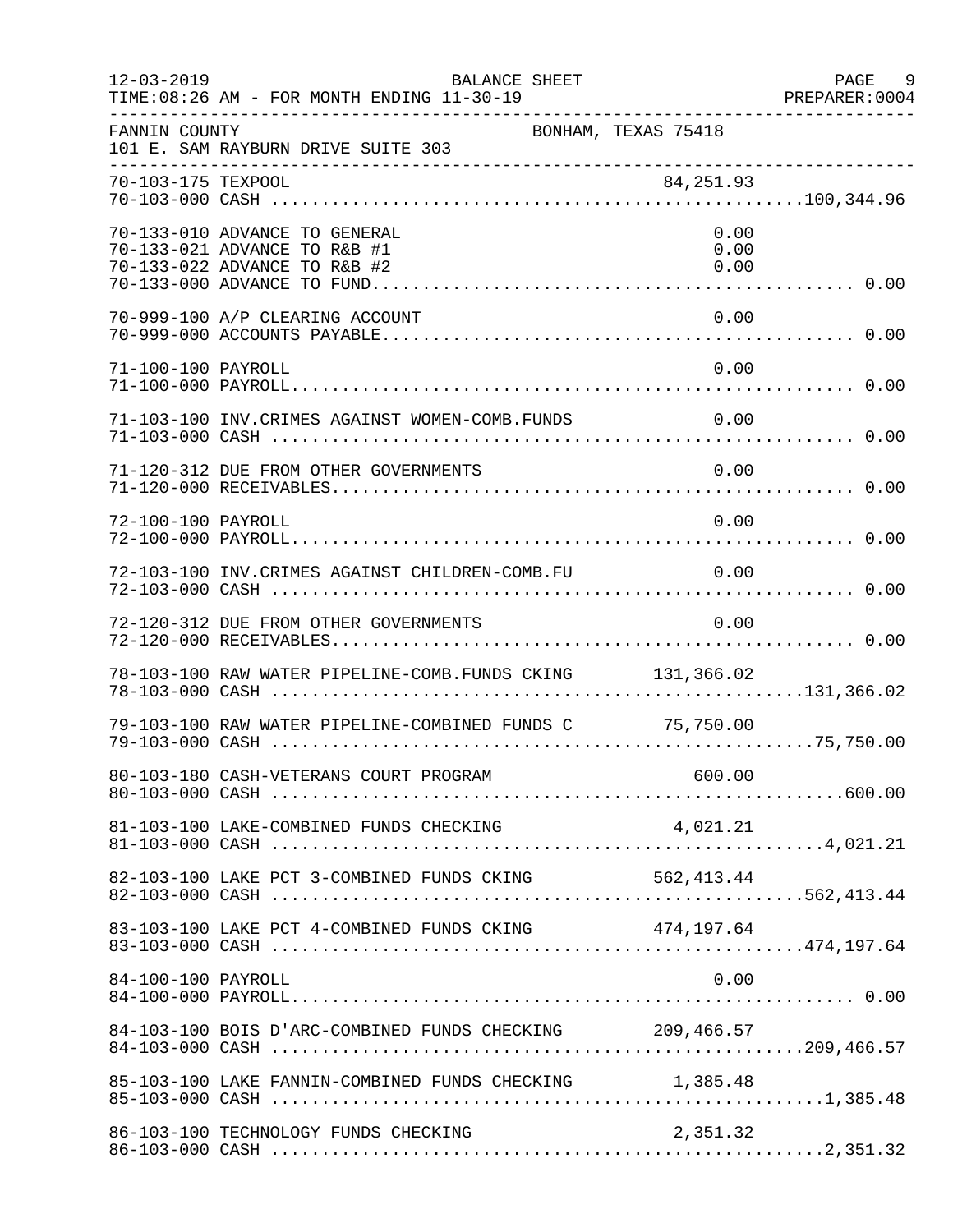| $12 - 03 - 2019$                                                                  | BALANCE SHEET<br>TIME: 08:26 AM - FOR MONTH ENDING 11-30-19<br>--------------------------------------                                                                                                                                                                                                                                                                                                                                                                                                                                                                                                 |                                                                                                                                                                                                                                                                                                                        | PAGE 10<br>PREPARER: 0004 |
|-----------------------------------------------------------------------------------|-------------------------------------------------------------------------------------------------------------------------------------------------------------------------------------------------------------------------------------------------------------------------------------------------------------------------------------------------------------------------------------------------------------------------------------------------------------------------------------------------------------------------------------------------------------------------------------------------------|------------------------------------------------------------------------------------------------------------------------------------------------------------------------------------------------------------------------------------------------------------------------------------------------------------------------|---------------------------|
| FANNIN COUNTY                                                                     | BONHAM, TEXAS 75418<br>101 E. SAM RAYBURN DRIVE SUITE 303                                                                                                                                                                                                                                                                                                                                                                                                                                                                                                                                             |                                                                                                                                                                                                                                                                                                                        |                           |
|                                                                                   | 87-103-187 CASH-JUVENILE PROBATION                                                                                                                                                                                                                                                                                                                                                                                                                                                                                                                                                                    | 2,420.29                                                                                                                                                                                                                                                                                                               |                           |
|                                                                                   |                                                                                                                                                                                                                                                                                                                                                                                                                                                                                                                                                                                                       | 0.00                                                                                                                                                                                                                                                                                                                   |                           |
| 89-100-100 PAYROLL                                                                |                                                                                                                                                                                                                                                                                                                                                                                                                                                                                                                                                                                                       | 0.00                                                                                                                                                                                                                                                                                                                   |                           |
|                                                                                   | 89-103-689 CASH-STRUCTURAL FAM.THER.GRANT OOG 25,000.00-<br>89-103-988 CASH-LOCAL FUNDS CARRIED FORWARD<br>89-103-992 CASH-INTEREST INCOME<br>89-103-993 CASH-BASIC PROBATION SUPERVISION<br>89-103-994 CASH-COMMUNITY PROGRAMS<br>89-103-995 CASH-LOCAL FUNDING FY 2020<br>89-103-996 CASH-PRE/POST ADJUDICATION                                                                                                                                                                                                                                                                                     | 17,366.04<br>13,226.83<br>13,226.83<br>10,141.73<br>5,553.37<br>23,534.52-<br>441.57                                                                                                                                                                                                                                   |                           |
| 92-103-175 TEXPOOL                                                                | 92-103-100 STATZER-COMBINED FUNDS CHECKING 5,315.23                                                                                                                                                                                                                                                                                                                                                                                                                                                                                                                                                   | 41,095.80                                                                                                                                                                                                                                                                                                              |                           |
|                                                                                   | 92-999-100 A/P CLEARING ACCOUNT                                                                                                                                                                                                                                                                                                                                                                                                                                                                                                                                                                       | 0.00                                                                                                                                                                                                                                                                                                                   |                           |
|                                                                                   |                                                                                                                                                                                                                                                                                                                                                                                                                                                                                                                                                                                                       |                                                                                                                                                                                                                                                                                                                        |                           |
|                                                                                   | 93-120-312 DUE FROM OTHER GOVERNMENT                                                                                                                                                                                                                                                                                                                                                                                                                                                                                                                                                                  | 0.00                                                                                                                                                                                                                                                                                                                   |                           |
|                                                                                   | 95-100-100 PAYROLL CASH                                                                                                                                                                                                                                                                                                                                                                                                                                                                                                                                                                               | 20.68                                                                                                                                                                                                                                                                                                                  |                           |
| 98-160-100 LAND<br>98-160-200 BUILDINGS<br>98-160-230 ROADS<br>98-160-235 BRIDGES | 98-160-201 ACCUM.DEPRECIATION-BUILDINGS<br>98-160-210 AUTOMOBILES AND TRUCKS<br>98-160-211 ACCUM.DEPR.AUTOS AND TRUCKS<br>98-160-215 COMPUTER EQUIPMENT<br>98-160-216 ACCUM.DEPR.-COMPUTER EQUIPMENT<br>98-160-220 OFFICE EQUIPMENT<br>98-160-221 ACCUM. DEPR.-OFFICE EQUIPMENT<br>98-160-225 RADIO EQUIPMENT<br>98-160-226 ACCUM.DEPR.-RADIO EQUIPMENT<br>98-160-227 SECURITY EQUIPMENT<br>98-160-228 ACCUM.DEP. - SECURITY EQUIPMENT<br>98-160-231 ACCUM. DEPRECIATION-ROADS<br>98-160-236 ACCUM. DEPRECIATION-BRIDGES<br>98-160-300 ROAD EQUIPMENT<br>98-160-301 ACCUM.DEPRECIATION-ROAD EQUIPMENT | 341,561.30<br>4,737,000.00<br>$3,494,444.40-$<br>2,289,535.41<br>$1,392,369.10-$<br>753,474.11<br>657,090.62-<br>164,640.04<br>$100, 426.88 -$<br>213, 359.45<br>$208, 278.09 -$<br>111,850.36<br>20,036.23-<br>17,841,000.74<br>14, 422, 516.81-<br>10,580,176.85<br>$3,673,811.72-$<br>3,707,840.28<br>2,812,298.86- |                           |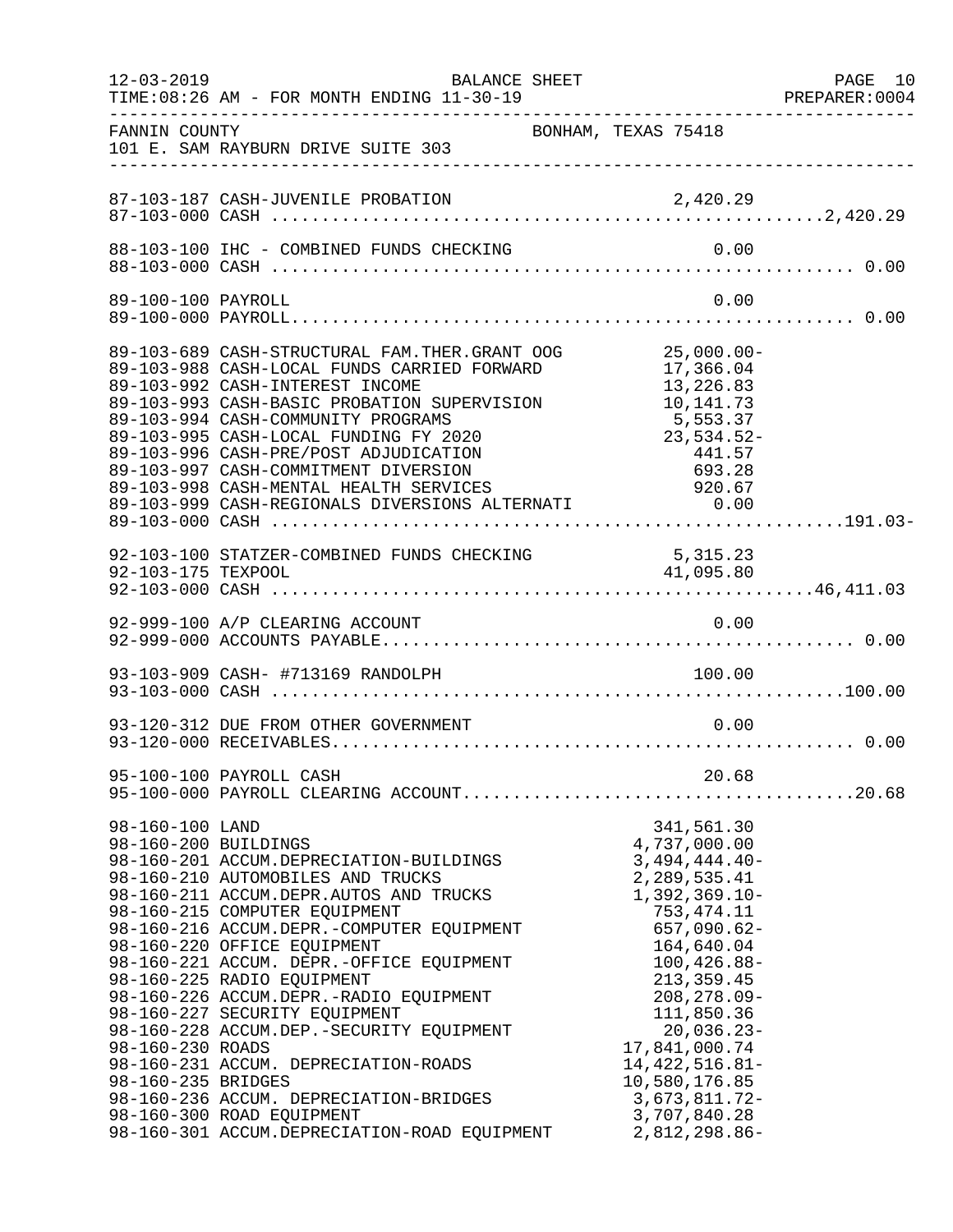| $12 - 03 - 2019$      | <b>BALANCE SHEET</b><br>TIME: 08:26 AM - FOR MONTH ENDING 11-30-19                                                                                                                        |                                                                     | PAGE 11<br>PREPARER:0004 |
|-----------------------|-------------------------------------------------------------------------------------------------------------------------------------------------------------------------------------------|---------------------------------------------------------------------|--------------------------|
| FANNIN COUNTY         | 101 E. SAM RAYBURN DRIVE SUITE 303                                                                                                                                                        | ______________________________________<br>BONHAM, TEXAS 75418       |                          |
|                       |                                                                                                                                                                                           |                                                                     |                          |
|                       | 98-271-200 EQUITY ACCOUNT                                                                                                                                                                 | 15,108,627.12-                                                      |                          |
|                       | 99-170-200 DEFERRED PENSION OUTFLOW<br>99-170-200 DEFERRED PENSION OUTFLOW 1,424,804.00<br>99-170-000 DEFERRED PENSION OUTFLOW1,424,804.00                                                |                                                                     |                          |
|                       |                                                                                                                                                                                           |                                                                     |                          |
|                       | ***** LIABILITIES *****                                                                                                                                                                   |                                                                     |                          |
|                       | 10-200-097 DUE TO OTHER GOVERNMENTS-FINES<br>10-200-099 DUE TO OTHERS-FINES<br>10-200-150 ACCRUED SALARY PAYABLE<br>10-200-155 ACCRUED FRINGE BENEFITS<br>10-200-200 DEFERRED TAX REVENUE | 731,991.23<br>2,495,464.32<br>163,017.73<br>74,745.32<br>620,022.87 |                          |
| 10-207-090 DUE TO CJD | 10-207-070 DUE TO R.O.W.<br>10-207-089 DUE TO T.J.P.C.<br>10-207-970 DUE TO OTHER GOVERNMENTS<br>10-207-990 DUE TO OTHERS                                                                 | 0.00<br>0.00<br>1,794.00<br>0.00<br>344.79                          |                          |
|                       | 10-225-510 TIME PYMT. WARRANTS ON COMPUTERS                                                                                                                                               | 0.00                                                                |                          |
|                       |                                                                                                                                                                                           |                                                                     |                          |
|                       | 11-200-910 SYSTEM ADDED LIABILITY LINE-ITEM $0.00$<br>11-200-000 SYSTEM ADDED LIABILITY DEPARTMENT0.00                                                                                    |                                                                     |                          |
|                       | 11-271-200 EQUITY ACCOUNT                                                                                                                                                                 |                                                                     |                          |
|                       | 12-200-910 SYSTEM ADDED LIABILITY LINE-ITEM<br>12-200-000 SYSTEM ADDED LIABILITY DEPARTMENT 0.00                                                                                          | 0.00                                                                |                          |
|                       | 12-271-200 EQUITY ACCOUNT                                                                                                                                                                 | 3,601.12                                                            |                          |
|                       | 13-207-097 DUE TO OTHER GOVERNMENTS                                                                                                                                                       |                                                                     |                          |
|                       | 13-271-200 EQUITY ACCOUNT                                                                                                                                                                 | 375.00                                                              |                          |
|                       | 14-200-910 SYSTEM ADDED LIABILITY LINE-ITEM                                                                                                                                               | 0.00                                                                |                          |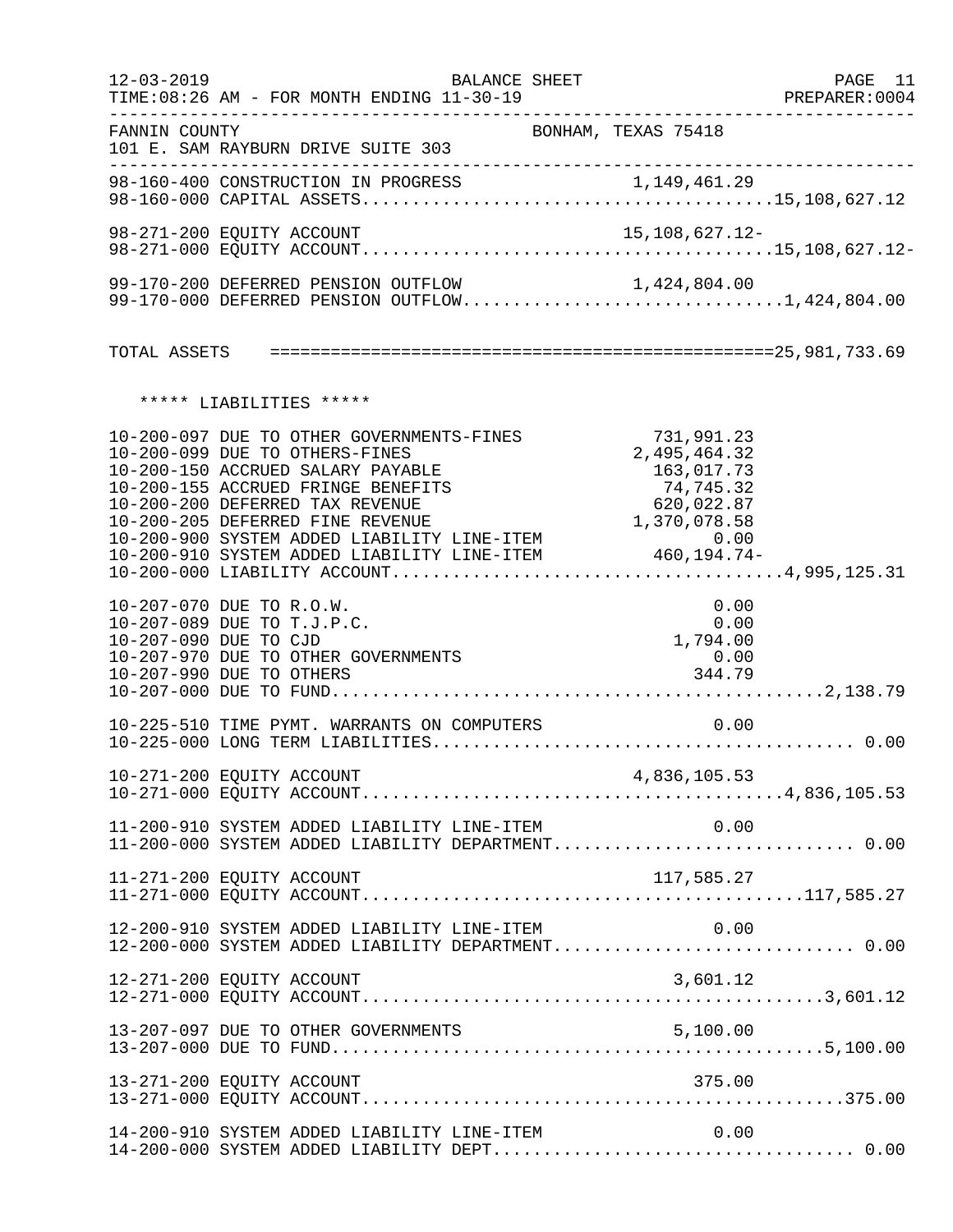| $12 - 03 - 2019$ | BALANCE SHEET<br>TIME: 08:26 AM - FOR MONTH ENDING 11-30-19                                                                                                                                                                          |                                                           | PAGE 12<br>PREPARER:0004 |
|------------------|--------------------------------------------------------------------------------------------------------------------------------------------------------------------------------------------------------------------------------------|-----------------------------------------------------------|--------------------------|
| FANNIN COUNTY    | 101 E. SAM RAYBURN DRIVE SUITE 303                                                                                                                                                                                                   | BONHAM, TEXAS 75418                                       |                          |
|                  | 14-271-200 EQUITY ACCOUNT                                                                                                                                                                                                            | 18,110.30                                                 |                          |
|                  | 16-200-910 SYSTEM ADDED LIABILITY LINE-ITEM                                                                                                                                                                                          | 0.00                                                      |                          |
|                  |                                                                                                                                                                                                                                      |                                                           |                          |
|                  | 17-271-200 EQUITY ACCOUNT                                                                                                                                                                                                            | 5,282.50                                                  |                          |
|                  | 18-200-150 ACCRUED SALARY PAYABLE<br>18-200-155 ACCRUED FRINGE BENEFITS<br>18-200-910 SYSTEM ADDED LIABILITY LINE-ITEM 6,013.00-<br>18-200-000 SYSTEM ADDED LIABILITY DEPARTMENT4,252.07-                                            | 1,090.91                                                  |                          |
|                  | 18-271-200 EQUITY ACCOUNT                                                                                                                                                                                                            | 83,961.38                                                 |                          |
|                  | 19-200-150 ACCRUED SALARY PAYABLE<br>19-200-155 ACCRUED FRINGE BENEFITS<br>19-200-910 SYSTEM ADDED LIABILITY LINE-ITEM                                                                                                               | 0.01<br>0.00<br>0.00                                      |                          |
|                  | 19-271-200 EQUITY ACCOUNT                                                                                                                                                                                                            | 13,871.15                                                 |                          |
|                  | 20-200-150 ACCRUED SALARY PAYABLE<br>20-200-155 ACCRUED FRINGE BENEFITS<br>20-200-910 SYSTEM ADDED LIABILITY LINE-ITEM 0.00<br>20.200.000 SYSTEM ADDED LIABILITY LINE-ITEM 0.00<br>20-200-000 SYSTEM ADDED LIABILITY DEPARTMENT 0.00 | 0.00                                                      |                          |
|                  | 20-271-200 EQUITY ACCOUNT                                                                                                                                                                                                            | 67,076.68                                                 |                          |
|                  | 21-200-150 ACCRUED SALARY PAYABLE<br>21-200-155 ACCRUED FRINGE BENEFITS<br>21-200-200 DEFERRED TAX REVENUE<br>21-200-900 SYSTEM ADDED LIABILITY LINE-ITEM<br>21-200-910 SYSTEM ADDED LIABILITY LINE-ITEM                             | 12,877.04<br>5,414.04<br>34,684.34<br>0.00<br>$8,404.60-$ |                          |
|                  | 21-207-070 DUE TO RIGHT OF WAY<br>21-207-131 DUE TO RD. DIST. 17A                                                                                                                                                                    | 0.00<br>0.00                                              |                          |
|                  | 21-231-100 LOAN BSB EQUIPMENT                                                                                                                                                                                                        | 0.00                                                      |                          |
|                  |                                                                                                                                                                                                                                      |                                                           |                          |
|                  | 22-200-150 ACCRUED SALARY PAYABLE<br>22-200-155 ACCRUED FRINGE BENEFITS<br>22-200-200 DEFERRED TAX REVENUE                                                                                                                           | 11,285.41<br>6,055.57<br>39, 351.80                       |                          |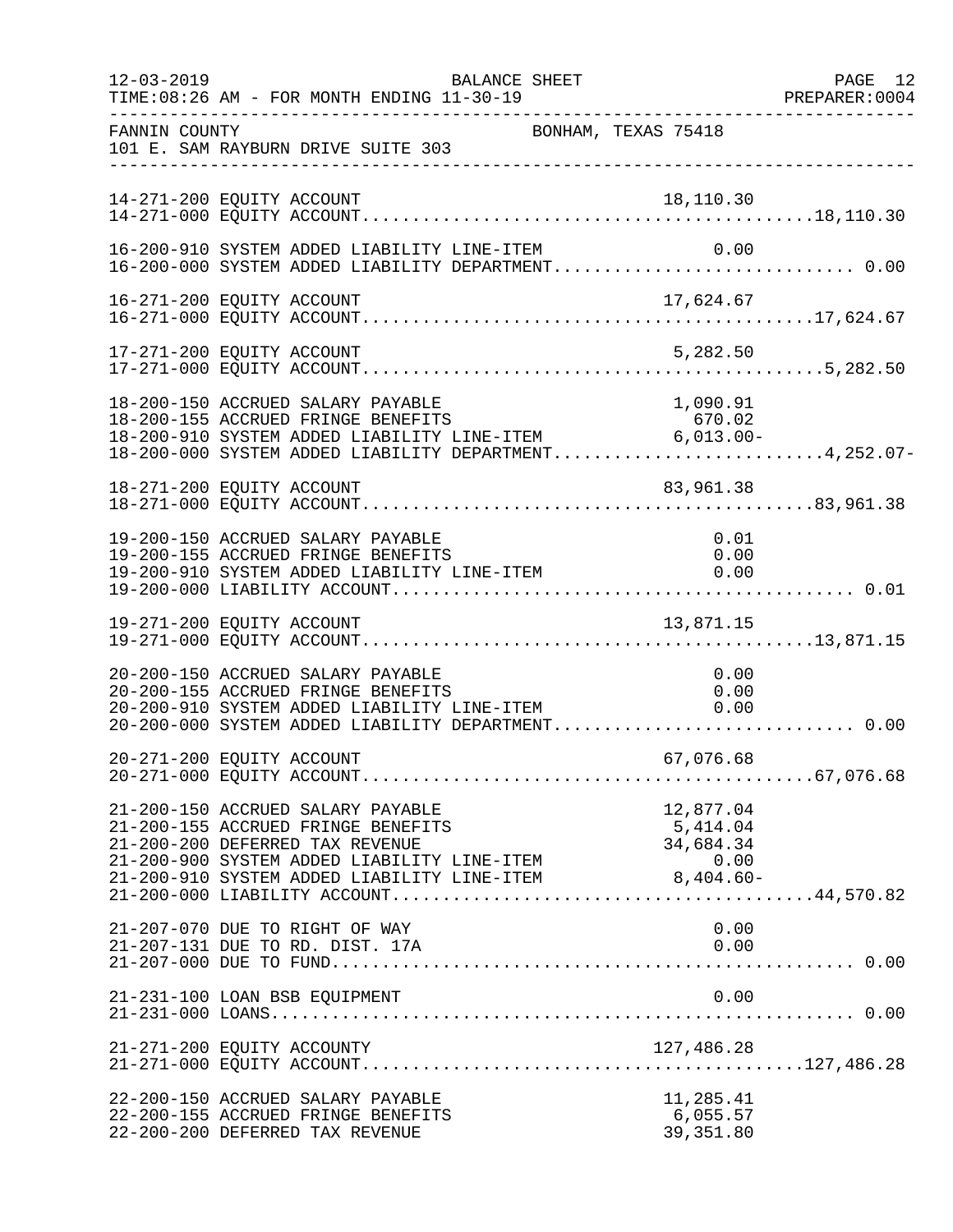| $12 - 03 - 2019$ | BALANCE SHEET<br>TIME: 08:26 AM - FOR MONTH ENDING 11-30-19<br>______________                                                                                                                                                                                                 |                                   | PAGE 13<br>PREPARER: 0004<br>--------------------- |
|------------------|-------------------------------------------------------------------------------------------------------------------------------------------------------------------------------------------------------------------------------------------------------------------------------|-----------------------------------|----------------------------------------------------|
| FANNIN COUNTY    | BONHAM, TEXAS 75418<br>101 E. SAM RAYBURN DRIVE SUITE 303                                                                                                                                                                                                                     |                                   |                                                    |
|                  | 22-200-900 SYSTEM ADDED LIABILITY LINE-ITEM $0.00$<br>22-200-910 SYSTEM ADDED LIABILITY LINE-ITEM 21,189.85-                                                                                                                                                                  |                                   |                                                    |
|                  | 22-207-070 DUE TO RIGHT OF WAY                                                                                                                                                                                                                                                | 0.00                              |                                                    |
|                  | 22-271-200 EQUITY ACCOUNT                                                                                                                                                                                                                                                     | 587,444.27                        |                                                    |
|                  | 23-200-150 ACCRUED SALARY PAYABLE<br>23-200-155 ACCRUED FRINGE BENEFITS<br>23-200-200 DEFERRED TAX REVENUE<br>23-200-900 SYSTEM ADDED LIABILITY LINE-ITEM<br>23-200-910 SYSTEM ADDED LIABILITY LINE-ITEM<br>23-200-910 SYSTEM ADDED LIABILITY LINE-ITEM<br>23-200-000 LIABILI | 12,704.17                         |                                                    |
|                  | 23-231-571 LOAN OF CAPITAL EQUIP. PURCHASE                                                                                                                                                                                                                                    | 0.00                              |                                                    |
|                  |                                                                                                                                                                                                                                                                               |                                   |                                                    |
|                  | 24-200-150 ACCRUED SALARY PAYABLE<br>24-200-155 ACCRUED FRINGE BENEFITS<br>24-200-200 DEFERRED TAX REVENUE<br>24-200-900 SYSTEM ADDED LIABILITY LINE-ITEM<br>$24-200-900$ SYSTEM ADDED LIABILITY LINE-ITEM $0.00$<br>24-200-910 SYSTEM ADDED LIABILITY LINE-ITEM $19,181.13-$ | 8,948.55<br>5,170.11<br>33,033.39 |                                                    |
|                  | 24-271-200 EQUITY ACCOUNT                                                                                                                                                                                                                                                     | 344,096.02                        |                                                    |
|                  | 25-271-200 EQUITY ACCOUNT                                                                                                                                                                                                                                                     | 2,177.67                          |                                                    |
|                  | 26-200-910 SYSTEM ADDED LIABILITY LINE-ITEM<br>26-200-000 SYSTEM ADDED LIABILITY DEPARTMENT 0.00                                                                                                                                                                              | 0.00                              |                                                    |
|                  | 26-271-200 EQUITY ACCOUNT                                                                                                                                                                                                                                                     | 49,651.88                         |                                                    |
|                  |                                                                                                                                                                                                                                                                               |                                   |                                                    |
|                  | 28-200-910 SYSTEM ADDED LIABILITY LINE-ITEM<br>28-200-000 SYSTEM ADDED LIABILITY DEPARTMENT 0.00                                                                                                                                                                              | 0.00                              |                                                    |
|                  | 28-271-200 EQUITY ACCOUNT                                                                                                                                                                                                                                                     | 6,336.74                          |                                                    |
|                  | 30-271-200 EQUITY ACCOUNT                                                                                                                                                                                                                                                     | 983.14                            |                                                    |
|                  | 31-200-900 SYSTEM ADDED LIABILITY LINE-ITEM                                                                                                                                                                                                                                   | 0.00                              |                                                    |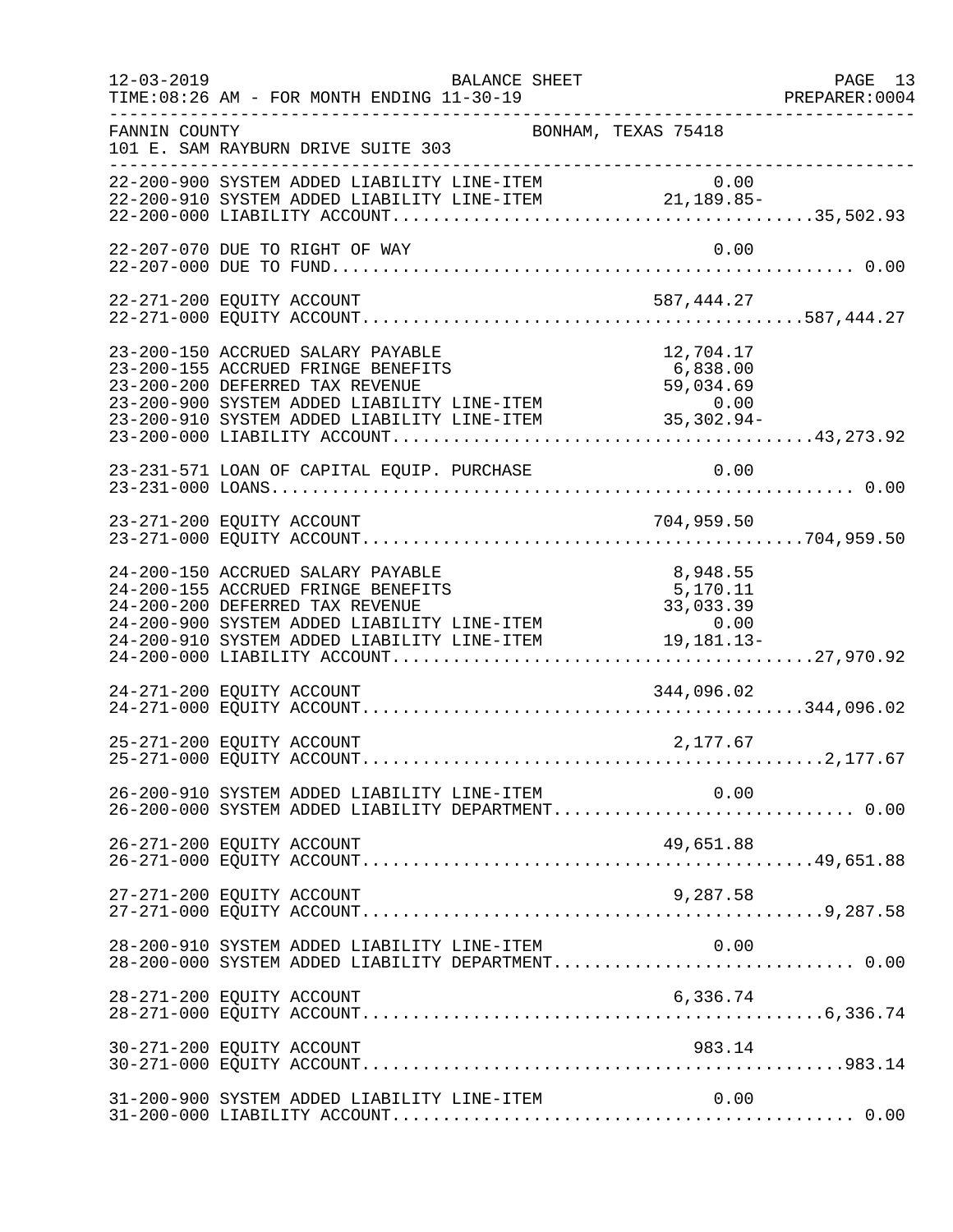| $12 - 03 - 2019$ | TIME: 08:26 AM - FOR MONTH ENDING 11-30-19                                                                                                                        | <b>BALANCE SHEET</b> |                     | PAGE 14<br>PREPARER: 0004 |
|------------------|-------------------------------------------------------------------------------------------------------------------------------------------------------------------|----------------------|---------------------|---------------------------|
| FANNIN COUNTY    | 101 E. SAM RAYBURN DRIVE SUITE 303                                                                                                                                |                      | BONHAM, TEXAS 75418 |                           |
|                  |                                                                                                                                                                   |                      |                     |                           |
|                  | 33-271-200 EQUITY ACCOUNT                                                                                                                                         |                      | 8,596.74            |                           |
|                  | 34-271-200 EQUITY ACCOUNT                                                                                                                                         |                      | 32,371.65           |                           |
|                  | 35-200-910 SYSTEM ADDED LIABILITY LI                                                                                                                              |                      | 0.00                |                           |
|                  | 35-271-200 EQUITY ACCOUNT                                                                                                                                         |                      | 177,962.54          |                           |
|                  | 36-200-150 ACCRUED SALARY PAYABLE<br>36-200-155 ACCRUED FRINGE BENEFITS<br>36-200-155 ACCROED FRINGE BENEFITS<br>36-200-910 SYSTEM ADDED LIABILITY LINE-ITEM 6.00 |                      | 627.24<br>210.02    |                           |
|                  | 36-271-200 EQUITY ACCOUNT                                                                                                                                         |                      | 15, 145.58          |                           |
|                  | 37-200-910 SYSTEM ADDED LIABILITY LINE-ITEM                                                                                                                       |                      | 0.00                |                           |
|                  | 37-207-099 HELD IN TRUST                                                                                                                                          |                      | 59, 114.68          |                           |
|                  |                                                                                                                                                                   |                      |                     |                           |
|                  | 38-200-900 SYSTEM ADDED LIABILITY LINE-ITEM<br>38-200-000 SYSTEM ADDED LIABILITY DEPARTMENT 0.00                                                                  |                      | 0.00                |                           |
|                  | 38-271-200 EQUITY ACCOUNT<br>19,527.80    19,527.80    19,527.80    19,527.80    19,527.80    19,527.80    19,527.80    19,527.80                                 |                      | 19,527.80           |                           |
|                  | 39-200-900 SYSTEM ADDED LIABILITY LINE-ITEM 0.00<br>39-200-000 SYSTEM ADDED LIABILITY DEPARTMENT 0.00                                                             |                      |                     |                           |
|                  | 39-271-200 EQUITY ACCOUNT                                                                                                                                         |                      | 20,703.81           |                           |
|                  | 40-200-910 SYSTEM ADDED LIABILITY LINE-ITEM<br>40-200-000 SYSTEM ADDED LIABILITY DEPARTMENT 0.00                                                                  |                      | 0.00                |                           |
|                  | 40-271-200 EQUITY ACCOUNT                                                                                                                                         |                      | 381.73              |                           |
|                  | 41-200-910 SYSTEM ADDED LIABILITY LINE-ITEM $0.00$<br>41-200-000 SYSTEM ADDED LIABILITY DEPARTMENT0.00                                                            |                      |                     |                           |
|                  | 41-207-095 DUE TO OTHER FUNDS                                                                                                                                     |                      | 0.00                |                           |
|                  | 41-271-200 EQUITY ACCOUNT                                                                                                                                         |                      | 0.00                |                           |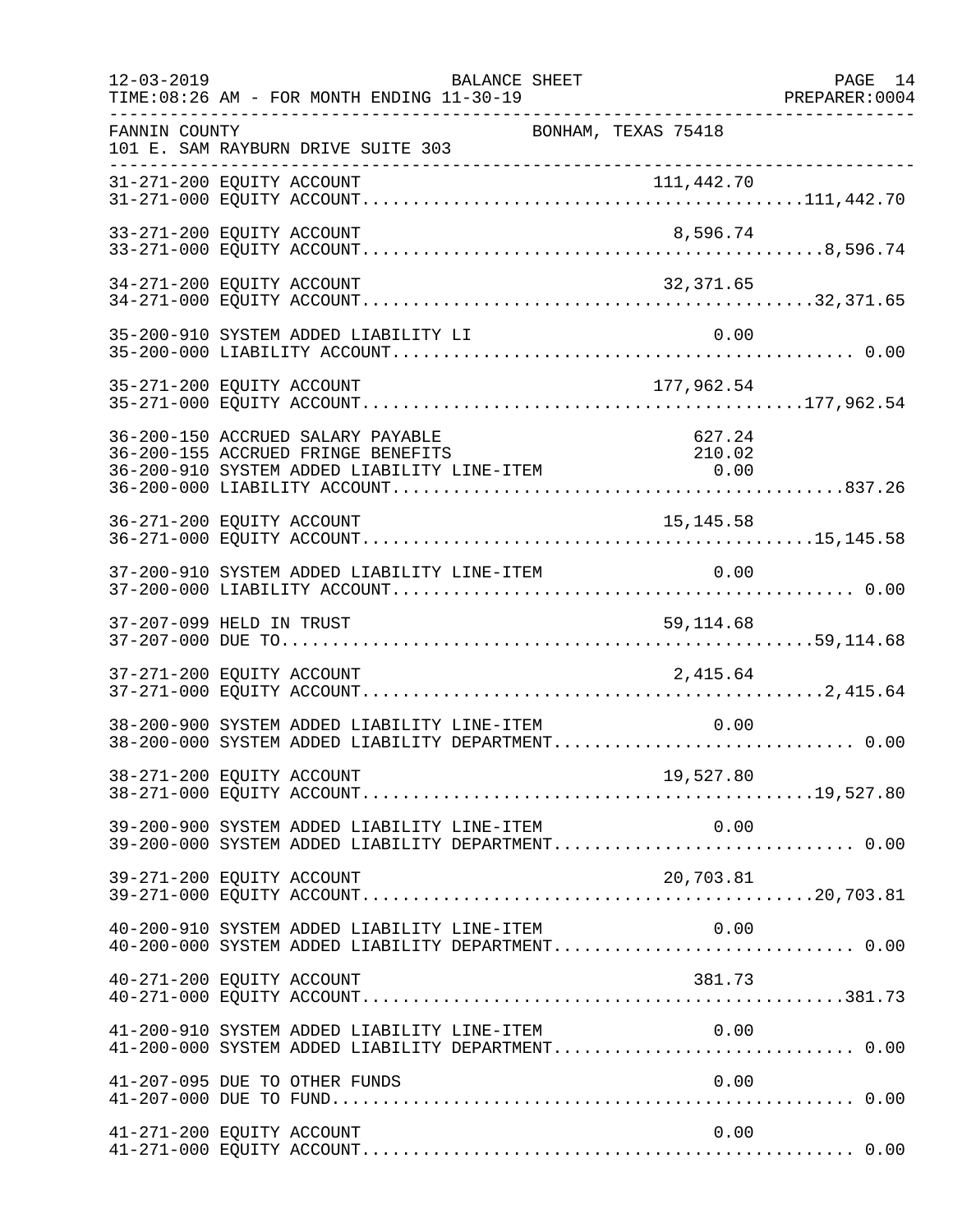| $12 - 03 - 2019$          | TIME: 08:26 AM - FOR MONTH ENDING 11-30-19  | BALANCE SHEET                               |                                                                                                                                                                                                                                                                                      | PAGE 15<br>PREPARER: 0004 |
|---------------------------|---------------------------------------------|---------------------------------------------|--------------------------------------------------------------------------------------------------------------------------------------------------------------------------------------------------------------------------------------------------------------------------------------|---------------------------|
| FANNIN COUNTY             | 101 E. SAM RAYBURN DRIVE SUITE 303          | BONHAM, TEXAS 75418                         |                                                                                                                                                                                                                                                                                      |                           |
|                           |                                             |                                             | 42-200-910 SYSTEM ADDED LIABILITY LINE-ITEM 0.00<br>42-200-000 SYSTEM ADDED LIABILITY DEPARTMENT 0.00                                                                                                                                                                                |                           |
| 42-271-200 EQUITY ACCOUNT |                                             |                                             | 428.64-                                                                                                                                                                                                                                                                              |                           |
|                           |                                             | 44-200-910 SYSTEM ADDED LIABILITY LINE-ITEM | 0.00<br>44-200-000 SYSTEM ADDED LIABILITY DEPARTMENT 0.00                                                                                                                                                                                                                            |                           |
|                           | 44-207-095 DUE TO OTHER FUNDS               |                                             | 0.00                                                                                                                                                                                                                                                                                 |                           |
| 44-271-200 EQUITY ACCOUNT |                                             |                                             | 0.00                                                                                                                                                                                                                                                                                 |                           |
|                           | 45-200-150 ACCRUED SALARY PAYABLE           |                                             | 302.00<br>45-200 150 ACCRUBE BABANI INITEDE<br>45-200-155 ACCRUED FRINGE BENEFITS 0.00<br>45-200-910 SYSTEM ADDED LIABILITY LINE-ITEM 367.03-<br>45-200-000 SYSTEM ADDED LIABILITY DEPARTMENT65.03-                                                                                  |                           |
|                           | 45-207-095 DUE TO OTHER FUNDS               |                                             | 0.00                                                                                                                                                                                                                                                                                 |                           |
| 45-271-200 EQUITY ACCOUNT |                                             |                                             | $370.90 -$                                                                                                                                                                                                                                                                           |                           |
|                           | 46-200-910 SYSTEM ADDED LIABILITY LINE-ITEM |                                             | 0.00                                                                                                                                                                                                                                                                                 |                           |
| 46-271-200 EQUITY ACCOUNT |                                             |                                             | 7,765.67                                                                                                                                                                                                                                                                             |                           |
|                           |                                             |                                             | $\begin{array}{ll}48-200-910 & \text{SYSTEM} & \text{ADDED} & \text{LIABILITY} & \text{LINE-ITEM} & 0.00 \\ 48-200-000 & \text{SYSTEM} & \text{ADDED} & \text{LIABILITY} & \text{DEPARTMENT}.\dots\dots\dots\dots\dots\dots\dots\dots\dots\dots\dots \end{array} \label{eq:200-910}$ |                           |
| 48-271-200 EQUITY ACCOUNT |                                             |                                             | 38,584.59                                                                                                                                                                                                                                                                            |                           |
| 49-271-200 EQUITY ACCOUNT |                                             |                                             | 681.66                                                                                                                                                                                                                                                                               |                           |
|                           | 50-200-910 SYSTEM ADDED LIABILITY LINE-ITEM |                                             | 0.00<br>50-200-000 SYSTEM ADDED LIABILITY DEPARTMENT 0.00                                                                                                                                                                                                                            |                           |
| 50-271-200 EQUITY ACCOUNT |                                             |                                             | 0.00                                                                                                                                                                                                                                                                                 |                           |
| 51-271-200 EQUITY ACCOUNT |                                             |                                             | 7,573.88                                                                                                                                                                                                                                                                             |                           |
|                           | 52-200-910 SYSTEM ADDED LIABILITY LINE-ITEM |                                             | 0.00                                                                                                                                                                                                                                                                                 |                           |
| 52-271-200 EQUITY ACCOUNT |                                             |                                             | 14,655.89                                                                                                                                                                                                                                                                            |                           |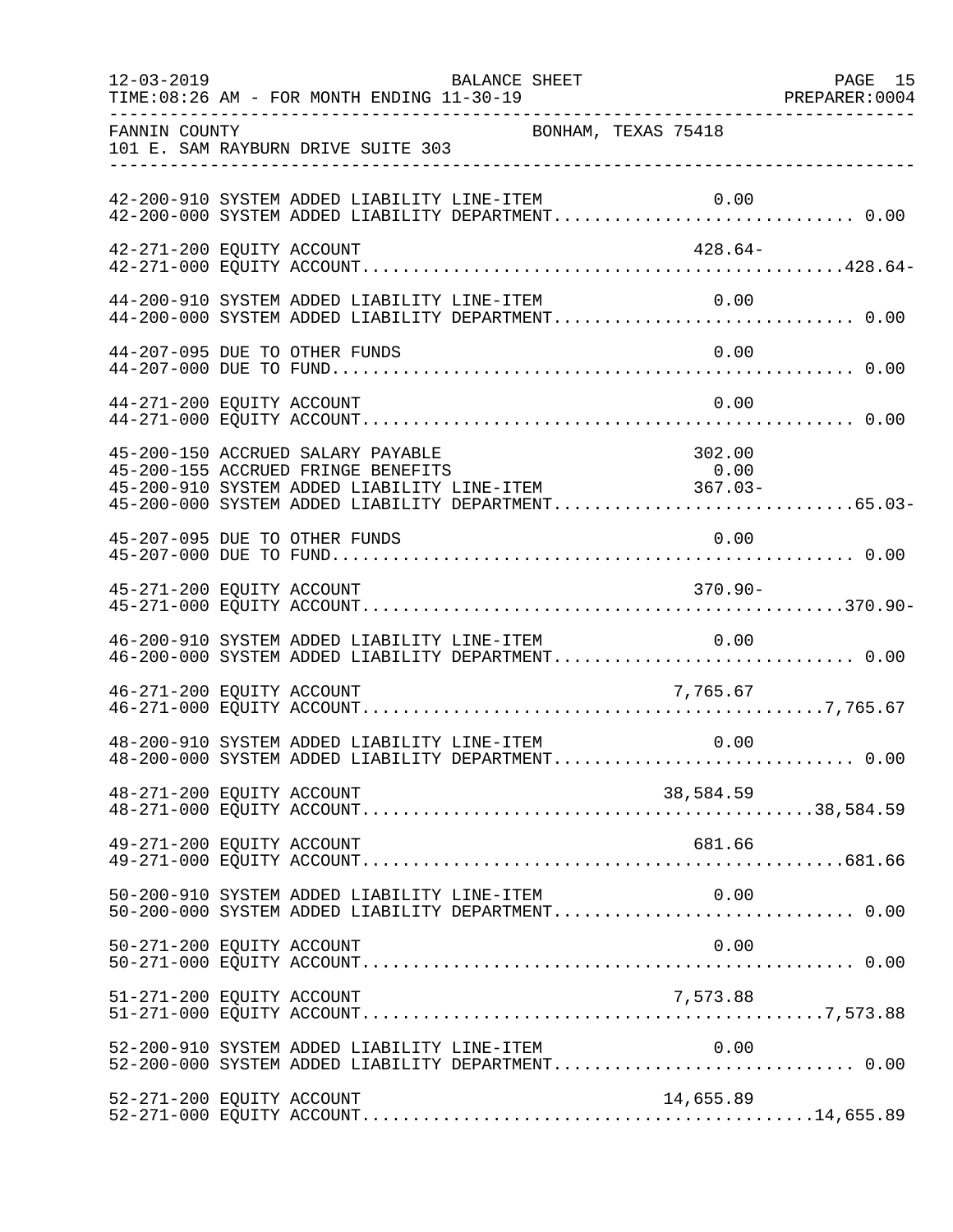| $12 - 03 - 2019$ | <b>BALANCE SHEET</b><br>TIME: 08:26 AM - FOR MONTH ENDING 11-30-19                                             | PAGE 16 |
|------------------|----------------------------------------------------------------------------------------------------------------|---------|
| FANNIN COUNTY    | BONHAM, TEXAS 75418<br>101 E. SAM RAYBURN DRIVE SUITE 303                                                      |         |
|                  | 53-200-910 SYSTEM ADDED LIABILITY LINE-ITEM 4,496.80-<br>53-200-000 SYSTEM ADDED LIABILITY DEPARTMENT4,496.80- |         |
|                  | 53-271-200 EQUITY ACCOUNT<br>290,083.48                                                                        |         |
|                  | 55-200-910 SYSTEM ADDED LIABILITY LINE-ITEM<br>0.00                                                            |         |
|                  | 0.06<br>55-271-200 EQUITY ACCOUNT                                                                              |         |
|                  | 56-200-910 SYSTEM ADDED LIABILITY LINE-ITEM<br>0.00                                                            |         |
|                  | 56-271-200 EQUITY ACCOUNT<br>45,071.06                                                                         |         |
|                  | 57-200-910 SYSTEM ADDED LIABILITY LINE-ITEM<br>0.00<br>57-200-000 SYSTEM ADDED LIABILITY DEPARTMENT 0.00       |         |
|                  | 49.11<br>57-271-200 EQUITY ACCOUNT                                                                             |         |
|                  | 59-200-910 SYSTEM ADDED LIABILITY LINE-ITEM 1,642.50-<br>59-200-000 SYSTEM ADDED LIABILITY DEPARTMENT1,642.50- |         |
|                  | 59-271-200 EQUITY ACCOUNT<br>31,365.09                                                                         |         |
|                  | 60-200-200 DEFERRED REVENUE<br>9,341.26<br>60-200-910 SYSTEM ADDED LIABILITY LINE-ITEM<br>0.00                 |         |
|                  | 0.00<br>60-207-990 DUE TO OTHERS                                                                               |         |
|                  | 153,672.87<br>60-271-200 EQUITY ACCOUNT                                                                        |         |
|                  | 61-271-200 EQUITY ACCOUNT<br>3,333.08                                                                          |         |
|                  | 62-271-200 EQUITY ACCOUNT<br>34,291.11                                                                         |         |
|                  | 63-200-910 SYSTEM ADDED LIABILITY LINE ITEM<br>0.00                                                            |         |
|                  | 1,688.40<br>63-271-200 EQUITY ACCOUNT                                                                          |         |
|                  | 64-200-910 SYSTEM ADDED LIABILITY LINE ITEM<br>0.00                                                            |         |
|                  | 64-271-200 EQUITY ACCOUNT<br>355.18                                                                            |         |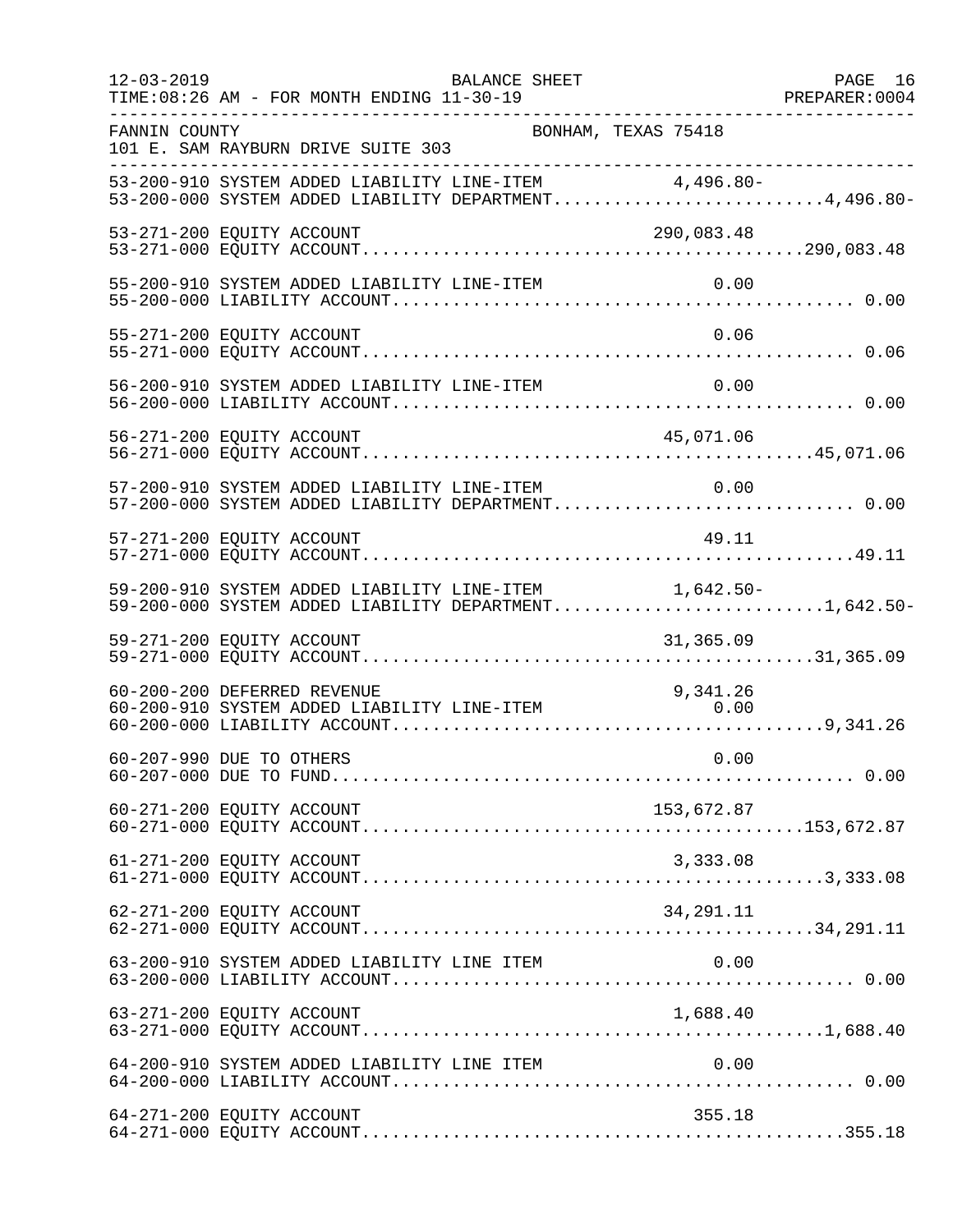| $12 - 03 - 2019$ | TIME: 08:26 AM - FOR MONTH ENDING 11-30-19                                                         | BALANCE SHEET |                     | PAGE 17 |
|------------------|----------------------------------------------------------------------------------------------------|---------------|---------------------|---------|
| FANNIN COUNTY    | 101 E. SAM RAYBURN DRIVE SUITE 303                                                                 |               | BONHAM, TEXAS 75418 |         |
|                  |                                                                                                    |               |                     |         |
|                  | 65-271-200 EQUITY ACCOUNT                                                                          |               | 2,691.63            |         |
|                  | 66-200-910 SYSTEM ADDED LIABILITY LINE-ITEM 92,194.35-                                             |               |                     |         |
|                  | 66-207-990 DUE TO OTHERS                                                                           |               | 0.00                |         |
|                  | 66-231-200 2017 GO BONDS PAYABLE                                                                   |               | 0.00                |         |
|                  | 66-271-200 EQUITY ACCOUNT                                                                          |               | 4,718,695.56        |         |
|                  | 67-200-910 SYSTEM ADDED LIABILITY LINE-ITEM<br>67-200-000 SYSTEM ADDED LIABILITY DEPARTMENT530.00- |               | $530.00 -$          |         |
|                  | 67-271-200 EQUITY ACCOUNT                                                                          |               | 9,498.04            |         |
|                  | 68-200-910 SYSTEM ADDED LIABILITY LINE -ITEM 0.00                                                  |               |                     |         |
|                  |                                                                                                    |               |                     |         |
|                  | 68-271-200 EQUITY ACCOUNT                                                                          |               | 76,605.99           |         |
|                  |                                                                                                    |               |                     |         |
|                  | 70-271-200 EQUITY ACCOUNT                                                                          |               | 100,051.38          |         |
|                  | 71-200-910 SYSTEM ADDED LIABILITY LINE-ITEM<br>71-200-000 SYSTEM ADDED LIABILITY DEPARTMENT 0.00   |               | 0.00                |         |
|                  | 71-271-200 EQUITY ACCOUNT                                                                          |               | 0.00                |         |
|                  | 72-200-910 SYSTEM ADDEND LIABILITY LINE-ITEM<br>72-200-000 SYSTEM ADDED LIABILITY DEPARTMENT 0.00  |               | 0.00                |         |
|                  | 72-271-200 EQUITY ACCOUNT                                                                          |               | 0.00                |         |
|                  | 78-200-910 SYSTEM ADDED LIABILITY LINE ITEM                                                        |               | 0.00                |         |
|                  | 78-271-200 EQUITY ACCOUNT                                                                          |               | 150,000.00          |         |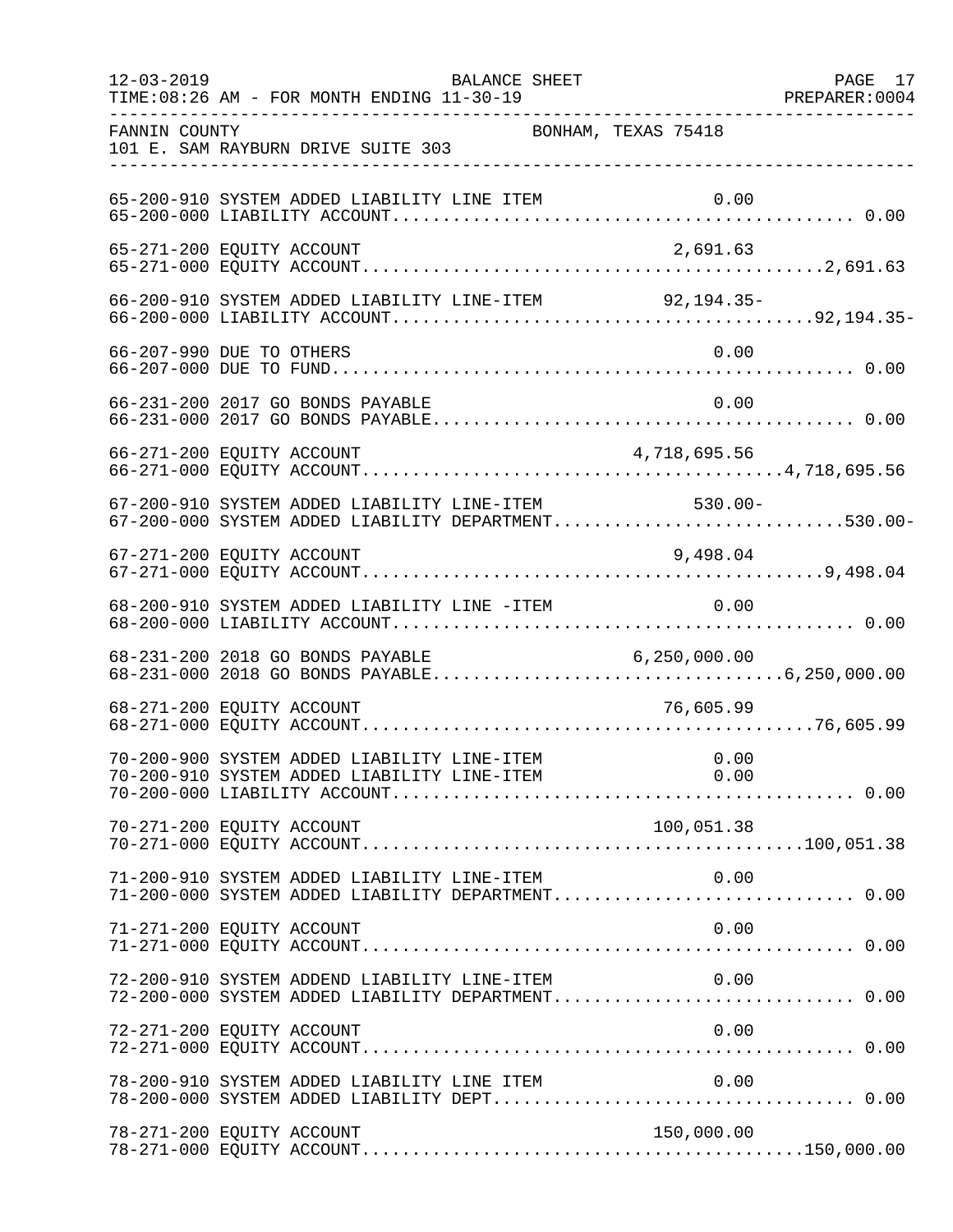| $12 - 03 - 2019$ | BALANCE SHEET<br>TIME: 08:26 AM - FOR MONTH ENDING 11-30-19                                                | PAGE 18 |
|------------------|------------------------------------------------------------------------------------------------------------|---------|
| FANNIN COUNTY    | BONHAM, TEXAS 75418<br>101 E. SAM RAYBURN DRIVE SUITE 303                                                  |         |
|                  | 79-200-910 SYSTEM ADD LIABILITY LINE ITEM                                                                  |         |
|                  | 79-271-200 EQUITY ACCOUNT<br>75,000.00                                                                     |         |
|                  | 80-200-910 SYSTEM ADDED LIABILITY LINE-ITEM<br>0.00                                                        |         |
|                  | 600.00<br>80-271-200 EQUITY ACCOUNT                                                                        |         |
|                  | 81-200-910 SYSTEM ADDED LIABILITY LINE ITEM                                                                |         |
|                  | 81-271-200 EQUITY ACCOUNT<br>4,021.21                                                                      |         |
|                  | 82-200-910 SYSTEM ADDED LIABILITY LINE ITEM<br>0.00                                                        |         |
|                  | 82-271-200 EQUITY ACCOUNT<br>565,378.74                                                                    |         |
|                  | 83-200-910 SYSTEM ADDED LIABILITY LINE ITEM<br>0.00                                                        |         |
|                  | 83-271-200 EQUITY ACCOUNT<br>481,113.05                                                                    |         |
|                  | 84-200-910 SYSTEM ADDED LIABILITY LINE ITEM 3,233.78-<br>84-200-000 SYSTEM ADDED LIABILITY DEPT3,233.78-   |         |
|                  | 84-271-200 EQUITY ACCOUNT<br>533,975.09                                                                    |         |
|                  | 85-200-910 SYSTEM ADDED LIABILITY LINE-ITEM 388.75-<br>85-200-000 SYSTEM ADDED LIABILITY DEPARTMENT388.75- |         |
|                  | 85-271-200 EQUITY ACCOUNT<br>3,585.04                                                                      |         |
|                  | 86-200-910 SYSTEM ADDED LIABILITY ITEM<br>0.00                                                             |         |
|                  | 5,235.92<br>86-271-200 EQUITY ACCOUNT                                                                      |         |
|                  |                                                                                                            |         |
|                  | 87-202-319 A/P RESTITUTION-JUVENILE PROBATION<br>0.00                                                      |         |
|                  | 87-271-200 EQUITY ACCOUNT<br>2,335.77                                                                      |         |